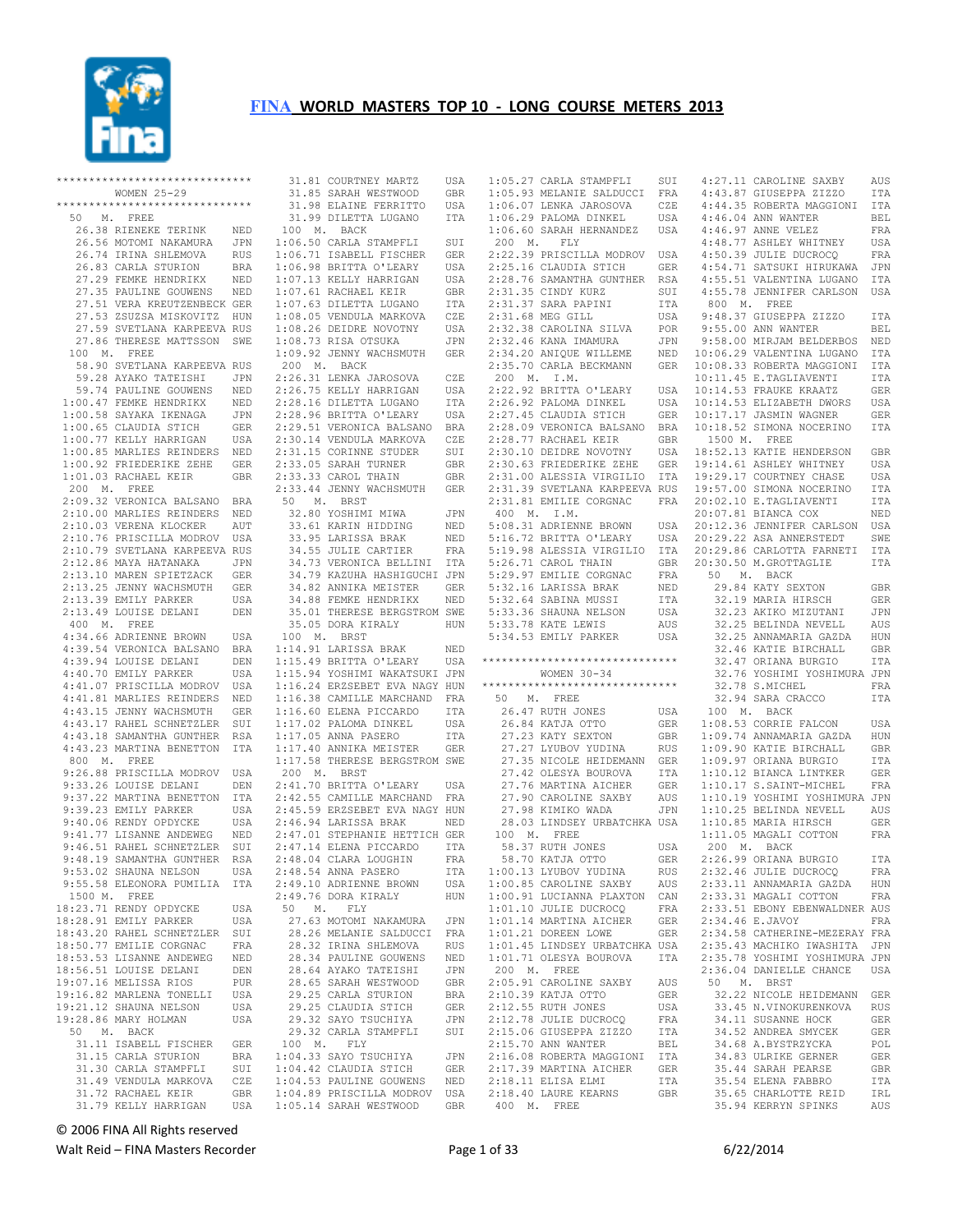

 100 M. BRST 1:11.77 N.VINOKURENKOVA RUS 1:11.98 NICOLE HEIDEMANN GER 1:14.32 ULRIKE GERNER GER 1:15.60 SUSANNE HOCK GER 1:16.47 SATSUKI HIRUKAWA JPN<br>1:16.56 A.BYSTRZYCKA POL 1:16.56 A.BYSTRZYCKA POL 1:17.24 KERRYN SPINKS AUS 1:17.49 ELENA FABBRO ITA 27.48 NORIKO INADA 1:17.52 ANDREA SMYCEK GER 27.56 KATIE GLENN 1:17.52 ANDREA SMYCEK 1:18.02 KATIE HENDERSON GBR 200 M. BRST 2:38.46 N.VINOKURENKOVA RUS 2:39.71 NICOLE HEIDEMANN GER 28.09 GINA HOBSON GBR 28.11 KANA OHASHI JPN 2:41.72 ULRIKE GERNER GER 2:45.24 SUSANNE HOCK GER 2:45.98 KATIE HENDERSON GBR 2:47.52 NANCY THIBAULT CAN 2:47.83 A.BYSTRZYCKA POL 2:48.67 SATSUKI HIRUKAWA JPN 2:53.09 ANDREA SMYCEK GER 2:53.22 ELENA FABBRO ITA 1:01.86 GINA HOBSON GBR 50 M. FLY 28.25 RUTH JONES USA 1:02.25 OLGA POZDNYAKOVA RUS 1:02.26 YAYOI SAKAMOTO JPN 28.74 LINDSEY URBATCHKA USA 28.97 NICOLE HEIDEMANN GER 1:02.55 KATIE GLENN USA 1:02.62 NATHALIE BLONDEEL BEL 29.36 KATJA OTTO GER 29.41 AIMEE RAMM GBR 29.66 MARTINA AICHER GER 29.89 A.HASSLACHER GER 29.96 DELIA BADOUX NED 30.12 YUKO NAKANISHI JPN 2:15.84 VERENA KROMEKE GER 30.30 INA KLANKE GER 100 M. FLY 1:05.59 LINDSEY URBATCHKA USA 1:06.50 RUTH JONES USA 2:18.57 CHIARA BENVENUTI ITA 1:07.10 MARTINA AICHER GER  $1:07.11$  ANN WANTER BEL<br> $1:07.22$  MABI TSUKIOKA JPN  $1:07.22$  MABI TSUKIOKA 1:07.66 ANDREA BAZO<br>1:07.83 DELIA BADOUX 1:07.83 DELIA BADOUX NED 1:08.08 NICOLE HEIDEMANN GER 4:41.46 T.ZUGER-INGOLD SUI 4:41.52 SARAH COLLINGS GBR 1:08.10 KATJA OTTO GER 1:08.26 JULIE DUCROCQ FRA 200 M. FLY 2:31.53 ANN WANTER BEL 2:33.36 ANDREA BAZO ESP 2:35.53 VALERIA CORBINO ITA 2:35.79 ILDIKO SZEKELY USA 4:52.10 JESSICA WOODDISSE GBR 4:52.59 A.REKOWSKI GER 2:38.00 NADYA PUTTER NED 2:39.45 VERONIKA TOLGYESI HUN 2:39.54 NEVA MEDOS ITA 2:39.61 NAOMI WATTERS AUS 9:44.07 HITOMI MATSUDA JPN 2:39.88 SIMONA NOCERINO ITA 9:52.92 CHIARA BENVENUTI ITA 9:55.12 JESSICA WOODDISSE GBR 2:39.91 ROOS VAN ESCH NED 9:56.71 CINDY BERTELINK CAN 200 M. I.M. 2:21.28 N.VINOKURENKOVA RUS 2:29.59 KATJA OTTO GER 2:31.55 ANNE VELEZ FRA 2:32.56 SATSUKI HIRUKAWA JPN 10:11.26 ZIVIT MEIRI ISR 2:32.81 NICOLE HEIDEMANN GER 2:33.17 E.JAVOY FRA<br>2:33.24 CAROLINE SAXBY AUS 2:33.24 CAROLINE SAXBY 2:34.33 SUSANNE HOCK GER<br>2:34.85 NANCY THIBAULT CAN  $2:34.85$  NANCY THIBAULT 2:35.01 MARTINA AICHER GER 19:43.22 JOHANNA JOHANSSON SWE 400 M. I.M. 5:19.63 ANNE VELEZ FRA 19:56.70 CHIARA BENVENUTI ITA 5:27.60 SUSANNE HOCK GER 5:30.59 JASMIN WAGNER GER 20:07.31 CECILE CARPENTIER FRA 20:08.17 J.CRADY USA 5:33.63 EBONY EBENWALDNER AUS 20:13.06 SYLVIE LAYDEVANT FRA 5:39.50 BRITTA WEBER GER<br>5:41.02 KARI WILCOX CAN 5:41.02 KARI WILCOX CAN 5:43.25 NADYA PUTTER NED<br>5:43.81 COURTNEY CHASE USA 5:43.81 COURTNEY CHASE USA<br>5:44.11 S.VAERNEWYCK BEL 5:44.11 S.VAERNEWYCK BEL

 5:46.60 ANNA BARNES AUS \*\*\*\*\*\*\*\*\*\*\*\*\*\*\*\*\*\*\*\*\*\*\*\*\*\*\*\*\*\* WOMEN 35-39 \*\*\*\*\*\*\*\*\*\*\*\*\*\*\*\*\*\*\*\*\*\*\*\*\*\*\*\*\*\* 50 M. FREE 26.63 EKATERINA YUDINA RUS 27.41 R.CRESCENTINI ITA 27.48 NORIKO INADA USA 27.56 KATIE GLENN USA 27.78 HITOMI MATSUDA JPN 28.00 GILLIAN O'MARA AUS 28.27 MIDORI IWASHITA JPN 28.30 OLGA POZDNYAKOVA RUS 100 M. FREE 1:00.22 R.CRESCENTINI ITA 1:00.67 CYNTHIA LEWIS USA 1:00.81 CINDY BERTELINK CAN 1:00.95 T.ZUGER-INGOLD SUI 1:02.80 KARINE BILSKI FRA 200 M. FREE 2:09.85 HITOMI MATSUDA JPN 2:12.56 T.ZUGER-INGOLD SUI 2:14.62 SARAH COLLINGS GBR 2:16.70 CINDY BERTELINK CAN 2:17.58 G.CHATZIGEORGIOU GRE<br>2:17.80 MARCIE HERZOG USA  $2:17.80$  MARCIE HERZOG 2:18.79 ZIVIT MEIRI ISR BEL 2:19.12 GINA HOBSON GBR 400 M. FREE JPN 400 M. FREE<br>ESP 4:37.63 CINDY BERTELINK CAN<br>NED 4:41.46 T.ZUGER-INGOLD SUI 4:47.34 CECY COHEN MEX 4:48.28 VERENA KROMEKE GER 4:50.19 MARCIE HERZOG USA 4:50.73 CHIARA BENVENUTI ITA 4:51.15 M.MACWHIRTER CAN 800 M. FREE 9:41.80 SARAH COLLINGS GBR 9:57.94 MARCIE HERZOG USA<br>|0·02 08 A REKOWSKI GER 10:02.08 A.REKOWSKI GER 10:08.03 VERENA KROMEKE GER 10:10.02 LISELOTTE JOLING NED 1500 M. FREE 17:42.64 HEIDI GEORGE USA  $18:38.50$  GAIA NALDINI GER 18:48.36 CINDY BERTELINK CAN 18:51.88 JESSICA WOODDISSE GBR 19:49.32 LISELOTTE JOLING NED 50 M. BACK 29.93 NORIKO INADA USA 30.89 KANA OHASHI JPN 32.66 KARINE BILSKI FRA 32.87 MIDORI IWASHITA JPN

| 33.20 ADINA FAUR                                   | ISR        |           | 1:07.73 L. CARVALHO                       | AUS        |
|----------------------------------------------------|------------|-----------|-------------------------------------------|------------|
| 33.27 ROMINA DEGRASSI                              | ITA        |           | 1:07.75 E.BELLINGER                       | GBR        |
| 33.59 KUMIKO NAKAMURA                              | JPN        |           | 1:07.95 ANTJE AUHL                        | GER        |
| 33.74 RADA OWEN                                    | USA        |           | $1:08.01$ ANNA LOHMANN                    | SWE        |
|                                                    |            |           |                                           |            |
| 33.92 GINA HOBSON                                  | GBR        |           | 1:08.70 YAYOI SAKAMOTO                    | JPN        |
| 33.96 DAWN PALMER                                  | GBR        |           | 1:08.79 SAHAR ALONI                       | ISR        |
| 100 M.<br><b>BACK</b>                              |            |           | 1:09.54 ISLA HALE                         | AUS        |
| 1:03.04 NORIKO INADA                               | USA        | 200 M.    | FLY                                       |            |
| 1:05.58 KANA OHASHI                                | JPN        |           | 2:24.23 HITOMI MATSUDA                    | JPN        |
| 1:10.40 KARINE BILSKI                              | FRA        |           | 2:27.42 L. CARVALHO                       | AUS        |
| 1:11.57 RADA OWEN                                  | USA        |           | 2:33.53 CLAUDIA NUNEZ                     | ESP        |
|                                                    |            |           |                                           |            |
| 1:11.81 M.MACWHIRTER                               | CAN        |           | 2:33.93 JOSEE SANTILLAN                   | CAN        |
| 1:11.92 GINA HOBSON                                | GBR        |           | 2:34.62 ANNA LOHMANN                      | SWE        |
| 1:11.93 ADINA FAUR                                 | ISR        |           | 2:36.03 VIOLA OERTEL                      | GER        |
| 1:12.05 DAWN PALMER                                | GBR        |           | 2:36.18 ANDREA BALASOVA                   | CZE        |
| 1:12.10 HILLIARY THOMPSON USA                      |            |           | 2:37.90 ISLA HALE                         | AUS        |
| 1:12.56 MIDORI IWASHITA                            | JPN        |           | 2:39.90 ANTJE AUHL                        | GER        |
| 200 M.                                             |            |           | 2:40.53 A.REKOWSKI                        |            |
| BACK                                               |            |           |                                           | GER        |
| 2:20.67 KANA OHASHI                                | JPN        | M.<br>200 | I.M.                                      |            |
| 2:36.49 M.MACWHIRTER                               | CAN        |           | 2:24.40 HITOMI MATSUDA                    | JPN        |
| 2:37.46 A.REKOWSKI                                 | GER        |           | 2:25.56 CYNTHIA LEWIS                     | USA        |
| 2:38.09 SILKE LUBBERT                              | GER        |           | 2:32.04 KATIE GLENN                       | USA        |
| 2:38.12 MITSUKO AZEYANAGI JPN                      |            |           | 2:36.15 LAëTITIA DUBOIS                   | FRA        |
| 2:38.96 TOBI LIMKE                                 |            |           | 2:36.83 LYNNE MEALE                       |            |
|                                                    | USA        |           |                                           | GBR        |
| 2:39.24 ADDY PANZRAM                               | USA        |           | 2:37.08 L. CARVALHO                       | AUS        |
| 2:39.68 DELPHINE LEFEBVRE FRA                      |            |           | 2:37.20 DAWN PALMER                       | GBR        |
| 2:41.91 FLEUR PARKER                               | GBR        |           | 2:37.27 NATHALIE BLONDEEL BEL             |            |
| 2:42.16 VALERIE ETIENNE                            | BEL        |           | 2:37.31 VIOLA OERTEL                      | GER        |
| 50<br>М.<br>BRST                                   |            |           | 2:37.61 ADDY PANZRAM                      | USA        |
| 32.86 KATIE GLENN                                  |            | 400 M.    | I.M.                                      |            |
|                                                    | USA        |           |                                           |            |
| 33.24 R.CRESCENTINI                                | ITA        |           | 5:15.82 HITOMI MATSUDA                    | JPN        |
| 34.13 CYNTHIA LEWIS                                | USA        |           | 5:21.64 CINDY BERTELINK                   | CAN        |
| 35.41 RIE TAKASE                                   | JPN        |           | 5:30.85 L. CARVALHO                       | AUS        |
| 35.43 SARAH JAMES                                  | AUS        |           | 5:39.72 LISELOTTE JOLING                  | NED        |
| 35.50 LAëTITIA DUBOIS                              | FRA        |           | 5:41.72 HILLIARY THOMPSON USA             |            |
|                                                    |            |           |                                           |            |
| 35.58 MARIT BOHM                                   | GER        |           | 5:42.18 LAURA CHIDGEY                     | GBR        |
| 35.85 LINDSAY WILLMER                              | USA        |           | 5:42.89 JESSICA WOODDISSE GBR             |            |
|                                                    |            |           |                                           |            |
| 36.00 ISLA HALE                                    | AUS        |           | 5:45.31 JOSEE SANTILLAN                   | CAN        |
| 36.19 NATALIE CLARENCE                             | AUS        |           | 5:47.98 ROSARIA CASSARO                   | ITA        |
| 100<br>М.                                          |            |           |                                           |            |
| BRST                                               |            |           | 5:48.08 AIDA CASTILLO                     | BEL        |
| 1:12.34 KATIE GLENN                                | USA        |           |                                           |            |
| 1:12.75 CYNTHIA LEWIS                              | USA        |           | ******************************            |            |
| 1:15.52 HITOMI MATSUDA                             | JPN        |           | WOMEN $40 - 44$                           |            |
| 1:17.04 SARAH JAMES                                | AUS        |           | ******************************            |            |
| 1:17.28 LAETITIA DUBOIS                            | FRA        | 50<br>М.  | FREE                                      |            |
| 1:18.42 CAROLINE GUYADER                           | FRA        |           | 26.64 INGE DE BRUIJN                      | NED        |
|                                                    |            |           |                                           | USA        |
| 1:18.49 LINDSAY WILLMER                            | USA        |           | 26.71 ERIKA BRAUN                         |            |
| 1:19.37 MARIT BOHM                                 | GER        |           | 27.45 BARBARA KEHBEIN                     | GER        |
| 1:20.44 SHARON BURCHELL                            | GBR        |           | 27.76 MELINDA MAROSI                      | HUN        |
| 1:20.47 CLARE WILKINSON                            | <b>GBR</b> |           | 27.78 NATALIA GOLUBOVA                    | <b>UKR</b> |
| 200 M. BRST                                        |            |           | 27.86 ANDREA KUTZ                         | GER        |
| 2:39.78 KATIE GLENN                                | USA        |           | 28.13 MARIA RIVERA                        | VEN        |
| 2:40.63 CYNTHIA LEWIS                              | USA        |           | 28.31 MIA JONSSON                         | SWE        |
|                                                    |            |           |                                           |            |
| 2:52.94 SARAH JAMES                                | AUS        |           | 28.44 KIMBERLY LLOYD                      | USA        |
| 2:53.76 LAETITIA DUBOIS                            | FRA        |           | 28.44 ANA FORTIN                          | HON        |
| 2:53.77 MARIT BOHM                                 | GER        | 100<br>М. | FREE                                      |            |
| 2:53.86 CAROLINE GUYADER                           | FRA        |           | 58.04 ERIKA BRAUN                         | USA        |
| 2:55.11 KIYOMI SAKAI                               | JPN        |           | 1:00.32 BARBARA KEHBEIN                   | GER        |
| 2:55.47 BIRTE RETZBACH                             | GER        |           | 1:01.37 MELINDA MAROSI                    | HUN        |
|                                                    |            |           |                                           |            |
| 2:55.76 SHEILA TRELEAVEN                           | CAN        |           | 1:01.82 ANA FORTIN                        | HON        |
| 2:56.19 CHIARA LUI                                 | ITA        |           | 1:02.42 KIRSTEN CAMERON                   | AUS        |
| 50<br>Μ.<br>FLY                                    |            |           | 1:02.61 ERIKA STEBBINS                    | USA        |
| 27.80 NORIKO INADA                                 | USA        |           | 1:02.95 MICHELLE WARE                     | GBR        |
| 28.63 R.CRESCENTINI                                | ITA        |           | 1:03.25 ANDREA KUTZ                       | GER        |
| 28.92 EKATERINA YUDINA                             | <b>RUS</b> |           | 1:03.37 ANDREA SEGUIN                     | CAN        |
| 29.25 ANNA LOHMANN                                 | SWE        |           | 1:03.50 SANDRINE GENEVOIS FRA             |            |
|                                                    |            |           |                                           |            |
| 29.68 HITOMI MATSUDA                               | JPN        | 200 M.    | FREE                                      |            |
| 29.94 YAYOI SAKAMOTO                               | JPN        |           | 2:11.13 KIRSTEN CAMERON                   | AUS        |
| 29.98 E.BELLINGER                                  | GBR        |           | 2:11.63 BARBARA KEHBEIN                   | GER        |
| 30.00 CONSOL ISAAC                                 | ESP        |           | 2:12.77 VALERIA VERGANI                   | ITA        |
| 30.02 OLGA POZDNYAKOVA                             | RUS        |           | 2:16.51 ERIKA STEBBINS                    | USA        |
| 30.17 SAHAR ALONI                                  | ISR        |           | 2:16.99 MELINDA MAROSI                    | HUN        |
| 100 M. FLY                                         |            |           | 2:18.14 KIMBERLY LLOYD                    | USA        |
|                                                    |            |           |                                           |            |
| 1:05.45 HITOMI MATSUDA                             | JPN        |           | 2:18.18 CINTA VILANOVA                    | ESP        |
| 1:06.57 CINDY BERTELINK<br>1:06.98 ANDREA BALASOVA | CAN<br>CZE |           | 2:18.70 NADINE DAY<br>2:18.79 ZOE DOWSETT | USA<br>AUS |

#### ANNA LOHMANN SWE YAYOI SAKAMOTO JPN 1:08 SAHAR ALONI ISR<br>1:31.2 HALE ALIS TSLA HALE  $FLY$  2:24.23 HITOMI MATSUDA JPN L. CARVALHO AUS CLAUDIA NUNEZ ESP 2:33.93 JOSEE SANTILLAN CAN 2000222 MARISTAN<br>2000221 ANNA LOHMANN SWE<br>200022 VIOLA OERTEL GER VIOLA OERTEL ANDREA BALASOVA CZE ISLA HALE 2:39.90 ANTJE AUHL GER 2:40.53 A.REKOWSKI GER I.M. HITOMI MATSUDA JPN<br>CYNTHIA LEWIS USA CYNTHIA LEWIS **KATIE GLENN USA**<br>LAËTITIA DUBOIS FRA LAëTITIA DUBOIS LYNNE MEALE GBR<br>L. CARVALHO AUS L. CARVALHO DAWN PALMER GBR NATHALIE BLONDEEL BEL 2:37.31 VIOLA OERTEL GER 2:37.61 ADDY PANZRAM USA 400 M. I.M. 5:15.82 HITOMI MATSUDA JPN CINDY BERTELINK CAN<br>L. CARVALHO AUS L. CARVALHO 5:39.72 LISELOTTE JOLING NED 5:41.72 HILLIARY THOMPSON USA LAURA CHIDGEY GBR 5:42.89 JESSICA WOODDISSE GBR 5:45.31 JOSEE SANTILLAN CAN 5:47.98 ROSARIA CASSARO ITA 5:48.08 AIDA CASTILLO BEL \*\*\*\*\*\*\*\*\*\*\*\*\*\*\*\*\*\*\*\*\*\*\*\*\*\*\*\*\*\*  $WOMEN$   $40-44$ \*\*\*\*\*\*\*\*\*\*\*\*\*\*\*\*\*\*\*\* 50 M. FREE INGE DE BRUIJN NED<br>ERIKA BRAUN USA ERIKA BRAUN BARBARA KEHBEIN GER<br>MELINDA MAROSI HUN MELINDA MAROSI NATALIA GOLUBOVA UKR<br>ANDREA KUTZ GER 27.86 ANDREA KUTZ GER 28.13 MARIA RIVERA VEN MIA JONSSON SWE KIMBERLY LLOYD USA<br>ANA FORTIN HON ANA FORTIN 100 M. FREE ERIKA BRAUN USA<br>BARBARA KEHBEIN GER BARBARA KEHBEIN GER<br>MELINDA MAROSI HUN MELINDA MAROSI ANA FORTIN HON<br>KIRSTEN CAMERON AUS KIRSTEN CAMERON ERIKA STEBBINS USA<br>MICHELLE WARE GBR MICHELLE WARE GBR<br>ANDREA KUTZ GER ANDREA KUTZ GER<br>ANDREA SEGUIN CAN ANDREA SEGUIN SANDRINE GENEVOIS FRA 200 M. FREE 2:11.13 KIRSTEN CAMERON AUS 2:11.63 BARBARA KEHBEIN GER VALERIA VERGANI ITA ERIKA STEBBINS USA<br>MELINDA MAROSI HUN MELINDA MAROSI HUN<br>KIMBERLY LLOYD HISA KIMBERLY LLOYD CINTA VILANOVA ESP<br>NADINE DAY USA NADINE DAY

© 2006 FINA All Rights reserved

Walt Reid – FINA Masters Recorder example and the Page 2 of 33 6/22/2014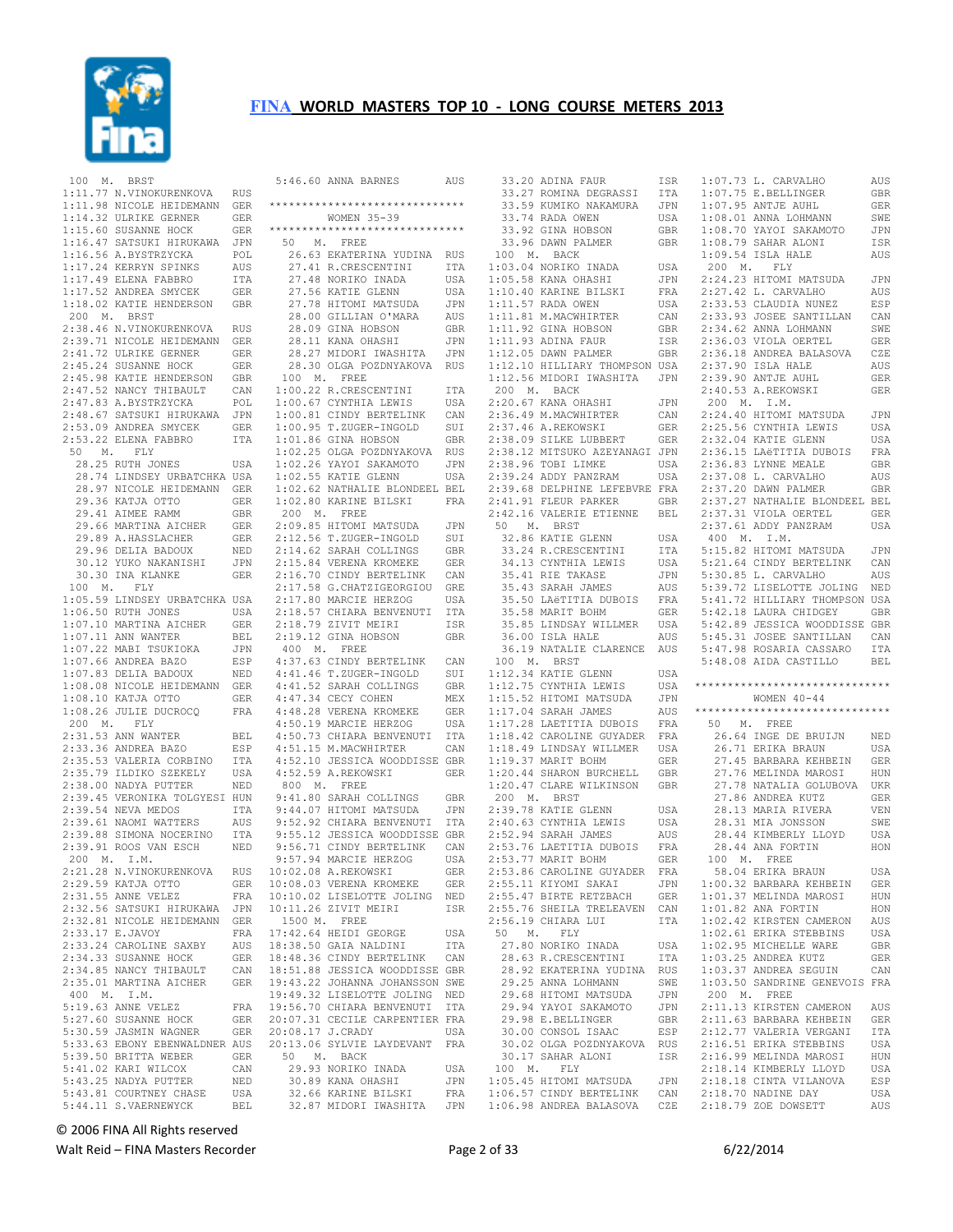

 2:20.11 OXANA BRONITSKAYA RUS 400 M. FREE 4:30.12 KIRSTEN CAMERON AUS 4:38.10 VALERIA VERGANI ITA 1:11.31 LINLEY FRAME AUS 4:47.99 MELISSA VARLAS USA 4:48.05 ZOE DOWSETT AUS 4:49.54 GONZALES DARIAS ESP 4:56.99 JANET MCLEAN GBR 4:57.86 OXANA BRONITSKAYA RUS 4:58.07 ANDREA STREICHAN GER 4:59.28 SUSAN WILLIAMS USA 4:59.77 BARBARA GRILLO ITA 800 M. FREE 9:16.65 KIRSTEN CAMERON AUS 9:30.66 VALERIA VERGANI ITA<br>0:01.43 ZOE DOWSETT AUS 10:01.43 ZOE DOWSETT AUS 10:04.99 MELISSA VARLAS USA 10:08.93 NICOLA LATTY GBR 10:09.80 GRITH SIGSGAARD NED 10:11.31 BARBARA GRILLO ITA<br>10:14.22 KAREN DRIVER GBR 10:14.22 KAREN DRIVER 10:18.58 KARIN STEIN NED<br>10:20.14 SUSAN WILLIAMS USA 10:20.14 SUSAN WILLIAMS USA 1500 M. FREE 18:07.10 VALERIA VERGANI ITA<br>19:22.68 GRITH SIGSGAARD NED<br>19:34.40 KAREN DRIVER<br>19:49.85 OXANA BRONITSKAYA GBR<br>19:56.62 CHARLOTTE BERNER DEN 19:58.49 DANA GIANNINY USA 20:16.43 S.BONDARENKO UKR 20:16.50 MEGAN LASSEN USA 20:22.24 CINTA VILANOVA ESP<br>20:25.70 T.TEDESCHINI ITA  $20:25.70$  T. TEDESCHINI 50 M. BACK 30.89 MARIA RIVERA 31.52 GISELI PEREIRA BRA  $31.54$  ERIKA BRAUN 31.71 ANDREA KUTZ GER 31.99 ANA TEJEDA DOM<br>32.63 MONICA SORO TTA 32.63 MONICA SORO ITA<br>32.65 SYLVIE ALLERY FRA 32.65 SYLVIE ALLERY 32.87 BARBARA KEHBEIN GER<br>33.20 KIMBERLY LLOYD USA 33.20 KIMBERLY LLOYD 33.42 GITTE RAAGAARD DEN 100 M. BACK 1:07.75 GISELI PEREIRA BRA 1:08.94 MARIA RIVERA VEN<br>1:09.57 JOANNA CORBEN GBR  $1:09.57$  JOANNA CORBEN 1:10.59 ANA TEJEDA DOM<br>1:11.04 SYLVIE ALLERY FRA 1:11.04 SYLVIE ALLERY FRA 1:11.95 KIMBERLY LLOYD USA<br>1:12.03 AMY SARIBALAS USA  $1:12.03$  AMY SARIBALAS 1:12.11 SUSAN WETSTONE USA<br>1:12.18 CLAUDIA POLL CRC  $1:12.18$  CLAUDIA POLL 1:12.42 GITTE RAAGAARD DEN 200 M. BACK 2:28.76 JOANNA CORBEN GBR<br>2:32.82 GISELI PEREIRA BRA 2:32.82 GISELI PEREIRA 2:32:02 GISSII LENSING BNA<br>2:34.53 ERIKA STEBBINS USA<br>2:35.55 ANA TEJEDA DOM  $2:35.55$  ANA TEJEDA 2:35.56 GITTE RAAGAARD DEN<br>2:36.19 AMY SARIBALAS USA 2:36.19 AMY SARIBALAS 2:36.44 KIMBERLY LLOYD USA<br>2:37.83 JODY SMITH USA  $2:37.83$  JODY SMITH 2:37.93 OXANA BRONITSKAYA RUS 2:38.13 SUSAN WETSTONE USA 50 M. BRST 32.32 LINLEY FRAME AUS 33.86 LISA BLACKBURN USA 5:29.71 NICOLA LATTY GBR 34.07 S.BONDARENKO UKR 35.37 KELLY LEGASPI USA 35.41 SABINA VITALONI ITA 35.52 C.LARCHER BRA 35.59 HELEN GORMAN GBR

 36.04 ANTJE PRAEFCKE GER 5:45.90 KEIKO NAGAYA JPN 36.23 M.GOELEMA-KOEK NED 36.58 WENKE SEIDER USA 100 M. BRST 1:14.35 LISA BLACKBURN USA 1:17.20 HELEN GORMAN GBR<br>1:17.20 HELEN GORMAN GBR<br>1:18.61 SABINA VITALONI ITA 1:18.61 SABINA VITALONI 1:19.15 MARCIA LIMA BRA 1:19.24 KELLY LEGASPI USA 1:19.44 WENKE SEIDER USA 1:20.19 AMY COLLINS USA 1:20.84 MIYUKI SAITO JPN 1:21.14 UTE HOLT GER 200 M. BRST 2:44.02 HELEN GORMAN GBR 2:44.44 LISA BLACKBURN USA 2:45.02 LINLEY FRAME AUS 2:54.53 SABINA VITALONI ITA 2:54.86 OXANA BRONITSKAYA RUS 2:57.41 NADINE DAY USA 2:59.22 EUNICE NISHIMURA BRA 2:59.30 KEIKO OKAMOTO JPN 2:59.42 NATALIYA MUNENKO RUS 3:00.65 BETTINA BEINKE GER 50 M. FLY<br>28.36 ERIKA BRAUN USA<br>29.24 MARIA RIVERA VEN<br>30.37 IRINA MERZLIKINA RUS<br>30.52 BARBARA KEHBEIN GER 30.52 BARBARA KEHBEIN GER<br>30.58 SABINE LEIDING GER 30.59 ANA FORTIN HON 30.60 MARCIA LIMA BRA 30.69 YURIKO IKEDA JPN 30.76 WENKE SEIDER USA<br>30.89 TZUMT KAWAHARA JPN 30.89 TZUMI KAWAHARA 100 M. FLY 1:06.35 WENKE SEIDER USA 1:07.10 IRINA MERZLIKINA RUS 1:07.49 BARBARA KEHBEIN GER 1:08.62 NICOLA LATTY GBR 1:08.81 ANA FORTIN HON<br>1:08.93 MELISSA VARLAS USA 1:00.01 ARELISSA VARLAS 1:09.45 NADINE DAY USA 1:10.59 YURIKO IKEDA JPN 1:11.21 PETRA LANG AUT 1:11.30 CLAUDIA POLL CRC 200 M. FLY VEN 2:30.39 NICOLA LATTY GBR<br>GBR 2:34.38 MELISSA VARLAS USA 2:34.38 MELISSA VARLAS 2:38.83 JANET MCLEAN GBR  $2:40.68$  KARINE JANNOT 2:41.16 SUSAN WILLIAMS USA 2:42.31 CAROLA RUWOLDT GER 2:42.31 CAROLA NONCLES<br>2:43.06 NADINE DAY USA 2:44.57 NATHALIE BELAND CAN 2:44.57 NATHABLE DEBANG CHANNEL<br>2:46.62 CARLA FONTANA BRA 2:48.77 YURIKA HIROSE JPN 200 M. I.M. 2:28.64 LISA BLACKBURN USA 2:30.70 WENKE SEIDER USA 2:32.63 IRINA MERZLIKINA RUS 2:32.71 BARBARA KEHBEIN GER<br>2:33.23 HELEN GORMAN GBR 2:33.23 HELEN GORMAN 2:33.41 NADINE DAY USA 2:33.73 OXANA BRONITSKAYA RUS 2:34.72 CLAUDIA POLL CRC 2:36.94 VALERIA VERGANI ITA 2:37.02 AMY COLLINS USA 400 M. I.M. 5:32.25 NADINE DAY USA 5:38.43 GISELI PEREIRA BRA 5:41.64 MELISSA VARLAS USA 5:42.06 OXANA BRONITSKAYA RUS<br>5:44.61 PETRA DUDA GER  $5:44.61$  PETRA DUDA

|           | 5:47.32 S.BONDARENKO                            | UKR        |           | 33.25 JENNIE BUCKNELL                                  | AUS        |
|-----------|-------------------------------------------------|------------|-----------|--------------------------------------------------------|------------|
|           | 5:50.94 VALERIE BELLEGO                         | FRA        |           | 33.25 HIROKO NOGUCHI                                   | JPN        |
|           | 5:51.11 L. TCHIRIKHTCHIAN                       | FRA        |           | 33.28 M.FUZZATI                                        | SUI        |
|           |                                                 |            |           | 33.35 JUNKO NAKANO                                     | JPN        |
|           | ******************************                  |            |           | 33.36 MIKI NAMAI                                       | JPN        |
|           | WOMEN $45 - 49$                                 |            |           | 33.65 COLLETTE SAPPEY                                  | USA        |
|           | ******************************                  |            |           | 33.80 CSILLA CSIKANY                                   | HUN        |
| 50<br>Μ.  | FREE                                            |            |           | 34.10 NICOLA HARRIS                                    | GBR        |
|           | 26.97 EDITH OTTERMANN                           | RSA        | 100<br>М. | <b>BACK</b>                                            |            |
|           | 27.04 M.FUZZATI                                 | SUI        |           | 1:08.65 ELLEN REYNOLDS                                 | USA        |
|           | 27.48 JENNIE BUCKNELL                           | AUS        |           | 1:09.51 FALL WILLEBOORDSE                              | USA        |
|           | 27.72 FALL WILLEBOORDSE USA                     |            |           | 1:10.56 SILVIA PAROCCHI                                | ITA        |
|           | 27.88 OLGA BORISOVA                             | RUS        |           | 1:10.76 M.FUZZATI                                      | SUI        |
|           | 28.08 ANETTE PHILPSSON                          | SWE        |           | 1:12.18 SUSAN WILLIAMS                                 | USA        |
|           | 28.17 JUNKO NAKANO                              | JPN        |           | 1:13.16 MIKI NAMAI                                     | JPN        |
|           | 28.20 NICOLA HARRIS                             | GBR        |           | 1:14.48 COLLETTE SAPPEY                                | USA        |
|           | 28.64 COLLETTE SAPPEY                           | USA        |           | 1:15.28 LESLEY CORDIAL                                 | NED        |
|           | 28.79 DANIELA DE PONTI                          | <b>ITA</b> |           | 1:15.46 IARA SCARPELLI                                 | <b>BRA</b> |
| 100<br>М. | FREE                                            |            |           | 1:15.48 JILL GELLATLY                                  | USA        |
|           | $1:00.05$ M. FUZZATI                            | SUI        | 200<br>М. | BACK                                                   |            |
|           | $1:01.15$ ANNA HAMMAR                           | SWE        |           | 2:29.68 ELLEN REYNOLDS                                 | USA        |
|           | 1:01.18 JENNIE BUCKNELL                         | AUS        |           | 2:32.88 SILVIA PAROCCHI                                | ITA        |
|           | 1:01.89 FALL WILLEBOORDSE USA                   |            |           | 2:34.03 STEPHANIE STONE                                | USA        |
|           | 1:02.05 OLGA BORISOVA                           | RUS        |           | 2:36.44 MISA ESCATLLAR                                 | ESP        |
|           | 1:02.28 ELLEN REYNOLDS                          | USA        |           | 2:39.47 C.PETERSEN                                     | USA        |
|           | 1:02.34 ANETTE PHILPSSON                        | SWE        |           | 2:39.73 JILL GELLATLY                                  | USA        |
|           | 1:03.10 DANIELA DE PONTI                        | ITA        |           | 2:40.84 BIRGIT LOHBERG                                 | USA        |
|           | 1:03.21 MARIA GUSTAFSSON                        | SWE        |           | 2:42.01 MIKI NAMAI                                     | JPN        |
|           | 1:03.27 BIRGIT LOHBERG                          | USA        |           | 2:42.90 LISA WARD                                      | USA        |
| 200 M.    | FREE                                            |            |           | 2:43.18 HAJNALKA CZIFRIK                               | HUN        |
|           | 2:14.89 ELLEN REYNOLDS                          | USA        | 50<br>Μ.  | BRST                                                   |            |
|           | 2:16.52 JENNIE BUCKNELL                         | AUS        |           | 35.18 ANNA HAMMAR                                      | SWE        |
|           | 2:16.98 DANIELA SABATINI                        | ITA        |           | 36.21 ELKE SCHMITZ                                     | GER        |
|           | 2:17.98 VERENA HASELHOFF                        | GER        |           | 36.55 H.MORRIS-EYTON                                   | RSA        |
|           | 2:18.00 SUSANNE METZSCH                         | DEN        |           | 37.09 FALL WILLEBOORDSE USA                            |            |
|           | 2:18.01 C. PETERSEN                             | USA        |           | 37.37 CHRISTEL DEBRUYNE FRA                            |            |
|           | 2:18.05 BIRGIT LOHBERG                          | USA        |           | 37.53 CLAUDIA PRUSS                                    | GER        |
|           | 2:18.41 STEPHANIE STONE                         | USA        |           | 37.69 ALESSIA CHECCONI                                 | ITA        |
|           | 2:18.81 JILL GELLATLY                           | USA        |           | 37.91 ANU ILANDER                                      | FIN        |
|           | 2:19.28 SILVIA PAROCCHI                         | ITA        |           | 38.04 TATYANA PROKOFEVA RUS                            |            |
| 400<br>М. | FREE                                            |            |           | 38.10 ANGELA DELISSEN                                  | GER        |
|           | 4:48.75 C. PETERSEN                             | USA        | 100<br>М. | BRST                                                   |            |
|           | 4:49.54 DANIELA SABATINI                        | ITA        |           | 1:18.21 ANNA HAMMAR                                    | SWE        |
|           | 4:50.20 JILL GELLATLY                           | USA        |           | 1:19.08 H.MORRIS-EYTON                                 | RSA        |
|           | 4:52.53 STEPHANIE STONE                         | USA        |           | 1:22.64 FALL WILLEBOORDSE USA                          |            |
|           | 4:53.27 KYOKO FUJIOKA                           | JPN        |           | 1:22.76 ELKE SCHMITZ                                   | GER        |
|           | 4:54.69 PAMELA NIX                              | AUS        |           | 1:24.19 TATYANA PROKOFEVA RUS                          |            |
|           | 4:55.12 SUSANNE METZSCH                         | DEN        |           | 1:24.56 ANU ILANDER                                    | FIN        |
|           | 4:56.57 VERENA HASELHOFF                        | GER        |           | 1:24.58 JOHANNA KARA                                   | FIN        |
|           | 4:59.86 SANDRINE MEUGNIOT FRA                   |            |           | 1:24.65 S.SPIKERMANN                                   | GER        |
|           | 4:59.91 MARIA GUSTAFSSON                        | SWE        |           | 1:24.75 ANGELA DELISSEN                                | GER        |
| 800<br>М. | ${\tt FREE}$<br>9:56.07 JILL GELLATLY           |            |           | 1:25.53 DELLA JENKINS                                  | GBR        |
|           | 9:59.54 C.PETERSEN                              | USA<br>USA | 200<br>М. | BRST<br>2:43.73 H.MORRIS-EYTON                         | <b>RSA</b> |
|           | 10:00.46 DANIELA SABATINI                       | ITA        |           | 3:02.36 ANGELA DELISSEN                                | GER        |
|           | 10:03.25 PAMELA NIX                             | AUS        |           | 3:04.02 A.WIJNJA-VISSER                                | NED        |
|           | 10:03.43 NORMA CAHILL                           |            |           |                                                        |            |
|           | 10:09.77 KYOKO FUJIOKA                          | IRL<br>JPN |           | 3:05.59 TATYANA PROKOFEVA RUS<br>3:06.68 GAIL MCGINNIS | CAN        |
|           | 10:21.64 M.COUNTRYMAN                           | USA        |           | 3:06.73 CHERYL SIMMONS                                 | USA        |
|           | 10:23.99 MISA ESCATLLAR                         | ESP        |           | 3:06.93 CLAUDIA HELLER                                 | GER        |
|           | 10:24.47 SHARON BEAVER                          | AUS        |           | 3:07.28 MICHELE SCHNEIDER FRA                          |            |
|           | 10:27.72 ANNE HEGVOLD                           | GBR        |           | 3:07.60 MARTINA HOMEYER                                | GER        |
| 1500 M.   | FREE                                            |            |           | 3:07.79 MARIELE BAUMSTARK FRA                          |            |
|           | 19:04.36 NORMA CAHILL                           | IRL        | 50<br>М.  | ${\rm FLY}$                                            |            |
|           | 19:10.78 JILL GELLATLY                          | USA        |           | 29.47 EDITH OTTERMANN                                  | <b>RSA</b> |
|           | 19:18.01 PAMELA NIX                             | AUS        |           | 29.89 ANNA HAMMAR                                      | SWE        |
|           | 19:43.50 DANIELA SABATINI                       | ITA        |           | 30.12 FALL WILLEBOORDSE USA                            |            |
|           | 19:54.00 M.COUNTRYMAN                           | USA        |           | 30.17 SUSAN WILLIAMS                                   | USA        |
|           | 19:56.69 SANDRINE MEUGNIOT FRA                  |            |           | 30.18 NATALIYA MATVEEVA RUS                            |            |
|           | 20:36.92 KARIN ELMBERG                          | SWE        |           | 30.40 JENNIE BUCKNELL                                  | AUS        |
|           | 20:41.20 CLAUDIA RADICE                         | ITA        |           | 30.75 DANIELA DE PONTI                                 | ITA        |
|           | 20:41.87 MARIA EDSTEDT                          | SWE        |           | 31.15 LESLEY CORDIAL                                   | NED        |
|           | 20:42.62 KARI ADAMS                             | USA        |           | 31.33 VERENA HASELHOFF                                 | GER        |
| 50        | M. BACK                                         |            |           | 31.37 S.REIBEL-OBERLE                                  | GER        |
|           | 32.02 FALL WILLEBOORDSE USA                     |            | 100 M.    | FLY                                                    |            |
|           | 32.52 SUSAN WILLIAMS USA 1:07.90 BIRGIT LOHBERG |            |           |                                                        | USA        |

© 2006 FINA All Rights reserved

Walt Reid – FINA Masters Recorder **Page 3 of 33** 6/22/2014 **Page 3 of 33** 6/22/2014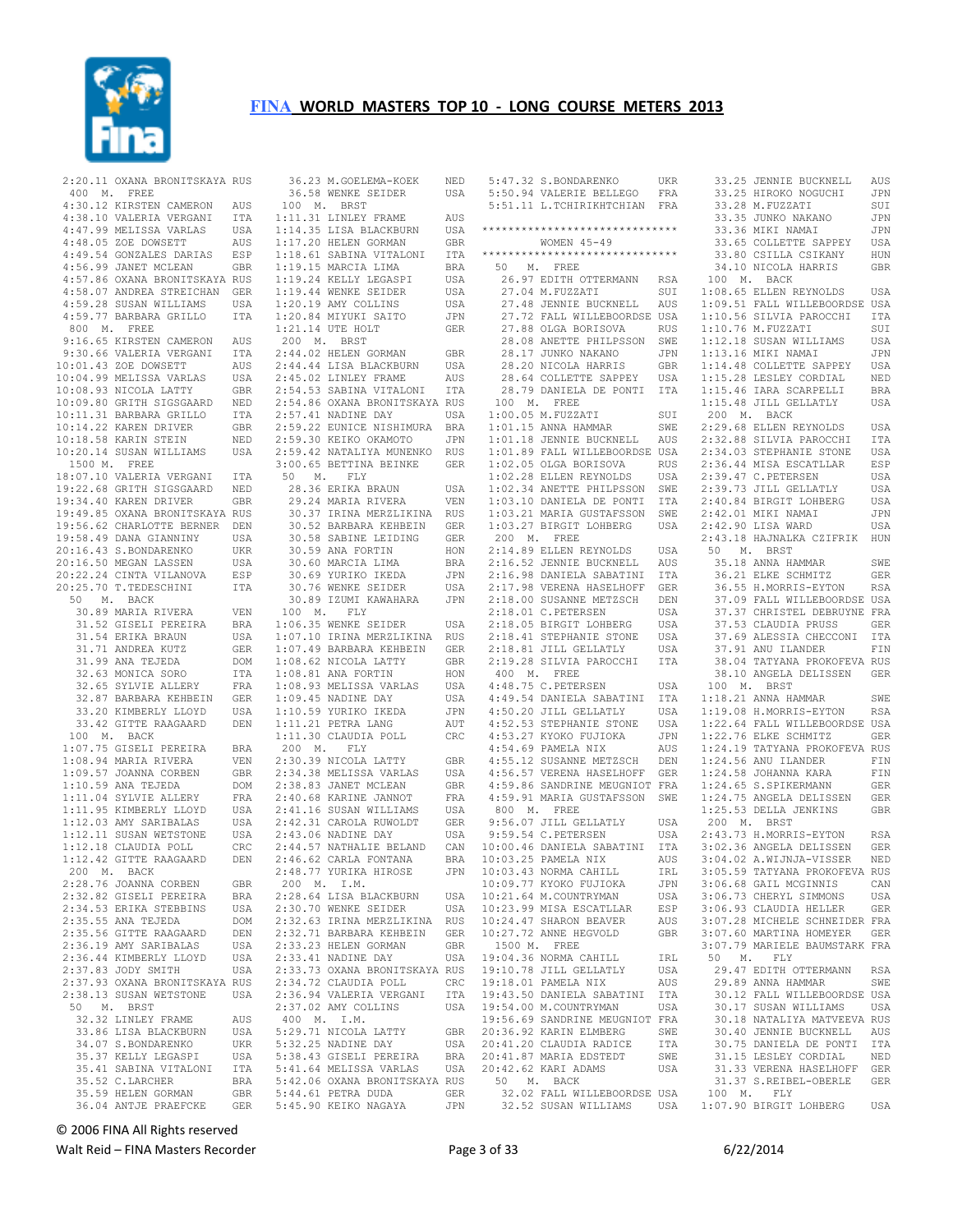

 1:08.56 DANIELA DE PONTI ITA 1:09.17 NATALIYA MATVEEVA RUS 1:09.43 GIULIA NOERA ITA 1:09.83 ANETTE PHILPSSON SWE 1:09.96 LESLEY CORDIAL NED 1:10.85 S.REIBEL-OBERLE GER<br>1:11.26 PAMELA NIX AUS 1:11.26 PAMELA NIX AUS 1:11.60 KATRIEN DELAENDER BEL 1:11.77 KAREN WESTERMAN USA 200 M. FLY 2:35.74 S.REIBEL-OBERLE GER 2:36.04 BIRGIT LOHBERG USA 2:38.97 PAMELA NIX AUS<br>2:40.22 S. PALMER-WHITE AUS  $2:40.22$  S. PALMER-WHITE 2:41.40 GIULIA NOERA ITA 2:42.00 ILKA LOWENSTEYN CAN 2:43.87 ANJA FRIEDRICH GER  $2:45.64$  ANNE STEELE 2:46.81 KAREN WESTERMAN 2:47.05 R.FRIEDLANDER 200 M. I.M. 2:34.38 ANNA HAMMAR SWE<br>2:36.50 STLVIA PAROCCHI TTA 2:36.50 SILVIA PAROCCHI 2:38.67 STEPHANIE STONE USA<br>2:38.70 S.REIBEL-OBERLE GER 2:38.70 S.REIBEL-OBERLE 2:39.97 JILL GELLATLY USA 2:42.72 ANGELA DELISSEN GER 2:43.01 VERENA HASELHOFF GER 2:43.95 LISA WARD USA 2:44.37 HAJNALKA CZIFRIK HUN 2:44.48 GAIL MCGINNIS CAN 400 M. I.M. 5:23.69 ELLEN REYNOLDS USA 5:44.25 S.REIBEL-OBERLE GER 5:45.00 ANNE HEGVOLD GBR<br>5:48.54 PAMELA NTX AUS 5:48.54 PAMELA NIX 5:48.58 VERENA HASELHOFF GER 5:49.06 JILL GELLATLY 5:50.50 ILKA LOWENSTEYN CAN<br>5:55.96 REZEDA ALEEVA 1TTA 5:55.96 REZEDA ALEEVA 5:55.96 CLAUDIA RADICE ITA \*\*\*\*\*\*\*\*\*\*\*\*\*\*\*\*\*\*\*\*\*\*\*\*\*\*\*\*\*\* WOMEN 50-54 \*\*\*\*\*\*\*\*\*\*\*\*\*\*\*\*\*\*\*\*\*\*\*\*\*\*\*\*\*\* 50 M. FREE 28.63 LESLIE LIVINGSTON USA<br>28.96 MARIA NORBERG SWE 28.96 MARIA NORBERG 29.10 HAYLEY BETTINSON GBR<br>29.48 CATHY CODLING AUS 29.48 CATHY CODLING 29.56 STEFANIE NIEMIETZ GER<br>29.59 SARAH MACDONALD - CAN 29.59 SARAH MACDONALD 29.66 L.CADY-FERNANDES USA<br>29.74 KATIE OSBORNE USA 29.74 KATIE OSBORNE 29.75 BECKY CLEAVENGER USA 29.77 LISA SCHOENNEMAN USA 100 M. FREE 1:04.11 MARIA NORBERG SWE 1:04.84 HAYLEY BETTINSON GBR 1:05.32 BARBARA GELLRICH GER 1:05.40 ENEY JONES USA<br>1:05.59 CATHY CODLING AUS 1:05.59 CATHY CODLING AUS 1:05.63 JILL HERNANDEZ USA<br>1:05.83 CARMEN NAVARRO ESP 1:05.83 CARMEN NAVARRO 1:06.03 LUCY WILLIAMS GBR 1:06.40 REBECCA PERROTT NZL 1:06.48 BECKY CLEAVENGER USA 200 M. FREE 2:13.18 JILL HERNANDEZ USA<br>2:19 06 LYNN MARSHALL CAN 2:19.06 LYNN MARSHALL CAN 2:20.28 MARGEE CURRAN USA 2:20.40 BARBARA GELLRICH GER 2:20.83 REBECCA PERROTT NZL 2:22.07 CECILIA STANFORD RSA 2:22.39 ENEY JONES USA

 5:30.74 STEPHANIE STONE USA 20:50.59 DENISE BROWN USA 2:22.43 DYMPHNA MORRIS IRL 2:23.61 BECKY CLEAVENGER USA 2:24.01 CARMEN NAVARRO ESP 4:40.66 JILL HERNANDEZ USA 4:54.34 MARGEE CURRAN USA<br>4:55.18 ENEY JONES USA  $4:55.18$  ENEY JONES 4:55.96 BARBARA GELLRICH GER 4:56.81 LYNN MARSHALL CAN 5:02.53 AMANDA DUGGAN AUS 5:03.63 REBECCA PERROTT NZL 5:03.91 DYMPHNA MORRIS IRL 5:04.94 BECKY CLEAVENGER USA 5:05.82 ANDREA BLOCK USA 800 M. FREE 9:57.77 LYNN MARSHALL CAN 9:59.18 MARGEE CURRAN USA 10:14.93 ENEY JONES USA 10:15.80 BARBARA GELLRICH GER USA 10:22.85 DYMPHNA MORRIS IRL<br>10:24.75 JANA MATENA USA  $10:22:30 = 1$ <br> $10:24.75$  JANA MATENA 10:30.02 ELLIE NAJJAR USA 10:31.37 MARGUERITE MEYER USA 10:35.16 A.BIAGGI ECU 10:38.58 ANNA DELOZIER USA 1500 M. FREE 18:42.82 LYNN MARSHALL CAN 19:41.19 ELLIE NAJJAR 19:59.97 JANA MATENA USA<br>20:05.49 DYMPHNA MORRIS IRL 20:05.49 DYMPHNA MORRIS 20:07.95 KIMBERLY ELSBACH USA 20:23.78 MARGUERITE MEYER USA<br>20:24.35 ANNA DELOZIER USA 20:23:75 ANNA DELOZIER USA<br>20:24.35 ANNA DELOZIER USA<br>20:50.59 DENISE BROWN USA 20:52.62 GALINA KATKOVA FRA 20:57.42 K.PIEPER-KOHLER GER<br>50 M. BACK 50 M. BACK 32.41 LESLIE LIVINGSTON USA<br>33.34 VALERIE JENKINS – USA 33.34 VALERIE JENKINS USA 33.50 SHIZUKO HIRAISHI JPN 34.29 CAROLYNN CURTIS GBR 34.55 LISA HILGER USA 34.57 LUCY WILLIAMS GBR<br>35.08 MARIA NORBERG SWE 34.57 LUCY WILLIAMS<br>35.08 MARIA NORBERG 35.35 MONICA BAILEY USA 35.45 JANIS SHIRRIF CAN<br>35.57 UTE FENSKE GER 35.57 UTE FENSKE 100 M. BACK 1:14.25 VALERIE JENKINS USA<br>1:15 11 CAROLYNN CURTIS GBR 1:15.11 CAROLYNN CURTIS GBR<br>1:15.82 LISA HILGER USA  $1:15.82$  LISA HILGER 1:16.24 JANIS SHIRRIF CAN 1:16.93 BRIGID BUNCH USA 1:17.01 MARIA ALWINE EDER ITA 1:17.02 LISA DIXON-WELLS CAN<br>1:17.73 MARIA NORBERG SWE 1:17.73 MARIA NORBERG SWE<br>1·18 08 REBECCA PERROTT NZL  $1:18.08$  REBECCA PERROTT 1:18.38 LYNN MARSHALL CAN 200 M. BACK 2:42.85 LYNN MARSHALL CAN<br>2:43.57 CAROLYNN CURTIS GBR 2:43.57 CAROLYNN CURTIS 2:44.66 BRIGID BUNCH USA 2:45.14 MARIA ALWINE EDER ITA 2:45.91 LISA DIXON-WELLS CAN<br>2:46.50 REBECCA PERROTT NZL 2:46.50 REBECCA PERROTT 2:47.87 LISA HILGER USA 2:47.87 Historical CAN<br>2:49.35 JANIS SHIRRIF CAN 2:51.11 KAZUMI MORI JPN 2:51.41 K.PIEPER-KOHLER GER 50 M. BRST 34.66 MONICA CORO ITA 35.71 UTE HASSE ESP 37.60 MARJA BLOEMZAAD NED 38.14 SATOKO TOKITA JPN<br>38.23 KATE SORENSEN DEN 38.23 KATE SORENSEN 38.32 SHARON WEISS

38.41 BEATE WEINGARTEN GER<br>38.46 LORI SCHICK USA<br>38.58 ANNIKA ASPHOLM FIN<br>38.59 HOLLY VAUGHN USA 100 M. BRST USA 1:16.48 MONICA CORO  $1:20.44$  UTE HASSE 1:22.58 MARJA BLOEMZAAD NED 1:23.42 KATE SORENSEN DEN 1:24.61 SHARON WEISS USA 1:24.96 LORI SCHICK USA 1:26.66 SUSAN DAWSON-COOK USA<br>1:26.91 HOLLY VAUGHN USA<br>1:26.91 HOLLY VAUGHN USA  $1:26.91$  HOLLY VAUGHN 1:26.95 BEATE WEINGARTEN GER 1:27.23 SVETLANA KRYLOVA RUS 200 M. BRST 2:52.39 MONICA CORO ITA 3:04.52 MARJA BLOEMZAAD NED 3:05.00 SHARON WEISS USA 3:05.16 KATE SORENSEN DEN 3:05.24 J.UECKERMANN RSA 3:05.91 LORI SCHICK  $3:06.60$  JUDITH HATTLE 3:08.14 JAYNE O'BRIEN 3:08.73 HANNAH UECKERMANN GBR 3:09.07 LISA DIXON-WELLS CAN 1:08.92 GAIL AMUNDRUD CAN 1:08.98 HEATHER CAMPBELL RSA 50 M. FLY 30.29 LESLIE LIVINGSTON USA 30.65 LAURIE DITOMMASO USA 31.25 HAYLEY BETTINSON GBR 31.30 MARIA NORBERG SWE 31.88 ANDREA BLOCK USA<br>32.15 VALERIE JENKINS USA 32.15 VALERIE JENKINS 32.16 JUDITH HATTLE GBR 32.36 HEIKE HANDEL 32.37 JILL HERNANDEZ USA<br>32.40 SARAH MACDONALD CAN 32.40 SARAH MACDONALD 100 M. FLY 1:08.70 JILL HERNANDEZ USA 1:11.21 JUDITH HATTLE GBR 1:08.70 JILL HERNANDEZ USA<br>1:11.21 JUDITH HATTLE GBR<br>1:11.32 ANDREA BLOCK USA<br>1:12.18 CECILIA STANFORD RSA 1:12.18 CECILIA STANFORD RSA<br>1:12.87 LIOR BIRKHAHN ISR<br>1:13.50 LYNN BARNHART USA 1:12.87 LIOR BIRKHAHN 1:12.57 LION BINNHART 1:13.52 LYNN MARSHALL CAN 1:13.58 HEIKE HANDEL GER 1:13.87 SHIZUKO HIRAISHI JPN 1:14.62 JANA GRAEBNER GER 200 M. FLY<br>2:40.80 LYNN MARSHALL 2:40.80 LYNN MARSHALL CAN 2:43.14 JUDITH HATTLE GBR 2:45.34 A.BIAGGI ECU 2:46.40 MARIA HUNG VEN 2:47.50 LIOR BIRKHAHN ISR 2:48.68 D.PEDACCHIOLA  $2:48.74$  ARLENE DELMAGE 2:54.49 RIEKO SHOJI JPN 2:56.15 JANA GRAEBNER GER 2:58.11 PIERRETTE MICHEL BEL 10:46.84 C.TARANTINO ITA 200 M. I.M. 2:43.10 JANIS SHIRRIF CAN  $2:43.61$  LYNN MARSHALL 2:44.14 LISA DIXON-WELLS CAN 2:44.92 JUDITH HATTLE GBR 2:45.94 CECILIA STANFORD RSA 2:45.97 DYMPHNA MORRIS IRL 19:30.77 JEANNE CARLSEN CAN 2:47.08 MARJA BLOEMZAAD NED 2:47.13 PIERRETTE MICHEL BEL 20:03.64 JENNY WHITELEY AUS 20:16.34 BONNIE SPIVEY USA 2:48.91 MARJAM REMMITS NED 2:49.32 CAROLYNN CURTIS GBR 21:00.10 SUSANNA SORDELLI ITA 21:08.70 TRACY GRILLI USA 400 M. I.M. 5:30.32 JILL HERNANDEZ 5:40.27 LYNN MARSHALL CAN 5:51.42 PIERRETTE MICHEL BEL 21:47.98 JUNKO SATO JPN 5:55.88 BARBARA GELLRICH GER 21:58.09 SUSAN HELMRICH USA 5:59.59 ROBYN CROTTY NZL 50 M. FREE

 6:00.06 JANIS SHIRRIF CAN 6:01.53 CAROLYN TURNHAM AUS 6:04.37 A.BIAGGI ECU 6:04.57 ELLIE NAJJAR USA 6:07.67 ANNA DELOZIER USA \*\*\*\*\*\*\*\*\*\*\*\*\*\*\*\*\*\*\*\*\*\*\*\*\*\*\*\*\*\* WOMEN 55-59 \*\*\*\*\*\*\*\*\*\*\*\*\*\*\*\*\*\*\*\*\*\*\*\*\*\*\*\*\*\* 29.55 JENNY WHITELEY AUS 29.84 TRACI GRANGER USA 30.39 K.ANDRUS-HUGHES USA 30.79 HEATHER CAMPBELL RSA 30.79 ELKE OSTWALD GER<br>30.91 JUDY THOMAS ALLS 30.91 JUDY THOMAS AUS 31.14 ALYSON FORDHAM GBR 31.20 MARILYN EARLY USA 31.22 TORILL BERGESEN NOR 31.45 LINDSEY GOWLAND GBR 100 M. FREE 1:05.71 JENNY WHITELEY AUS 1:06.94 K.ANDRUS-HUGHES USA 1:08.13 A.PIJTAK-RADERSMA NED 1:09.01 KARIN EDDELBUTTEL GER 1:09.45 MARILYN EARLY USA 1:09.47 DIANE COETZEE RSA 1:09.57 TRACY GRILLI USA 1:09.80 ALYSON FORDHAM GBR 200 M. FREE 2:22.48 JENNY WHITELEY AUS 2:27.64 JEANNE CARLSEN CAN<br>2:29.62 TRACY GRILLI USA  $2:29.62$  TRACY GRILLI 2:29.73 VERONICA HIBBEN USA<br>2:29.98 SUSANNA SORDELLI ITA 2:29.98 SUSANNA SORDELLI 2:30.24 JENNY COOK USA<br>2:30.54 DIANE COETZEE RSA  $2:30.54$  DIANE COETZEE 2:31.06 BONNIE SPIVEY USA 2:31.22 HEATHER CAMPBELL RSA<br>2:31.26 CATHY NEVILLE USA  $2:31.26$  CATHY NEVILLE 400 M. FREE 5:04.52 JEANNE CARLSEN CAN 5:07.38 BONNIE SPIVEY USA 5:11.32 STACEY WARMUTH USA 5:14.80 JENNY WHITELEY AUS 5:15.22 SUSANNA SORDELLI ITA 5:16.45 DIANE COETZEE RSA<br>CAN 5:16.75 LO KNAPP USA 5:16.75 LO KNAPP USA 5:17.07 C.TARANTINO ITA 5:17.44 TRACY GRILLI USA VEN 5:17.90 KAREN EINSIDLER USA 800 M. FREE 10:14.55 JEANNE CARLSEN CAN 10:39.33 JENNY WHITELEY AUS 10:45.28 BONNIE SPIVEY USA 10:45.63 STACEY WARMUTH USA 10:52.22 DIANE COETZEE RSA<br>10:52.64 KAREN EINSIDLER USA 10:52.64 KAREN EINSIDLER 10:56.90 SUSANNA SORDELLI ITA 10:58.06 TRACY GRILLI USA GBR 11:06.60 JENNY COOK USA 1500 M. FREE 21:09.81 CHERI ELLINGTON USA USA 21:11.59 CAROLYN BATTIN USA<br>CAN 21:47 44 KAREN JENNINGS GRR CAN 21:47.44 KAREN JENNINGS 50 M. BACK

© 2006 FINA All Rights reserved

Walt Reid – FINA Masters Recorder example and the Page 4 of 33 6/22/2014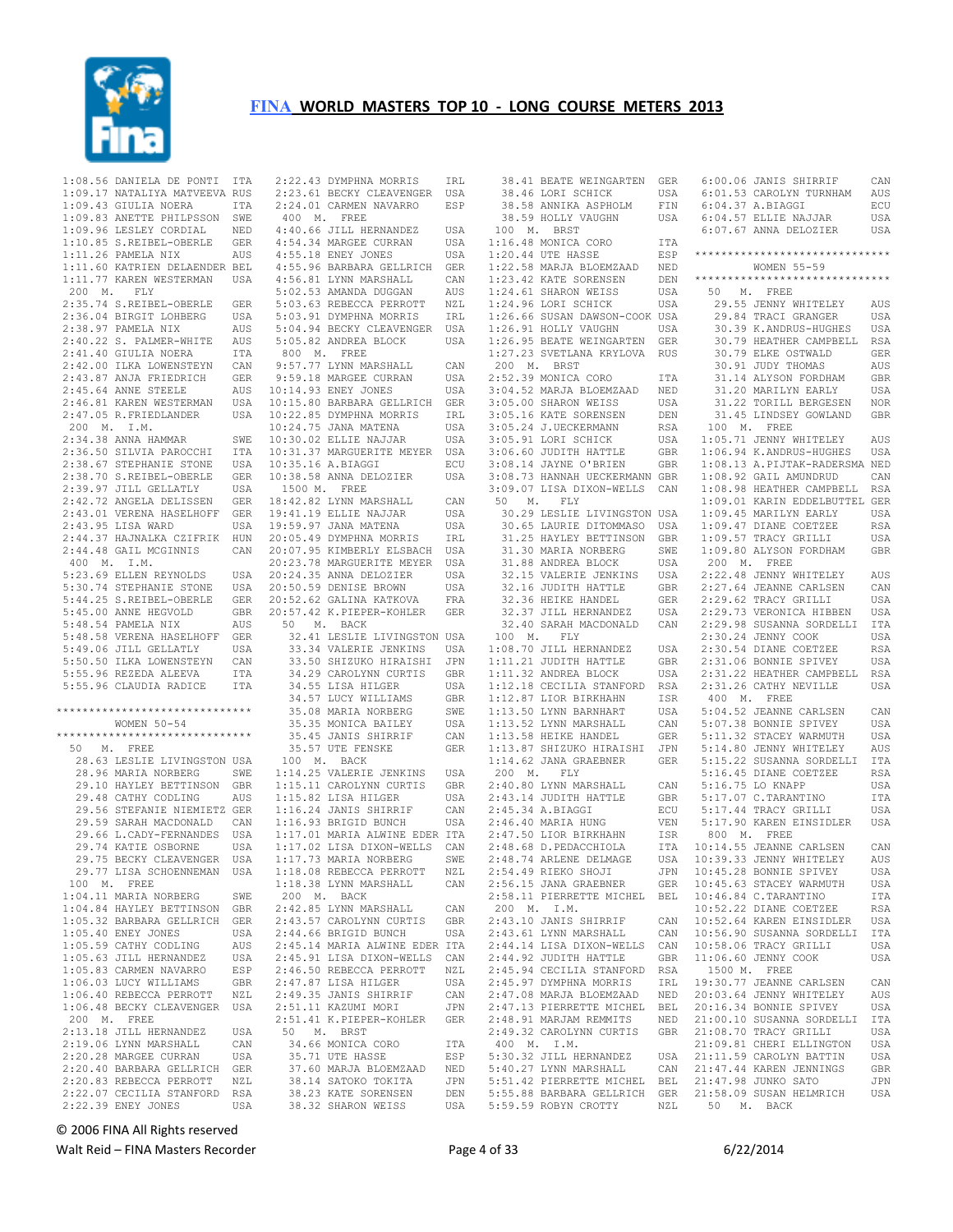

| 35.20 K.ANDRUS-HUGHES USA<br>35.66 DIANE COETZEE RSA<br>35.88 LIZ COSGRAVE IRL<br>36.05 EILEEN LUTHER GBR<br>36.24 JUDY THOMAS AUS<br>36.62 AROMA MARTORELL BRA<br>36.62 AROMA MARTORELL BRA<br>36.62 AL JENNY WHITELEY AUS                                                                          |             |
|------------------------------------------------------------------------------------------------------------------------------------------------------------------------------------------------------------------------------------------------------------------------------------------------------|-------------|
|                                                                                                                                                                                                                                                                                                      |             |
|                                                                                                                                                                                                                                                                                                      |             |
|                                                                                                                                                                                                                                                                                                      |             |
|                                                                                                                                                                                                                                                                                                      |             |
|                                                                                                                                                                                                                                                                                                      |             |
| 36.84 JENNY WHITELEY AUS<br>36.98 STACEY WARMUTH USA<br>37.01 NORIKO KOBAMATSU JPN                                                                                                                                                                                                                   |             |
|                                                                                                                                                                                                                                                                                                      |             |
|                                                                                                                                                                                                                                                                                                      |             |
| 37.24 DEANNA DOYLE                                                                                                                                                                                                                                                                                   | USA         |
| 100 M. BACK                                                                                                                                                                                                                                                                                          |             |
| 10 W. BACK THERE USA<br>1:18.58 K.ANDRUS-HUGHES USA<br>1:19.69 COLETTE CRABBE BEL<br>1:19.69 COLETTE CRABBE BEL<br>1:20.61 DIANE COETZEE RSA<br>1:20.77 HEATHER CAMPBELL RSA<br>1:21.10 EILEEN LUTHER GBR<br>1:21.22 JUDY THOMAS AUS                                                                 |             |
|                                                                                                                                                                                                                                                                                                      |             |
|                                                                                                                                                                                                                                                                                                      |             |
|                                                                                                                                                                                                                                                                                                      |             |
|                                                                                                                                                                                                                                                                                                      |             |
|                                                                                                                                                                                                                                                                                                      |             |
|                                                                                                                                                                                                                                                                                                      |             |
|                                                                                                                                                                                                                                                                                                      | JPN         |
| 1:21.48 NORIKO KOBAMATSU JPN<br>1:21.72 BONNIE SPIVEY USA                                                                                                                                                                                                                                            |             |
| 200 M. BACK                                                                                                                                                                                                                                                                                          |             |
| 200 M. BACK<br>2:49.2 COLETTE CRABBE BEL<br>2:50.72 BONNIE SPIVEY USA<br>2:50.72 BONNIE SPIVEY USA<br>2:53.61 DIANE COETZEE RSA<br>2:55.12 K.AMDRUS-HUGHES USA<br>2:55.15 LIZ COSGRAVE IRL<br>2:55.33 ESTHER ISEPPI SUI<br>2:56.29 KAREN EINSI                                                       |             |
|                                                                                                                                                                                                                                                                                                      |             |
|                                                                                                                                                                                                                                                                                                      |             |
|                                                                                                                                                                                                                                                                                                      |             |
|                                                                                                                                                                                                                                                                                                      |             |
|                                                                                                                                                                                                                                                                                                      |             |
|                                                                                                                                                                                                                                                                                                      |             |
|                                                                                                                                                                                                                                                                                                      |             |
|                                                                                                                                                                                                                                                                                                      |             |
| 3:00.47 A.PIJTAK-RADERSMA NED                                                                                                                                                                                                                                                                        |             |
| $50$ M. BRST                                                                                                                                                                                                                                                                                         |             |
|                                                                                                                                                                                                                                                                                                      |             |
|                                                                                                                                                                                                                                                                                                      |             |
|                                                                                                                                                                                                                                                                                                      | USA         |
|                                                                                                                                                                                                                                                                                                      |             |
|                                                                                                                                                                                                                                                                                                      | GBR         |
|                                                                                                                                                                                                                                                                                                      | USA         |
|                                                                                                                                                                                                                                                                                                      |             |
|                                                                                                                                                                                                                                                                                                      |             |
|                                                                                                                                                                                                                                                                                                      |             |
| 50 M. BRST<br>37.04 JEMNY WHITELEY<br>38.05 DAGMAR FRESE GER<br>38.55 COLETTE CRABBE USA<br>38.86 TORILL BERGESEN NOR<br>39.02 ALISON NYE GBR<br>39.10 JEMNY COOK USA<br>39.41 MELINDA MANN USA<br>40.02 AVILA RHODES CAN<br>40.25 NANCY MARCHAN                                                     |             |
| $\begin{tabular}{lllllllll} & $40121$ & $kmn-1$ & $100$ & $M, & $BRST$ \\[.05in] 1100$ & $M, & $BRST$ & $R, & $R, & $R$ \\ 1:23.16 & $JENNY$ & $MHTELEY$ & $RUSA$ & $BEL$ & $\\ 1:25.23 & $CDEFTE$ & $CRABBE$ & $BEL$ & $\\ 1:25 & $2$ & $T^{\text{NNNV}}$ & $COOK$ & $USA$ \\[.05in] \end{tabular}$ |             |
|                                                                                                                                                                                                                                                                                                      |             |
|                                                                                                                                                                                                                                                                                                      |             |
|                                                                                                                                                                                                                                                                                                      |             |
|                                                                                                                                                                                                                                                                                                      |             |
|                                                                                                                                                                                                                                                                                                      |             |
|                                                                                                                                                                                                                                                                                                      |             |
|                                                                                                                                                                                                                                                                                                      | CAN         |
|                                                                                                                                                                                                                                                                                                      | USA         |
|                                                                                                                                                                                                                                                                                                      |             |
|                                                                                                                                                                                                                                                                                                      |             |
|                                                                                                                                                                                                                                                                                                      |             |
| $200$ M. BRST                                                                                                                                                                                                                                                                                        |             |
| 3:02.67 JENNY WHITELEY AUS                                                                                                                                                                                                                                                                           |             |
| 3:04.04 ESTHER ISEPPI                                                                                                                                                                                                                                                                                | SUI         |
| 3:07.24 COLETTE CRABBE                                                                                                                                                                                                                                                                               | USA         |
| 3:09.96 JENNY COOK                                                                                                                                                                                                                                                                                   | USA         |
|                                                                                                                                                                                                                                                                                                      | USA         |
|                                                                                                                                                                                                                                                                                                      | ${\tt GER}$ |
| 3:11.03 LO KNAPP<br>3:11.23 DAGMAR FRESE<br>3:12.06 AMANDA HEATH                                                                                                                                                                                                                                     | GBR         |
| $3:13.67$ AVILA RHODES                                                                                                                                                                                                                                                                               | CAN         |
| 3:14.58 KEIKO UTSUMI                                                                                                                                                                                                                                                                                 | JPN         |
| 3:15.87 IRINA SHANGINA                                                                                                                                                                                                                                                                               | <b>RUS</b>  |
| 50 M. FLY                                                                                                                                                                                                                                                                                            |             |
| 30.97 TRACI GRANGER                                                                                                                                                                                                                                                                                  | USA         |
| 32.08 JENNY WHITELEY                                                                                                                                                                                                                                                                                 | AUS         |
| 32.77 LEIGH RODGERS                                                                                                                                                                                                                                                                                  | AUS         |
| 32.80 HARUMI SUGINUMA                                                                                                                                                                                                                                                                                | JPN         |
| 33.16 MELINDA MANN                                                                                                                                                                                                                                                                                   | USA         |
| 33.43 STACEY WARMUTH                                                                                                                                                                                                                                                                                 | USA         |
| 33.54 TORILL BERGESEN                                                                                                                                                                                                                                                                                | NOR         |
| 33.63 HEATHER CAMPBELL RSA<br>33.91 COLETTE CRABBE                                                                                                                                                                                                                                                   | BEL         |

 100 M. FLY 1:12.84 COLETTE CRABBE BEL 1:12.86 TRACI GRANGER USA 1:15.76 LEIGH RODGERS AUS 1:16.54 MATHILDE VINK NED 1:16.63 HARUMI SUGINUMA JPN<br>1:17.79 MELINDA MANN USA  $1:17.79$  MELINDA MANN 1:18.68 ELENA VEDENEUEVA UKR<br>1:19.26 JEANNE LAPPIN USA  $1:19.26$  JEANNE LAPPIN 1:19.48 CHARLENE O'BRIEN USA 1:20.50 MARY LIPPOLD USA 200 M. FLY 2:52.31 TRACI GRANGER USA 2:56.52 HARUMI SUGINUMA JPN 2:58.32 ESTHER ISEPPI SUI 2:58.52 ELENA VEDENEYEVA UKR 3:00.65 JEANNE LAPPIN USA 3:00.68 MATHILDE VINK NED 3:05.20 LAURIE ALIOTO USA 3:08.40 CHARLENE O'BRIEN USA<br>3:09.46 JUNKO SATO JPN  $3:09.46$  JUNKO SATO 3:11.58 VERNA CIVINOVA 200 M. I.M. 2:44.01 COLETTE CRABBE BEL<br>2:47.57 JENNY WHITELEY AUS  $2:47.57$  JENNY WHITELEY 2:50.14 JENNY COOK USA 2:50.69 TRACI GRANGER USA<br>2:53.04 BONNIE SPIVEY USA  $2:53.04$  BONNIE SPIVEY 2:53.94 SUSANNA SORDELLI ITA<br>2:54.31 LO KNAPP USA 2:54.31 LO KNAPP USA 2:54.53 ESTHER ISEPPI SUI 2:55.61 HEATHER CAMPBELL RSA<br>2:57.47 JEANNE LAPPIN USA  $2:57.47$  JEANNE LAPPIN 400 M. I.M. 5:53.27 COLETTE CRABBE USA 5:53.54 BONNIE SPIVEY USA<br>6:08.52 ESTHER ISEPPI SUI  $6:08.52$  ESTHER ISEPPI 6:16.54 JEANNE CARLSEN CAN  $6:18.43$  HARUMI SUGINUMA 6:21.02 JEANNE LAPPIN USA<br>6:28.80 KAREN EINSIDLER USA 6:28.80 KAREN EINSIDLER USA  $6:29.46$  LAURIE ALIOTO 6:33.71 JUNKO SATO JPN<br>6:44.21 MARYANN DAVIE RSA  $6:44.21$  MARYANN DAVIE \*\*\*\*\*\*\*\*\*\*\*\*\*\*\*\*\*\*\*\*\*\*\*\*\*\*\*\*\*\* WOMEN 60-64 \*\*\*\*\*\*\*\*\*\*\*\*\*\*\*\*\*\*\*\*\*\*\*\*\*\*\*\*\*\* 50 M. FREE 29.71 LAURA VAL USA<br>30.64 CHARLOTTE DAVIS USA 30.64 CHARLOTTE DAVIS 31.28 JANIE COLE USA 31.35 SANDERINA KRUGER RSA 31.57 REGULA STEIGER SUI<br>31.88 CONNY BOER-BUYS NED 31.88 CONNY BOER-BUYS NED<br>32.43 C.NIEUWENHUIS NED 32.43 C.NIEUWENHUIS 32.60 ANNETTE THATCHER RSA<br>32.64 SUSAN HODGE GBR 32.64 SUSAN HODGE GBR<br>32.94 BEVERLY METEYER USA 32.94 BEVERLY METEYER 100 M. FREE 1:04.04 LAURA VAL USA 1:08.44 CHARLOTTE DAVIS USA 1:10.30 SANDERINA KRUGER RSA 1:11.37 CONNY BOER-BUYS NED<br>1:11.78 C.NIEUWENHUIS NED 1:11.78 C.NIEUWENHUIS 1:13.20 SUSAN HAIGH GBR 1:13.94 YURI SUETSUGU JPN 1:14.37 JANIE COLE USA 1:14.40 DANIELLE OGIER USA 1:14.95 REGULA STEIGER SUI 200 M. FREE 2:21.49 LAURA VAL USA<br>2:35.28 CHRISTIE CIRAULO USA 2:35.28 CHRISTIE CIRAULO 2:37.09 SANDERINA KRUGER RSA<br>2:37.43 CONNY BOER-BUYS NED 2:37.43 CONNY BOER-BUYS 2:40.10 CELESTE MILLER USA

 2:40.24 SUSAN HAIGH GBR 2:40.80 S.LOFTUS-CHARLEY USA 2:40.95 DANIELLE OGIER USA 2:42.13 DIANE ROTHENBERG USA 2:42.52 LAURA VACA MEX 400 M. FREE 5:01.09 LAURA VAL USA 5:26.87 CHRISTIE CIRAULO USA<br>5:31.37 S.LOFTUS-CHARLEY USA 5:31.37 S.LOFTUS-CHARLEY 5:31.67 LAURA VACA MEX 5:37.03 HEIDI ERNST USA 5:38.28 SUSAN HAIGH GBR 5:41.14 DANIELLE OGIER USA<br>5:41.95 CONNY BOER-BUYS NED 5:41.95 CONNY BOER-BUYS 5:42.67 INEKE WEEKERS NED<br>5:46.30 CHERYL MURRAY USA 5:46.30 CHERYL MURRAY 800 M. FREE 11:10.13 LAURA VACA MEX 11:10.81 CHRISTIE CIRAULO USA 11:14.64 S.LOFTUS-CHARLEY USA<br>11:37.33 SUSAN HAIGH GBR  $11:37.33$  SUSAN HAIGH CZE 11:38.48 INEKE WEEKERS NED<br>11:40.05 HEIDI ERNST USA  $11:40.05$  HEIDI ERNST BEL 11:41.42 CONNY BOER-BUYS NED<br>AUS 11:42.39 CELESTE MILLER USA  $11:42.39$  CELESTE MILLER 11:44.75 MIRA GUGLIELMI ITA 11:46.37 DIANE ROTHENBERG USA 1500 M. FREE 21:01.19 S.LOFTUS-CHARLEY USA 21:07.68 CHRISTIE CIRAULO USA 21:59.71 CELESTE MILLER USA 22:37.49 JOAN CRAFFEY USA<br>22:40.35 INEKE WEEKERS NED 22:40.35 INEKE WEEKERS NED<br>22:56.15 MIRA GUGLIELMI TTA 22:56.15 MIRA GUGLIELMI ITA<br>23:06.89 BARBARA DUNBAR USA  $23:06.89$  BARBARA DUNBAR 23:26.90 KARLENE DENBY USA<br>23:33.88 ODILE LAGARDE FRA  $23:33.88$  ODILE LAGARDE 23:35.52 MARGARETA RAINER SWE 50 M. BACK ed<br>34.67 LAURA VAL USA<br>37.30 BENEDICTE DUPREZ FRA 37.30 BENEDICTE DUPREZ FRA 38.63 MORAG BROMFIELD 38.93 B.STATKEVICIENE LTU<br>39.04 ANN GUINS USA 39.04 ANN GUINS 39.37 SANDERINA KRUGER RSA 39.63 TAKAKO NAKAHARA JPN 39.84 CONNIE FRYDRYCH 39.88 GRAZYNA KISZCZAK POL<br>40.20 HELI HOUBEN GER 40.20 HELI HOUBEN GER 100 M. BACK 1:15.92 LAURA VAL USA 1:22.30 BENEDICTE DUPREZ FRA 1:23.70 B.STATKEVICIENE LTU 1:25.61 MORAG BROMFIELD RSA<br>1:27.40 JOAN CRAFFEY USA 1:27.40 JOAN CRAFFEY USA<br>1:28.03 HELI HOUBEN GER  $1:28.03$  HELI HOUBEN 1:28.56 CHRISTIE CIRAULO USA<br>1:28.78 YURI SUETSUGU JPN 1:28.78 YURI SUETSUGU JPN<br>1:28.78 YURI SUETSUGU JPN<br>1:28.83 ANDRA JAUNZEME USA  $1:28.83$  ANDRA JAUNZEME 1:29.14 SANDERINA KRUGER RSA 200 M. BACK 2:44.38 LAURA VAL USA 2:55.30 BENEDICTE DUPREZ FRA 3:00.64 B.STATKEVICIENE LTU 3:04.08 JOAN CRAFFEY USA 3:05.53 ANDRA JAUNZEME USA 3:06.01 DEB WALKER USA 3:11.96 CELESTE MILLER USA 3:12.24 S.LOFTUS-CHARLEY USA 3:13.38 HELI HOUBEN GER<br>3:14.10 KARLENE DENBY USA  $3:14.10$  KARLENE DENBY 50 M. BRST 40.11 REGULA STEIGER SUI 41.19 CORNELIA NEUBERT GER 41.91 DEB WALKER

 42.00 JENNIFER MERRITT GBR 6:27.67 LAURA VACA MEX 42.41 PETRA SCHROER GER 42.47 MELINDA WOLFF USA 42.48 N.MACAIRE FRA 42.53 ULRIKE URBANIAK GER 43.09 ANDRA JAUNZEME USA 100 M. BRST 1:32.01 DEB WALKER USA<br>1:32.45 INEKE WEEKERS NED 1:32.45 INEKE WEEKERS 1:32.98 KRISSY MACCURDY USA 1:33.11 JENNIFER MERRITT GBR 1:33.11 ULRIKE URBANIAK GER 1:33.46 REGULA STEIGER SUI 1:33.81 PETRA SCHROER 1:33.88 JANETTE JEFFREY AUS<br>1:34.15 N MACATRE RRA  $1:34.15$  N.MACAIRE 1:35.75 ANDRA JAUNZEME USA 200 M. BRST 3:17.05 KRISSY MACCURDY USA 3:19.03 ULRIKE URBANIAK GER<br>3:20.66 JENNIFER MERRITT GBR 3:20.66 JENNIFER MERRITT 3:22.57 ANDRA JAUNZEME USA<br>3:23.25 DEB WALKER USA  $3:23.25$  DEB WALKER 3:27.44 N.MACAIRE FRA<br>3:32.69 S.LOFTUS-CHARLEY USA 3:32.69 S.LOFTUS-CHARLEY 3:32.85 CATHERINE KOHN USA 3:33.41 CHRISTINE AYERS GBR 3:35.25 DANIELLE OGIER<br>50 M. FLY 50 M. FLY 32.96 CHARLOTTE DAVIS USA 33.40 LAURA VAL USA 33.74 CHRISTIE CIRAULO USA 34.81 JANIE COLE 35.18 CONNY BOER-BUYS NED<br>35.65 C.NIEUWENHUIS NED 35.65 C.NIEUWENHUIS NED 36.04 MASAKO ENZAN JPN<br>36.09 REGULA STEIGER SUI 36.09 REGULA STEIGER 36.11 SUMIKO KOBAYASHI JPN 36.35 YOSHIKO KADOSAKA JPN 100 M. FLY 1:13.12 LAURA VAL USA<br>1:20.92 CHRISTIE CIRAULO USA  $1:20.92$  CHRISTIE CIRAULO 1:21.51 LAURA VACA MEX<br>1:24.49 CHARLOTTE DAVIS USA 1:24.49 CHARLOTTE DAVIS USA 1:24.76 SUSAN HAIGH GBR 1:26.52 M.NEUMEISTER GER<br>1:26.91 L.ABUCHAIB COL  $1:26.91$  L.ABUCHAIB 1:29.36 SIGRID BOEDER GER<br>1:29.79 SUMIKO KOBAYASHI JPN 1:29.79 SUMIKO KOBAYASHI 1:30.74 C.NIEUWENHUIS NED<br>200 M. FLY 200 M. 3:03.35 LAURA VACA MEX<br>3:14.49 M.NEUMEISTER GER 3:14.49 M.NEUMEISTER GER 3:15.37 S.LOFTUS-CHARLEY USA 3:16.14 CHRISTIE CIRAULO USA 3:21.62 SUSAN HAIGH GBR<br>3:26 99 CATHERINE KOHN USA 3:26.99 CATHERINE KOHN 3:29.80 YOSHIMI NONOSHITA JPN<br>3:31 00 CHERYL MURRAY USA 3:31.00 CHERYL MURRAY 3:33.79 BARBARA DUNBAR USA<br>3:35.23 CLAUDIA KOCH GER 3:35.23 CLAUDIA KOCH GER 200 M. I.M. 2:47.99 LAURA VAL USA 2:53.68 CHARLOTTE DAVIS USA<br>3:01.55 B.STATKEVICIENE LTU 3:01.55 B.STATKEVICIENE 3:06.70 KRISSY MACCURDY USA 3:08.83 JANETTE JEFFREY AUS 3:10.70 CHERYL MURRAY USA 3:11.48 CHRISTIE CIRAULO USA 3:11.65 DIANE ROTHENBERG USA 3:11.84 CATHERINE KOHN USA 3:12.22 DANIELLE OGIER USA 400 M. I.M. 6:11.25 CHARLOTTE DAVIS USA 6:26.86 S.LOFTUS-CHARLEY USA

42.32 KRISSY MACCURDY USA

© 2006 FINA All Rights reserved

Walt Reid – FINA Masters Recorder example and the Page 5 of 33 6/22/2014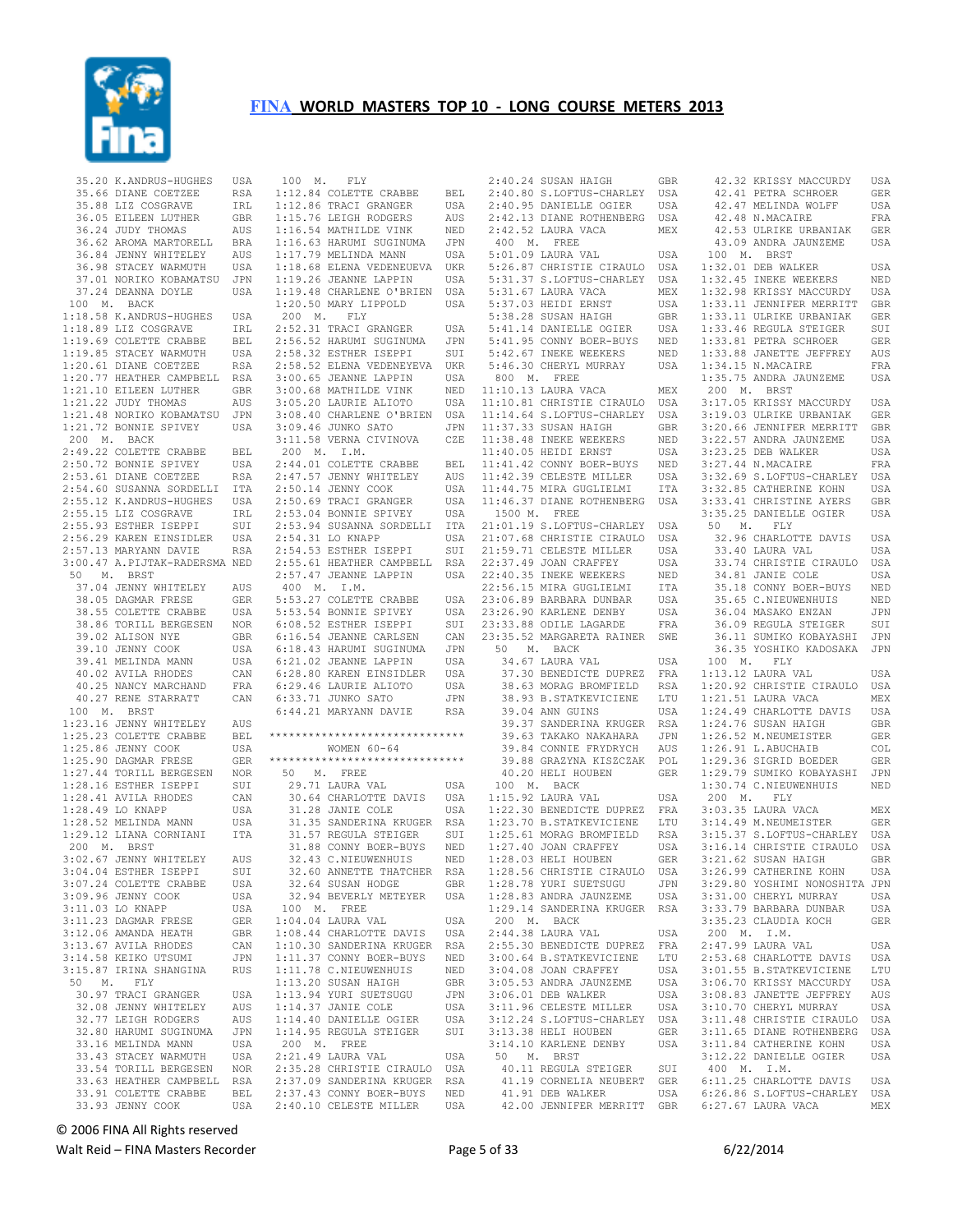

6:45.14 MIRA GUGLIELMI 6:45.52 CATHERINE KOHN USA 6:46.02 SUSAN HAIGH GBR 6:48.14 CHERYL MURRAY USA 6:53.12 INEKE WEEKERS NED 7:02.43 JENNIFER IRELAND RSA 7:07.72 BARBARA DUNBAR USA \*\*\*\*\*\*\*\*\*\*\*\*\*\*\*\*\*\*\*\*\*\*\*\*\*\*\*\*\*\* WOMEN 65-69 \*\*\*\*\*\*\*\*\*\*\*\*\*\*\*\*\*\*\*\*\*\*\*\*\*\*\*\*\*\* 50 M. FREE 32.45 RUTH SHAPS USA 32.72 DIANN UUSTAL 33.00 BITTE AXLING SWE<br>33.58 F.WILLIAMSON USA 33.58 F.WILLIAMSON 33.63 CAROLYN BOAK USA 34.10 AIDA DAVIS PER 34.40 DURDICA GABRILO CRO 34.40 DURDICA SEDERT RUS<br>34.65 KIRA MAKAROVA RUS<br>34.72 ALISON GWYNN GBR 34.72 ALISON GWYNN GBR 34.73 ANNEROSE TROBISCH GER 100 M. FREE 1:13.42 F.WILLIAMSON USA<br>1:13.99 ATDA DAVIS PER  $1:13.99$  AIDA DAVIS 1:14.70 DIANN UUSTAL USA 1:15.15 RUTH SHAPS USA 1:16.28 BRIGITTE MERTEN GER 1:17.35 KIRA MAKAROVA RUS<br>1:18.34 NOBUKO SATA JPN  $1:18.34$  NOBUKO SATA 1:18.63 ALISON GWYNN GBR 1:19.18 MARCIA BARRY USA 1:20.76 CORRIE VERHOEVEN NED 200 M. FREE 2:43.03 F.WILLIAMSON USA 2:51.05 BRIGITTE MERTEN GER<br>2:51.05 RUTH SHAPS USA 2:51.05 RUTH SHAPS USA 2:51.99 AIDA DAVIS PER 2:52.42 MARCIA BARRY USA 2:52.47 KIRA MAKAROVA RUS<br>2:55.88 JOANNE MENARD USA  $2:55.88$  JOANNE MENARD 2:56.83 STELLA HOLDSHTEIN ISR 2:58.02 IMMA GIER GER<br>2:58.03 MARGIT OHLSSON SWE 2:58.03 MARGIT OHLSSON 400 M. FREE 5:50.35 F.WILLIAMSON USA<br>6:04.97 MARCIA BARRY USA  $6:04.97$  MARCIA BARRY 6:08.62 JOANNE MENARD USA<br>6:14.01 ROSA MONTAGUE AUS  $6:14.01$  ROSA MONTAGUE 6:16.19 ALISON GWYNN GBR<br>6:20.02 IMMA GIER GER 6:20.02 IMMA GIER GER 6:23.53 KATHY SLIFER 6:25.68 LINDA SHOENBERGER USA 6:26.25 DENISE FELTZ FRA 6:26.50 ROSA VENTURA 800 M. FREE 12:40.74 JOANNE MENARD USA<br>12:41.70 ROSA MONTAGUE AUS 12:41.70 ROSA MONTAGUE AUS<br>12:52 22 KATHY SLIFER USA 12:52.22 KATHY SLIFER 12:57.17 STELLA HOLDSHTEIN ISR 13:02.92 LINDA SHOENBERGER USA 13:05.44 IMMA GIER GER<br>13:10.27 ALISON GWYNN GBR 13:10.27 ALISON GWYNN GBR<br>13:10.96 DENISE FELTZ FRA 13:10.96 DENISE FELTZ FRA 13:29.28 ROSA VENTURA USA 13:31.43 BEVERLY MONTRELLA USA 1500 M. FREE 24:34.21 JOANNE MENARD USA<br>25:04.11 ROSA MONTAGUE AUS 25:04.11 ROSA MONTAGUE AUS<br>25:33.67 DENISE FELTZ FRA 25:33.67 DENISE FELTZ 25:36.93 ELIZABETH SMITH CAN 25:38.92 A SUSAN TYLER USA<br>25:38.92 A SUSAN TYLER USA<br>25:41.23 YOKO KAMIMURA JPN 25:41.23 YOKO KAMIMURA 25:55.68 BEVERLY MONTRELLA USA 26:24.17 JANET GETTLING USA 26:44.92 ROSE DUDENEY GBR

26:49.10 N.MIKHAYLOVA RUS 50 M. BACK 37.49 MARGIT OHLSSON SWE 37.59 JEANNIE JOHNSON AUS 1:26.13 BRIGITTE MERTEN GER 37.97 DIANN UUSTAL USA 40.26 RUTH SHAPS USA 40.42 CLARY MUNNS AUS 40.83 YOKO NAKAMURA JPN 40.94 N.MIKHAYLOVA RUS 41.33 BITTE AXLING SWE 42.63 I.TOBIS-LEONOV ISR 42.77 MARCIA BARRY USA 100 M. BACK USA 1:22.59 MARGIT OHLSSON SWE 1:22.91 DIANN UUSTAL USA 1:29.82 N.MIKHAYLOVA RUS 1:30.94 CLARY MUNNS AUS 1:33.92 RUTH SHAPS USA 1:34.07 MARCIA BARRY USA 1:35.51 ELAINE BLOWER GBR  $1:35.60$  IZUMI MIURA 1:35.72 IMMA GIER GER  $1:35.75$  FUSAKO ONO 200 M. BACK 3:00.41 MARGIT OHLSSON SWE  $3:00.75$  DIANN UUSTAL 3:15.60 N.MIKHAYLOVA RUS  $3:16.59$  CLARY MUNNS 3:22.32 ELAINE BLOWER GBR 3:24.69 ELIZABETH SMITH CAN 3:27.03 FUSAKO ONO JPN 3:27.49 MARCIA BARRY USA 3:28.49 IMMA GIER GER 50 M. BRST<br>41.78 DURDICA GABRILO CRO<br>42.85 ANNEROSE TROBISCH GER<br>43.33 SHIZUKA HATTORI JPN 43.44 BITTE AXLING SWE 43.58 IMMA GIER GER 44.27 DIETLIND WEISE GER 44.51 NOBUKO YASUDA JPN 44.59 KAYAKO HIROSE JPN 44.76 JANET GETTLING USA 45.05 B.SHUTTLEWORTH RSA 100 M. BRST 1:33.55 DURDICA GABRILO CRO 1:33.55 DURDICA GABRILO CRO<br>1:35.83 ANNEROSE TROBISCH GER \*\*\*\*\*\*\*\*\*\*\*\*\*\*\*\*\*\*\*\*\*\*\*\*\*\*\*\*\*\* 1:36.87 NOBUKO YASUDA JPN GBR 1:38.73 KAYAKO HIROSE JPN<br>GER 1:38.74 IMMA GIER GER 1:38.74 IMMA GIER GER 1:38.91 TAMAE FURUYA JPN 1:39.11 STELLA HOLDSHTEIN ISR 1:39.11 315566.<br>1:40.65 MARGOT PETTIJOHN USA 200 M. BRST 3:29.42 DURDICA GABRILO CRO 3:32.34 NOBUKO YASUDA 3:32.71 MARGOT PETTIJOHN USA 3:33.30 ANNEROSE TROBISCH GER 3:37.13 TAMAE FURUYA JPN<br>3:40.26 KAYAKO HIROSE JPN 3:40.26 KAYAKO HIROSE 3:41.90 ERIKA MRAZOVA SVK<br>3:43.06 DANIELA BARNEA USA  $3:43.06$  DANIELA BARNEA 3:46.14 RITSUKO KUROSAWA JPN 3:46.48 MICHIKO MOTEGI JPN 50 M. FLY 34.56 DIANN UUSTAL USA<br>36.55 KIRA MAKAROVA RUS عدت المسافرة 34.56 STRA MAKAROVA<br>36.55 KIRA MAKAROVA RUS<br>36.57 BRIGITTE MERTEN GER 36.57 BRIGITTE MERTEN GER 37.43 RUTH SHAPS USA 37.53 A SUSAN TYLER USA 37.53 A SUBAN 1122.<br>37.78 BITTE AXLING SWE<br>37.86 CAROLYN BOAK USA 37.86 CAROLYN BOAK 39.05 ANNEROSE TROBISCH GER 3:03.77 E.KETELSEN

 39.57 MACHIKO OGATA JPN 39.87 HARRIET BURE SWE 3:08.14 ASAKO MIYAKE JPN 100 M. FLY 1:29.08 CAROLYN BOAK USA<br>1:30.29 A SUSAN TYLER USA 1:30.29 A SUSAN TYLER USA 1:30.29 A SUSAN 11000 ---<br>1:30.81 KIRA MAKAROVA RUS<br>1:33.75 SARAH WELCH USA<br>1:30.75 SARAH WELCH SWE 1:33.75 SARAH WELCH USA 1:38.17 HARRIET BURE SWE 1:39.84 DANIELA BARNEA USA 1:42.80 JANET GETTLING USA 1:43.01 CLARY MUNNS 200 M. FLY 3:28.20 CAROLYN BOAK USA 3:42.30 HARRIET BURE SWE  $3:46.32$  SARAH WELCH 3:50.01 DANIELA BARNEA USA 3:55.24 B.LARSEN USA 3:57.00 CLARY MUNNS AUS 200 M. I.M. 3:22.94 CLARY MUNNS AUS<br>3:26.86 MARGOT PETTIJOHN USA 3:26.86 MARGOT PETTIJOHN 3:28.88 FLANSSA ALLER<br>3:28.97 A SUSAN TYLER<br>3:31.10 JANET GETTLING 400 M. I.M.  $7:10.84$  CLARY MUNNS 7:32.60 DANIELA BARNEA USA 7:32.96 JANET GETTLING USA 7:39.20 TAMAE FURUYA JPN 7:45.68 ELIZABETH CRAIG RSA 7:47.93 DENISE FELTZ FRA 7:51.41 PATRICIA JACKSON GBR WOMEN 70-74 \*\*\*\*\*\*\*\*\*\*\*\*\*\*\*\*\*\*\*\*\*\*\*\*\*\*\*\*\*\* 50 M. FREE 34.39 IKUKO OKADO JPN 34.59 CHRISTEL SCHULZ 34.59 CHRISIEL SONS---<br>35.07 RENATA BASTEK<br>POLITICAL 36.63 BETH SCHREINER 36.63 BEIN SCHREINER<br>36.74 TOSHIE NODA 36.79 KAYE BEER 100 M. FREE 1:18.19 JEN THOMASSON AUS 1:18.43 CHRISTEL SCHULZ GER 1:20.76 JEAN HOWARD-JONES GBR 1:21.38 RENATA BASTEK POL<br>1:24.22 IKUKO OKADO JPN<br>1:25.45 JACKIE MARR USA 1:24.22 IKUKO OKADO JPN 1:25.45 JACKIE MARR USA 1:27.30 PIROSKA WEIDINGER HUN 1:27.42 KAYE BEER AUS 1:28.40 JAN CROFT AUS 1:28.93 KAZUKO NOTO JPN 200 M. FREE 2:53.45 JEN THOMASSON AUS 2:55.67 CHRISTEL SCHULZ GER 3:03.77 E.KETELSEN DEN

 3:29.11 A SUSAN TYLER USA 3:32.59 ELIZABETH CRAIG RSA 27:42.39 HERILENE FREITAS BRA 1:41.89 JANET GETTLING USA 1:42.49 ERIKA MRAZOVA SVK 35.08 JEN THOMASSON AUS 35.60 JEAN HOWARD-JONES GBR 1:33.96 HIROMI SATO JPN 1:35.62 CHRISTEL SCHULZ GER 1:38.65 MARGOT PETTIJOHN USA 6:30.43 JAN CROFT AUS 3:28.48 KIRA MAKAROVA RUS 6:52.79 BETH SCHREINER USA 3:47.17 JANET GETTLING USA 800 M. FREE<br>3:47.78 MARGOT PETTIJOHN USA 12:22.05 JEN THOMASSON AUS 3:48.88 PATRICIA JACKSON GBR 13:22.25 JAN CROFT AUS 3:07.52 BRIGITTE MERTEN GER 14:08.02 HERILENE FREITAS BRA 3:07.68 KIRA MAKAROVA RUS 3:16.53 MARGIT OHLSSON SWE 14:17.13 SUE CALNEK-MORRIS USA 14:30.18 GERDA WILLIAMS AUS 3:31.10 JANET GETTLING USA 3:32.45 SETSUKO MIYAZAKI JPN 26:32.02 JAN CROFT AUS 26:42.11 SARAH KOPSKY USA 3:33.12 TAMAE FURUYA JPN 27:44.88 KATSUKO EGAWA JPN 7:20.23 MARGOT PETTIJOHN USA 28:04.40 L.LOSITO ITA 7:22.39 KATHY SLIFER USA 7:29.83 RITSUKO KUROSAWA JPN 28:57.11 KATSUE NOMURA JPN 36.48 CLAIRE O'DWYER IRL 36.54 E.KETELSEN DEN 1:36.18 JOY WARD USA 1:38.32 CHRIS GILLIGAN USA 3:07.33 JEAN HOWARD-JONES GBR 3:08.61 JACKIE MARR USA 3:08.68 RENATA BASTEK POL 3:08.91 JAN CROFT AUS 3:09.76 IKUKO OKADO JPN<br>3:14.47 JANE KATZ USA  $3:14.47$  JANE KATZ 400 M. FREE 5:59.00 JEN THOMASSON AUS 6:31.86 ASAKO MIYAKE JPN 6:35.51 JANE KATZ USA AUS 6:36.99 JACKIE MARR USA<br>6:37 46 NORIKO YOSHIDA JPN 6:37.46 NORIKO YOSHIDA 6:51.34 MARIA PENNA BRA 6:53.57 JEAN HOWARD-JONES GBR 6:55.01 PENNY WEBSTER GBR 13:27.64 E.KETELSEN DEN 13:39.24 ASAKO MIYAKE JPN 13:57.08 JACKIE MARR USA 14:02.21 MARGARET FITTOCK AUS 14:40.44 ESZTER GRAFFJODY HUN 1500 M. FREE 26:28.43 JACKIE MARR USA 27:45.55 HIROKO OTSUBO JPN<br>28:00.87 GERDA WILLIAMS AUS AUS 28:00.87 GERDA WILLIAMS 28:36.14 TOSHIKO SHIMIZU JPN USA 50 M. BACK 40.59 SATOKO TAKEUJI JPN 40.60 E.KETELSEN DEN 41.87 HIROMI SATO JPN 42.79 RENATA BASTEK POL 42.99 NORIKO YOSHIDA JPN 43.06 RENATE ZSCHOCKELT GER 43.71 CHRISTEL SCHULZ GER<br>43.99 JOY WARD USA 43.99 JOY WARD 44.81 GERDA WILLIAMS AUS<br>44.82 YOKO ARAI JPN 44.82 YOKO ARAI 100 M. BACK 1:30.32 E.KETELSEN DEN 1:32.26 NORIKO YOSHIDA JPN 1:38.99 RENATA BASTEK POL USA 1:38.99 RENATA BASTEK POL<br>JPN 1:39.62 KAZUKO ITO JPN<br>AUS 1:40.99 GERDA WILLIAMS AUS 1:40.99 GERDA WILLIAMS AUS 1:41.38 JANE KATZ USA 200 M. BACK 3:16.64 E.KETELSEN DEN<br>3:17.87 NORIKO YOSHIDA JPN 3:17.87 NORIKO YOSHIDA 3:27.14 JOY WARD USA 3:32.28 KAZUKO ITO JPN 3:37.11 GERDA WILLIAMS AUS 3:38.68 CHRIS GILLIGAN USA 3:42.31 HERILENE FREITAS BRA<br>3:43.08 HEIDI GUHL GER 3:43.08 HEIDI GUHL GER  $3:44.90$  SUE POLLARD 3:45.19 SARAH KOPSKY USA 50 M. BRST 44.43 MONIKA SENFTLEBEN GER 44.43 MONIKA SENTILLE.<br>44.77 DIANE FORD GBR

© 2006 FINA All Rights reserved

Walt Reid – FINA Masters Recorder example and the Page 6 of 33 6/22/2014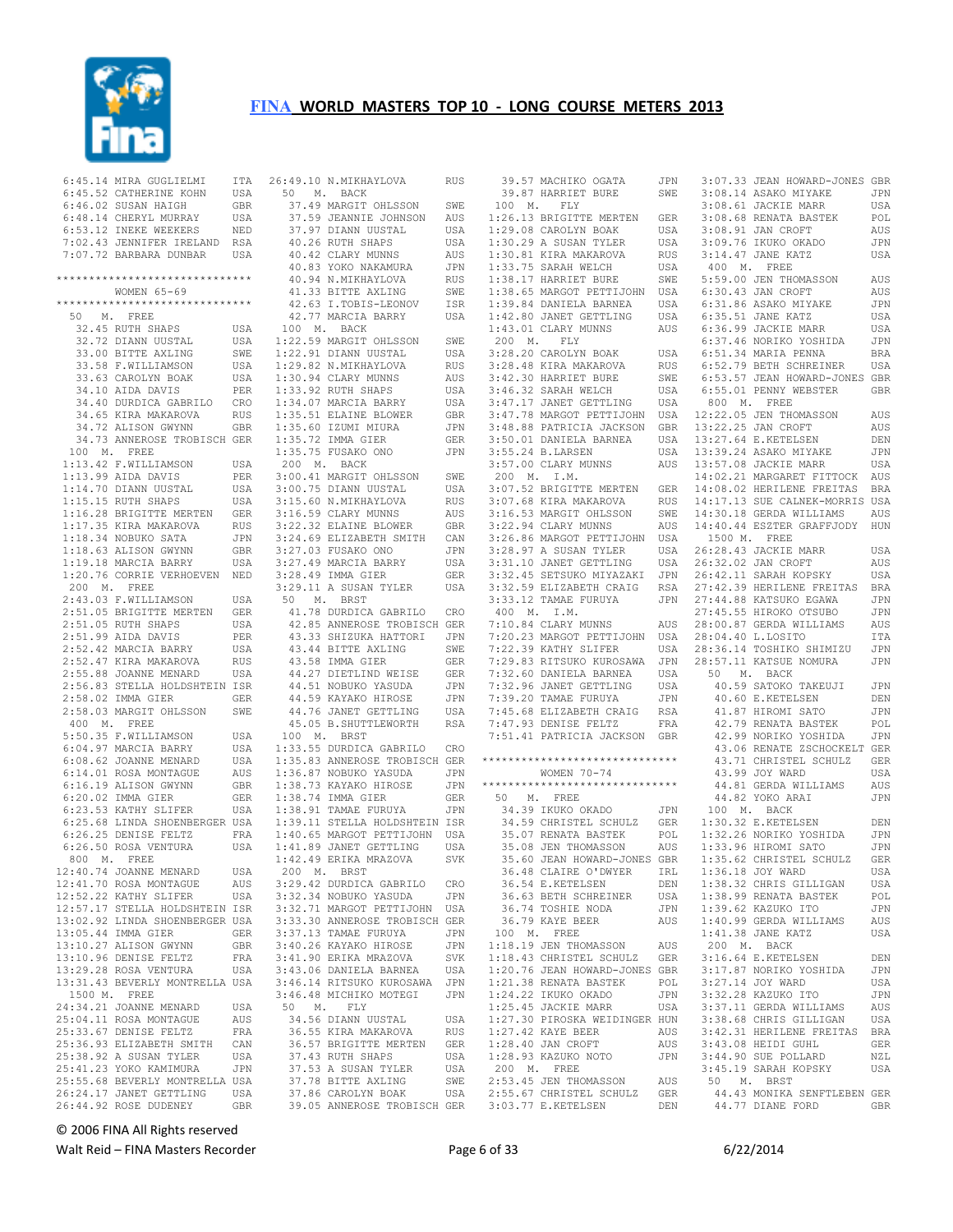

 46.56 JOANN LEILICH USA 46.98 ELAINE BROMWICH GBR<br>47.65 LUISE KNOPFLE GER 47.65 LUISE KNOPFLE GER<br>47.74 KIYOKO YONEDA JPN 47.74 KIYOKO YONEDA 48.01 JEN THOMASSON AUS 48.78 ELSBETH FLICK GER<br>49.21 VERA SILVA BRA 49.21 VERA SILVA 49.28 MARGIT OTT GER 100 M. BRST 1:37.39 DIANE FORD GBR 1:41.41 JOANN LEILICH USA 1:42.00 LUISE KNOPFLE GER 1:45.40 JEN THOMASSON AUS 1:47.35 MONIKA SENFTLEBEN GER 1:48.72 ELAINE BROMWICH GBR<br>1:48.90 ELSBETH FLICK GER 1:48.90 ELSBETH FLICK GER 1:50.58 MARGIT OTT GER 1:50.75 KAZUKO KAJIWARA JPN 1:51.63 MONIKA WARNUSZ GER 200 M. BRST 3:30.66 DIANE FORD GBR 3:34.52 JOANN LEILICH USA<br>3:43.06 LUISE KNOPFLE GER 3:43.06 LUISE KNOPFLE 3:45.55 JEN THOMASSON AUS 3:52.00 MONIKA SENFTLEBEN GER 3:54.94 ELSBETH FLICK GER 3:58.28 ELAINE BROMWICH GBR<br>4:02.57 KAZUKO KAJIWARA JPN 4:02.57 KAZUKO KAJIWARA 4:03.01 NORIKO TAKEDA JPN<br>4:03.75 MONIKA WARNUSZ GER 4:03.75 MONIKA WARNUSZ 50 M. FLY 38.11 CHRISTEL SCHULZ GER<br>40.02 CLAIRE O'DWYER IRL 40.02 CLAIRE O'DWYER IRL<br>41.25 IKUKO OKADO JPN 41.25 IKUKO OKADO JPN<br>42.89 RENATA BASTEK POL 42.89 RENATA BASTEK 43.93 UTE FEHLING GER<br>44.03 KIYOKO YONEDA JPN 44.03 KIYOKO YONEDA 44.15 JOY WARD USA<br>44.41 SARAH KOPSKY USA 44.41 SARAH KOPSKY ed<br>14.90 HARU TSUKINO JPN<br>15.21 HIROKO INAMI JPN 45.21 HIROKO INAMI 100 M. FLY 1:48.63 UTE FEHLING GER<br>1:49.18 CLAIRE O'DWYER IRL  $1:49.18$  CLAIRE O'DWYER 1:49.22 IVANA FELGROVA CZE 1:50.85 JOY WARD USA<br>1:52.18 KRYSTYNA FECICA POL 1:52.18 KRYSTYNA FECICA 1:52.74 MONIKA SENFTLEBEN GER<br>1:53.13 SUSAN MEYERS USA  $1:53.13$  SUSAN MEYERS 1:53.86 GEORGINA HAMILTON GBR<br>1:54.02 JAN CROFT AUS  $1:54.02$  JAN CROFT 1:55.89 HARU TSUKINO JPN 200 M. FLY 4:12.18 JAN CROFT AUS 4:17.24 JOY WARD USA<br>4:17.45 KRYSTYNA FECICA POL 4:17.45 KRYSTYNA FECICA 4:17.70 GEORGINA HAMILTON GBR 4:18.00 IVANA FELGROVA CZE<br>4:19.35 CLAIRE O'DWYER IRL 4:19.35 CLAIRE O'DWYER 4:22.51 HIROKO KOBAYASHI JPN 4:23.26 SUSAN MEYERS 4:26.42 KUMIE YAMAMOTO JPN 4:29.34 HERILENE FREITAS BRA 200 M. I.M. 3:28.55 CHRISTEL SCHULZ GER 3:42.33 JACKIE MARR USA 3:42.82 RENATA BASTEK POL 3:44.45 MARGIT OTT GER 3:44.80 GERDA WILLIAMS AUS<br>3:45.75 KAZUKO ITO JPN 3:45.75 KAZUKO ITO 3:47.19 JOY WARD USA 3:48.67 JAN CROFT AUS 3:49.70 CLAIRE O'DWYER IRL 3:53.25 HIROKO OTSUBO JPN 400 M. I.M. 8:00.60 JAN CROFT AUS

| 8:16.12 HERILENE FREITAS BRA                                                                                                                                                                  |            |
|-----------------------------------------------------------------------------------------------------------------------------------------------------------------------------------------------|------------|
| 8:17.99 GERDA WILLIAMS<br>8:30.11 SUSAN MEYERS<br>1.15 STORING MOON                                                                                                                           | AUS        |
| 8:30.11 SUSAN MEYERS<br>8:43.65 SIGRID KOCH                                                                                                                                                   | USA<br>GER |
|                                                                                                                                                                                               |            |
| 8:30.11 500000<br>8:43.65 SIGRID KOCH<br>8:44.27 ANITA SAVIANE                                                                                                                                | AUS        |
| 8:46.32 MARIA COSTA                                                                                                                                                                           | BRA        |
| 8:52.03 GEORGINA HAMILTON GBR                                                                                                                                                                 |            |
| 8:54.01 JANE KATZ                                                                                                                                                                             | USA        |
| 8:59.58 RINKO SAKAI                                                                                                                                                                           | JPN        |
|                                                                                                                                                                                               |            |
| ******************************                                                                                                                                                                |            |
| WOMEN 75-79                                                                                                                                                                                   |            |
| ******************************                                                                                                                                                                |            |
| 50 M. FREE                                                                                                                                                                                    |            |
| 35.90 YOSHIKO OSAKI (مدينة 35.90 YOSHIKO OSAKI (مدينة 38.06 JOHNNIE DETRICK (مدينة 39.15 )<br>38.75 FUMIKO NAKAMURA (مدينة مدينة 38.75 M)<br>2016 - المسلمان المسلمان المسلمان (مدينة 38.15 ) |            |
|                                                                                                                                                                                               |            |
|                                                                                                                                                                                               |            |
|                                                                                                                                                                                               |            |
|                                                                                                                                                                                               | JPN        |
| 38.96 JEANNE LITTLE<br>38.96 JEANNE LITTLE<br>38.98 FUSAKO HIROOKA<br>39.71 SHOKO YONEZAWA<br>41.15 LOTTLE GEURTS<br>41.56 HAIDE LORBERG<br>41.56 HAIDE LORBERG                               | JPN        |
|                                                                                                                                                                                               | JPN<br>NED |
|                                                                                                                                                                                               |            |
| 41.60 GISELA GRUNER                                                                                                                                                                           | GER<br>GER |
| 100 M. FREE                                                                                                                                                                                   |            |
| 1:20.01 YOSHIKO OSAKI                                                                                                                                                                         | JPN        |
| 1:31.92 DENISE ROBERTSON                                                                                                                                                                      | <b>AUS</b> |
|                                                                                                                                                                                               | USA        |
| 1:32.48 JEANNE LITTLE<br>1:32.81 HELGA REICH                                                                                                                                                  | GER        |
| $1:33.04$ KUMIE TOKUDA                                                                                                                                                                        | JPN        |
|                                                                                                                                                                                               | NED        |
| 1:33.35 LOTTIE GEURTS<br>1:33.35 LOTTIE GEURTS<br>1:34.54 JOHNNIE DETRICK                                                                                                                     | USA        |
|                                                                                                                                                                                               | USA        |
| 1:35.92 TAYO FUJIEDA<br>1:35.92 TAYO FUJIEDA<br>1:36.81 VIDEO                                                                                                                                 | JPN        |
| 1:36.81 YURIKO NAGAMATSU JPN                                                                                                                                                                  |            |
| 200 M. FREE                                                                                                                                                                                   |            |
| 2:54.26 YOSHIKO OSAKI                                                                                                                                                                         | JPN        |
| 3:15.62 REIKO ISHIZAKI                                                                                                                                                                        | JPN        |
| 3:19.85 HELGA REICH<br>3:20.19 DENISE ROBERTSON<br>3:21.81 ANNE WILLIAMS                                                                                                                      | GER        |
|                                                                                                                                                                                               | AUS        |
|                                                                                                                                                                                               | USA        |
| 3:25.86 TAYO FUJIEDA                                                                                                                                                                          | JPN        |
| 3:28.79 PATRICIA BOND                                                                                                                                                                         | USA        |
| 3:28.79 PATRICIA BOND<br>3:28.82 HISAKO KITAYAMA                                                                                                                                              | JPN        |
| 3:28.87 LOTTIE GEURTS                                                                                                                                                                         | NED        |
| 3:31.60 SUSAN MUNN                                                                                                                                                                            | USA        |
| 400 M. FREE                                                                                                                                                                                   |            |
| 6:12.25 YOSHIKO OSAKI                                                                                                                                                                         | JPN        |
| 6:43.02 REIKO ISHIZAKI                                                                                                                                                                        | JPN        |
| 6:55.67 HELGA REICH                                                                                                                                                                           | GER        |
| $6:57.76$ ANNE WILLIAMS                                                                                                                                                                       | USA        |
| 6:58.09 DENISE ROBERTSON                                                                                                                                                                      | AUS        |
| 7:12.55 TAYO FUJIEDA                                                                                                                                                                          | JPN        |
| 7:24.66 PATRICIA BOND<br>7:30 96 meruang BOND                                                                                                                                                 | USA<br>JPN |
| 7:30.96 TERUKO MURAKAMI<br>7:31.08 LOTTIE GEURTS<br>7:34.51 SUCAN MUNN                                                                                                                        | NED        |
| 7:34.51 SUSAN MUNN                                                                                                                                                                            | USA        |
| 800 M. FREE                                                                                                                                                                                   |            |
|                                                                                                                                                                                               | <b>GER</b> |
| 14:05.58 HELGA REICH<br>14:10.64 DENISE ROBERTSON                                                                                                                                             | AUS        |
| 14:16.35 ANNE WILLIAMS                                                                                                                                                                        | USA        |
| 15:19.43 TERUKO MURAKAMI                                                                                                                                                                      | JPN        |
|                                                                                                                                                                                               | USA        |
| 15:22.27 PATRICIA BOND<br>15:23.43 LOTTIE GEURTS                                                                                                                                              | NED        |
| 15:44.49 SUSAN MUNN                                                                                                                                                                           | USA        |
| 15:57.26 JEANNE LITTLE                                                                                                                                                                        |            |
|                                                                                                                                                                                               | USA        |
|                                                                                                                                                                                               |            |
| 16:01.24 ANNEMARIE LUDICKE GER<br>16:11.83 JENNY BALL                                                                                                                                         | <b>GBR</b> |
| 1500 M. FREE                                                                                                                                                                                  |            |
|                                                                                                                                                                                               | JPN        |
|                                                                                                                                                                                               | AUS        |
| 26:41.71 REIKO ISHIZAKI<br>26:58.65 DENISE ROBERTSON<br>27:19.77 ANNE WILLIAMS                                                                                                                | USA        |
| 28:54.84 PATRICIA BOND                                                                                                                                                                        | USA        |
|                                                                                                                                                                                               | USA        |
| 29:18.10 SUSAN MUNN<br>29:18.10 SUSAN MUNN<br>30:49.57 JENNY BALL<br>31:06.51 ETSUKO AZUMI                                                                                                    | GBR<br>JPN |

|             | 31:16.47 MIEK MC CUBBIN       | USA |           | 52.17 TAYO FUJIEDA             | JPN        |
|-------------|-------------------------------|-----|-----------|--------------------------------|------------|
|             | 31:16.78 BETSY JORDAN         | USA |           | 53.53 GYNT CLIFFORD            | USA        |
|             | 31:17.30 RITA ANDROSONI       | ITA |           | 54.59 CHRISTA SVOBODOVA CZE    |            |
| 50<br>М.    | BACK                          |     |           | 54.66 HIROKO SASAKI            | JPN        |
|             | 44.59 YOSHIKO OSAKI           | JPN | Μ.<br>100 | FLY                            |            |
|             | 46.69 SHOKO YONEZAWA          | JPN |           | 1:51.41 MARCELA STASTNA        | CZE        |
|             | 47.02 EVA JAROSOVA            | CZE |           | 1:55.45 HELGA REICH            | <b>GER</b> |
|             | 47.40 HELEN BIRD              | AUS |           | 2:04.20 CHRISTA SVOBODOVA CZE  |            |
|             | 48.80 HISAKO KITAYAMA         |     |           | 2:13.69 ANNEMARIE LUDICKE GER  |            |
|             |                               | JPN |           |                                |            |
|             | 48.92 ALICE KINNAIRD          | AUS |           | 2:18.75 MASUNO MASUDA          | JPN        |
|             | 49.18 FUSAKO KATO             | JPN |           | 2:20.79 YAYOI KANAZASHI        | JPN        |
|             | 50.33 KEIKO YAMADA            | JPN |           | 2:22.09 MARILIA MELO           | BRA        |
|             | 50.79 ANNELIES GRAUE          | GER |           | 2:22.91 HISAE FUJINO           | JPN        |
|             | 51.14 U.MEYER-TONNDORF        | GER |           | 2:26.65 MITSUKO ENDO           | JPN        |
| 100 M.      | BACK                          |     |           | 2:30.83 PATRICIA TULLMAN       | USA        |
|             | 1:39.47 YOSHIKO OSAKI         | JPN | М.<br>200 | FLY                            |            |
|             | 1:44.40 EVA JAROSOVA          | CZE |           | 4:13.36 HELGA REICH            | GER        |
|             | 1:45.54 HELEN BIRD            | AUS |           | 4:37.09 CHRISTA SVOBODOVA CZE  |            |
|             | 1:47.62 HARUMI SUGIMOTO       | JPN |           | 5:03.84 MASUNO MASUDA          | JPN        |
|             | 1:51.03 FUSAKO KATO           | JPN |           | 5:46.99 CHIYOKO YABUMOTO       | JPN        |
|             | 1:51.24 ALICE KINNAIRD        | AUS |           | 5:54.90 FUSAE MARUYAMA         | JPN        |
|             | 1:52.63 PATRICIA BOND         |     |           |                                |            |
|             |                               | USA |           | 6:11.09 PATRICIA TULLMAN       | USA        |
|             | 1:53.12 ANNELIES GRAUE        | GER |           | 6:27.19 JANET MOELLER          | USA        |
|             | 1:53.31 CHISATO MIYAWAKI      | JPN |           | 6:27.30 MAE WALDIE             | CAN        |
|             | 1:53.83 ANNEMARIE LUDICKE     | GER |           | 10:38.72 RAIMUNDA COSTA        | BRA        |
| 200<br>М.   | BACK                          |     | 200<br>М. | I.M.                           |            |
|             | 3:47.89 EVA JAROSOVA          | CZE |           | 3:32.94 YOSHIKO OSAKI          | JPN        |
|             | 3:48.04 HARUMI SUGIMOTO       | JPN |           | 3:53.24 MARCELA STASTNA        | CZE        |
|             | 3:50.98 HELEN BIRD            | AUS |           | 3:56.26 TAYO FUJIEDA           | JPN        |
|             | 3:59.38 PATRICIA BOND         | USA |           | 4:03.99 HELGA REICH            | <b>GER</b> |
|             | 3:59.76 ANNE WILLIAMS         | USA |           | 4:06.85 ANNEMARIE LUDICKE GER  |            |
|             | 4:01.41 FUSAKO KATO           | JPN |           | 4:09.15 SUSAN MUNN             | USA        |
|             | 4:05.72 INGRID LANGE          | GER |           | 4:11.94 PATRICIA BOND          | USA        |
|             |                               |     |           |                                |            |
|             | 4:05.90 ANNELIES GRAUE        | GER |           | 4:13.41 TERUKO MURAKAMI        | JPN        |
|             | 4:05.99 ANNEMARIE LUDICKE GER |     |           | 4:17.43 DENISE ROBERTSON       | AUS        |
|             | 4:10.60 MARGA SCHULZE         | GER |           | 4:18.03 JOHNNIE DETRICK        | USA        |
| 50          | M. BRST                       |     | 400<br>М. | I.M.                           |            |
|             | 47.80 SHOKO YONEZAWA          | JPN |           | 8:17.73 HELGA REICH            | GER        |
|             | 49.35 MASAYO AZUMA            | JPN |           | 8:58.10 SUE MAYNE              | AUS        |
|             | 49.73 TAYO FUJIEDA            | JPN |           | 9:09.38 TERUKO MURAKAMI        | JPN        |
|             | 49.73 GISELA GRUNER           | GER |           | 9:30.10 INGRID SIEGERT         | GER        |
|             | 49.74 MURIEL HITCHCOCK        | GBR |           | 9:33.87 JANE OBERG             | USA        |
|             | 51.53 HAIDE LORBERG           | GER |           | 9:47.62 MAE WALDIE             | CAN        |
|             | 51.81 ANNE WILLIAMS           | USA |           | 10:22.86 YOSHIE YUZAWA         | JPN        |
|             | 51.92 KRISTIN JAFFE           | USA |           | 10:28.36 TERUYO NISHIMURA      | JPN        |
|             | 52.11 SUE MAYNE               | AUS |           | 10:34.62 EULAH VARTY           | CAN        |
|             | 52.64 ANNEMARIE LUDICKE GER   |     |           |                                | JPN        |
|             |                               |     |           | 10:42.91 HIROKO OGOSHI         |            |
| 100<br>М.   | BRST                          |     |           | ****************************** |            |
|             | 1:46.86 MASAYO AZUMA          | JPN |           |                                |            |
|             | 1:47.45 SHOKO YONEZAWA        | JPN |           | WOMEN $80 - 84$                |            |
|             | 1:48.15 TAYO FUJIEDA          | JPN |           | ****************************** |            |
|             | 1:50.44 ANNE WILLIAMS         | USA | 50<br>М.  | FREE                           |            |
|             | 1:51.97 MARCELA STASTNA       | CZE |           | 37.94 JANE ASHER               | GBR        |
|             | 1:55.24 MURIEL HITCHCOCK      | GBR |           | 41.80 ELIANE PELLIS            | BEL        |
|             | 1:56.22 GISELA GRUNER         | GER |           | 42.69 REIKO YAMAGUCHI          | JPN        |
|             | 1:56.82 GABRIELLA TUCCI       | ITA |           | 44.85 JUDIE OLIVER             | CAN        |
|             | 1:56.96 ANNEMARIE LUDICKE GER |     |           | 44.96 KIMIKO YOSHINAGA         | JPN        |
|             | 1:58.34 SUE MAYNE             | AUS |           | 45.90 AIKO HORII               | JPN        |
| 200 M. BRST |                               |     |           | 46.16 MUTSUKO KURUSHIMA JPN    |            |
|             | 3:54.22 MASAYO AZUMA          |     |           | 46.34 KEIKO FUJIMOTO           |            |
|             |                               | JPN |           |                                | JPN        |
|             | 3:56.14 ANNE WILLIAMS         | USA |           | 46.37 YOKO SATO                | JPN        |
|             | 4:01.40 TAYO FUJIEDA          | JPN |           | 46.66 KII SAITO                | JPN        |
|             | 4:07.43 ANNEMARIE LUDICKE GER |     | 100 M.    | FREE                           |            |
|             | 4:16.30 HIROKO OTANI          | JPN |           | 1:24.81 JANE ASHER             | GBR        |
|             | 4:17.77 YOKO MIZUNO           | JPN |           | 1:37.18 ELIANE PELLIS          | BEL        |
|             | 4:19.66 MURIEL HITCHCOCK      | GBR |           | 1:41.68 JUDIE OLIVER           | CAN        |
|             | 4:27.95 YOKO SAKUMA           | JPN |           | 1:42.87 REIKO YAMAGUCHI        | JPN        |
|             | 4:28.93 MIYUKI SAKASHITA      | JPN |           | 1:44.77 DOROTHY DICKEY         | AUS        |
|             | 4:33.81 SALLY NEWELL          | USA |           | 1:46.60 HIDEKO MARUOKA         | JPN        |
| М.<br>50    | ${\rm FLY}$                   |     |           | 1:47.93 AIKO HORII             | JPN        |
|             | 41.54 HARUMI SUGIMOTO         | JPN |           | 1:49.13 DIONNE CALDWELL        | USA        |
|             |                               |     |           |                                |            |
|             | 46.26 FUMIKO NAKAMURA         | JPN |           | 1:50.74 KEIKO FUJIMOTO         | JPN        |
|             | 46.60 HISAKO KITAYAMA         | JPN |           | 1:52.00 YOSHIKO IKEUCHI        | JPN        |
|             | 47.81 MARCELA STASTNA         | CZE | 200 M.    | FREE                           |            |
|             | 48.32 JEANNE LITTLE           | USA |           | 3:10.10 JANE ASHER             | GBR        |
|             | 50.44 MIDORI USUI             | JPN |           | 3:38.20 JUDIE OLIVER           | CAN        |

© 2006 FINA All Rights reserved

Walt Reid – FINA Masters Recorder example and the Page 7 of 33 6/22/2014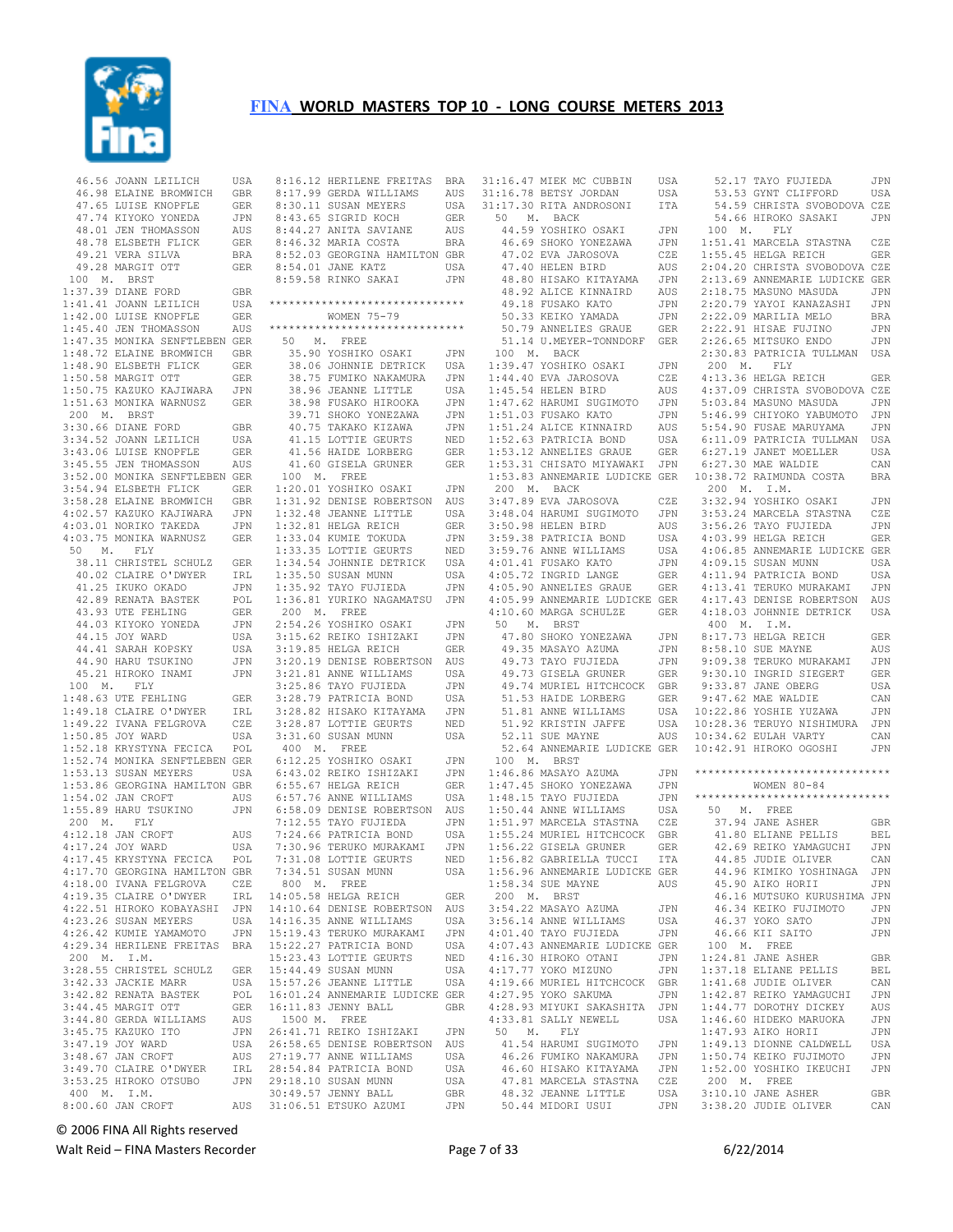

|              | 3:44.51 ELAINE PELLIS                                                          | BEL        |                                         |
|--------------|--------------------------------------------------------------------------------|------------|-----------------------------------------|
|              | 3:50.85 DOROTHY DICKEY<br>3:57.25 REIKO YAMAGUCHI JPN                          | AUS        |                                         |
|              | 4:00.50 AIKO GOTO                                                              | JPN        |                                         |
|              | 4:05.88 YORIKO IINO                                                            | JPN        |                                         |
|              | 4:09.25 TAKAKO SATO                                                            | JPN        | $\mathbf{1}$ :                          |
|              | 4:09.92 NANCY KINNEY                                                           | USA        | $\mathbf{1}$ :                          |
|              | 4:11.35 ANN HIRSCH                                                             | USA        | 1:                                      |
| 400 M. FREE  |                                                                                |            | $\mathbf{1}$ :                          |
|              | $6:41.05$ JANE ASHER                                                           | GBR        | Ĵ                                       |
|              | 7:59.55 DOROTHY DICKEY<br>8:10.88 AIKO HORII                                   | AUS<br>JPN | $\mathbf{1}$ :<br>$1$ :                 |
|              | 8:32.32 JUDIE OLIVER                                                           | CAN        | $\mathbf{2}:$                           |
|              | 8:44.41 DIONNE CALDWELL                                                        | USA        | $\mathbf{2}:$                           |
|              | 8:47.48 ANN HIRSCH                                                             | USA        | 2:                                      |
|              | 8:52.55 YORIKO IINO                                                            | JPN        | $\mathbf{2}$ :                          |
|              | 9:07.72 FRANCES MCINTOSH CAN                                                   |            | $\mathbf{2}:$                           |
|              | 9:20.96 TSURUYO TANAKA                                                         | JPN        | $\mathbf{2}$ :                          |
| 800 M. FREE  | 9:23.94 JOAN CAMPBELL                                                          | USA        | $\mathbf{2}:$<br>$\overline{2}$ :       |
|              | 16:04.65 DOROTHY DICKEY AUS                                                    |            | ź                                       |
|              | 16:48.14 YOSHIKO KINOSHITA JPN                                                 |            | 4:                                      |
|              | 17:41.58 DIONNE CALDWELL USA<br>18:27.91 JOAN CAMPBELL USA                     |            | 4:                                      |
|              | 18:27.91 JOAN CAMPBELL                                                         |            | 4:                                      |
|              | 18:28.04 FRANCES MCINTOSH CAN                                                  |            | 5:                                      |
|              | 18:40.32 ANN HIRSCH                                                            | USA        | 6:                                      |
|              | 19:26.90 BOBBIE LEA<br>19:36.60 SHEILA NAIMAN                                  | AUS        | 6:                                      |
|              | 20:34.67 AIKO GOTO                                                             | CAN<br>JPN | 6:<br>6:                                |
|              | 20:38.55 VILMA GROBLER                                                         | RSA        | 6:                                      |
| 1500 M. FREE |                                                                                |            | 6:                                      |
|              | 27:18.73 JANE ASHER                                                            | GBR        | Į                                       |
|              | 30:35.70 FRANCA PARODI<br>33.55.70 FRANCA PARODI                               | ITA        |                                         |
|              | 33:55.23 YOSHIKO KINOSHITA JPN                                                 |            | 1:                                      |
|              | 34:51.48 FRANCES MCINTOSH CAN                                                  |            | $\mathbf{1}$ :                          |
|              | 35:06.09 AIKO GOTO                                                             | JPN<br>USA | 1:                                      |
|              | 35:59.32 JOAN CAMPBELL<br>36:52.39 BOBBIE LEA                                  | AUS        | $\mathbf{1}$ :<br>$\mathbf{1}$ :        |
|              | 40:52.54 JANET BENSU                                                           | USA        | $1$ :                                   |
|              |                                                                                | JPN        | $1$ :                                   |
|              | 41:02.22 CHIEKO MORIKANE<br>46:16.17 ANN LAMBERTSON<br>46:16.17 ANN LAMBERTSON | USA        | $\mathbf{1}$ :                          |
|              | 50 M. BACK                                                                     |            | $1\,$                                   |
|              | 47.42 JANE ASHER                                                               | GBR        | Ĵ                                       |
|              | 53.81 TAKAKO SATO                                                              | JPN        | 2:<br>2:                                |
|              | 54.64 KEIKO FUJIMOTO<br>55.26 KIMIKO OOKA                                      | JPN<br>JPN | $\overline{2}$ :                        |
|              | 56.10 NANCY KINNEY                                                             | USA        | $\mathbf{2}:$                           |
|              | 56.32 AIKO GOTO                                                                | JPN        | $\overline{2}$ :                        |
|              | 56.34 REIKO TABATA<br>57.05 JUDIE OLIVER<br>57.05 JUDIE OLIVER                 | JPN        | $\mathbf{2}:$                           |
|              |                                                                                | CAN        | $\mathfrak{Z}$ :                        |
|              | 57.28 REIKO NISHIDA                                                            | JPN        | 3:                                      |
|              | 57.38 LOREEN MCKELLAR CAN                                                      |            | $\mathbf{3}:$                           |
|              | 100 M. BACK<br>1:53.22 JANE ASHER                                              | GBR        | $\mathbf{3}$ :<br>$\tilde{\phantom{a}}$ |
|              | 1:54.18 JUDIE OLIVER                                                           | CAN        | 5:                                      |
|              | 2:02.05 NANCY KINNEY                                                           | USA        | 6:                                      |
|              | 2:02.74 KEIKO FUJIMOTO                                                         | JPN        | 7:                                      |
|              | 2:03.76 CONNY STAMHUIS                                                         | CAN        | 8:                                      |
|              | 2:07.38 ANN HIRSCH                                                             | USA        | ź                                       |
|              | 2:07.39 AIKO GOTO                                                              | JPN        | 4:                                      |
|              | 2:10.94 LOREEN MCKELLAR                                                        | CAN        | 4:                                      |
|              | 2:12.11 BARBARA CALLISON USA<br>2:14.41 TAKAKO SATO                            |            | 4:<br>4:                                |
|              | 200 M. BACK                                                                    | JPN        | $\overline{4}$ :                        |
|              | 4:21.27 NANCY KINNEY                                                           | USA        | 5:                                      |
|              | 4:28.86 YOSHIKO KINOSHITA JPN                                                  |            | 5:                                      |
|              | 4:32.74 TAKAKO SATO                                                            | JPN        | 5:                                      |
|              | 4:32.79 AIKO GOTO                                                              | JPN        | 5:                                      |
|              | 4:33.17 CONNY STAMHUIS                                                         | CAN        | 5:                                      |
|              | 4:42.05 YOSHIKO IKEUCHI                                                        | JPN        | $\overline{\phantom{a}}$                |
|              | 4:43.15 ANN HIRSCH<br>4:43.67 JILL COLEMAN                                     | USA<br>USA | 8:<br>8:                                |
|              | 4:48.71 DOROTHY DICKEY                                                         | AUS        | 11                                      |
|              | 4:59.56 GRACE ISAAC                                                            | GBR        | 11:                                     |
|              | 50 M. BRST                                                                     |            | 11:                                     |
|              | 48.36 ELIANE PELLIS                                                            | BEL        | 12:                                     |

|                        | $\begin{tabular}{llllll} $49.66 & \texttt{AGNES} & \texttt{BBERGHEN} & \texttt{BEL} \\ $56.45 & \texttt{ANN HIRST} & & \texttt{USA} \\ $57.43 & \texttt{JUDIE} & \texttt{OLIVER} & \texttt{CAN} \\ $57.89 & \texttt{ERIKA LOPES} & \texttt{BRR} \\ $8.72 & \texttt{CONNY STAMHUIS} & \texttt{CAR} \\ $1:01.81 & \texttt{SETSUKO OKUBO} & \texttt{JPN} \\ $1:01.84 & \texttt{ETSUKO KIMURA} & \texttt{JPN} \\ $1:01.96 & \$ |                   |
|------------------------|----------------------------------------------------------------------------------------------------------------------------------------------------------------------------------------------------------------------------------------------------------------------------------------------------------------------------------------------------------------------------------------------------------------------------|-------------------|
|                        |                                                                                                                                                                                                                                                                                                                                                                                                                            |                   |
|                        |                                                                                                                                                                                                                                                                                                                                                                                                                            |                   |
|                        |                                                                                                                                                                                                                                                                                                                                                                                                                            |                   |
|                        |                                                                                                                                                                                                                                                                                                                                                                                                                            |                   |
|                        |                                                                                                                                                                                                                                                                                                                                                                                                                            |                   |
|                        |                                                                                                                                                                                                                                                                                                                                                                                                                            |                   |
|                        |                                                                                                                                                                                                                                                                                                                                                                                                                            |                   |
| $100$ M. BRST          |                                                                                                                                                                                                                                                                                                                                                                                                                            |                   |
|                        | 1:50.05 ELIANE PELLIS                                                                                                                                                                                                                                                                                                                                                                                                      | BEL               |
|                        | 1:53.75 AGNES OBBERGHEN BEL                                                                                                                                                                                                                                                                                                                                                                                                |                   |
|                        |                                                                                                                                                                                                                                                                                                                                                                                                                            |                   |
|                        |                                                                                                                                                                                                                                                                                                                                                                                                                            |                   |
|                        | 1:30.73 AGNES UBBEKUREN BELLONGER<br>2:08.82 ANN HIRSCH USA<br>2:11.34 NORIKO KIMURA JPN<br>2:11.37 ETSUKO CKUBO JPN<br>2:17.87 ETSUKO KIMURA JPN<br>2:17.98 NADIR TAUBERT BRA<br>2:19.74 ERIKA LOPES BRA<br>2:23.67 MASAKO SHOJI JPN<br>2:23.                                                                                                                                                                             |                   |
|                        |                                                                                                                                                                                                                                                                                                                                                                                                                            |                   |
|                        |                                                                                                                                                                                                                                                                                                                                                                                                                            |                   |
|                        |                                                                                                                                                                                                                                                                                                                                                                                                                            |                   |
|                        |                                                                                                                                                                                                                                                                                                                                                                                                                            |                   |
|                        | 200 M. BRST                                                                                                                                                                                                                                                                                                                                                                                                                |                   |
|                        | $4:12.82$ AGNES OBBERGHEN BEL                                                                                                                                                                                                                                                                                                                                                                                              |                   |
|                        |                                                                                                                                                                                                                                                                                                                                                                                                                            | USA               |
|                        |                                                                                                                                                                                                                                                                                                                                                                                                                            |                   |
|                        | 4:38.32 ANN HIRSCH<br>4:44.61 NORIKO KIMURA<br>5:20.55 ETSUKO KIMURA<br>6:02.60 ALYCE VOGEL                                                                                                                                                                                                                                                                                                                                | JPN<br>JPN        |
|                        | 6:02.60 ALYCE VOGEL USA<br>6:09.88 CHIEKO SAKURAI JPN<br>6:09.92 GLORIA CARDEN AUS                                                                                                                                                                                                                                                                                                                                         |                   |
|                        |                                                                                                                                                                                                                                                                                                                                                                                                                            |                   |
|                        |                                                                                                                                                                                                                                                                                                                                                                                                                            |                   |
|                        |                                                                                                                                                                                                                                                                                                                                                                                                                            |                   |
|                        | 6:25.81 ANNEKE LOGTENBERG NED<br>6:40.65 TEREZINHA SILVA BRA<br>6:53.37 GRETA WALLACE RSA                                                                                                                                                                                                                                                                                                                                  |                   |
|                        |                                                                                                                                                                                                                                                                                                                                                                                                                            |                   |
|                        | 50 M. FLY<br>48.73 JANE ASHER<br>1:00.27 BOBBIE LEA                                                                                                                                                                                                                                                                                                                                                                        | GBR               |
|                        |                                                                                                                                                                                                                                                                                                                                                                                                                            | AUS               |
|                        |                                                                                                                                                                                                                                                                                                                                                                                                                            | nss<br>USA<br>USA |
|                        |                                                                                                                                                                                                                                                                                                                                                                                                                            |                   |
|                        |                                                                                                                                                                                                                                                                                                                                                                                                                            |                   |
|                        |                                                                                                                                                                                                                                                                                                                                                                                                                            |                   |
|                        | 1:01.19 BARBARA CALLISON USA<br>1:01.19 BARBARA CALLISON USA<br>1:01.65 HIROKO KATANO JPN<br>1:02.99 YOSHIKO KATANO JPN<br>1:03.66 DIONNE CALDWELL USA<br>1:03.66 ERIKA LOPES BRA<br>1:09.91 YORIKO IINO JPN<br>1:09.91 YORIKO IINO JPN                                                                                                                                                                                    |                   |
|                        |                                                                                                                                                                                                                                                                                                                                                                                                                            |                   |
|                        |                                                                                                                                                                                                                                                                                                                                                                                                                            |                   |
|                        | 1:11.20 CHIYO FUKUSHIMA                                                                                                                                                                                                                                                                                                                                                                                                    | JPN               |
| $100$ $\,$ M. $\,$ FLY |                                                                                                                                                                                                                                                                                                                                                                                                                            |                   |
|                        | 2:31.85 KII SAITO<br>2:47.49 THELMA BRYAN AUS<br>2:49.06 NADIR TAUBERT BRA<br>2:49.73 BARBARA CALLISON USA<br>2:49.73 BARBARA CALLISON USA                                                                                                                                                                                                                                                                                 |                   |
|                        |                                                                                                                                                                                                                                                                                                                                                                                                                            |                   |
|                        | 2:49.00<br>2:52.14 CHIYO FUKUSHIMA<br>2:52.14 CHIYO FUKUSHIMA<br>2:52.95 BOBBIE LEA<br>3:04.70 JILL COLEMAN<br>00 96 NORA LIELLO                                                                                                                                                                                                                                                                                           |                   |
|                        |                                                                                                                                                                                                                                                                                                                                                                                                                            |                   |
|                        |                                                                                                                                                                                                                                                                                                                                                                                                                            |                   |
|                        |                                                                                                                                                                                                                                                                                                                                                                                                                            | AUS<br>USA<br>ITA |
|                        |                                                                                                                                                                                                                                                                                                                                                                                                                            |                   |
|                        | 3:18.49 HARUKO SASAKI JPN<br>3:24.50 BARBARA EISELE USA                                                                                                                                                                                                                                                                                                                                                                    | JPN               |
|                        | 200 M. FLY                                                                                                                                                                                                                                                                                                                                                                                                                 |                   |
|                        |                                                                                                                                                                                                                                                                                                                                                                                                                            |                   |
|                        | 2.51.87 THELMA BRYAN AUS<br>6:50.65 HARUKO SASAKI JPN                                                                                                                                                                                                                                                                                                                                                                      |                   |
|                        | 7:08.91 CHIYO FUKUSHIMA                                                                                                                                                                                                                                                                                                                                                                                                    | JPN               |
|                        | 8:03.05 JOAN CAMPBELL                                                                                                                                                                                                                                                                                                                                                                                                      | USA               |
|                        | 200 M. I.M.                                                                                                                                                                                                                                                                                                                                                                                                                |                   |
|                        | $4:01.22$ JANE ASHER                                                                                                                                                                                                                                                                                                                                                                                                       | <b>GBR</b>        |
|                        | 4:16.15 JUDIE OLIVER                                                                                                                                                                                                                                                                                                                                                                                                       | CAN               |
|                        | 4:37.92 ANN HIRSCH                                                                                                                                                                                                                                                                                                                                                                                                         | USA               |
|                        | 4:49.94 KII SAITO<br>4:53.96 BARBARA CALLISON<br>5:11.12 DOROTHY DICKEY<br>5:23.53 BOBBIE LEA                                                                                                                                                                                                                                                                                                                              | JPN               |
|                        |                                                                                                                                                                                                                                                                                                                                                                                                                            | USA<br>AUS        |
|                        |                                                                                                                                                                                                                                                                                                                                                                                                                            | AUS               |
|                        |                                                                                                                                                                                                                                                                                                                                                                                                                            | AUS               |
|                        | 5:32.96 THELMA BRYAN<br>5:35.62 ERIKA LOPES                                                                                                                                                                                                                                                                                                                                                                                | BRA               |
|                        | 5:37.51 TOSHIKO KISHIKAWA JPN<br>400 M. I.M.                                                                                                                                                                                                                                                                                                                                                                               |                   |
|                        |                                                                                                                                                                                                                                                                                                                                                                                                                            |                   |
|                        | 8:32.32 JUDIE OLIVER                                                                                                                                                                                                                                                                                                                                                                                                       | CAN               |
|                        | $8:54.22$ JANE ASHER                                                                                                                                                                                                                                                                                                                                                                                                       | GBR               |
|                        | 11:35.49 JILL COLEMAN                                                                                                                                                                                                                                                                                                                                                                                                      | USA               |
|                        | 11:39.03 BOBBIE LEA<br>11:53.43 THELMA BRYAN                                                                                                                                                                                                                                                                                                                                                                               | AUS               |
|                        | 12:34.83 CHIYO FUKUSHIMA                                                                                                                                                                                                                                                                                                                                                                                                   | AUS<br>JPN        |
|                        |                                                                                                                                                                                                                                                                                                                                                                                                                            |                   |

|              | 13:06.20 JOAN CAMPBELL                           | USA | $\overline{2}$ :         |
|--------------|--------------------------------------------------|-----|--------------------------|
|              | 13:36.37 BARBARA EISELE USA                      |     | 2:                       |
|              |                                                  |     | $\overline{2}$ :         |
|              | ******************************                   |     |                          |
|              |                                                  |     | $\mathbf{2}:$            |
|              | WOMEN 85-89                                      |     | 2:                       |
|              | ******************************                   |     | $\overline{2}$ :         |
|              | 50 M. FREE                                       |     | $\overline{2}$ :         |
|              |                                                  |     |                          |
|              | 47.06 MIEKO KAMOSHITA                            | JPN | ź                        |
|              | 47.34 JEAN TROY                                  | USA | 4:                       |
|              | 48.64 BRITT GRILLI                               | SWE | 4:                       |
|              | 50.33 BETTY LORENZI                              | USA | 4:                       |
|              | 52.90 SAYOKO WATANABE                            | JPN | $\overline{4}$ :         |
|              |                                                  |     |                          |
|              | 54.66 KERSTIN GJORES                             | SWE | 5:                       |
|              | 55.47 G. MCKENZIE-HICKS AUS                      |     | 5:                       |
|              | 56.28 M. KAPCAROVA                               | SVK | $5:$                     |
|              | 59.48 SACHIKO MORI                               | JPN | 5:                       |
|              | 1:00.07 YAEKO IWAI                               | JPN | 5:                       |
|              |                                                  |     |                          |
| 100 M. FREE  |                                                  |     | 6:                       |
|              | 1:49.00 BRITT GRILLI                             | SWE | Ę                        |
|              | 1:52.24 JEAN TROY                                | USA | $1$ :                    |
|              | 1:56.62 KIKUE ONUMA                              | JPN | $\mathbf{1}$ :           |
|              | 1:58.95 G. MCKENZIE-HICKS                        |     |                          |
|              |                                                  | AUS | 1:                       |
|              | 2:01.64 BETTY LORENZI                            | USA | $\mathbf{1}$ :           |
|              | 2:04.50 SATO OHASHI                              | JPN | $1\!$                    |
|              | 2:10.48 MIE TAKEHARA                             | JPN | $\mathbf{1}$ :           |
|              | 2:15.04 AGNES KISS                               | HUN | $1$ :                    |
|              |                                                  |     |                          |
|              | 2:19.02 VALERIE LINCOLN                          | AUS | $1$ :                    |
|              | 2:22.52 KANEKO ADACHI                            | JPN | 1:                       |
|              | 200 M. FREE                                      |     | 1:                       |
|              | 4:04.90 JEAN TROY                                | USA | $\mathbf{1}$             |
|              | 4:06.65 BRITT GRILLI                             | SWE | $\overline{2}$ :         |
|              | 4:11.35 BETTY LORENZI                            | USA |                          |
|              |                                                  |     | $\overline{2}$ :         |
|              | 4:18.18 G. MCKENZIE-HICKS AUS                    |     | 2:                       |
|              | 4:40.90 Y. KAPLAN-BADER                          | FRA | $\overline{2}$ :         |
| 4:54.81      | AGNES KISS                                       | HUN | $\mathbf{3}:$            |
|              | 4:57.26 VALERIE LINCOLN                          | AUS | $\mathbf{3}:$            |
|              | 5:05.30 G.SCHOBEL-GRASS                          | GER | 3:                       |
|              | 5:05.92 PHYLLIS GOODLAD                          | USA | 3:                       |
|              |                                                  |     |                          |
|              | 5:07.24 EDNA GORDON                              | USA | 3:                       |
| 400 M. FREE  |                                                  |     | 3:                       |
|              | 8:31.10 BETTY LORENZI                            | USA | ź                        |
|              | 8:36.46 JEAN TROY                                | USA | 5:                       |
|              | 8:50.10 G. MCKENZIE-HICKS AUS                    |     | 5:                       |
|              |                                                  |     |                          |
|              | 9:27.53 HAZEL GILLBEE                            | AUS | 6:                       |
|              | 10:13.67 G.SCHOBEL-GRASS                         | GER | 6:                       |
|              | 10:20.26 PHYLLIS GOODLAD                         | USA | 7:                       |
|              | 10:26.42 VALERIE LINCOLN                         | AUS | 7:                       |
|              | 10:56.97 BARBRO THORNELOF                        | SWE | 7:                       |
|              |                                                  |     |                          |
|              | 11:04.60 MARION BEULKE                           | AUS | 7:                       |
|              | 11:58.67 BETTY BRUSSEL                           | CAN | 8:                       |
| 800 M. FREE  |                                                  |     | 9:                       |
|              | 17:10.20 BETTY LORENZI                           | USA | ŗ,                       |
|              | 18:44.41 G. MCKENZIE-HICKS AUS                   |     | $\mathbf{1}$ :           |
|              |                                                  |     |                          |
|              | 21:23.98 VALERIE LINCOLN AUS                     |     | $1$ :                    |
|              | 23:47.15 MARION BEULKE<br>25:36.72 HAZEL GILLBEE | AUS | $1$ :                    |
|              |                                                  | AUS | 1:                       |
| 1500 M. FREE |                                                  |     | $\mathbf{2}$ :           |
|              | 37:38.80 Y.KAPLAN-BADER                          | FRA | 2:                       |
|              | 40:58.44 VALERIE LINCOLN                         | AUS | $\overline{2}$ :         |
|              |                                                  |     |                          |
|              | 52:18.00 GUDRUN KLOOS                            | RSA | 1                        |
|              | 59:34.46 OPAL EDDY                               | AUS | $\overline{2}$ :         |
|              | 50 M. BACK                                       |     | 3:                       |
|              | 55.40 BETTY LORENZI                              | USA | 5:                       |
|              | 58.31 KERSTIN GJORES                             | SWE | ź                        |
|              | $1:00.30$ Y. KAPLAN-BADER                        | FRA |                          |
|              |                                                  |     | 8:                       |
|              | 1:03.15 AGNES KISS                               | HUN | ź                        |
|              | 1:04.05 LIZ WALLIS                               | AUS | 5:                       |
|              | 1:04.57 MASAKO KARAMATSU JPN                     |     | 5:                       |
|              | 1:04.96 MIEKO KAMOSHITA                          | JPN | 8:                       |
|              | 1:05.25 SATO OHASHI                              | JPN | 10:                      |
|              | $1:07.77$ MIE TAKEHARA                           | JPN | $\overline{\phantom{a}}$ |
|              |                                                  |     |                          |
|              | 1:08.72 G.SCHOBEL-GRASS                          | GER | 13:                      |
|              | 100 M. BACK                                      |     |                          |
|              | 2:02.87 BETTY LORENZI                            | USA | $\star \star \star$      |
|              | 2:11.50 KERSTIN GJORES                           | SWE |                          |
|              | 2:16.59 AGNES KISS                               | HUN | $***$                    |
|              |                                                  |     |                          |

|              | 2:20.96 G.SCHOBEL-GRASS                                                                           | GER                         |
|--------------|---------------------------------------------------------------------------------------------------|-----------------------------|
|              | 2:21.65 SATO OHASHI                                                                               | JPN                         |
|              | 2:32.36 LIZ WALLIS AUS<br>2:33.65 MASAKO KARAMATSU JPN                                            |                             |
|              |                                                                                                   |                             |
|              |                                                                                                   | JPN                         |
|              |                                                                                                   | JPN                         |
|              | 2:33.75 YUKIE KITAMURA<br>2:39.39 AKIKO TADA<br>2:45.73 HAZEL GILLBEE                             |                             |
|              |                                                                                                   | AUS                         |
| 200 M. BACK  |                                                                                                   |                             |
|              | 4:27.81 BETTY LORENZI<br>4:51.60 KERSTIN GJORES<br>4:52.58 G.SCHOBEL-GRASS<br>4:59.60 SATO OHASHI | USA                         |
|              |                                                                                                   | SWE                         |
|              |                                                                                                   | GER                         |
|              |                                                                                                   | JPN                         |
|              | 5:18.69 G. MCKENZIE-HICKS AUS                                                                     |                             |
|              | 5:19.43 YUKIE KITAMURA                                                                            | JPN                         |
|              |                                                                                                   |                             |
|              | 5:21.75 CLARA LARRABURE PER<br>5:41.36 AKIKO TADA JPN<br>5:52 ANIMA CARDAN JPN                    |                             |
|              |                                                                                                   |                             |
|              | 5:52.59 EDNA GORDON                                                                               | USA                         |
|              | 6:00.95 M.KNOCHENHAUER USA                                                                        |                             |
| 50 M. BRST   |                                                                                                   |                             |
|              | 1:04.51 M. KAPCAROVA<br>1:08.73 JEAN TROY                                                         | SVK                         |
|              |                                                                                                   | USA                         |
|              | 1:00:00 02:00 000<br>1:10.39 TERUKO ONO<br>1:13.36 B. VICKERS-BAKER                               | $_{\rm JPN}$                |
|              |                                                                                                   | AUS                         |
|              |                                                                                                   |                             |
|              | 1:14.96 NORA RONAI<br>1:15.75 EVA KOPLIKOVA<br>1:28.03 TAZUKO YASUOKA                             | BRA                         |
|              |                                                                                                   | CZE                         |
|              |                                                                                                   | JPN                         |
|              |                                                                                                   | CAN                         |
|              |                                                                                                   | NED                         |
|              | 1:28.09 KALIS RASMUSSEN<br>1:30.75 M.MAANDONKS<br>1:35.32 GUDRUN KLOOS                            | RSA                         |
| 100 M. BRST  |                                                                                                   |                             |
|              | 2:33.27 M. KAPCAROVA                                                                              | SVK                         |
|              | 2:37.68 Y.KAPLAN-BADER<br>2:44.22 EVA KOPLIKOVA<br>2:44.22 EVA KOPLIKOVA                          |                             |
|              |                                                                                                   | FRA                         |
|              |                                                                                                   | CZE                         |
|              | 2:50.10 B. VICKERS-BAKER AUS                                                                      |                             |
|              | 3:19.76 ANN TODD                                                                                  | AUS                         |
|              | 3:20.59 M.MAANDONKS                                                                               | NED                         |
|              | 3:24.59 KALIS RASMUSSEN CAN<br>3:24.59 KALIS RASMUSSEN CAN<br>3:39.80 AMPARO MARTINEZ ESP         |                             |
|              |                                                                                                   |                             |
|              | 3:40.50 MIEKO NAKANO                                                                              | JPN                         |
|              | 3:43.17 VALERIE LINCOLN AUS                                                                       |                             |
|              |                                                                                                   |                             |
|              |                                                                                                   |                             |
| 200 M. BRST  |                                                                                                   |                             |
|              | 5:26.82 TERUKO ONO                                                                                | JPN                         |
|              | 5:53.96 Y.KAPLAN-BADER                                                                            | FRA                         |
|              |                                                                                                   |                             |
|              | 6:01.77 B. VICKERS-BAKER AUS                                                                      | CAN                         |
|              | 6:47.40 KALIS RASMUSSEN<br>7.09.93 ANN TODD                                                       |                             |
|              | 7:09.93 ANN TODD                                                                                  | AUS                         |
|              |                                                                                                   | $\mathop{\rm NED}\nolimits$ |
|              | 7:19.14 M.MAANDONKS<br>7:22.44 MIEKO NAKANO                                                       | JPN                         |
|              |                                                                                                   |                             |
|              | 7:33.75 BETTY BRUSSEL CAN<br>8:13.85 VALERIE LINCOLN AUS                                          |                             |
|              | 9:27.14 ELLEN BROWN                                                                               | USA                         |
| 50 M. FLY    |                                                                                                   |                             |
|              |                                                                                                   |                             |
|              |                                                                                                   |                             |
|              |                                                                                                   |                             |
|              |                                                                                                   |                             |
|              |                                                                                                   |                             |
|              | 2:02.63 AKIKO ONOHARA                                                                             | JPN                         |
|              | 2:11.21 HAZEL GILLBEE                                                                             | AUS                         |
|              | 2:43.43 GLORIA STUPFEL                                                                            | USA                         |
| $100$ M. FLY |                                                                                                   |                             |
|              |                                                                                                   | FRA                         |
|              | 2:40.97 Y.KAPLAN-BADER<br>3:32.86 NORA RONAI                                                      | BRA                         |
|              | 5:34.65 GLORIA STUPFEL                                                                            | USA                         |
|              |                                                                                                   |                             |
| 200 M. FLY   |                                                                                                   | BRA                         |
|              | 8:17.39 NORA RONAI                                                                                |                             |
| 200 M. I.M.  |                                                                                                   |                             |
|              |                                                                                                   | USA                         |
|              | 5:05.64 JEAN TROY<br>5:07.89 AGNES KISS                                                           | HUN                         |
|              |                                                                                                   | JPN                         |
|              |                                                                                                   | USA                         |
|              | 8:29.44 TOSHIKO AMANO<br>10:55.94 GLORIA STUPFEL<br>400 M. I.M.                                   |                             |
|              | 13:26.38 NORA RONAI                                                                               | <b>BRA</b>                  |
|              |                                                                                                   |                             |
|              | *****************************                                                                     |                             |
|              | WOMEN 90-94                                                                                       |                             |
|              | *****************************                                                                     |                             |

© 2006 FINA All Rights reserved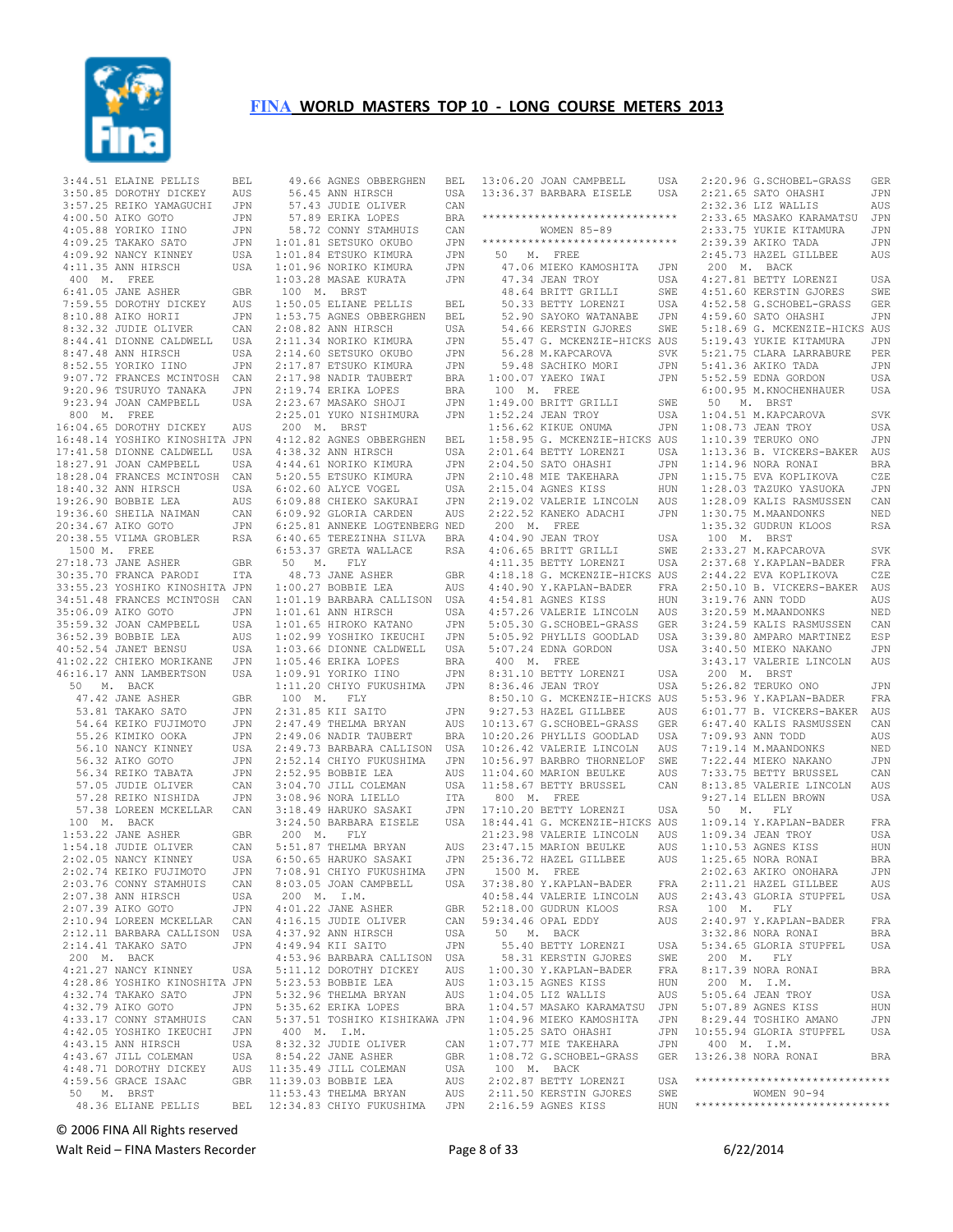

 50 M. FREE 49.68 OLGA KOKORINA RUS 1:41.60 BARBARA BOHM GER 1:01.54 MAURINE KORNFELD USA 1:01.88 MARJORIE STONE USA 1:07.22 JOYCE O'FARRELL AUS 1:12.05 TRUDY BULLIVANT AUS<br>1:18.42 INGEBORG FRITZE GER 1:18.42 INGEBORG FRITZE GER 1:20.13 TSUNEKO NAGASHIMA JPN<br>1:23.13 LAURA OLIVEIRA REA 1:23.13 LAURA OLIVEIRA BRA 1:23.96 MARIANNA BERKLEY USA 1:24.13 ALISON WORRALL AUS 100 M. FREE 1:59.86 OLGA KOKORINA RUS 2:15.71 MAURINE KORNFELD USA 2:25.17 MARJORIE STONE USA 2:33.81 JOYCE O'FARRELL AUS 2:34.66 CHIYOKO TAKIZAWA JPN 2:44.64 TRUDY BULLIVANT AUS 2:58.68 INGEBORG FRITZE GER 3:08.85 ALISON WORRALL AUS<br>3:10.58 LAURA OLIVEIRA BRA 3:10.58 LAURA OLIVEIRA BRA 3:27.17 MARIE HARRIS AUS 200 M. FREE 4:22.57 OLGA KOKORINA RUS 4:30.03 MAURINE KORNFELD USA<br>5:13.39 FUMI MURATA JPN  $5:13.39$  FUMI MURATA 5:45.14 JOYCE O'FARRELL AUS 6:22.61 INGEBORG FRITZE GER 6:44.67 CHARLOTTE SANDDAL USA 6:56.18 MARIE HARRIS AUS 7:03.96 ALISON WORRALL AUS 400 M. FREE 10:03.48 MAURINE KORNFELD USA 10:55.81 FUMI MURATA JPN<br>12:50.75 JOYCE O'FARRELL AUS 12:50.75 JOYCE O'FARRELL AUS 800 M. FREE 20:24.28 MAURINE KORNFELD USA 25:56.45 JOYCE O'FARRELL AUS 1500 M. FREE 49:36.40 JOYCE O'FARRELL AUS 50 M. BACK 1:08.30 HANA ENATSU JPN 1:11.47 TRUDY BULLIVANT AUS<br>1:12.20 NORA KUTTI EST 1:12.20 NORA KUTTI EST 1:16.76 MAURINE KORNFELD USA 1:16.83 FUMI MURATA JPN 1:23.27 TSUNEKO NAGASHIMA JPN 1:32.27 JOYCE O'FARRELL AUS<br>1:36.70 MARTE HARRIS AUS  $1:36.70$  MARTE HARRIS 1:41.43 MICHELE GUILLAIS FRA 1:41.77 BARBARA BOHM GER 100 M. BACK 2:35.47 MAURINE KORNFELD USA 2:37.52 TRUDY BULLIVANT AUS 2:41.94 NORA KUTTI EST<br>2:49.48 FUMI MURATA JPN  $2:49.48$  FUMI MURATA 3:13.54 MARIANNA BERKLEY USA  $3:18.20$  MARTE HARRIS 3:21.08 MICHELE GUILLAIS FRA 3:36.23 JOYCE O'FARRELL AUS<br>4:38.77 NANCY AYRES AUS 4:38.77 NANCY AYRES 4:57.11 PAULINE BENJAMIN AUS 200 M. BACK 5:30.12 MAURINE KORNFELD USA 5:38.48 TRUDY BULLIVANT AUS 5:58.99 NORA KUTTI EST 6:42.96 FUMI MURATA JPN 6:51.28 MARIE HARRIS AUS 7:33.82 JOYCE O'FARRELL AUS 7:36.10 CHARLOTTE SANDDAL USA 10:26.50 PAULINE BENJAMIN AUS<br>50 M. BRST 50 M. BRST 1:03.72 OLGA KOKORINA RUS 1:17.02 MARJORIE STONE USA 1:21.31 INGEBORG FRITZE GER 1:29.94 FUMI MURATA JPN

 1:35.64 MICHELE GUILLAIS FRA 1:41.66 ANNELIESE POKER GER 1:44.15 ALISON WORRALL AUS 1:46.66 TSUNEKO NAGASHIMA JPN 2:01.70 MARIANNA BERKLEY USA 100 M. BRST 2:27.19 OLGA KOKORINA RUS<br>2:55.27 MARJORIE STONE USA 2:55.27 MARJORIE STONE<br>3.04.28 US 3:04.80 NAKA FUKUOKA JPN 3:12.80 INGEBORG FRITZE GER 3:52.68 BARBARA BOHM GER 3:56.56 ALISON WORRALL AUS 5:07.59 CHARLOTTE SANDDAL USA 5:10.15 LAURA OLIVEIRA BRA<br>5:42.62 MICHIKO HAMURO JPN 5:42.62 MICHIKO HAMURO 200 M. BRST 5:21.78 OLGA KOKORINA RUS 10:13.56 CHARLOTTE SANDDAL USA 50 M. FLY 1:29.40 CHARLOTTE SANDDAL USA 200 M. I.M. 8:18.81 CHARLOTTE SANDDAL USA \*\*\*\*\*\*\*\*\*\*\*\*\*\*\*\*\*\*\*\*\*\*\*\*\*\*\*\*\*\* WOMEN 95-99 \*\*\*\*\*\*\*\*\*\*\*\*\*\*\*\*\*\*\*\*\*\*\*\*\*\*\*\*\*\* 50 M. FREE 1:07.45 RITA SIMONTON USA 1:20.84 CLARICE ARTIS AUS 1:35.20 MIEKO NAGAOKA JPN 1:53.54 NANCY ANN DODSON USA 3:04.28 ANNE DUNIVIN USA 100 M. FREE 2:23.86 RITA SIMONTON USA 3:33.80 MIEKO NAGAOKA JPN 4:10.10 NANCY ANN DODSON USA 6:23.66 ANNE DUNIVIN USA 8:22.43 ROBERT NUSSLE GER 200 M. FREE -<br>5:04.08 RITA SIMONTON USA<br>7:08.60 MIEKO NAGAOKA JPN 7:08.60 MIEKO NAGAOKA JPN 13:56.46 ANNE DUNIVIN USA 400 M. FREE  $10:47.07$  RITA SIMONTON 17:18.69 MIEKO NAGAOKA JPN 9:09.33 BRUNO BERTRAND FRA 800 M. FREE 21:53.69 RITA SIMONTON USA 1500 M. FREE 50 M. BACK 1:14.31 RITA SIMONTON USA<br>1:37.40 MIEKO NAGAOKA JPN 1:37.40 MIEKO NAGAOKA JPN 1:37.73 KIKU ONO 1:49.08 CLARICE ARTIS AUS 2:44.17 NANCY ANN DODSON USA 100 M. BACK 2:42.67 RITA SIMONTON USA<br>3:40.79 CLARICE ARTIS AUS 3:40.79 CLARICE ARTIS 3:51.96 MIEKO NAGAOKA JPN<br>6:47.66 ANNE DUNIVIN USA  $6:47.66$  ANNE DUNIVIN 200 M. BACK 7:33.24 MIEKO NAGAOKA JPN  $14:16.54$  ANNE DUNIVIN \*\*\*\*\*\*\*\*\*\*\*\*\*\*\*\*\*\*\*\*\*\*\*\*\*\*\*\*\*\* M E N 25-29 \*\*\*\*\*\*\*\*\*\*\*\*\*\*\*\*\*\*\*\*\*\*\*\*\*\*\*\*\*\* 50 M. FREE 22.97 SERGEY MUKHIN RUS 23.34 DMITRIY KALENOV RUS 23.39 CHRISTOPHER KING RSA 23.43 THIAGO REZZO BRA 23.54 YOSHIHIRO ASO JPN 23.62 ADAM RITTER USA 23.80 MICHELE RATTI ITA

 23.82 ERIC MCGINNIS USA 23.84 YURI YEHOSHYN UKR 59.73 EDUARDO SEVIERI BRA 1:00.47 JANDER LAZARONI BRA 23.84 PHILIP MUSPRATT GBR 100 M. FREE 50.45 MATTHEW MCGINNIS USA 51.26 KOSUKE MAEDA JPN 51.36 SERGEY MUKHIN RUS<br>52.04 DMITRIY KALENOV RUS 52.04 DMITRIY KALENOV 52.36 MICHELE RATTI ITA 52.57 YURIY EGOSHIN UKR 52.36 MICHELE RATTI TTA<br>52.36 MICHELE RATTI TTA<br>52.57 YURIY EGOSHIN UKR<br>52.89 GIL PANCHOO FRA 32.03 GIB INNONCO<br>52.98 SHIMPEI IRIE 200 M. FREE 1:51.39 ADAM RITTER USA 1:57.48 IVAN KOVALEV RUS<br>1:57.64 VIKTOR POLYAKOV RUS 1:57.64 VIKTOR POLYAKOV 1:58.56 A.COSTA FRA 1:58.99 JACOB SKYTTE DEN 1:59.29 BRUNO BERTRAND FRA<br>1:59.49 RICARDO FILIPE POR 1:59.49 RICARDO FILIPE POR 2:00.26 EVAN KRAUS USA 2:00.29 YURIY EGOSHIN UKR<br>2:00.50 ALEX SCHELVIS NED 2:00.50 ALEX SCHELVIS 400 M. FREE 4:07.87 ROBERT NUSSLE GER 4:13.28 M.GIOVANNI ITA 4:14.10 ERIK SCHRODER NED 4:16.35 FRANCISCO MARTIN ESP 4:16.78 A.COSTA FRA 4:17.81 MARCO URBANI ITA 4:18.06 RICARDO FILIPE POR 4:18.48 IVAN KOVALEV RUS  $4:18.81$  EVAN KRAUS 800 M. FREE 8:48.86 MARCO URBANI<br>8:52.97 ERIK SCHRODER 8:52.97 ERIK SCHRODER NED<br>8:58.41 FRANCISCO MARTIN ESP<br>8:59.17 EVAN KRAUS USA<br>9:01.30 CESARE FLORIS ITA USA 9:05.23 TYRON VENTER 9:12.25 JAIME MARQUES 9:12.53 F.GUGLIELMI 1500 M. FREE 17:46.06 JOHN HOGAN USA USA 17:51.03 ANDREAS SUCK GER<br>17:52.75 ANDREAS SUCK GER<br>17:52.75 ANTONIO ROLDAN ESP 17:52.75 ANTONIO ROLDAN 17:56.30 DAVID ADELSKOV DEN<br>18:00.11 H.AQUINO BRA<br>18:00.50 CLAUDIO MONTANO ITA 18:00.11 H.AQUINO BRA  $18:00.50$  CLAUDIO MONTANO 18:06.55 LUIS ESCOBAR CAN 18:19.42 CARLOS QUINCHARA PUR 50 M. BACK 26.78 MICHELE RATTI ITA 26.90 CHRISTOPHER KING RSA 27.20 ENTONI CANTELLO ITA 27.31 RODRIGO RIVINO BRA 27.45 JANDER LAZARONI BRA<br>27.46 LEONIR MARINO BRA  $27.46$  LEONIR MARINO 27.64 SATORU MITA JPN<br>27.65 A.BRECHTEL GER<br>27.79 CESAR DENARI BRA 27.65 A.BRECHTEL 27.79 CESAR DENARI BRA<br>27.83 RAFAEL COSTA BRA 27.83 RAFAEL COSTA BRA 100 M. BACK

41:39.68 RITA SIMONTON USA 61:38.03 MIEKO NAGAOKA JPN 17:36.57 EIJI TANABE JPN 17:43.73 ERIK SCHRODER NED 50 M. FLY 23.58 M. PATTERSON AUS 51.06 ADAM RITTER USA 2:09.29 CHRISTOPHER KING RSA 52.16 CHRISTOPHER KING RSA 2:12.92 FABIEN LEBEAUX FRA 4:08.07 VIKTOR POLYAKOV RUS 1:02.18 C.BURCKLE USA 55.87 KURT CROSLAND NZL 57.66 MATTHEW MCGINNIS USA 200 M. FLY 2:06.52 ARNAUD RONDAN FRA 57.95 CHRISTOPHER KING RSA 2:11.86 CLEMENT CHARPIOT FRA<br>59.31 VICENTE ANDRADE USA 2:12.17 CHRISTIAN KOCH GER<br>59.54 ALESSANDRO MARIAN ITA 2:13.17 SHIMPEI IRIE GER<br>59.54 ALESSANDRO MARIAN ITA 2:13.17 SHIMPEI IRIE JPN GBR 1:00.50 JACOB SKYTTE DEN 1:00.63 O.BARANETS UKR 200 M. BACK 2:09.49 ARNAUD RONDAN FRA 2:11.89 JACOB SKYTTE DEN<br>2:11.99 EDUARDO SEVIERI BRA 2:11.99 EDUARDO SEVIERI 2:13.59 O.BARANETS UKR 2:14.14 HAYATO TAKI JPN 2:14.99 ANDREA MANIERO ITA 2:15.12 YURIY PROZOROV RUS 2:15.37 OLIVIER LUSCHER SUI 50 M. BRST 28.29 C.BURCKLE USA 28.44 RYO KOBAYASHI JPN 28.70 A.VLADIMIROV RUS 28.96 WARREN BARNES CAN<br>29.35 WOLFGANG MAIER GER 29.35 WOLFGANG MAIER 29.45 CHIKAHIDE ENDO JPN<br>29.56 SERGIY KHILKO LUKR 29.56 SERGIY KHILKO 29.57 WATARU MIYAKAWA JPN 29.63 MIRKO CECCHIN ITA 29.77 KYLE DEERY USA 100 M. BRST 1:02.19 RYO KOBAYASHI JPN 1:04.82 A.VLADIMIROV RUS 1:05.02 YUTA SUENAGA JPN 1:05.08 WOLFGANG MAIER GER 1:05.88 ANDREA CAVALLETTI ITA POR 1:06.26 MICHAEL KARGBO FRA<br>RUS 1:06.58 SERGIY KHILKO UKR 1:06.58 SERGIY KHILKO UKR 1:06.73 TOYOHIRO HAYASHI JPN<br>1:07.04 GAVINO MELONI TTA  $1:07.04$  GAVINO MELONI 200 M. BRST 2:11.78 C.BURCKLE USA<br>2:22.05 ANDREA CAVALLETTI ITA 2:23.14 MICHAEL KARGBO FRA 2:24.50 HARUMICHI TAKITA JPN 2:24.68 WOLFGANG MAIER GER 1.<br>17A 2:24.68 WOLFGANG MAIER GER<br>125.97 ARNAUD RONDAN FRA 2:26.89 ANDREAS STEIN GER 2:27.48 KYLE DEERY USA 2:27.48 EGAN GANS USA 2:27.68 TOYOHIRO HAYASHI JPN 24.35 SERGEY MUKHIN RUS 24.98 Y.MURAMATSU JPN 24.99 YOSHIHIRO ASO JPN 24.99 ERIC MCGINNIS USA 25.20 A.PADALETC RUS 25.24 MATTEO SALOMONI ITA 25.30 PATRICK SIMPKINS USA 25.32 H.TAKAYANAGI JPN<br>25.42 Y MATSUMOTO JPN 25.42 Y.MATSUMOTO 100 M. FLY 53.41 M. PATTERSON AUS 56.06 JANDER LAZARONI BRA<br>56.25 SHIMPEI IRIE JPN 56.25 SHIMPEI IRIE 56.27 MARTIN HAVLIK CZE<br>56.46 CHRIS CHAPMAN USA 56.46 CHRIS CHAPMAN 56.51 G.STEVENHEYDENS BEL 56.82 PATRICK SIMPKINS USA 56.88 DMITRIY KALENOV RUS 56.95 YUTA MAEHARA JPN 57.21 TAKUYA HASEGAWA JPN 2:11.86 CLEMENT CHARPIOT FRA 2:12.17 CHRISTIAN KOCH GER<br>2:12.60 PHIL GOLDBERG GER

© 2006 FINA All Rights reserved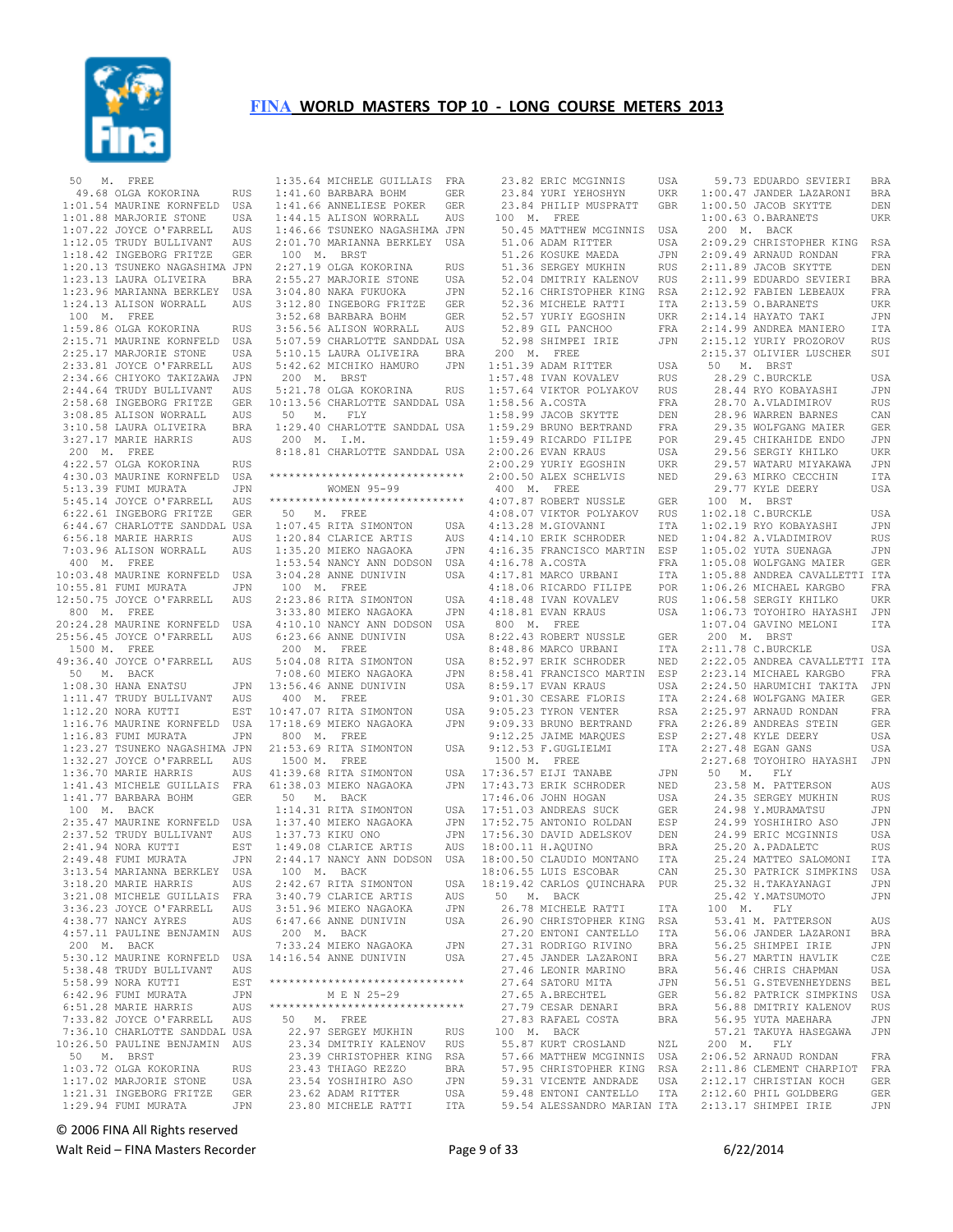

 2:14.37 KIRK GOODSELL AUS 2:14.39 TYRON VENTER RSA 2:16.01 DANIEL ORTIZ CRC 2:16.45 JIM PHELAN CAN 2:17.16 ANDREA MANIERO ITA 200 M. I.M. 2:04.40 ADAM RITTER USA 2:07.02 ARNAUD RONDAN FRA<br>2:11.73 LEONIR MARINO BRA  $2:11.73$  LEONIR MARINO  $2:11.89$  JACOB SKYTTE 2:12.92 NILS FRESE GER 2:13.13 EDUARDO SEVIERI 2:13.27 CESAR DENARI BRA 2:13.87 ANDREA MANIERO 2:14.11 YUICHI YANAGA JPN 2:14.37 NAOYA HIRANO JPN 400 M. I.M. 4:29.28 ARNAUD RONDAN FRA 17:49.50 ALESSIO MORELLATO ITA 4:44.05 ROBERT NUSSLE GER 4:45.40 GIORGIO PAOLETTI ITA 17:54.18 ALEXANDER SCHAFER GER 4:47.97 ANDREA MANIERO ITA 4:48.59 EDUARDO SEVIERI BRA<br>4:49.94 LEONIR MARINO BRA 4:49.94 LEONIR MARINO BRA 4:51.99 DAVID ADELSKOV DEN<br>4:53.23 TYRON VENTER RSA 4:53.23 TYRON VENTER RSA 4:53.47 MARCO URBANI ITA 4:55.32 JIM PHELAN CAN \*\*\*\*\*\*\*\*\*\*\*\*\*\*\*\*\*\*\*\*\*\*\*\*\*\*\*\*\*\* M E N 30-34 \*\*\*\*\*\*\*\*\*\*\*\*\*\*\*\*\*\*\*\*\*\*\*\*\*\*\*\*\*\* 50 M. FREE 22.13 ROLAND SCHOEMAN USA 23.19 M.BILDOSOLA ESP 23.80 KOHEI FUKAYA JPN 23.82 A.WASZKEWICZ POL<br>23.83 FRANCISCO PINTO BRA 23.83 FRANCISCO PINTO 23.91 MARIO MARSHALL USA 24.11 ALEKSEY MANZHULA RUS 24.29 LUIS ROJAS PER 24.36 ROBERT BOGART USA 24.37 DAVID SOKOLOFSKY USA 100 M. FREE 52.68 MARIO MARSHALL USA 52.98 ALEKSEY MANZHULA RUS 53.25 ROBERT BOGART USA<br>53.34 A.BILDOSOLA ESP 53.34 A.BILDOSOLA 53.36 VITALIY CHERNYY RUS<br>53.40 YURIY UFIMTSEV RUS 53.40 YURIY UFIMTSEV RUS 53.53 MIKA JUHANI VARIS FIN 53.59 SERGEY MEDVEDEV RUS 53.61 F.PAQUOT FRA 53.61 JOHN DORR USA 200 M. FREE 1:57.51 F.PAQUOT FRA 1:57.77 MARCO MACCIANTI ITA<br>1:58.93 STEFAN OOSTING NED 1:58.93 STEFAN OOSTING 1:59.44 CHRISTIAN GARTNER GER 1:59.80 ROBERT DMYTROW USA 2:00.30 VITALIY CHERNYY RUS<br>2:00.86 DAVID GENET FRA  $2:00.86$  DAVID GENET 2:00.98 KOJI YAMAMOTO JPN<br>2:01.39 NOL VAN THULL NED 2:01.39 NOL VAN THULL NED 2:01.55 RUDY BERTRAND FRA 400 M. FREE 4:10.67 DAVID GENET FRA 4:11.41 MARTIN HOHL SUI 4:14.20 JULIEN BAILLOD SUI 4:16.18 CHRISTIAN GARTNER GER 4:19.44 NICKY LANGE GER 4:20.26 ASUKA KOIZUMI JPN 4:20.42 RUDY BERTRAND FRA<br>4:20.90 WADLEY WADLEY USA 4:20.90 WADLEY WADLEY 4:21.04 LOïC LEROY FRA<br>4:21.42 ROMAN EVGRAFOV RUS 4:21.42 ROMAN EVGRAFOV RUS 800 M. FREE

 8:40.94 DAVID GENET FRA 8:45.35 MARTIN HOHL SUI 8:52.47 WADLEY WADLEY USA 8:55.28 ROMAN EVGRAFOV RUS 8:58.82 CHRISTIAN GARTNER GER 9:02.52 NICKY LANGE GER 9:03.79 M.COLOMBI ITA<br>9:07.72 TGOR MOROZOV RUS 9:07.72 IGOR MOROZOV RUS DEN 9:11.62 KYLE MAIN 1500 M. FREE end the contract of the series of the series of the suite of the suite of the suite of the suite of the suite o<br>Suite of the suite of the suite of the suite of the suite of the suite of the suite of the suite of the suite 17:03.30 WADLEY WADLEY USA<br>17:06.27 NICKY LANGE GER ITA 17:06.27 NICKY LANGE 17:17.71 JULIEN BAILLOD SUI<br>17:39.40 M.COLOMBI TTA JPN 17:39.40 M.COLOMBI 17:46.91 IGOR MOROZOV RUS 17:51.17 CHRISTIAN GARTNER GER 17:55.86 A.HULLEMAN NED 50 M. BACK 27.27 MARCO MACCIANTI ITA 27.54 RAZVAN FLOREA ROU 28.29 AKIHIRO ITO JPN 28.40 MIKEL IRIONDO ESP 28.54 ALEXEY GULAKOV RUS 28.64 TOMOTAKA KONO JPN 28.78 CHRISTOPHE LEBON FRA 28.83 JOHN DORR USA 29.01 ASHLEY BUCK GBR 29.10 JORDON PROFFITT USA 100 M. BACK 59.27 MARCO MACCIANTI ITA<br>:01.94 MIKEL IRIONDO ESP 1:01.94 MIKEL IRIONDO ESP 1:01.98 TEEMU HELLAS FIN 1:02.22 C.GIOVANNI ITA 1:02.57 SYLVAIN CROS FRA<br>1:02.91 ANDREY LAPSHIN UKR  $1:02.91$  ANDREY LAPSHIN 1:03.34 RUDY BERTRAND FRA 1:03.53 MARK SPIJKERBOER NED 1:03.33 mann bitchcolor -----<br>1:03.76 ASHLEY BUCK GBR 1:03.93 MANABU YANAI JPN 200 M. BACK 2:10.26 RAZVAN FLOREA ROU 2:14.06 SYLVAIN CROS FRA<br>2:17.51 E.BRADLEY USA  $2:17.51$  E.BRADLEY 2:17.54 JULIEN BAILLOD SUI<br>2:17.83 MIKEL IRIONDO FSP 2:17.83 MIKEL IRIONDO ESP<br>2:18.30 TEEMU HELLAS FIN 2:18.30 TEEMU HELLAS FIN<br>2:18.42 C.GIOVANNI TTA  $2:18.42$  C.GIOVANNI 2:18.46 ALEX NENCIONI 2:18.99 DAVID GENET FRA 2:19.38 DAVID GLOVER RSA 50 M. BRST 29.55 GARY MARSHALL USA<br>29.60 OLEG LYSOGOR UKR 29.60 OLEG LYSOGOR UKR 29.80 DAVID EBANKS GBR 29.98 MARCO CARBONINI ITA 30.12 CHRISTIAN HOFER GER 30.15 CHRISTOPHER AUST GBR 30.19 ANDREY VAGNER RUS<br>30.28 FALK WITTKOPPER GER 30.28 FALK WITTKOPPER GER NED 30.28 FALK WITTKOPPER GER<br>FRA 30.42 ALVARO FORTUNY GUA<br>30.44 FIDEL GONFAUS ESP 30.44 FIDEL GONFAUS 100 M. BRST 1:03.59 GARY MARSHALL USA 1:06.07 F.PAQUOT FRA 1:07.33 ANTONIO SERRA ESP 1:07.35 ANDREY VAGNER RUS 1:07.48 SERGEY GOGOL RUS 1:07.59 FALK WITTKOPPER GER 1:08.59 CHRISTOPHER AUST GBR 1:08.61 PETER WILLIAMS GBR<br>1:08.62 THAN CARDONA CRC  $1:08.62$  JUAN CARDONA 1:08.76 DIRK SCHLEGEL GER

 200 M. BRST 2:22.70 F.PAQUOT FRA 2:27.32 SERGEY GOGOL RUS 2:27.67 ANTONIO SERRA ESP 2:29.31 ANDREY VAGNER RUS<br>2:31.92 FEDERICO URBAN TTA 2:31.92 FEDERICO URBAN 2:31.94 JUAN CARDONA CRC<br>2:32.52 DAVID ROELS BEL 2:32.52 DAVID ROELS BEL<br>2:32.81 DIRK SCHLEGEL GER RSA 2:32.81 DIRK SCHLEGEL GER<br>2:33.06 J.QUINTANILLA USA 2:33.06 J.QUINTANILLA  $50$  M. FLY 23.26 ROLAND SCHOEMAN USA<br>25.20 A.WASZKEWICZ POL<br>25.63 KOHEI FUKAYA JPN<br>25.70 MARIO MARSHALL USA 25.78 ALEKSEY MANZHULA RUS 25.84 ALEXEY GULAKOV RUS 25.91 OLEG LISOGOR 25.51 OLEG LISOGOR<br>26.06 BEN MICHAELSON 26.08 TAKUMI MINAMIRU 100 M. FLY 56.23 MARCO MACCIANTI ITA 56.67 MARIO MARSHALL USA 57.21 JOHN DORR USA 58.38 RAZVAN FLOREA ROU 58.46 ALEXEY GULAKOV RUS 58.47 BEN MICHAELSON 58.47 BEN MICHAELSON<br>58.69 LOIC LEROY<br>58.80 LUKASZ WOJT 58.80 LUKASZ WOJT GER 58.81 CHRISTIAN GARTNER GER 58.99 LEANDRO BENICIO BRA 200 M. FLY<br>2:10.54 LOIC LEROY 2:10.54 LOIC LEROY FRA 2:12.02 IGOR MOROZOV RUS 2:12.04 JULIEN BAILLOD SUI  $2:15.95$  ADAM BARLEY 2:16.36 JORDON PROFFITT 2:17.70 ASUKA KOIZUMI<br>2:18.18 WADLEY WADLEY  $2:18.66$  SVEN JAEGER 200 M. I.M. 2:11.27 MARCO MACCIANTI 2:13.54 JORDON PROFFITT  $2:15.32$  E.BRADLEY 2:15.57 JULIEN BAILLOD SUI<br>2:15.91 ASUKA KOIZUMI JPN 2:15.91 ASUKA KOIZUMI 4:50.09 JOHN DORR USA 4:50.64 LOIC LEROY FRA 4:52.77 IGOR MOROZOV RUS 50<br>4:54.99 DAVID CENET REA 4:54.89 DAVID GENET FRA 4:58.18 NICKY LANGE GER 4:59.63 M.COLOMBI ITA 5:00.34 ADAM BARLEY USA 5:01.44 ALEX NENCIONI ITA \*\*\*\*\*\*\*\*\*\*\*\*\*\*\*\*\*\*\*\*\*\*\*\*\*\*\*\*\*\* M E N 35-39 \*\*\*\*\*\*\*\*\*\*\*\*\*\*\*\*\*\*\*\*\*\*\*\*\*\*\*\*\*\* 50 M. FREE 23.95 MIKE PYLE USA 23.99 ALEXANDRE CASINOS ESP 24.06 RAFAEL AQUINO BRA 24.13 OLIVER PLANES ESP 24.15 SCOTT GREENWOOD USA

 8:42.49 JULIEN BAILLOD SUI 2:19.27 GARY MARSHALL USA 24.56 GLENN COUNTS USA 26.20 AKIRA IMANISHI JPN 2:02.51 AL STATKEVICIUS CAN 2:15.73 FRANCESCO VIOLA ITA 4:26.65 STEPHEN MAVIN GBR 2:17.21 GUY-NOEL SCHMITT FRA 2:17.70 ASUKA KOIZUMI JPN 8:58.93 DAVID MECA ESP 2:16.24 GUY-NOEL SCHMITT FRA 16:57.90 IGOR PIOVESAN ITA 2:16.56 IGOR MOROZOV RUS 17:17.62 FABIEN CZACHOR FRA 2:16.76 SYLVAIN CROS FRA 2:17.07 CHRISTIAN GARTNER GER 17:36.10 ANDREA MARCATO ITA 17:52.67 OLEG ANDRONOV RUS 2:17.59 ANTONIO SERRA ESP 400 M. I.M. 17:53.20 D.O'SIADHAIL IRL 17:56.01 FREDERIC ROMERA FRA 4:24.11 LUKASZ WOJT GER 4:45.83 JULIEN BAILLOD SUI 17:57.83 CHRISTOPH HAGELE GER 17:59.90 ANDREA PEDRAZZOLI ITA 24.38 ANATOLY VYSOTSKIY RUS 24.57 ALEKSANDR SHILIN RUS 24.64 MICHELE GALVAGNO ITA 24.69 WILLIAM CAREDDU ITA 100 M. FREE 52.78 CLAUS IVERSEN DEN 53.00 OLIVER PLANES ESP<br>53.52 WILLIAM CAREDDU ITA 53.52 WILLIAM CAREDDU 53.52 TODD ROBINSON AUS 53.76 GLENN COUNTS USA 53.94 GIORDANO SABATINI ITA 53.99 MIKE PYLE USA<br>53.99 MIKE PYLE USA<br>54.44 CASPER HUT NED 54.44 CASPER HUT 54.66 GUSTAVO HELENO BRA<br>54.67 GREG PHILLIPS AUS 54.67 GREG PHILLIPS 200 M. FREE RUS 1:57.03 GUSTAVO HELENO BRA 1:57.86 CLAUS IVERSEN DEN 2:00.44 HENDRIK METZ GER 2:01.52 OLIVER PLANES ESP 2:02.56 ERIC RICHELLE BEL ITA 2:03.11 MICHAEL HALIKA ISR<br>USA 2:03.15 SHUICHI YASUNAGA JPN<br>USA 2:03.20 FABIEN CZACHOR FRA 2:03.15 SHUICHI YASUNAGA JPN 2:03.20 FABIEN CZACHOR FRA 2:03.29 KEISUKE KUGA JPN 400 M. FREE 4:09.55 GUSTAVO HELENO BRA 4:10.51 CLAUS IVERSEN DEN 4:15.37 IGOR PIOVESAN ITA 4:20.48 DAVID MECA ESP<br>4:20.88 MICHAEL HALIKA ISR 4:20.88 MICHAEL HALIKA 4:22.09 ERIC RICHELLE BEL<br>4:22.66 FABIEN CZACHOR FRA 4:22.66 FABIEN CZACHOR FRA 4:23.57 MICHAEL KIEDEL USA 4:25.73 L.SENNEVILLE FRA 800 M. FREE 8:43.33 GUSTAVO HELENO BRA 8:46.82 IGOR PIOVESAN ITA<br>8:58.93 DAVID MECA ESP 9:02.60 FABIEN CZACHOR FRA<br>9:11.32 CARLOS BAEZ FSP USA 9:02.60 FABIEN CZACHOR<br>NED 9:11.32 CARLOS BAEZ 9:18.90 R.MONASTERIO VEN ITA 9:21.44 FREDERIC ROMERA FRA 9:23.72 J.LUCCANI VEN 9:24.13 TROY RACKLYEFT AUS 9:24.29 OLEG ANDRONOV RUS 1500 M. FREE 18:16.06 JOCHEN HANZ GER 18:17.33 ERIC RICHELLE BEL 50 M. BACK 26.99 STEV THELOKE GER 27.42 SIMON THIRSK %1.59.63 M.COLOMBI TTA 28.08 ALEKSANDR SHILIN RUS<br>28.14 TAKUMA YAMAOKA JPN 5:01.44 ALEX NENCIONI TTA 28.19 VIKTOR AREFIEV UKR 28.14 TAKUMA YAMAOKA 28.19 VIKTOR AREFIEV UKR 28.23 JEFF COMMINGS USA 28.24 ALEXANDRE CASINOS ESP 28.50 TAKATOSHI NUMATA JPN 28.54 SHOICHI BETSUMIYA JPN 28.61 GLENN COUNTS USA USA 100 M. BACK 59.04 STEV THELOKE GER 1:00.77 JEFF COMMINGS USA 1:01.20 SIMON THIRSK RSA 1:02.36 S.BATTISTI FRA

© 2006 FINA All Rights reserved

Walt Reid – FINA Masters Recorder example and the Page 10 of 33 6/22/2014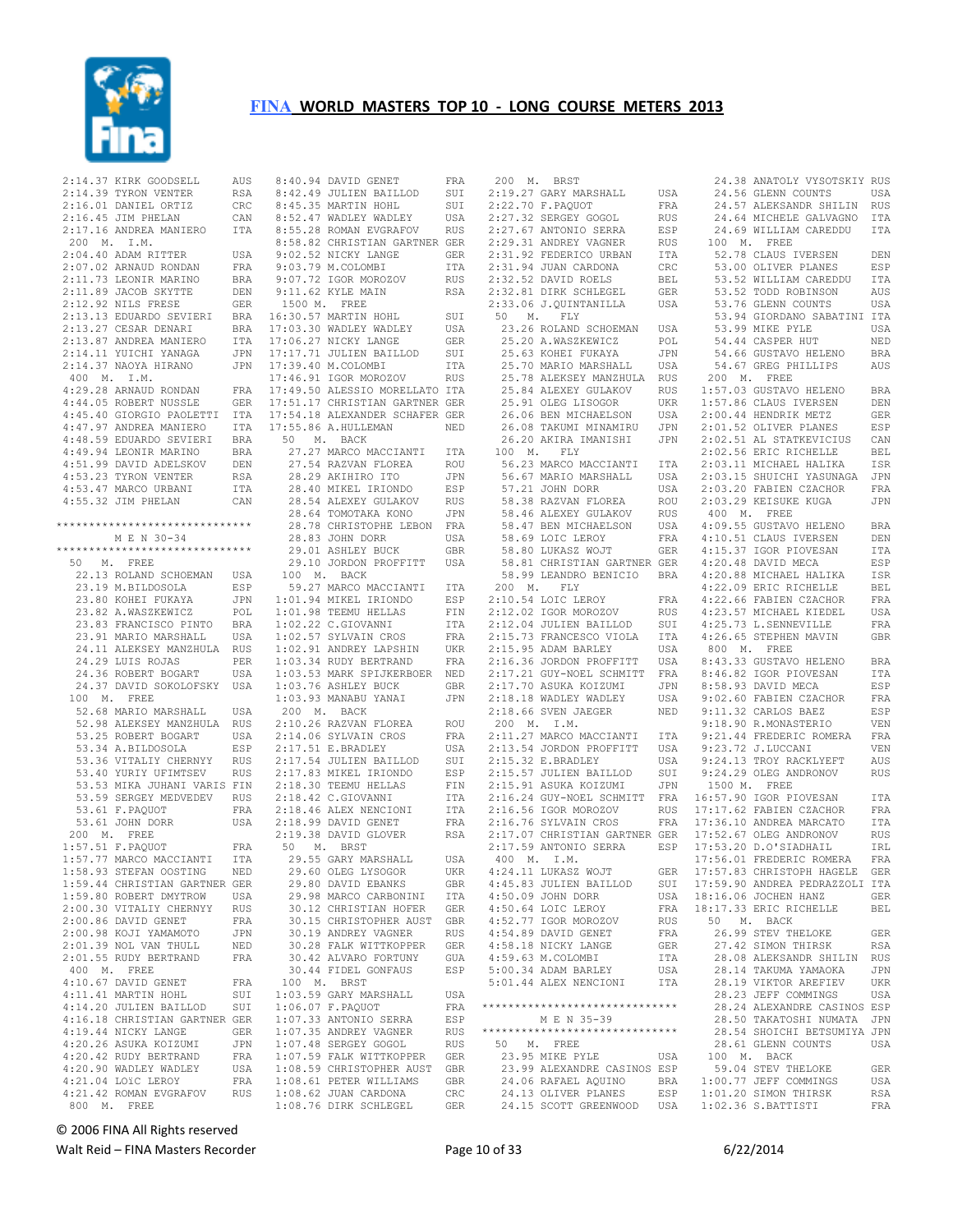

 1:02.74 RYAN PAPA USA 1:03.13 VIKTOR AREFIEV UKR 1:03.44 BRUNO NOPPONEN EST 1:03.53 ALEXANDRE CASINOS ESP 1:03.78 ANTONIO RUS ESP 1:03.81 RALF HILDEBRANDT GER 200 M. BACK 2:13.21 SIMON THIRSK RSA<br>2:13.21 STEV THELOKE GER 2:13.21 STEV THELOKE 2:16.75 S.BATTISTI FRA 2:17.22 ERIC RICHELLE BEL 2:17.97 DENNIS BROUWERS NED 2:18.29 RYAN PAPA USA<br>2:18.50 STEPHEN MAVIN GBR  $2:18.50$  STEPHEN MAVIN 2:18.96 BRUNO NOPPONEN EST 2:19.80 RALF HILDEBRANDT GER 2:19.99 ANTONIO RUS ESP 50 M. BRST 28.70 JEFF COMMINGS USA 29.20 ANDRIY KULYK UKR 29.20 ANDRIY KULYK UKR<br>29.89 ANATOLY VYSOTSKIY RUS 29.91 KRASIMIR ZAHOV BUL<br>29.92 KENJI KOJIMA JPN 29.92 KENJI KOJIMA JPN<br>30.03 NAOTO KUMAGAI JPN 30.03 NAOTO KUMAGAI JPN<br>30.04 MASAHIKO KUBOTA JPN 30.04 MASAHIKO KUBOTA 30.11 MARTIN DE WILDT NED 30.42 HIROYUKI KOSAKA JPN 30.57 HIROYUKI SHIMANE JPN 100 M. BRST 1:03.76 JEFF COMMINGS USA 1:06.01 KRASIMIR ZAHOV BUL 1:06.73 MARTIN DE WILDT NED<br>1:07.34 NAOTO KUMAGAI JPN  $1:07.34$  NAOTO KUMAGAI 1:07.86 ANATOLY VYSOTSKIY RUS<br>1:08.06 M.MICHAELSEN GER 1:08.06 M.MICHAELSEN GER 1:08.07 TOMASZ DUSZYNSKI POL 1:08.08 YANN DELONGCHAMPS FRA 1:08.35 GUSTAVO VOLKART BRA 1:08.40 SIMONE BATTISTON ITA 200 M. BRST 2:25.99 KRASIMIR ZAHOV BUL 2:26.21 MARTIN DE WILDT NED 2:27.10 HIROYUKI KOSAKA JPN 2:27.12 TOMASZ DUSZYNSKI POL 2:27.72 SIMONE BATTISTON ITA 2:29.95 BYRON SHEFCHIK USA<br>2:30.23 GUSTAVO VOLKART BRA 2:30.23 GUSTAVO VOLKART 2:30.51 YANN DELONGCHAMPS FRA 2:31.38 HUGO MORAIS BRA 2:32.57 JIRI GEERS BEL 50 M. FLY 25.64 GLENN COUNTS USA<br>25.95 STEV THELOKE GER 25.95 STEV THELOKE 26.13 FRANCIS NASSAR BRA<br>26.23 ATSUSHI IKE JPN 26.23 ATSUSHI IKE 26.27 WILLIAM CAREDDU ITA 26.29 WILLIAM MOORE USA 26.45 MICHELE GALVAGNO ITA<br>26.49 S OKEMOTO 1PN 26.49 S.OKEMOTO JPN 26.59 CASPER HUT NED 26.62 GENYA OGATA JPN 100 M. FLY 57.15 CLAUS IVERSEN DEN 58.84 HIROKI NAKAZONO JPN 58.92 S.OKEMOTO 58.99 HIROYUKI KOSAKA JPN 59.17 STEV THELOKE GER 59.23 MICHAEL HALIKA ISR 59.60 M.MICHAELSEN GER 59.76 MARK ARZAGA 59.79 WILLIAM CAREDDU ITA 59.82 HIDENORI KIBATA JPN 200 M. FLY 2:09.80 KIMITAKA MINOBE JPN<br>2:14.19 FABIEN CZACHOR FRA 2:14.19 FABIEN CZACHOR  $2:17.87$  PIERRE RABAT

 2:18.08 M.MICHAELSEN GER 2:18.50 JOAN ORENSANZ ESP 2:18.95 OLEG ANDRONOV RUS 2:20.38 RALF HILDEBRANDT GER 2:21.24 DAVID MECA ESP 2:22.31 CEDRIC GRAMUSSET FRA 2:22.41 FABRICE BEAUNOIR FRA 200 M. I.M. 2:12.73 CLAUS IVERSEN DEN 2:15.61 MICHAEL HALIKA ISR 2:17.20 ERIC RICHELLE BEL 2:17.49 STEV THELOKE GER 2:17.49 EGBERT STOLK NED 2:17.90 KEISUKE KUGA JPN 2:18.00 DAVID MECA ESP<br>2:18.21 M.MICHAELSEN GER 2:18.21 M.MICHAELSEN 400 M. I.M. 4:54.29 JOCHEN HANZ GER 4:55.81 DAVID MECA ESP<br>4:59.44 ERIC RICHELLE BEL 4:59.44 ERIC RICHELLE 5:00.81 A.REZNICHENKO GER<br>5:00.94 JONAY PERRZ RSP 5:00.94 JONAY PERRZ 5:03.94 CHRISTOPH HAGELE GER 5:03.99 IGOR PIOVESAN ITA 5:04.05 PIERRE RABAT FRA 5:04.92 SIMONE BATTISTON ITA \*\*\*\*\*\*\*\*\*\*\*\*\*\*\*\*\*\*\*\*\*\*\*\*\*\*\*\*\*\* M E N 40-44 \*\*\*\*\*\*\*\*\*\*\*\*\*\*\*\*\*\*\*\*\*\*\*\*\*\*\*\*\*\* 50 M. FREE 24.59 ISAMU TSUZUKI JPN 24.69 GO KUWATA JPN<br>24.75 IGOR SCHETKYN UKR 24.75 IGOR SCHETKYN UKR 25.02 FELIPE DELGADO USA 25.09 ANTON ZAIKOV RUS<br>25.09 ANTON ZAIKOV RUS<br>25.09 V.HAVLICEK CZE 25.09 ANION ZAINOW<br>25.09 V.HAVLICEK 25.10 DMYTRO SHEREMET UKR 25.11 MAURO NETTO BRA 100 M. FREE 53.30 BRIAN JACOBSON USA 53.99 GO KUWATA 54.02 VLADIMIR PREDKIN RUS<br>54.72 ETJI NOMURA - JPN 54.72 EIJI NOMURA 54.75 ANTON ZAIKOV RUS<br>55.16 PETR GREGOR CZE 55.16 PETR GREGOR 55.17 NOEL STRAUSS USA<br>55.63 JOCHEN BRUHA GER 55.63 JOCHEN BRUHA GER 55.72 DAVIDE STELL ITA 55.80 MARK BEATTY USA 200 M. FREE 2:00.15 A.BORGIALLI ITA<br>2:02.44 LARS KALENKA GER 2:02.44 LARS KALENKA GER<br>2:02.54 ISAMII TSUZUKI JPN 2:02.54 ISAMU TSUZUKI 2:02.67 DAVID WARREN GBR<br>2:03.31 GO KUWATA JPN 2:03.31 GO KUWATA 2:03.39 JOCHEN BRUHA GER 2:03.52 FLORENT VILLETTE FRA 2:03.73 MARK THOMPSON AUS<br>2:03.75 ANTON ZAIKOV RUS 2:03.75 ANTON ZAIKOV RUS 2:03.96 PETER HURSTY USA 400 M. FREE 4:20.36 RYAN COX USA<br>4:20.36 RYAN COX USA<br>4:21 51 DAVID WARREN GRR 4:21.51 DAVID WARREN GBR 4:22.01 A.CHAMBERLAIN GBR 4:25.68 EIJI NOMURA JPN 4:27.71 FLORENT VILLETTE FRA 4:27.78 MASSIMO GAUDIANO ITA 4:30.20 SYLVAIN GALANGO FRA 4:30.28 RAMSES RODRIGUEZ USA 4:30.72 YASUYUKI HOSHIKA JPN

 2:13.71 JEFF COMMINGS USA 9:28.38 KEVIN DOHERTY USA 2:18.28 BYRON SHEFCHIK USA 18:20.03 MANUEL MORENO ESP 4:53.30 FABIEN CZACHOR FRA 18:27.66 DAMIEN EYRE AUS 23.60 BRIAN JACOBSON USA 24.02 VLADIMIR PREDKIN RUS 100 M. BACK 1:01.39 LARS KALENKA GER 4:30.78 DAIZO FUKUDA 800 M. FREE 8:49.38 RYAN COX USA 9:03.31 A.CHAMBERLAIN GBR 200 M. BRST<br>9:20.59 MASSIMO GAUDIANO ITA 2:21.02 STEVE W 9:22.72 DAMIEN EYRE AUS<br>9:24.08 F.BETANCOR F.SP  $9:24.08$  F. BETANCOR 9:25.06 V.POLIKARPENKO ITA<br>9:27.81 ROBERTO VENIER ITA 9:27.81 ROBERTO VENIER 9:29.99 RAMSES RODRIGUEZ  $9:33.08$  KIRK NELSON 1500 M. FREE NED 16:55.84 RYAN COX USA 2:36.<br>JPN 17:26.50 A.BORGIALLI ITA 50<br>ESP 17:30.97 A.CHAMBERLAIN GBR 25.  $17:26.50$  A.BORGIALLI ESP 17:30.97 A.CHAMBERLAIN 18:18.59 MATHIEU POISSON CAN 18:22.33 SYLVAIN GALANGO FRA 18:33.20 MATTEO AMMANNATI ITA 18:43.43 RALPH LEIHERR GER<br>18:51.07 C.PETERSEN DEN 18:51.07 C.PETERSEN 50 M. BACK 28.03 EDILSON JUNIOR BRA 28.37 Y.NAKAHARA JPN 100 M. FLY 28.45 HARALD MAISCH GER 28.72 LARS KALENKA GER 29.35 MIKHAIL GROMOV RUS 29.35 GROMOV MIKHAIL RUS 29.37 YOSHINORI IWASAKI JPN 29.37 MARK VOGEL DEN<br>29.40 LIZANDRO CARVALHO BRA<br>29.51 SERGII BABKIN UKR 1:01.60 YOSHINORI IWASAKI JPN 1:02.59 MARK VOGEL DEN 1:02.73 R.LOCOCCIOLO ITA 1:03.17 JEFF WELECHUK CAN 1:03.54 HARALD MAISCH 1:03.67 EDILSON JUNIOR BRA 1:03.83 SERGII BABKIN UKR 200 M. BACK 2:15.78 LARS KALENKA GER 2:15.87 Y.NAKAHARA JPN 2:16.19 MARK VOGEL DEN 2:17.15 YOSHINORI IWASAKI JPN 2.12.04 JEFF WELECHUK CAN<br>2:20.00 R.LOCOCCIOLO ITA<br>2:20.72 STEVE MORTIMER USA 2:20.72 STEVE MORTIMER USA 2:21.37 PATRICK BALDELLI FRA 2:21.63 GUIDO COCCI ITA 2:21.82 LIZANDRO CARVALHO BRA 50 M. BRST 29.20 VLADISLAV BRAGIN RUS 29.71 STEVE WEST USA 29.74 SERGEY FIRICHENKO RUS 29.81 YASUHIRO KOMORI JPN<br>30.18 BRIAN JACOBSON USA<br>30.23 ROB BUTCHER USA 30.18 BRIAN JACOBSON 30.23 ROB BUTCHER USA<br>30.30 P.EMILLIANO ITA 30.30 P.EMILIANO 30.38 TONY REZEK 100 M. BRST 1:04.40 STEVE WEST USA 1:04.84 VLADISLAV BRAGIN RUS 1:06.82 SERGEY FIRICHENKO RUS 1:07.58 BRIAN JACOBSON USA 1:08.09 PETR GREGOR CZE<br>1:08.79 ROB BUTCHER USA

 1:01.97 Y.NAKAHARA JPN 2:11.39 EIJI NOMURA JPN 1:04.34 LIZANDRO CARVALHO BRA 1:04.34 MATTHEW MC KAY USA 2:20.13 ANDRE WRASSE GER 2:20.64 NICKOLAS MARCHAND FRA 2:19.64 JEFF WELECHUK CAN 2:18.49 SYLVAIN GALANGO FRA 30.58 F.SPINADIN ITA 30.70 MARTIN HLAVATY SVK 5:09.20 JEFF HOSKINSON USA 1:08.79 ROB BUTCHER USA 1:09.47 BEN O'CONNOR AUS 24.34 M.GIALDI ITA 24.69 GREG TULL USA 1:09.73 TONY REZEK USA 1:09.85 F.SPINADIN ITA 1:09.92 MARTIN HLAVATY SVK 2:21.02 STEVE WEST USA AUS 2:24.74 VLADISLAV BRAGIN RUS<br>ESP 2:34.38 ANDRE WRASSE GER  $2:34.38$  ANDRE WRASSE ITA 2:34.54 ABRAHAM SOLANO ECU<br>TTA 2:35.82 KEVIN DOHERTY USA  $2:35.82$  KEVIN DOHERTY 2:35.87 M.TANIGUCHI JPN 2:36.35 SERGEI SITDIKOV RUS USA 2:36.35 SERGEI SITDIKOV RUS<br>USA 2:36.47 J.OLIVEIRA FRA 2:36.69 ROBERT ROBSON GBR 2:36.81 STEPHANE DEWILDE FRA 50 M. FLY 25.59 MASATERU IKEDA JPN 25.64 EIJI NOMURA JPN 25.94 VLADISLAV BRAGIN RUS 26.22 V.HAVLICEK CZE 26.32 PETR GREGOR CZE<br>26.70 MIKHAIL GROMOV RUS 26.70 MIKHAIL GROMOV 26.76 JOHN BATES AUS<br>26.80 VLADIMIR PREDKIN RUS 26.80 VLADIMIR PREDKIN 26.81 BRIAN JACOBSON USA 26.89 LUCA BELFIORE ITA GER 57.90 EIJI NOMURA JPN<br>GER 59.01 MASATERU IKEDA JPN 59.01 MASATERU IKEDA JPN ENTREASED IN THE SALE OF SUITE SERRIES SERRIES GERRIES SERRIES SERRIES SERRIES SERRIES SERRIES SERRIES SERRIES<br>STRIES STRIES SERRIES SERRIES SERRIES SERRIES SERRIES SERRIES SERRIES SERRIES SERRIES SERRIES SERRIES SERRIES 59.20 PETR GREGOR 59.28 A.BERWECKI POL 1:00.23 L.SAMMARTINO ARG 1:00.24 MIKHAIL GROMOV RUS 1:00.46 A.BORGIALLI ITA 1:00.46 MARK BEATTY USA GER 1:00.96 STEVE MORTIMER USA<br>JPN 200 M. FLY 200 M. 2:17.88 ALBERTO ROTA ITA DEN 2:17.88 ALBERTO ROTA ITA<br>DEN 2:17.88 ALBERTO ROTA ITA<br>ITA 2:18.51 DAVID WARREN GBR 2:18.90 VANES TERZIARI ITA 2:19.42 SYLVAIN GALANGO FRA 2:19.53 PABLO VERDEJO ESP ERA 2:19.53 PABLO VERDEJU<br>
DRA 2:19.69 A.BERWECKI POL<br>
COLL COLLER PRASSE GER 2:20.94 R.TITINSHNIDER ISR 200 M. I.M. 2:16.57 STEVE WEST USA DEN 2:16.95 DAVID WARREN GBR<br>JPN 2:18.20 A.BERWECKT POL 2:18.20 A.BERWECKI 2:19.74 Y.NAKAHARA JPN<br>2:20.47 R.LOCOCCIOLO ITA 2:20.47 R.LOCOCCIOLO ITA 2:21.02 ABRAHAM SOLANO ECU 2:21.04 JEFF WELECHUK CAN 2:21.08 CHRISTIAN FRICK GER<br>2:21.48 STEVE MORTIMER USA 2:21.48 STEVE MORTIMER 400 M. I.M. 4:49.31 A.BORGIALLI ITA  $4:56.57$  DAVID SWAY 4:58.81 KEVIN DOHERTY USA<br>5:04.00 SYLVAIN GALANGO FRA 5:04.00 SYLVAIN GALANGO 5:07.52 NICKOLAS MARCHAND FRA 5:07.90 MATTHIAS MILLERS GER 5:07.96 LIBARDO MENDEZ COL 5:08.23 L.MENDEZ-RAMIREZ USA 5:13.09 ANDREE HAACK GER \*\*\*\*\*\*\*\*\*\*\*\*\*\*\*\*\*\*\*\*\*\*\*\*\*\*\*\*\*\* M E N 45-49 \*\*\*\*\*\*\*\*\*\*\*\*\*\*\*\*\*\*\*\*\*\*\*\*\*\*\*\*\*\* 50 M. FREE

© 2006 FINA All Rights reserved

Walt Reid – FINA Masters Recorder and Equation 2012 12:00:00 Page 11 of 33 6/22/2014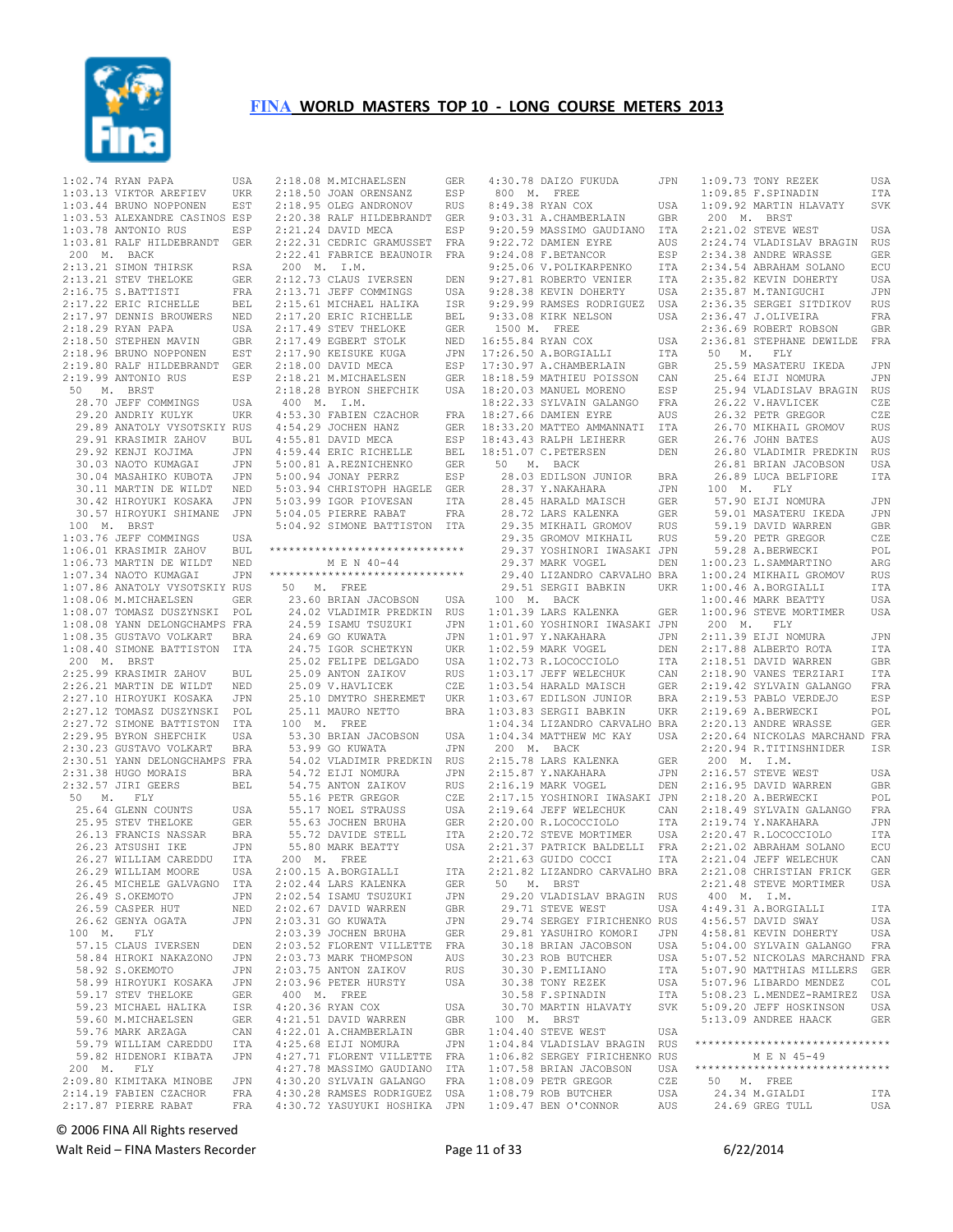

|               | 24.76 TOMMY RUNDGREN<br>25.03 JOHN KARREN<br>25.05 MARK WEBER<br>25.10 V.TKACHENKO UKR<br>25.12 JANNE VIRTANEN FIN<br>25.12 JANNE VIRTANEN FIN<br>25.14 RICH SAEGER USA                                          |            |
|---------------|------------------------------------------------------------------------------------------------------------------------------------------------------------------------------------------------------------------|------------|
|               |                                                                                                                                                                                                                  |            |
|               | 25.17 CRISTIANO BALDINI ITA<br>25.26 HIROSHI MIURA JPN                                                                                                                                                           |            |
|               |                                                                                                                                                                                                                  |            |
|               | 100 M. FREE                                                                                                                                                                                                      |            |
|               |                                                                                                                                                                                                                  |            |
|               |                                                                                                                                                                                                                  |            |
|               |                                                                                                                                                                                                                  |            |
|               | 53.98 NICOLAS GRANGER FRA<br>54.62 M.GIALDI ITA<br>55.20 RICH SAEGER USA                                                                                                                                         |            |
|               |                                                                                                                                                                                                                  |            |
|               |                                                                                                                                                                                                                  |            |
|               | 55.21 TOMMY RUNDGREN FIN<br>55.64 DINO SCHORN ITA<br>55.77 PIERRE BLANC FRA                                                                                                                                      |            |
|               |                                                                                                                                                                                                                  |            |
|               | 55.78 CRISTIANO BALDINI ITA<br>56.04 STANISLAV URSUL RUS                                                                                                                                                         |            |
|               |                                                                                                                                                                                                                  |            |
|               |                                                                                                                                                                                                                  |            |
|               | 56.29 L.BAYONA                                                                                                                                                                                                   | ARG        |
|               | 56.40 LIONEL CHALENDAR FRA                                                                                                                                                                                       |            |
|               | 200 M. FREE                                                                                                                                                                                                      |            |
|               |                                                                                                                                                                                                                  |            |
|               |                                                                                                                                                                                                                  |            |
|               | 1:58.41 NICOLAS GRANGER<br>2:00.68 EDUARDO MAROCCO BRA<br>2:03.27 RICH SAEGER USA<br>2:03.43 DINO SCHORN ITA                                                                                                     |            |
|               |                                                                                                                                                                                                                  |            |
|               |                                                                                                                                                                                                                  |            |
|               |                                                                                                                                                                                                                  |            |
|               | 2:04.09 GIANLUCA SONDALI ITA<br>2:05.52 KURT DICKSON USA<br>2:05.98 LIONEL CHALENDAR FRA                                                                                                                         |            |
|               |                                                                                                                                                                                                                  |            |
|               |                                                                                                                                                                                                                  |            |
|               | 2:06.59 ALEKSEY VLASENKO RUS<br>2:06.60 A.PLACHETA AUT<br>2:06.64 MARCO TENDERINI ITA                                                                                                                            |            |
|               |                                                                                                                                                                                                                  |            |
|               |                                                                                                                                                                                                                  |            |
|               |                                                                                                                                                                                                                  |            |
|               | $400$ M. FREE                                                                                                                                                                                                    |            |
|               |                                                                                                                                                                                                                  |            |
|               | 4:14.97 FABIO CALMASINI ITA<br>4:21.92 DINO SCHORN ITA                                                                                                                                                           |            |
|               |                                                                                                                                                                                                                  |            |
|               | 4:21.92 DINO SCHORN ITA<br>4:22.15 ALBERTO MONTINI ITA<br>4:28.64 MURT DICKSON USA<br>4:28.64 MICHAEL PRUFERT GER<br>4:29.45 MARCO TENDERINI ITA<br>4:30.76 RICARDO UALDIVIA USA<br>4:34.13 ITOMET CULTERINE ITA |            |
|               |                                                                                                                                                                                                                  |            |
|               |                                                                                                                                                                                                                  |            |
|               |                                                                                                                                                                                                                  |            |
|               |                                                                                                                                                                                                                  |            |
|               |                                                                                                                                                                                                                  |            |
|               |                                                                                                                                                                                                                  |            |
|               |                                                                                                                                                                                                                  | FRA        |
|               | 4:34.13 LIONEL CHALENDAR                                                                                                                                                                                         |            |
|               | $4:34.86$ A.LAVEGLIA                                                                                                                                                                                             | ITA        |
| $800$ M. FREE |                                                                                                                                                                                                                  |            |
|               | 8:48.97 FABIO CALMASINI ITA<br>9:05.60 ALBERTO MONTINI ITA<br>9:08.01 DINO SCHORN ITA<br>9:12.91 KURT DICKSON USA                                                                                                |            |
|               |                                                                                                                                                                                                                  |            |
|               |                                                                                                                                                                                                                  |            |
|               |                                                                                                                                                                                                                  |            |
|               |                                                                                                                                                                                                                  |            |
|               | 9:17.15 MARCO TENDERINA –<br>9:25.10 CHRIS STEVENSON – USA<br>11 MARCO TEONE – ITA                                                                                                                               |            |
|               |                                                                                                                                                                                                                  |            |
|               | 9:30.30 MARCO LEONE                                                                                                                                                                                              |            |
|               |                                                                                                                                                                                                                  |            |
|               |                                                                                                                                                                                                                  | RUS        |
|               |                                                                                                                                                                                                                  | ITA        |
|               | 9:34.83 ROBERT FARISH<br>9:34.90 A.LAVEGLIA<br>9:37.77 MIKE SHAFFER                                                                                                                                              | USA        |
| 1500 M. FREE  |                                                                                                                                                                                                                  |            |
|               | 1500 M. FREE<br>17:44.87 KURT DICKSON USA<br>17:49.63 CHRIS STEVENSON USA<br>17:56 30 MARCO TENDERINI ITA                                                                                                        |            |
|               |                                                                                                                                                                                                                  |            |
|               |                                                                                                                                                                                                                  |            |
|               |                                                                                                                                                                                                                  |            |
|               |                                                                                                                                                                                                                  |            |
|               | 17:56.30 MARCO TENDERINI                                                                                                                                                                                         |            |
|               | 17:59.68 MIKE SHAFFER                                                                                                                                                                                            | USA        |
|               | 18:08.30 ALBERTO MONTINI                                                                                                                                                                                         | ITA        |
|               | 18:13.40 MARCO LEONE                                                                                                                                                                                             | ITA        |
|               |                                                                                                                                                                                                                  | <b>ITA</b> |
|               | 18:20.60 DINO SCHORN                                                                                                                                                                                             |            |
|               | 18:30.40 A.LAVEGLIA                                                                                                                                                                                              | ITA        |
|               | 18:32.16 R.KLEIN-BOLTING                                                                                                                                                                                         | GER        |
|               | 18:39.36 JEFFREY ENRIGHT                                                                                                                                                                                         | USA        |
|               |                                                                                                                                                                                                                  |            |
|               | 50 M. BACK                                                                                                                                                                                                       |            |
|               | 29.11 HIROYOSHI MAETOGE JPN                                                                                                                                                                                      |            |
|               | 29.13 NICOLAS GRANGER                                                                                                                                                                                            | FRA        |
|               | 29.22 TOM STACHEWICZ                                                                                                                                                                                             | AUS        |
|               |                                                                                                                                                                                                                  | GER        |
|               |                                                                                                                                                                                                                  |            |
|               | 29.82 THOMAS DOCKHORN<br>29.92 WOLFGANG RABER                                                                                                                                                                    | AUT        |
|               | 30.00 SERGE DINANE                                                                                                                                                                                               | FRA        |
|               | 30.01 MARKUS FOLLMANN                                                                                                                                                                                            | GER        |
|               |                                                                                                                                                                                                                  | USA        |
|               | 30.25 MICHAEL BOOSIN                                                                                                                                                                                             |            |
|               |                                                                                                                                                                                                                  | FIN        |
|               | BUUSIN<br>30.27 JANNE VIRTANEN<br>30.35 DIRM RIGH<br>30.35 DIRK RICHTER                                                                                                                                          | GER        |
|               | 100 M. BACK                                                                                                                                                                                                      |            |
|               | 1:01.33 EDUARDO MAROCCO                                                                                                                                                                                          | <b>BRA</b> |

1:04.05 CHRIS STEVENSON USA<br>1:04.64 MAREK ROTHER POL<br>1:05.98 MAURO TORRI TTA<br>1:05.98 MOLFGANG RABER AUT 1:06.08 GIANLUCA SONDALI ITA 1:06.39 PHILIP SUNDAHL USA<br>1:06.41 JAN GOOSSENS BEL  $1:06.41$  JAN GOOSSENS 1:06.48 ZOLTAN BALAJTI HUN<br>1:06.54 KURT DICKSON USA 1:06.54 KURT DICKSON 200 M. BACK 2:11.56 EDUARDO MAROCCO BRA 2:15.31 NICOLAS GRANGER FRA 2:17.37 KURT DICKSON USA 2:21.33 LUCA VIGNERI ITA 2:21.91 MAURO TORRI ITA 2:22.25 CHRIS STEVENSON USA 2:22.74 MAREK ROTHER POL 2:23.99 PHILIP SUNDAHL USA 2:24.95 J.NOTENBOMER NED 2:25.98 JEFFREY ENRIGHT USA 50 M. BRST 30.08 YOZO FUJII JPN 30.13 MAKOTO ONODERA JPN 30.61 ALBERTO MONTINI ITA 5:09.57 MARK STORI USA 30.78 MICHAEL HODGSON GBR 30.99 WOLFGANG JARMER GER 31.04 PAVEL LEBEDEV RUS 31.45 NICOLAS GRANGER FRA 31.59 FABIO CAVALLI ITA 31.68 RODOLFO NUNES POR 31.71 BERNHARD AUNER AUT 100 M. BRST 1:06.60 NICOLAS GRANGER FRA 1:08.00 MAKOTO ONODERA JPN 1:08.11 ALBERTO MONTINI ITA  $1:08.62$  HAJIME MORIMOTO 1:09.06 ALEKSEY VLASENKO RUS 1:10.59 MICHAEL HODGSON GBR<br>1:10.74 WOLFGANG JARMER GER  $1:10.74$  WOLFGANG JARMER 1:10.81 ANDREA CABIDDU ITA 200 M. BRST 2:24.39 ALBERTO MONTINI ITA 2:33.97 HAJIME MORIMOTO JPN<br>2:35.18 MAKOTO ONODERA JPN 2:35.18 MAKOTO ONODERA JPN<br>2:35.96 GRAEME FISER USA  $2:35.96$  GRAEME FISER 2:36.21 NICOLAS GRANGER FRA<br>2:38.34 BERNHARD AUNER AUT 2:38.34 BERNHARD AUNER AUT 2:39.18 SHUJI YAMAZAKI JPN 2:39.83 GUY LACONTAL FRA 2:41.06 CHRISTIAN TOFT DEN 2:41.27 A.DOMINGUEZ ESP 50 M. FLY 26.40 GREG TULL USA 26.55 HIROSHI MIURA JPN<br>26.81 NICOLAS GRANGER FRA 26.81 NICOLAS GRANGER FRA<br>26.95 WOLFGANG RABER AUT 26.95 WOLFGANG RABER AUT<br>26.98 SCOTT HEBER USA 26.98 SCOTT HEBER USA 27.14 A.PROKURATOV RUS 27.23 V.TKACHENKO UKR 27.35 BRYAN TATTERSON RSA 27.38 L.BAYONA ARG 27.45 ANDREA TOJA ITA 2:08.04 J.FRANCOIS VEN 2:08.09 JOSE FREITAS POR 100 M. FLY 59.60 ALBERTO MONTINI ITA 1:00.28 ANDREA TOJA ITA 1:00.51 MIKE SHAFFER USA 1:00.90 CHRIS STEVENSON USA 1:00.98 ANDREY KREMLEVSKY RUS 1:01.23 MAURO CAPPELLETTI ITA 1:01.95 WOLFGANG RABER AUT<br>1:02.22 PIERRE BLANC FRA  $1:01.93$  Women with  $\cdot$  1:02.27 L.BAYONA ARG 1:02.43 BRYAN TATTERSON RSA 200 M. FLY

 2:18.10 ANDREY KREMLEVSKY RUS 2:18.35 A.LAVEGLIA ITA 2:18.67 MIKE SHAFFER USA 2:19.99 MAURO CAPPELLETTI ITA 2:21.11 MARK MAGEE USA<br>2:23.27 F.BOCKSTAELE BEL 2:23.37 NICOLAS GRANGER FRA 2:25.01 M.PINTO ITA 2:25.01 M.PINTO<br>2:25.67 ANDREA TOJA 200 M. I.M. 2:16.09 ALBERTO MONTINI ITA 2:16.96 NICOLAS GRANGER FRA 2:18.71 ALEKSEY VLASENKO RUS 2:15.10 INCHER INCHERAGILE NOT 2:21.40 MICHAEL HODGSON GBR 2:23.00 TAIHEI SAKA JPN 2:23.52 LIONEL CHALENDAR FRA 2:23.86 P.FELLETTI ITA 2:24.41 ANDREA CABIDDU ITA 5:19.69 HEIKO BOKNECHT GER 5:20.21 SYLVAIN BARALE FRA 5:20.38 M.PINTO ITA 5:20.47 PHILIP SUNDAHL USA \*\*\*\*\*\*\*\*\*\*\*\*\*\*\*\*\*\*\*\*\*\*\*\*\*\*\*\*\*\* M E N 50-54 ====<br>JPN \*\*\*\*\*\*\*\*\*\*\*\*\*\*\*\*\*\*\*\*\*\*\*\*\*\*\*\*\*\* 50 M. FREE<br>50 M. FREE<br>25.50 STRIE MOCT 25.50 STEVE WOOD USA 25.89 G.GIGLIETTI ITA 25.97 STUART MOFFATT AUS  $26.18$  LIONEL GODEAUX 26.18 LIONEL GODEAUX<br>26.29 IGOR GERASIMOV 26.29 ANDERS RASMUSSEN USA 26.30 ALEKSEY FILONOV RUS 26.31 DANIEL FISCHER SUI 100 M. FREE 56.09 KEITH SWITZER USA 57.05 C.HOUWELINGEN NED 57.45 BRYAN JENNINGS 58.32 J.FRANCOIS 58.32 J.FRANCOIS<br>58.36 DAVID GUTHRIE 200 M. FREE eus – 2:02.16 KEITH SWITZER – USA<br>UKR – 2:04.46 MARCUS MATTIOLI – BRA 2:04.46 MARCUS MATTIOLI 2:05.68 DARREN PHELAN USA 2:08.11 LEN GUSHE CAN 2:08.38 NEAL MOORES AUS 2:08.91 STANLEY VELA GBR<br>2:08.91 STANLEY VELA GBR<br>2:09.02 MAURO RODELLA ITA 2:09.02 MAURO RODELLA 2:09.18 MARK REYNOLDS GBR 400 M. FREE 4:21.29 MARCUS MATTIOLI BRA 4:24.57 DARREN PHELAN 4:27.73 MICHAEL KLEIBER GER<br>4:30.70 KEITH SWITZER USA<br>4:31.40 JOSE FREITAS POR<br>4:32.17 DENNIS BAKER USA

 1:10.93 V.ALEKSANDROV RUS 1:11.17 BERNHARD AUNER AUT 26.13 JOHN BEATTIE USA 26.16 C.HOUWELINGEN NED 1:04.58 ANDERS RASMUSSEN USA 1:05.54 LEN GUSHE CAN 2:26.85 KURT DICKSON USA 9:29.69 LEN GUSHE CAN 2:19.16 ANDREY KREMLEVSKY RUS 9:49.21 MATHIAS KOCH GER 400 M. I.M. 5:04.68 MARCO TENDERINI ITA 18:24.66 PATRICK AUTISSIER USA 18:41.46 MARK LOFTIS USA 5:12.14 RICARDO VALDIVIA USA 18:46.68 BILL MC CRACKEN USA<br>5:17.28 C.MARTIN FRA 18:51.74 MATHIAS KOCH GER<br>5:17.28 JEFFREY ENRIGHT USA 50 M. BACK 5:17.28 JEFFREY ENRIGHT USA 5:17.76 PATRICK BRUNDAGE USA 28.02 MARCUS MATTIOLI BRA 56.98 ALEKSEY FILONOV RUS 2:20.53 BRYAN JENNINGS USA 57.58 MARK REYNOLDS GBR 58.30 MARCUS MATTIOLI BRA 2:25.53 STANLEY VELA GBR 2:28.54 ANDREAS JENKE GER 58.38 FRANCESC COLL ESP 58.43 BRETT WOODS AUS 2:31.14 GLENN BATTLE USA 4:33.11 LEN GUSHE CAN 4:35.80 PETER FISCHER GER 4:37.34 STANLEY VELA GBR 4:37.39 J.FRANCOIS VEN 800 M. FREE 9:00.39 KEITH SWITZER USA 9:11.16 MICHAEL KLEIBER GER 9:18.06 JOSE FREITAS POR 9:29.19 BUZZ HARPER USA 9:34.57 PETER FISCHER GER 9:41.60 PATRICK AUTISSIER USA 9:44.92 PAUL VIVERS AUS 9:46.14 FRANK GOMOLL GER 1500 M. FREE 17:37.54 MICHAEL KLEIBER GER 17:57.70 ARNALDO PEREZ PUR 18:01.17 BUZZ HARPER USA 18:11.96 ROBERT BARKER GBR 18:21.46 LEN GUSHE CAN 18:42.70 MAURO RODELLA ITA 29.39 BRYAN JENNINGS USA 29.54 ANDERS RASMUSSEN USA 30.07 ROGER BIRRER SUI 30.55 YASUSHI MAKINO JPN 30.73 FRANCESCO PETTINI ITA 30.76 DIRK SZYMKOWIAK GER<br>30.78 STANLEY VELA GBR 30.78 STANLEY VELA GBR 30.92 DARIO BERTAZZOLI ITA 30.92 RASTISLAV PAVLIK SVK 100 M. BACK 1:03.65 STEVE WOOD USA 1:03.92 BRYAN JENNINGS USA 1:06.12 ROGER BIRRER SUI 1:06.27 STANLEY VELA GBR 1:06.42 FRANCESCO PETTINI ITA 1:07.17 DARIO BERTAZZOLI ITA 1:07.35 GREGOR SPENGLER GER 1:07.41 RASTISLAV PAVLIK SVK 200 M. BACK 2:21.11 LEN GUSHE CAN USA 2:23.16 DARREN PHELAN USA 2:29.43 RASTISLAV PAVLIK SVK 2:29.63 JOHAN REMMITS NED 2:29.67 DARIUSZ WOLNY POL<br>2:29.67 DARIUSZ WOLNY POL<br>2:31.14 GLENN BATTLE USA 2:31.23 ARNALDO PEREZ PUR 50 M. BRST 30.48 DAVID GUTHRIE USA 31.49 STUART MOFFATT AUS<br>32.07 V.ZAGREBENKO RUS 32.07 V.ZAGREBENKO RUS 32.24 TADASHI FUJIMOTO JPN<br>32.25 IGOR MEDVEDEV UKR 32.25 IGOR MEDVEDEV 32.68 ANTHONY DUNNE AUS 32.73 KAZUMASA DATE JPN 32.75 OLIVIER BORIOS FRA 32.81 STEPHEN PANZARINO USA 32.97 RONALD HORRMANN GER 100 M. BRST USA 1:07.16 DAVID GUTHRIE 1:12.22 V.ZAGREBENKO RUS<br>1:12.73 ANTHONY DUNNE AUS<br>1:12.73 IGOR MEDVEDIEV UKR<br>1:12.95 TADASHI FUJIMOTO JPN

© 2006 FINA All Rights reserved

Walt Reid – FINA Masters Recorder example and the Page 12 of 33 6/22/2014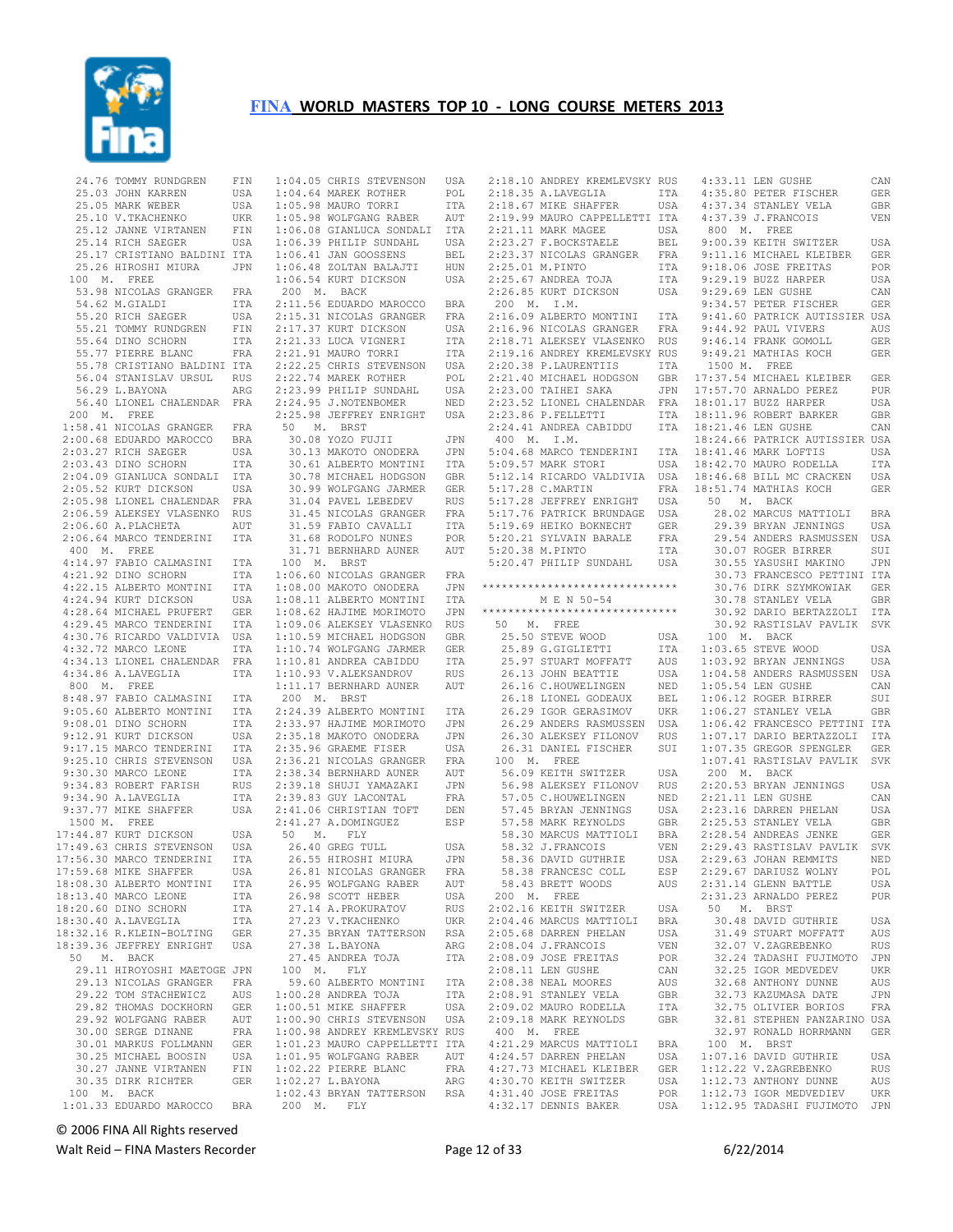

| 1:13.47 C.COVENEY                                                             | USA                     |
|-------------------------------------------------------------------------------|-------------------------|
|                                                                               |                         |
|                                                                               | NZL                     |
|                                                                               | CAN                     |
| 1:13.51 RICHARD LOCKHART<br>1:14.23 PAUL ROCKWOOD<br>1:14.47 ANDREA FLORIT    | ITA                     |
| 1:14.61 SERGEY PAKHOMOV                                                       |                         |
|                                                                               | <b>RUS</b>              |
| 200 M. BRST                                                                   |                         |
| 2:27.91 DAVID GUTHRIE                                                         | USA                     |
| 2:40.03 RICHARD LOCKHART                                                      | NZL                     |
|                                                                               |                         |
|                                                                               | GER                     |
| 2:40.48 THOMAS LIGL<br>2:42.31 ANTHONY DUNNE<br>2:42.35 IGOR MEDVEDIEV        | AUS                     |
|                                                                               | UKR                     |
|                                                                               |                         |
|                                                                               | NED                     |
| 2:42.82 EDWIN VAN NORDEN<br>2:42.96 ANDREA FLORIT                             | ITA                     |
| 2:44.08 GREG SCOTT                                                            | USA                     |
| 2:44.10 C.COVENEY                                                             | <b>USA</b>              |
|                                                                               |                         |
| 2:45.51 TRYGGVI HELGASON                                                      | USA                     |
| 50 M. FLY                                                                     |                         |
| 27.04 ANDERS RASMUSSEN                                                        | USA                     |
|                                                                               |                         |
| 27.33 PAUL SMITH                                                              | USA                     |
| 27.64 MICHAEL VAHLDIEK                                                        | GER                     |
| 27.80 JOHN BEATTIE                                                            | USA                     |
|                                                                               |                         |
| 27.89 NEAL MOORES<br>27.92 HENRY STEWART<br>27.98 STUART MOFFATT              | AUS                     |
|                                                                               | USA                     |
|                                                                               | AUS                     |
|                                                                               | <b>BRA</b>              |
|                                                                               |                         |
| 28.02 MARCUS MATTIOLI<br>28.06 ALEKSEY FILONOV                                | <b>RUS</b>              |
| 28.06 DIRK SZYMKOWIAK                                                         | GER                     |
|                                                                               |                         |
| 100 M. FLY                                                                    |                         |
| 1:01.49 MARCUS MATTIOLI                                                       | BRA                     |
|                                                                               | RUS                     |
| 1:02.03 ALEKSEY FILONOV<br>1:02 05 LEN GUSHE                                  |                         |
|                                                                               | CAN                     |
| 1:02.05 LEN GUSHE<br>1:02.35 NEAL MOORES<br>1:02.42 STEVE WOOD                | AUS                     |
|                                                                               | USA                     |
| 1:03.46 ROGER BIRRER<br>1:03.84 ALEX FILONOV<br>1:04.10 HENRY STEWART         | SUI                     |
|                                                                               |                         |
|                                                                               | <b>RUS</b>              |
|                                                                               | USA                     |
| 1:04.36 KOJI HASHIMOTO                                                        | JPN                     |
|                                                                               |                         |
| $1:04.48$ DARREN PHELAN                                                       | USA                     |
| 200 M. FLY<br>2:16.12 DENNIS BAKER                                            |                         |
|                                                                               | USA                     |
| 2:16.52 MARCUS MATTIOLI                                                       |                         |
|                                                                               | BRA                     |
| 2:23.55 A.TIBERTI                                                             | ITA                     |
| 2:26.67 TIM BONESS<br>2:27.35 LEN GUSHE<br>2:28.78 FRANK GOMOLL               | AUS                     |
|                                                                               | CAN                     |
|                                                                               |                         |
|                                                                               | GER                     |
|                                                                               | GER                     |
|                                                                               | RUS                     |
| 2:28.80 MICHAEL KLEIBER<br>2:30.68 RINAT GILYAZOV<br>2:31.46 JEAN-LUC ROLLAND | $_{\rm FRA}$            |
|                                                                               |                         |
| 2:32.74 JO ROGIERS                                                            | BEL                     |
| 200 M. I.M.                                                                   |                         |
| 2:19.45 DARREN PHELAN                                                         | USA                     |
|                                                                               |                         |
|                                                                               |                         |
|                                                                               | USA                     |
|                                                                               | USA                     |
|                                                                               | <b>BRA</b>              |
| 2:21.77 DENNIS BAKER<br>2:22.41 ANDERS RASMUSSEN<br>2:22.65 MARCUS MATTIOLI   |                         |
| 2:23.93 LEN GUSHE                                                             | CAN                     |
| 2:24.49 A.TIBERTI                                                             | ITA                     |
| 2:24.63 EDWIN VAN NORDEN                                                      |                         |
|                                                                               | $\mathop{\mathtt{NED}}$ |
| 2:27.38 FRANCESC COLL                                                         | ESP                     |
| 2:28.80 MARK SMEDLEY                                                          | AUS                     |
|                                                                               |                         |
| 2:30.20 OLIVIER DELFOSSE BEL                                                  | BEL                     |
| 2:30.20 JO ROGIERS                                                            |                         |
| 400 M. I.M.                                                                   |                         |
| 4:57.93 DARREN PHELAN                                                         | USA                     |
|                                                                               | USA                     |
| 5:02.51 DENNIS BAKER                                                          |                         |
| 5:04.33 MARCUS MATTIOLI                                                       | <b>BRA</b>              |
| 5:07.22 LEN GUSHE                                                             | CAN                     |
|                                                                               |                         |
|                                                                               | USA                     |
| 5:07.51 ANDERS RASMUSSEN<br>5:07.87 A.TIBERTI                                 | ITA                     |
|                                                                               |                         |
|                                                                               |                         |
| 5:07.87 A.TIBERTI<br>5:17.35 MICHAEL KLEIBER GER<br>1000 TRAN-LUC ROLLAND FRA |                         |
| 5:24.38 MARK SMEDLEY                                                          | AUS                     |
| 5:25.61 PETER FISCHER GER                                                     |                         |
|                                                                               |                         |
| *****************************                                                 |                         |
|                                                                               |                         |
| M E N 55-59<br>******************************                                 |                         |

|                   | 50 M. FREE        |                                                                                                                                                                                                                                                  |              |
|-------------------|-------------------|--------------------------------------------------------------------------------------------------------------------------------------------------------------------------------------------------------------------------------------------------|--------------|
|                   |                   | 26.16 BILL SHERMAN                                                                                                                                                                                                                               | USA          |
|                   |                   |                                                                                                                                                                                                                                                  |              |
|                   |                   |                                                                                                                                                                                                                                                  |              |
|                   |                   |                                                                                                                                                                                                                                                  |              |
|                   |                   |                                                                                                                                                                                                                                                  |              |
|                   |                   | 26.30 STEVE ALLBRITTON USA<br>26.30 STEVE ALLBRITTON USA<br>26.31 BRENT BARNES JPN<br>26.46 MICHAEL BLATT USA<br>26.48 LARRY FORSYTH AUS<br>26.64 DAN STEPHENSON USA                                                                             |              |
|                   |                   |                                                                                                                                                                                                                                                  |              |
|                   |                   |                                                                                                                                                                                                                                                  |              |
|                   |                   | 26.66 JACK GROSELLE USA 26.67 MINORU TOYOTA JPN 26.74 ALBERT BOONSTRA NED                                                                                                                                                                        |              |
|                   |                   |                                                                                                                                                                                                                                                  |              |
|                   |                   | 26.78 PAUL BLACKBEARD                                                                                                                                                                                                                            | AUS          |
|                   | 100 M. FREE       |                                                                                                                                                                                                                                                  |              |
|                   |                   | 00 M. FREE<br>58.11 PAUL BLACKBEARD AUS<br>58.11 PAUL BLACKBEARD AUS<br>58.51 JACK GROSELLE USA<br>58.81 JAMES RITTER USA<br>59.09 BILL SHERMAN USA<br>59.12 LARRY FORSYTH AUS<br>59.54 COLIN STEPHENSON GBR<br>59.55 ALBERT BOONSTRA NED<br>59. |              |
|                   |                   |                                                                                                                                                                                                                                                  |              |
|                   |                   |                                                                                                                                                                                                                                                  |              |
|                   |                   |                                                                                                                                                                                                                                                  |              |
|                   |                   |                                                                                                                                                                                                                                                  |              |
|                   |                   |                                                                                                                                                                                                                                                  |              |
|                   |                   |                                                                                                                                                                                                                                                  |              |
|                   |                   |                                                                                                                                                                                                                                                  |              |
|                   |                   |                                                                                                                                                                                                                                                  |              |
|                   |                   | 59.95 PHILIPPE MORELLE BEL                                                                                                                                                                                                                       |              |
|                   | 200 M. FREE       |                                                                                                                                                                                                                                                  |              |
|                   |                   | 2:06.91 DAN STEPHENSON USA<br>2:08.59 PAUL BLACKBEARD AUS                                                                                                                                                                                        |              |
|                   |                   |                                                                                                                                                                                                                                                  |              |
|                   |                   | 2:08.65 JAMES RITTER                                                                                                                                                                                                                             | USA          |
|                   |                   |                                                                                                                                                                                                                                                  |              |
|                   |                   |                                                                                                                                                                                                                                                  |              |
|                   |                   |                                                                                                                                                                                                                                                  |              |
|                   |                   |                                                                                                                                                                                                                                                  |              |
|                   |                   |                                                                                                                                                                                                                                                  |              |
|                   |                   | 2.00.00 DAPIDS NITLEN USA<br>2.11.29 MARTEN DE GROOT NED<br>2.12.47 SERGE GUERIN FRA<br>2.13.02 HUGO BREGMAN NED<br>2.13.28 MICHAEL MANN USA<br>2.13.48 SCOTT SHAKE USA<br>2.13.48 A MARCO                                                       |              |
|                   | 2:13.84 A.MARCO   |                                                                                                                                                                                                                                                  | ITA          |
|                   | 400 M. FREE       |                                                                                                                                                                                                                                                  |              |
|                   |                   | 4:33.04 DAN STEPHENSON                                                                                                                                                                                                                           | USA          |
|                   |                   | 4:39.18 MARTEN DE GROOT NED<br>4:41.45 SCOTT SHAKE USA<br>4:42.24 PAUL BLACKBEARD AUS<br>4:42.37 SERGE GUERIN FRA<br>4:44.48 GLENN CARLSEN CAN<br>4:44.65 ANDREAS SEIBT USA<br>4:44.65 ANDREAS SEIBT USA                                         |              |
|                   |                   |                                                                                                                                                                                                                                                  | USA          |
|                   |                   |                                                                                                                                                                                                                                                  |              |
|                   |                   |                                                                                                                                                                                                                                                  |              |
|                   |                   |                                                                                                                                                                                                                                                  | CAN          |
|                   |                   |                                                                                                                                                                                                                                                  |              |
|                   |                   |                                                                                                                                                                                                                                                  | ITA          |
|                   | $4:45.05$ A.MARCO | 4:47.81 JIM CALLAHAN USA<br>4:47.95 JEFFERY MILTON USA                                                                                                                                                                                           | USA          |
|                   |                   |                                                                                                                                                                                                                                                  |              |
|                   | 800 M. FREE       |                                                                                                                                                                                                                                                  |              |
|                   |                   |                                                                                                                                                                                                                                                  | USA          |
|                   |                   | 9:32.37 DAN STEPHENSON<br>9:38.61 SCOTT SHAKE                                                                                                                                                                                                    | USA          |
|                   |                   |                                                                                                                                                                                                                                                  | $_{\rm NED}$ |
|                   |                   |                                                                                                                                                                                                                                                  |              |
|                   |                   |                                                                                                                                                                                                                                                  | CAN          |
|                   |                   |                                                                                                                                                                                                                                                  | USA          |
|                   |                   |                                                                                                                                                                                                                                                  | USA          |
|                   |                   |                                                                                                                                                                                                                                                  | $_{\tt USA}$ |
|                   |                   |                                                                                                                                                                                                                                                  | USA          |
|                   |                   | 9:30.01 SCOTT SHAKE<br>9:42.68 MARTEN DE GROOT<br>9:45.96 GLENN CARLSEN<br>9:48.59 BRUCE THOMAS<br>9:50.41 MICHAEL MANN<br>9:51.50 ANDREAS SEIBT<br>9:54.07 JIM CALLAHAN<br>10:07.92 ROHAN SKEA                                                  | USA          |
|                   |                   | 10:07.92 ROHAN SKEA                                                                                                                                                                                                                              | AUS          |
| 1500 M. FREE      |                   |                                                                                                                                                                                                                                                  |              |
|                   |                   | 18:24.99 MICHAEL MANN                                                                                                                                                                                                                            | USA          |
|                   |                   | 18:25.93 MARC JOUANDON                                                                                                                                                                                                                           | FRA          |
|                   |                   | 18:27.25 SCOTT SHAKE                                                                                                                                                                                                                             | USA          |
|                   |                   | 18:33.99 GLENN CARLSEN                                                                                                                                                                                                                           | CAN          |
|                   |                   | 18:41.34 BRUCE THOMAS                                                                                                                                                                                                                            | USA          |
|                   |                   | 18:50.61 MARTEN DE GROOT                                                                                                                                                                                                                         | NED          |
|                   |                   | 19:03.98 ANDREAS SEIBT                                                                                                                                                                                                                           | USA          |
|                   |                   | 19:39.42 BILL BRENNER                                                                                                                                                                                                                            | USA          |
|                   |                   | 19:41.45 ANTHONY MORRIS                                                                                                                                                                                                                          | IRL          |
| 19:42.91 C.GIBSON |                   |                                                                                                                                                                                                                                                  | USA          |
|                   | 50 M. BACK        |                                                                                                                                                                                                                                                  |              |
|                   |                   | 29.01 CARLOS SILVA                                                                                                                                                                                                                               | BRA          |
|                   |                   | 30.56 VLADIMIR OSIPOV                                                                                                                                                                                                                            | <b>UKR</b>   |
|                   |                   | 31.04 RAMON VOLCAN                                                                                                                                                                                                                               | VEN          |
|                   |                   | 31.19 ANDRE STEYNBERG                                                                                                                                                                                                                            | <b>RSA</b>   |
|                   |                   | 31.22 IGOR KRAVKOV                                                                                                                                                                                                                               | ISR          |
|                   |                   | 31.34 SCOTT SHAKE                                                                                                                                                                                                                                | USA          |
|                   |                   | 31.46 ISTVAN MARTON                                                                                                                                                                                                                              | HUN          |
|                   |                   | 31.72 JONATHAN KLEIN                                                                                                                                                                                                                             | USA          |
|                   |                   | 31.81 ALBERT BOONSTRA                                                                                                                                                                                                                            | NED          |

| 31.87 DONALD GRAHAM                                                                                                                                         | USA        |
|-------------------------------------------------------------------------------------------------------------------------------------------------------------|------------|
| 100 M. BACK                                                                                                                                                 |            |
|                                                                                                                                                             | USA        |
|                                                                                                                                                             | ISR        |
|                                                                                                                                                             | RUS        |
|                                                                                                                                                             | GBR        |
| 1:07.91 SCOTT SHAKE<br>1:08.27 IGOR KRAVKOV<br>1:08.31 VLADIMIR GORKOV<br>1:08.72 STEVE BURCHAM<br>1:09.17 JONATHAN KLEIN                                   | USA        |
| 1:09.17 JONATHAN ALL-109.35 DJAN MADRUGA<br>1:09.88 JOE DUNN<br>1:10.47 PHILIPP DJANG<br>1:10.47 PAPER SUPPLE                                               | <b>BRA</b> |
|                                                                                                                                                             | USA        |
|                                                                                                                                                             | USA        |
| 1:11.03 ROBERT SUPPLE                                                                                                                                       | USA        |
| 1:11.04 ANDRE STEYNBERG RSA                                                                                                                                 |            |
| $200$ M. BACK                                                                                                                                               |            |
| 2:27.99 SCOTT SHAKE                                                                                                                                         | USA        |
|                                                                                                                                                             | NED        |
| 2:29.06 HUGO BREGMAN<br>2:29.84 JIM SAUER                                                                                                                   | USA        |
|                                                                                                                                                             | USA        |
| 2:29.89 JOE DUNN<br>2:30.20 VLADIMIR GORKOV<br>2:33.97 JONATHAN KLEIN                                                                                       | RUS        |
|                                                                                                                                                             | USA        |
| 2:35.12 MARTY HENDRICK                                                                                                                                      |            |
|                                                                                                                                                             | USA        |
| 2:35.50 BILL BRACKETT<br>2:36.73 JIRI KYNERA                                                                                                                | USA        |
|                                                                                                                                                             | CZE        |
| 2:38.05 VINCENT MORALES<br>50 M. BRST                                                                                                                       | USA        |
|                                                                                                                                                             |            |
| 33.59 GERHARD PROHASKA AUT                                                                                                                                  |            |
| 33.60 MASATOSHI ITO                                                                                                                                         | JPN        |
| 33.67 TIMUR PODMARYOV<br>33.73 BENN DOYLE                                                                                                                   | <b>RUS</b> |
|                                                                                                                                                             | USA        |
| 33.90 G.HOFFMANN                                                                                                                                            | USA        |
|                                                                                                                                                             | ITA        |
| 34.11 FABRIZIO GRIFFO<br>34.42 PETER KAUCH                                                                                                                  | GER        |
|                                                                                                                                                             | ITA        |
|                                                                                                                                                             | USA        |
|                                                                                                                                                             | JPN        |
| 34.56 MARCO STENTELLA<br>34.58 BILL BRENNER<br>34.61 T.SEKIHARA<br>34.61 JIM HELM                                                                           | USA        |
| 100 M. BRST                                                                                                                                                 |            |
| 1:13.75 TIMUR PODMARYOV                                                                                                                                     | RUS        |
| 1:14.76 PATRICK ALLENDER                                                                                                                                    | USA        |
|                                                                                                                                                             | USA        |
|                                                                                                                                                             | USA        |
|                                                                                                                                                             | USA        |
|                                                                                                                                                             | GER        |
|                                                                                                                                                             | GBR        |
| 1:15.45 G.HOFFMANN<br>1:15.45 G.HOFFMANN<br>1:16.34 ANDY DYER<br>1:16.66 BENN DOYLE<br>1:17.41 PETER KAUCH<br>1:18.13 BARRY O'BRIEN<br>1:18.26 BILL BRENNER | USA        |
| 1:18.43 GERHARD PROHASKA                                                                                                                                    | AUT        |
| 1:18.59 JACK GROSELLE                                                                                                                                       | USA        |
| 200 M. BRST                                                                                                                                                 |            |
| 2:40.04 TIMUR PODMARYOV                                                                                                                                     | RUS        |
| 2:42.40 PATRICK ALLENDER USA                                                                                                                                |            |
| 2:46.83 BENN DOYLE                                                                                                                                          | USA        |
|                                                                                                                                                             | GER        |
| 2:49.03 PETER KAUCH<br>2:49.04 G.HOFFMANN                                                                                                                   | USA        |
| 2:50.55 BARRY O'BRIEN                                                                                                                                       | GBR        |
|                                                                                                                                                             |            |
| 2:54.41 ANDY DYER<br>$2:55.01$ LORENZO MERLI                                                                                                                | USA        |
| 2:55.69 JURGEN SINGWALD                                                                                                                                     | ITA        |
|                                                                                                                                                             | <b>GER</b> |
| 2:55.81 BILL BRENNER                                                                                                                                        | USA        |
| 50 M. FLY                                                                                                                                                   | NED        |
| 27.47 HUGO BREGMAN<br>IGOR KRAVKOV<br>27.98                                                                                                                 |            |
|                                                                                                                                                             |            |
|                                                                                                                                                             | ISR        |
|                                                                                                                                                             | USA        |
| 28.01 PAUL CARTER<br>28.11 HIROSHI ARAKI                                                                                                                    | JPN        |
| 28.35 ANDRE STEYNBERG                                                                                                                                       | RSA        |
| 28.39 RAMON VOLCAN                                                                                                                                          | VEN        |
|                                                                                                                                                             | USA        |
| 28.54 JOHN FIELDS<br>28.54 WILLIAM SPECHT                                                                                                                   | USA        |
| 28.55 PAUL BLACKBEARD                                                                                                                                       | AUS        |
| 28.94 JACK GROSELLE                                                                                                                                         | USA        |
| 100 M.<br><b>FLY</b>                                                                                                                                        |            |
| $1:01.29$ HUGO BREGMAN                                                                                                                                      | NED        |
| 1:02.72 PAUL CARTER                                                                                                                                         | USA        |
| 1:03.38 JIM SAUER                                                                                                                                           | USA        |
| 1:03.92 PAUL BLACKBEARD                                                                                                                                     | AUS        |
| 1:04.02 WILLIAM SPECHT<br>1:04.27 HIROSHI ARAKI                                                                                                             | USA<br>JPN |

ISA  $_{\rm ISA}$ 1:05.81 KERRY O'BRIEN USA<br>1:06.11 JOHN PHILLIPS USA  $1:06.11$  JOHN PHILLIPS 1:06.70 ANDRE STEYNBERG RSA 200 M. FLY 2:19.18 HUGO BREGMAN NED 2:26.76 PAUL BLACKBEARD AUS<br>2:27.62 JIM SAUER USA  $2:27.62$  JIM SAUER 2:29.50 WILLIAM SPECHT USA<br>2:30.79 DJAN MADRUGA BRA  $2:30.79$  DJAN MADRUGA 2:36.02 TIMUR PODMARYOV RUS 2:40.20 KERRY O'BRIEN USA 2:42.24 VOLKER MENDE GER 2:44.69 PETER GUADAGNI USA 2:45.00 ULRICH NEUBECKER GER 200 M. I.M. 2:24.99 JIM SAUER USA 2:25.49 HUGO BREGMAN NED 2:29.25 DJAN MADRUGA BRA 2:31.29 MICHAEL MANN USA 2:32.16 PATRICK ALLENDER USA<br>2:32.84 ANDREAS SEIBT USA 2:32.84 ANDREAS SEIBT 2:32.86 G.HOFFMANN USA<br>2:33.34 TIMUR PODMARYOV RUS 2:33.34 TIMUR PODMARYOV 2:34.02 IGOR KRAVKOV ISR 2:35.53 JOHN MORALES USA 400 M. I.M. 5:11.50 JIM SAUER USA<br>5:21.92 DJAN MADRUGA BRA 5:21.92 DJAN MADRUGA 5:26.08 ANDREAS SEIBT USA<br>5:27.66 SCOTT SHAKE USA  $5:27.66$  SCOTT SHAKE 5:31.83 JIM CALLAHAN USA 5:34.50 MARC JOUANDON FRA<br>5:35.71 JACK GROSELLE USA 5:35.71 JACK GROSELLE USA<br>5:39.71 GLENN CARLSEN CAN 5:39.71 GLENN CARLSEN CAN<br>5:40.58 JOHN MORALES USA  $5:40.58$  JOHN MORALES 5:40.88 VOLKER MENDE GER \*\*\*\*\*\*\*\*\*\*\*\*\*\*\*\*\*\*\*\*\*\*\*\*\*\*\*\*\*\* M E N 60-64 \*\*\*\*\*\*\*\*\*\*\*\*\*\*\*\*\*\*\*\*\*\*\*\*\*\*\*\*\*\* 50 M. FREE 25.86 DOUG MARTIN USA 26.35 PAUL TREVISAN USA<br>26.98 LEONARD BIELICZ SWE 26.98 LEONARD BIELICZ 27.34 THOMAS WHATLEY USA 27.36 BRUCE WILLIAMS USA<br>27.38 MIKE TENNANT USA 27.38 MIKE TENNANT 27.38 TATE HOLT USA<br>27.41 LARRY KRAUSER USA 27.41 LARRY KRAUSER 27.91 PETER O'KEEFFE USA<br>27.94 KAZUYA IRIE JPN 27.94 KAZUYA IRIE 100 M. FREE 59.66 DOUG MARTIN USA 59.78 BRUCE WILLIAMS USA<br>:00.15 PAUL TREVISAN USA 1:00.15 PAUL TREVISAN USA<br>1:01.24 LARRY KRAUSER USA 1:01.24 LARRY KRAUSER USA<br>1:01.24 MIKE TENNANT USA 1:01.24 MIKE TENNANT USA<br>1:01.77 TIM BRODERICK USA 1:01.77 TIM BRODERICK USA<br>1:02.17 JEFFREY PEROUT USA  $1:02.17$  JEFFREY PEROUT 1:02.21 KAZUYA IRIE JPN  $1:02.45$  ABED OUADAH 1:02.56 LEONARD BIELICZ SWE 200 M. FREE 2:14.52 LARRY KRAUSER USA<br>2:18.14 SCOTT TOWNSEND USA 2:18.14 SCOTT TOWNSEND USA<br>2:18.83 DIEGO ROJAS ESP  $2:18.83$  DIEGO ROJAS 2:20.44 PHIL DODSON USA 2:20.77 RICK WALKER USA 2:21.20 J.CHATARD FRA 2:22.15 IAN YOUNG AUS 2:22.38 TERENCE DOWNES RSA 2:22.57 JEAN-MARIE CADIAT BEL 2:22.74 JACK MARTIN USA 400 M. FREE 4:51.99 M.CAFFERY USA 4:56.82 DIEGO ROJAS ESP

© 2006 FINA All Rights reserved

Walt Reid – FINA Masters Recorder example and the Page 13 of 33 6/22/2014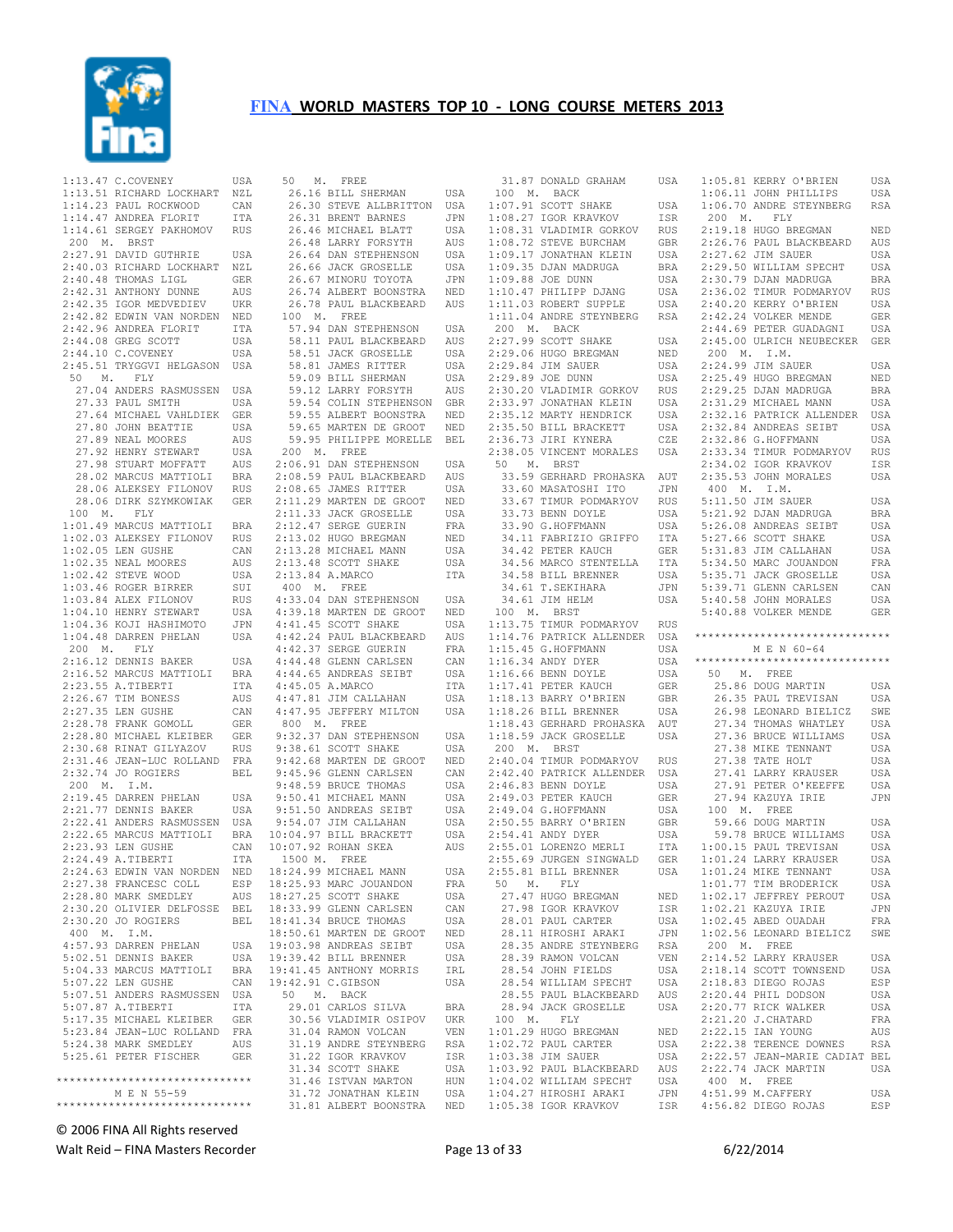

|           | 4:57.91 RICK WALKER           | USA        |             | 1:17.18 STUART ELLICOTT       | AUS | **             |
|-----------|-------------------------------|------------|-------------|-------------------------------|-----|----------------|
|           | 4:59.83 K.NOTTRODT            | GER        |             | 1:18.18 GRAHAM PEARSON        | GBR |                |
|           |                               |            |             |                               |     | **             |
|           | 5:00.20 SCOTT TOWNSEND        | USA        |             | 1:19.05 TOSHIHARU FUJII       | JPN |                |
|           | 5:00.23 IAN YOUNG             | AUS        |             | 1:19.07 VLADIMIR GETMAN       | RUS |                |
|           | 5:00.81 EDDIE RIACH           | GBR        |             | 1:19.74 KAZUYA IRIE           | JPN |                |
|           | 5:01.90 JEAN-MARIE CADIAT BEL |            |             | 1:20.21 A.BATISTSEV           | EST |                |
|           |                               |            |             |                               |     |                |
|           | 5:02.24 S.GIANNANTONIO        | ITA        |             | 1:20.74 C.STARZEC             | FRA |                |
|           | 5:02.69 JACK MARTIN           | USA        |             | 1:21.42 PETER HAARSTICK       | GER |                |
|           | 800 M. FREE                   |            |             | 1:21.97 ROBERT HATHERLY       | RSA |                |
|           | 9:59.99 SCOTT TOWNSEND        | USA        | Μ.<br>200   | <b>BRST</b>                   |     |                |
|           |                               |            |             |                               |     |                |
|           | 10:01.23 M. CAFFERY           | USA        |             | 2:53.69 GRAHAM PEARSON        | GBR |                |
|           | 10:13.78 LARRY KRAUSER        | USA        |             | 2:53.76 TOSHIHARU FUJII       | JPN |                |
|           | 10:18.08 RICK WALKER          | USA        |             | 2:57.15 VLADIMIR GETMAN       | RUS |                |
|           | 10:24.61 FRED FERROGGIARO     | USA        |             | 2:57.85 JEAN-MARIE CADIAT BEL |     |                |
|           | 10:25.74 K.NOTTRODT           | GER        |             | 3:00.77 ROBERT HATHERLY       | RSA |                |
|           |                               |            |             |                               |     |                |
|           | 10:25.95 S.GIANNANTONIO       | ITA        |             | 3:01.58 C.STARZEC             | FRA | 1              |
|           | 10:27.13 EDDIE RIACH          | GBR        |             | 3:01.58 STUART ELLICOTT       | AUS | 1              |
|           | 10:28.32 JOEL KRIGER          | BRA        |             | 3:02.45 A.BATISTSEV           | EST | 1              |
|           | 10:28.92 DIEGO ROJAS          | ESP        |             | 3:02.86 K.NOTTRODT            | GER | 1              |
|           | FREE                          |            |             |                               |     | 1              |
| 1500 M.   |                               |            |             | 3:03.88 W.FICKENSCHER         | GER |                |
|           | 19:01.70 SCOTT TOWNSEND       | USA        | 50<br>Μ.    | FLY                           |     | 1              |
|           | 19:06.93 M. CAFFERY           | USA        |             | 28.76 DOUG MARTIN             | USA | 1              |
|           | 19:28.84 LARRY KRAUSER        | USA        |             | 29.02 KEVIN MCCORMACK         | USA | 1              |
|           | 19:31.94 RICK WALKER          | USA        |             | 29.30 BRUCE WILLIAMS          | USA | 1              |
|           | 19:53.59 JOEL KRIGER          | BRA        |             | 29.49 JEAN-MARIE CADIAT BEL   |     | 1              |
|           | 20:00.95 IAN YOUNG            |            |             |                               |     |                |
|           |                               | AUS        |             | 29.71 KAZUYA IRIE             | JPN |                |
|           | 20:04.73 FRED FERROGGIARO     | USA        |             | 29.88 TATE HOLT               | USA | 2              |
|           | 20:05.93 K.NOTTRODT           | GER        |             | 30.07 LEONARD BIELICZ         | SWE | $\overline{c}$ |
|           | 20:15.33 J.CHATARD            | FRA        |             | 30.30 WES EDWARDS             | USA | $\overline{c}$ |
|           | 20:16.00 G.SCARAMEL           | ITA        |             | 30.33 DON MEHL                | USA | $\overline{c}$ |
| 50        | M. BACK                       |            |             | 30.36 STEFANO DIETERICH ITA   |     | $\overline{c}$ |
|           | 32.41 JEFFREY PEROUT          | USA        | 100<br>М.   | FLY                           |     | $\overline{c}$ |
|           |                               |            |             |                               |     |                |
|           | 32.44 BRUCE WILLIAMS          | USA        |             | 1:06.03 KEVIN MCCORMACK       | USA | $\overline{c}$ |
|           | 32.88 PETER O'KEEFFE          | USA        |             | 1:08.99 JEAN-MARIE CADIAT BEL |     | $\overline{c}$ |
|           | 32.94 TAKEO HIRAMOTO          | JPN        |             | 1:09.48 JACK GOODING          | USA | $\overline{c}$ |
|           | 32.94 WES EDWARDS             | USA        |             | 1:09.78 LEONARD BIELICZ       | SWE | $\overline{c}$ |
|           | 33.05 ALAIN VANACKER          | FRA        |             | 1:11.93 MIKE TENNANT          | USA |                |
|           | 33.27 OFER NISMAN             | ISR        |             | 1:11.97 STEVEN FOLSOM         | GBR | 5              |
|           | 33.38 CHRISTOPHER BROWN GBR   |            |             | 1:12.00 IAN YOUNG             | AUS | 5              |
|           |                               |            |             |                               |     |                |
|           | 33.79 CASEY CLAFLIN           | USA        |             | 1:12.08 PHIL DODSON           | USA | 5              |
|           | 33.95 EDDIE RIACH             | <b>GBR</b> |             | 1:12.52 DAVE DICKSON          | CAN | 5              |
| 100       | M. BACK                       |            |             | 1:14.46 JURI SHEJBAL          | CZE | 5              |
|           | 1:10.45 BRUCE WILLIAMS        | USA        | 200<br>М.   | FLY                           |     | 5              |
|           | 1:11.48 FRED FERROGGIARO      | USA        |             | 2:42.39 PHIL DODSON           | USA | 5              |
|           | 1:11.52 WES EDWARDS           | USA        |             | 2:43.98 JEAN-MARIE CADIAT BEL |     | 5              |
|           |                               |            |             |                               |     |                |
|           | 1:11.66 JEFFREY PEROUT        | USA        |             | 2:44.65 IAN YOUNG             | AUS | 5              |
|           | 1:12.21 ALAIN VANACKER        | FRA        |             | 2:51.30 FRED FERROGGIARO      | USA | 5              |
|           | 1:13.08 EDDIE RIACH           | GBR        |             | 2:53.57 STEVEN FOLSOM         | GBR |                |
|           | 1:14.00 PETER O'KEEFFE        | USA        |             | 2:55.84 S.GIANNANTONIO        | ITA | 10             |
|           | 1:14.12 ROBERT WEYHENKE       | NED        |             | 2:57.70 HUBIE KERNS           | USA | 10             |
|           |                               |            |             |                               |     |                |
|           | 1:14.66 MIROSLAW WARCHOL      | POL        |             | 2:59.56 JACK GOODING          | USA | 10             |
|           | 1:15.45 JEAN-MARIE CADIAT BEL |            |             | 3:03.16 J.MOUSSAY             | FRA | 10             |
| М.<br>200 | <b>BACK</b>                   |            |             | 3:03.71 ALAN BERNARD          | USA | 11             |
|           | 2:33.09 FRED FERROGGIARO      | USA        | 200<br>М.   | I.M.                          |     | 11             |
|           | 2:40.07 DIEGO ROJAS           | ESP        |             | 2:23.10 RICK COLELLA          | USA | 11             |
|           | 2:40.26 SCOTT TOWNSEND        | USA        |             | 2:38.56 JEAN-MARIE CADIAT BEL |     | 11             |
|           | 2:41.04 WES EDWARDS           | USA        |             |                               |     | 11             |
|           |                               |            |             | 2:40.48 ROBERT WEYHENKE       | NED |                |
|           | 2:41.73 ALAIN VANACKER        | FRA        |             | 2:41.39 KAZUYA IRIE           | JPN | 11             |
|           | 2:41.94 EDDIE RIACH           | GBR        |             | 2:42.81 ABED OUADAH           | FRA |                |
|           | 2:42.74 ROBERT WEYHENKE       | NED        |             | 2:45.47 HUBIE KERNS           | USA | 20             |
|           | 2:46.21 JACK COURTNEY         | USA        |             | 2:46.07 GEORGE SCHMIDT        | USA | 20             |
|           | 2:46.23 MIROSLAW WARCHOL POL  |            |             | 2:46.11 MIROSLAW WARCHOL POL  |     | 21             |
|           | 2:46.37 PETER O'KEEFFE        | USA        |             | 2:46.25 EDDIE RIACH           | GBR | 21             |
| 50        | M. BRST                       |            |             | 2:46.61 TYRONE TOZER          |     | 22             |
|           |                               |            |             |                               | RSA |                |
|           | 33.37 STUART ELLICOTT         | AUS        | 400 M. I.M. |                               |     | 22             |
|           | 33.96 RICK COLELLA            | USA        |             | 5:49.96 JEAN-MARIE CADIAT BEL |     | 22             |
|           | 34.62 TOSHIHARU FUJII         | JPN        |             | 5:53.50 PHIL DODSON           | USA | 22             |
|           | 34.76 PETER HAARSTICK         | GER        |             | 5:57.58 DAVID BRIGHT          | USA | 22             |
|           | 35.01 C.STARZEC               | FRA        |             | 5:58.01 JIM CLEMMONS          | USA | 22             |
|           | 35.48 A.BATISTSEV             | EST        |             | 6:00.77 PATRICK MOREAU        | FRA |                |
|           | 35.72 GRAHAM PEARSON          | GBR        |             | 6:05.49 G.SCARAMEL            | ITA |                |
|           |                               |            |             |                               |     |                |
|           | 35.81 MANFRED SCHILD          | GER        |             | 6:07.47 MACIEJ SLUGOCKI       | AUS |                |
|           | 35.84 JOSE RODRIGUES          | BRA        |             | 6:11.10 WES EDWARDS           | USA |                |
|           | 35.84 KAZUYA IRIE             | JPN        |             | 6:23.31 M.KIRKPATRICK         | ITA |                |
|           | 100 M. BRST                   |            |             | 6:24.16 ALAIN VANACKER        | FRA |                |
|           | 1:13.38 RICK COLELLA          | USA        |             |                               |     |                |
|           |                               |            |             |                               |     |                |

|             | 1:18.18 GRAHAM PEARSON<br>1:19.18 GRAHAM PEARSON<br>1:19.07 VLADIMIR GETMAN RUS<br>1:19.74 KAZUYA IRIE JPN<br>1:20.21 A.BATISTSEV PST<br>1:20.74 C.STARZEC FRA                                                                    |              |
|-------------|-----------------------------------------------------------------------------------------------------------------------------------------------------------------------------------------------------------------------------------|--------------|
|             |                                                                                                                                                                                                                                   |              |
|             |                                                                                                                                                                                                                                   |              |
|             |                                                                                                                                                                                                                                   |              |
|             |                                                                                                                                                                                                                                   |              |
|             | $1:20.74$ C.STARZEC                                                                                                                                                                                                               | FRA          |
|             | 1:21.42 PETER HAARSTICK GER<br>1:21.97 ROBERT HATHERLY RSA                                                                                                                                                                        |              |
|             |                                                                                                                                                                                                                                   |              |
| 200 M. BRST |                                                                                                                                                                                                                                   |              |
|             | 2:53.69 GRAHAM PEARSON                                                                                                                                                                                                            | GBR          |
|             | 2:53.76 TOSHIHARU FUJII JPN<br>2:53.76 TOSHIHARU FUJII JPN<br>2:57.15 VLADIMIR GETMAN RUS                                                                                                                                         |              |
|             |                                                                                                                                                                                                                                   |              |
|             |                                                                                                                                                                                                                                   |              |
|             | 2:57.85 JEAN-MARIE CADIAT BEL<br>3:00.77 ROBERT HATHERLY RSA                                                                                                                                                                      |              |
|             |                                                                                                                                                                                                                                   |              |
|             | 3:01.58 C.STARZEC                                                                                                                                                                                                                 | FRA          |
|             | 3:01.58 STUART ELLICOTT AUS<br>3:02.45 A.BATISTSEV EST<br>3:02.86 K.NOTTRODT GER                                                                                                                                                  |              |
|             |                                                                                                                                                                                                                                   |              |
|             | 3:02.86 K.NOTTRODT                                                                                                                                                                                                                | GER          |
|             | 3:03.88 W.FICKENSCHER                                                                                                                                                                                                             | GER          |
|             | 50 M. FLY<br>28.76 DOUG MARTIN                                                                                                                                                                                                    |              |
|             |                                                                                                                                                                                                                                   | USA          |
|             | 29.02 KEVIN MCCORMACK USA<br>29.02 KEVIN MCCORMACK USA<br>29.30 BRUCE WILLIAMS USA<br>29.49 JEAN-MARIE CADIAT BEL<br>29.71 KAZUYA IRIE JPN                                                                                        |              |
|             |                                                                                                                                                                                                                                   |              |
|             |                                                                                                                                                                                                                                   |              |
|             |                                                                                                                                                                                                                                   |              |
|             | 29.71 KAZUYA IRIE JPN<br>29.88 TATE HOLT USA<br>30.07 LEONARD BIELICZ SWE                                                                                                                                                         | USA          |
|             |                                                                                                                                                                                                                                   |              |
|             |                                                                                                                                                                                                                                   |              |
|             | 30.07 LEVING.<br>30.30 WES EDWARDS                                                                                                                                                                                                | USA          |
|             | 30.33 DON MEHL USA<br>30.36 STEFANO DIETERICH ITA                                                                                                                                                                                 | USA          |
|             |                                                                                                                                                                                                                                   |              |
|             | 100 M. FLY                                                                                                                                                                                                                        |              |
|             |                                                                                                                                                                                                                                   |              |
|             |                                                                                                                                                                                                                                   |              |
|             |                                                                                                                                                                                                                                   |              |
|             |                                                                                                                                                                                                                                   |              |
|             | 1:06.03 KEVIN MCCORMACK USA<br>1:08.99 JEAN-MARIE CADIAT BEL<br>1:09.48 JACK GOODING USA<br>1:09.78 LEONARD BIELICZ SWE<br>1:11.93 MIKE TENNANIT USA                                                                              |              |
|             | 1:11.97 STEVEN FOLSOM<br>1:12.00 IAN YOUNG<br>1:12.08 PHIL DODSON<br>1:12.52 DAVE DICKSON                                                                                                                                         | GBR          |
|             |                                                                                                                                                                                                                                   | AUS          |
|             |                                                                                                                                                                                                                                   | USA          |
|             |                                                                                                                                                                                                                                   | CAN          |
|             | $1:14.46$ JURI SHEJBAL                                                                                                                                                                                                            | CZE          |
|             |                                                                                                                                                                                                                                   |              |
|             | 200 M. FLY<br>2:42.39 PHIL DODSON                                                                                                                                                                                                 | USA          |
|             | 2:43.98 JEAN-MARIE CADIAT BEL                                                                                                                                                                                                     |              |
|             |                                                                                                                                                                                                                                   |              |
|             |                                                                                                                                                                                                                                   |              |
|             | 2:43.98 JEAN YOUNG<br>2:51.30 FRED FERROGGIARO USA<br>2:51.30 FRED FERROGGIARO USA<br>2:53.57 STEVEN FOLSOM GBR<br>2:55.84 S.GIANNANTONIO ITA<br>2:59.56 JACK GOODING USA<br>2:59.56 JACK GOODING USA<br>2:59.56 JACK GOODING USA |              |
|             |                                                                                                                                                                                                                                   |              |
|             |                                                                                                                                                                                                                                   |              |
|             |                                                                                                                                                                                                                                   |              |
|             |                                                                                                                                                                                                                                   |              |
|             | 3:03.16 J.MOUSSAY                                                                                                                                                                                                                 | FRA          |
|             | 3:03.71 ALAN BERNARD                                                                                                                                                                                                              | USA          |
| 200 M. I.M. |                                                                                                                                                                                                                                   |              |
|             | USA<br>2:23.10 RICK COLELLA USA<br>2:38.56 JEAN-MARIE CADIAT BEL<br>2:40.48 ROBERT WEYHENKE NED                                                                                                                                   |              |
|             |                                                                                                                                                                                                                                   |              |
|             |                                                                                                                                                                                                                                   |              |
|             | 2:41.39 KAZUYA IRIE                                                                                                                                                                                                               | JPN          |
|             | 2:42.81 ABED OUADAH                                                                                                                                                                                                               | FRA          |
|             | 2:45.47 HUBIE KERNS                                                                                                                                                                                                               | USA          |
|             | 2:46.07 GEORGE SCHMIDT                                                                                                                                                                                                            | USA          |
|             | 2:46.11 MIROSLAW WARCHOL                                                                                                                                                                                                          | $_{\tt POL}$ |
|             | 2:46.25 EDDIE RIACH                                                                                                                                                                                                               | <b>GBR</b>   |
|             | 2:46.61 TYRONE TOZER                                                                                                                                                                                                              | RSA          |
|             | 400 M. I.M.                                                                                                                                                                                                                       |              |
|             |                                                                                                                                                                                                                                   |              |
|             | 5:49.96 JEAN-MARIE CADIAT BEL<br>5:53.50 PHIL DODSON USA                                                                                                                                                                          |              |
|             |                                                                                                                                                                                                                                   |              |
|             | 5:57.58 DAVID BRIGHT                                                                                                                                                                                                              | USA          |
|             | 5:58.01 JIM CLEMMONS<br>6:00.77 PATRICK MOREAU                                                                                                                                                                                    | USA          |
|             |                                                                                                                                                                                                                                   | FRA          |
|             | $6:05.49$ G. SCARAMEL                                                                                                                                                                                                             | ITA          |
|             | 6:07.47 MACIEJ SLUGOCKI                                                                                                                                                                                                           | AUS          |
|             | $6:11.10$ WES EDWARDS                                                                                                                                                                                                             | USA          |
|             | 6:23.31 M.KIRKPATRICK                                                                                                                                                                                                             | ITA          |
|             | 6:24.16 ALAIN VANACKER                                                                                                                                                                                                            | FRA          |
|             |                                                                                                                                                                                                                                   |              |

|  |  | *****************************                                                                                                                                                                                                                                                                                                                                                                               |             |
|--|--|-------------------------------------------------------------------------------------------------------------------------------------------------------------------------------------------------------------------------------------------------------------------------------------------------------------------------------------------------------------------------------------------------------------|-------------|
|  |  | M E N 65-69                                                                                                                                                                                                                                                                                                                                                                                                 |             |
|  |  | ******************************                                                                                                                                                                                                                                                                                                                                                                              |             |
|  |  | 50 M. FREE                                                                                                                                                                                                                                                                                                                                                                                                  |             |
|  |  | 27.78 LEE CHILDS                                                                                                                                                                                                                                                                                                                                                                                            | USA         |
|  |  |                                                                                                                                                                                                                                                                                                                                                                                                             |             |
|  |  |                                                                                                                                                                                                                                                                                                                                                                                                             |             |
|  |  |                                                                                                                                                                                                                                                                                                                                                                                                             |             |
|  |  |                                                                                                                                                                                                                                                                                                                                                                                                             |             |
|  |  |                                                                                                                                                                                                                                                                                                                                                                                                             |             |
|  |  |                                                                                                                                                                                                                                                                                                                                                                                                             |             |
|  |  | 27.78 LEE CHILDER<br>28.39 RICHARD ABRAHAMS USA<br>28.46 GRAHAM CROFT AUS<br>28.46 ALAN BROWN AUS<br>28.48 ALAN BROWN AUS<br>28.49 JOHN LIRON GBR<br>28.67 DAVID QUIGGIN USA<br>28.86 DIETER SEIFERT GER<br>28.97 CHRIS DUNN GBR<br>29.19 JAMES                                                                                                                                                             |             |
|  |  |                                                                                                                                                                                                                                                                                                                                                                                                             |             |
|  |  |                                                                                                                                                                                                                                                                                                                                                                                                             |             |
|  |  | $100$ M. FREE                                                                                                                                                                                                                                                                                                                                                                                               |             |
|  |  | 100 M. FREE<br>1:03.33 LEE CHILDS<br>1:03.19 DAVID QUIGGIN<br>1:04.10 GRAHAM CROFT<br>1:05.05 DIETER SEIFERT<br>1:05.06 JAMES DEIRTY<br>1:05.40 ALAN BROWN<br>1:05.56 CHRIS DUNN<br>1:05.76 FRANK HESBACHER<br>1:05.76 BOB COUCH<br>1:07.08 HORST LEHMANN<br>20                                                                                                                                             | USA         |
|  |  |                                                                                                                                                                                                                                                                                                                                                                                                             | USA         |
|  |  |                                                                                                                                                                                                                                                                                                                                                                                                             | AUS         |
|  |  |                                                                                                                                                                                                                                                                                                                                                                                                             | GER         |
|  |  |                                                                                                                                                                                                                                                                                                                                                                                                             | USA         |
|  |  |                                                                                                                                                                                                                                                                                                                                                                                                             | AUS         |
|  |  |                                                                                                                                                                                                                                                                                                                                                                                                             | GBR         |
|  |  |                                                                                                                                                                                                                                                                                                                                                                                                             | ${\tt GER}$ |
|  |  |                                                                                                                                                                                                                                                                                                                                                                                                             | USA         |
|  |  |                                                                                                                                                                                                                                                                                                                                                                                                             | GER         |
|  |  | $200$ M. FREE                                                                                                                                                                                                                                                                                                                                                                                               |             |
|  |  |                                                                                                                                                                                                                                                                                                                                                                                                             |             |
|  |  |                                                                                                                                                                                                                                                                                                                                                                                                             |             |
|  |  |                                                                                                                                                                                                                                                                                                                                                                                                             |             |
|  |  |                                                                                                                                                                                                                                                                                                                                                                                                             |             |
|  |  |                                                                                                                                                                                                                                                                                                                                                                                                             |             |
|  |  |                                                                                                                                                                                                                                                                                                                                                                                                             |             |
|  |  |                                                                                                                                                                                                                                                                                                                                                                                                             |             |
|  |  | $\begin{tabular}{llllll} 200 & \text{M.} & \text{FREE} \\ 2:22.71 & \text{GRAHAM CROFT} & \text{AUS} \\ 2:24.40 & \text{LEE CHLDS} & \text{USA} \\ 2:24.68 & \text{BOB COUCH} & \text{USA} \\ 2:25.19 & \text{JAMES DELACY} & \text{USA} \\ 2:25.19 & \text{JAMES DELACY} & \text{USA} \\ 2:25.57 & \text{FRANK MCELROY} & \text{USA} \\ 2:26.34 & \text{CHRIS DUNN} & \text{GER} \\ 2:26.50 & \text{FRANK$ |             |
|  |  |                                                                                                                                                                                                                                                                                                                                                                                                             |             |
|  |  |                                                                                                                                                                                                                                                                                                                                                                                                             |             |
|  |  |                                                                                                                                                                                                                                                                                                                                                                                                             |             |
|  |  |                                                                                                                                                                                                                                                                                                                                                                                                             | USA         |
|  |  |                                                                                                                                                                                                                                                                                                                                                                                                             | USA         |
|  |  |                                                                                                                                                                                                                                                                                                                                                                                                             | GBR         |
|  |  |                                                                                                                                                                                                                                                                                                                                                                                                             | USA         |
|  |  |                                                                                                                                                                                                                                                                                                                                                                                                             | USA         |
|  |  |                                                                                                                                                                                                                                                                                                                                                                                                             | AUS         |
|  |  |                                                                                                                                                                                                                                                                                                                                                                                                             |             |
|  |  | 5:25.59 D.UIJTENBOGAART NED<br>5:26.35 BARRY SEYMOUR AUS<br>5:26.76 ULF GABRIELSSON SWE                                                                                                                                                                                                                                                                                                                     |             |
|  |  |                                                                                                                                                                                                                                                                                                                                                                                                             |             |
|  |  |                                                                                                                                                                                                                                                                                                                                                                                                             |             |
|  |  | 800 M. FREE                                                                                                                                                                                                                                                                                                                                                                                                 |             |
|  |  |                                                                                                                                                                                                                                                                                                                                                                                                             | USA         |
|  |  | 10:37.17 FRANK MCELROY<br>10:41.86 CHRIS DUNN                                                                                                                                                                                                                                                                                                                                                               | GBR         |
|  |  |                                                                                                                                                                                                                                                                                                                                                                                                             |             |
|  |  |                                                                                                                                                                                                                                                                                                                                                                                                             |             |
|  |  |                                                                                                                                                                                                                                                                                                                                                                                                             |             |
|  |  |                                                                                                                                                                                                                                                                                                                                                                                                             |             |
|  |  | CBR (CHAIS DUNN GER<br>10:43.53 GRAHAM CROFT AUS<br>10:57.64 BOB COUCH USA<br>11:05.71 FRED BAIRD USA<br>11:11.68 D.UIJTENBOGAART NED<br>11:16.59 DUNCAN MCCREADIE FRA<br>11:19.16 HUGH WILDFR ITSA                                                                                                                                                                                                         |             |
|  |  |                                                                                                                                                                                                                                                                                                                                                                                                             |             |
|  |  | 11:19.16 HUGH WILDER                                                                                                                                                                                                                                                                                                                                                                                        | USA         |
|  |  | 11:21.36 MARVIN SCHWARTZ                                                                                                                                                                                                                                                                                                                                                                                    | USA         |
|  |  | 1500 M. FREE                                                                                                                                                                                                                                                                                                                                                                                                |             |
|  |  | 20:29.63 JOEL WILSON                                                                                                                                                                                                                                                                                                                                                                                        | USA         |
|  |  | 20:57.57 GRAHAM CROFT                                                                                                                                                                                                                                                                                                                                                                                       | AUS         |
|  |  | 21:40.43 MARVIN SCHWARTZ<br>21:58.30 BRIAN MURPHY<br>22:07.70 BIERING-SORENSEN                                                                                                                                                                                                                                                                                                                              | USA         |
|  |  |                                                                                                                                                                                                                                                                                                                                                                                                             | USA         |
|  |  |                                                                                                                                                                                                                                                                                                                                                                                                             | DEN         |
|  |  | 22:25.16 GAARD ARNESON USA<br>22:39.27 ROMAN SZAMPANSKI GER<br>22:46.68 JED CRONIN USA                                                                                                                                                                                                                                                                                                                      |             |
|  |  |                                                                                                                                                                                                                                                                                                                                                                                                             |             |
|  |  |                                                                                                                                                                                                                                                                                                                                                                                                             |             |
|  |  | 22:50.01 JEAN-LUC REFUGGI<br>22:55.38 FRANK MCQUIGGAN                                                                                                                                                                                                                                                                                                                                                       | FRA         |
|  |  |                                                                                                                                                                                                                                                                                                                                                                                                             | USA         |
|  |  | 50 M. BACK                                                                                                                                                                                                                                                                                                                                                                                                  |             |
|  |  | 32.68 HUGH WILDER<br>34.74 DIETER SEIFERT                                                                                                                                                                                                                                                                                                                                                                   | USA         |
|  |  |                                                                                                                                                                                                                                                                                                                                                                                                             | GER<br>SWE  |
|  |  |                                                                                                                                                                                                                                                                                                                                                                                                             |             |
|  |  | 35.71 KJELL HANSERIUS<br>35.81 FOLKERT MEEUW<br>35.96 MIKE SELNA                                                                                                                                                                                                                                                                                                                                            | GER<br>USA  |
|  |  | 36.23 JURAJ BRANIK                                                                                                                                                                                                                                                                                                                                                                                          | CZE         |
|  |  |                                                                                                                                                                                                                                                                                                                                                                                                             |             |

36.38 JAY BRZEZINSKI USA<br>36.57 TOSHIAKI MIYATA JPN 36.57 TOSHIAKI MIYATA 36.77 JOE REID USA 36.78 FRANK HESBACHER GER 100 M. BACK 1:11.31 HUGH WILDER USA<br>1:16.76 DIETER SEIFERT GER 1:16.76 DIETER SEIFERT 1:17.94 MIKE SELNA USA<br>1:18.15 JOE REID USA  $1:18.15$  JOE REID 1:18.70 TOSHIAKI MIYATA JPN 1:18.97 FOLKERT MEEUW GER 1:20.10 DANNY WALMSLEY CAN 1:20.60 JURAJ BRANIK CZE<br>1:21.08 JAY BRZEZINSKI USA 1:21.08 JAY BRZEZINSKI 1:21.56 KJELL HANSERIUS SWE 200 M. BACK 2:46.12 HUGH WILDER USA 2:52.29 JOE REID USA 2:52.68 TOSHIAKI MIYATA JPN 2:54.29 MIKE SELNA USA<br>2:54.40 DIETER SEIFERT GER  $2:54.40$  DIETER SEIFERT 2:56.62 MICHAEL MCCOLLY USA<br>2:58.05 SETSUO TERAZAWA JPN 2:58.05 SETSUO TERAZAWA 2:58.45 DANNY WALMSLEY CAN<br>2:58.98 ULLI REINHARDT GER 2:58.98 ULLI REINHARDT 2:59.46 LASZLO CSABA HUN 50 M. BRST 36.36 HISASHI DOI JPN 36.41 DIETER HOFEL GER<br>36.47 JOHN LIRON GBR 36.47 JOHN LIRON GBR 36.90 YOSHITADA MAEDA JPN 36.90 WOLFGANG GATCKE GER 36.97 HIDEO YAMAMOTO JPN 37.19 JOSEF KOCSI AUT<br>37.67 ULLI REINHARDT GER 37.67 ULLI REINHARDT 37.93 ROLF TEGEBACK SWE<br>38.02 SEIKO OKAZAKI JPN 38.02 SEIKO OKAZAKI 100 M. BRST 1:22.79 HISASHI DOI JPN 1:23.40 DIETER HOFEL GER<br>1:24.58 SEIKO OKAZAKI JPN 1:24.58 SEIKO OKAZAKI JPN<br>1:24.87 JOSEF KOCSI AUT  $1:24.87$  JOSEF KOCSI 1:25.11 ULLI REINHARDT GER<br>1:25.54 WOLFGANG GATCKE GER 1:25.54 WOLFGANG GATCKE 1:25.80 HIDEO YAMAMOTO JPN 1:25.96 ROLF TEGEBACK SWE<br>1:26.21 NORIAKI TSUJI JPN  $1:26.21$  NORIAKI TSUJI 1:26.63 ROBERTO RUGGIERI ITA 200 M. BRST 3:06.63 NORIAKI TSUJI JPN<br>3:08.84 JOSEF KOCSI AUT 3:08.84 JOSEF KOCSI 3:09.67 ULLI REINHARDT GER 3:10.66 WOLFGANG GATCKE 3:12.15 PAUL WYATT AUS<br>3:12.30 HIDEO YAMAMOTO JPN 3:12.30 HIDEO YAMAMOTO JPN 3:13.39 JOEL WILSON USA<br>3:13.75 PETR BUBLE CZE 3:13.75 PETR BUBLE CZE<br>3:14.08 MIKE SELNA USA  $3:14.08$  MIKE SELNA 3:14.26 STEVEN PETERSON USA 50 M. FLY 30.49 LEE CHILDS USA 30.67 FRED BAIRD USA<br>30.80 RICHARD ABRAHAMS USA 30.80 RICHARD ABRAHAMS 30.81 HUGH WILDER USA<br>31.07 JOSEP CLARET ESP 31.07 JOSEP CLARET ESP<br>31.25 HORST LEHMANN GER 31.25 HORST LEHMANN GER 31.44 DAVID QUIGGIN 31.79 JAMES DELACY USA 31.83 ANDREW MCPHERSON USA 31.85 SHIGEO ASANO JPN 100 M. FLY 1:09.98 FRED BAIRD USA<br>1:13.46 JOSEP CLARET ESP  $1:13.46$  JOSEP CLARET 1:13.93 ANDREW MCPHERSON USA 1:15.50 HORST LEHMANN CZE 1:15.67 LEE CHILDS USA

## © 2006 FINA All Rights reserved

Walt Reid – FINA Masters Recorder example and the Page 14 of 33 6/22/2014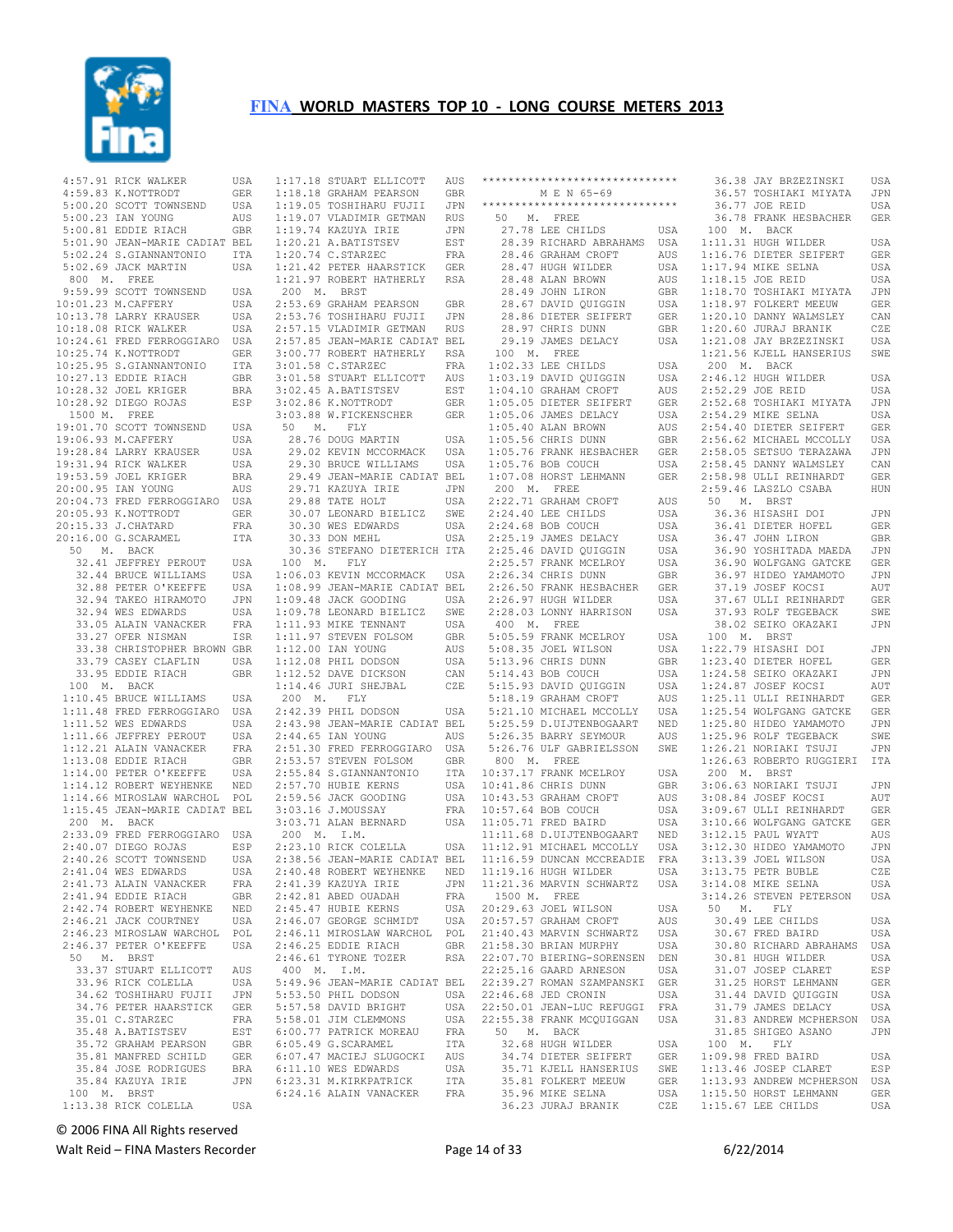

 1:16.28 SHIGEO ASANO JPN 1:16.59 LONNY HARRISON USA 1:17.63 JOHN STROUP USA 1:18.37 RANDY BROWN USA 1:18.48 LASZLO CSABA HUN 200 M. FLY 2:52.19 FRED BAIRD USA 2:55.11 FRANK MCELROY USA<br>2:58.24 HORST LEHMANN GER 2:58.24 HORST LEHMANN GER 3:03.49 PAUL WYATT AUS 3:06.70 HERBERT LANGE GER 3:13.27 ALBERTO SICA 3:14.33 GABOR CSABA HUN  $3:14.72$  TONY O'BRIEN 3:14.96 D.UIJTENBOGAART NED 3:15.20 NIKOLAY KULAKOV RUS 11:55.11 JOHN RICHARDS AUS 11:55.51 TOSHIO TOMINAGA JPN 200 M. I.M.  $2:44.41$  LEE CHILDS  $2:50.62$  BOB COUCH 2:50.83 LONNY HARRISON USA<br>2:51.54 JOSEF KOCSI AUT 2:51.54 JOSEF KOCSI 2:52.67 PAUL WYATT AUS<br>2:53.66 MICHAEL MCCOLLY USA 2:53.66 MICHAEL MCCOLLY 2:54.22 FRANK MCELROY  $2:54.52$  DAVID QUIGGIN  $2:55.15$  CHRIS DUNN 2:55.42 NORIAKI TSUJI 400 M. I.M.  $6:01.74$  FRANK MCELROY  $6:12.24$  LEE CHILDS 6:13.66 BOB COUCH USA 6:15.57 D.UIJTENBOGAART NED 6:17.97 CHRIS DUNN GBR 6:17.97 CHRIS DUNN GER<br>6:19.24 PAUL WYATT AUS<br>6:30.70 MICHAEL MCCOLLY USA 6:30.70 MICHAEL MCCOLLY 6:32.85 GABOR CSABA HUN<br>6:39.54 HERBERT LANGE GER 6:39.54 HERBERT LANGE 6:41.51 JOS PACKENIUS GER \*\*\*\*\*\*\*\*\*\*\*\*\*\*\*\*\*\*\*\*\*\*\*\*\*\*\*\*\*\* M E N 70-74 \*\*\*\*\*\*\*\*\*\*\*\*\*\*\*\*\*\*\*\*\*\*\*\*\*\*\*\*\*\* 50 M. FREE 28.55 JAMES ELDER USA 29.19 KEEFE LODWIG USA 29.25 RICHARD BURNS USA<br>29.76 RUDOLF SMERDA CZE 29.76 RUDOLF SMERDA 29.90 HIROSHI MARUYAMA JPN<br>29.91 JOHN WHITLEY USA 29.91 JOHN WHITLEY 29.96 PETER ANDERSEN USA<br>30.20 AKIRA FUJIMAKI JPN 30.20 AKIRA FUJIMAKI 30.40 JINDRICH VAGNER CZE 30.67 AKIRA TAKAKURA JPN 100 M. FREE 1:04.85 RICHARD BURNS USA<br>1:05.86 KEEFE LODWIG USA 1:05.86 KEEFE LODWIG USA<br>1:06.30 RUDOLF SMERDA CZE 1:06.30 RUDOLF SMERDA CZE<br>1:06.38 JAMES ELDER USA  $1:06.38$  JAMES ELDER USA<br> $1:06.61$  AKIRA FUJIMAKI JPN  $1:06.61$  AKIRA FUJIMAKI 1:08.19 HIROSHI MARUYAMA JPN  $1:08.83$  KOJI IWAMOTO 1:09.01 AKIRA TAKAKURA JPN  $1:09.50$  TOM LANDIS 1:09.92 BERND SCHRODER GER 200 M. FREE 2:27.83 RICHARD BURNS USA 2:29.15 KEEFE LODWIG USA 2:32.99 ED REED USA 2:33.60 RUDOLF SMERDA CZE<br>2:39.53 KOJI IWAMOTO JPN  $2:39.53$  KOJI IWAMOTO 2:42.33 IVAN PIVOVAROV CAN 2:42.49 GUNTER KALLENBACH GER  $2:43.04$  TONY RALPHS 2:43.63 PETER FRENZEL GER 2:43.64 JOHN RICHARDS AUS 400 M. FREE

 5:26.46 KEEFE LODWIG USA 5:32.64 TADANOBU YAMADA JPN 5:41.04 LUCIANO CAMMELLI ITA 5:42.31 GERSHON SHEFA ISR 5:44.69 JOACHIM HINTZE GER 5:48.38 TONY RALPHS USA 5:49.06 GUNTER KALLENBACH GER 5:49.53 JOHN RICHARDS AUS 5:49.89 TOSHIO TOMINAGA JPN 5:51.61 TONY CHERRINGTON GBR 800 M. FREE 11:42.61 JOACHIM HINTZE GER 11:43.14 TOM LANDIS USA 11:51.70 LUCIANO CAMMELLI ITA 12:01.62 TONY RALPHS USA USA 12:03.03 RUDOLF SMERDA CZE USA 12:15.85 DAN WILLERT USA 12:24.29 GUNTER KALLENBACH GER 12:27.10 SALVATORE DEIANA ITA 1500 M. FREE 22:03.10 TOM LANDIS USA USA 22:23.50 KEEFE LODWIG USA<br>USA 22:45.16 TOSHIO TOMINAGA JPN USA 22:45.16 TOSHIO TOMINAGA GBR 23:17.59 TONY RALPHS USA 23:18.50 SALVATORE DEIANA ITA 23:22.50 LUCIANO CAMMELLI ITA 23:34.18 JOACHIM HINTZE GER 23:44.21 DAN WILLERT USA 23:50.25 GUNTER KALLENBACH GER 24:07.65 KARL DONOGHUE CAN 50 M. BACK<br>33.59 RICHARD BURNS USA<br>34.95 BERND HORSTMANN GER<br>35.54 JOZSEF CSIKANY HUN<br>36.66 YURII MARENKOV RUS .<br>37.34 HIROSHI NONAKA JPN<br>37.47 GEORGE GREEN AUS 37.47 GEORGE GREEN 37.47 GEORGE GREEN – AOS<br>37.58 FRANS VAN ENST – NED<br>38.15 KEEFE LODWIG – USA 38.15 KEEFE LODWIG USA 38.24 LUCIEN GAUCHE FRA 38.25 ROBERTO FONTES BRA 100 M. BACK 1:15.13 RICHARD BURNS USA 1:16.14 BERND HORSTMANN GER  $1:20.12$  JOZSEF CSIKANY 1:23.39 HIROSHI NONAKA JPN<br>1:23.80 GEORGE GREEN AUS  $1:23.80$  GEORGE GREEN 1:24.65 FRANS VAN ENST NED<br>1:24.77 YURII MARENKOV RUS 1:24.77 YURII MARENKOV RUS 1:24.95 MASAO KIJIMA JPN<br>1:25.10 GERSHON SHEFA ISR<br>1:25.45 T.HASHIMOTO JPN  $1:25.10$  GERSHON SHEFA  $1:25.45$  T.HASHIMOTO 200 M. BACK 2:44.59 RICHARD BURNS USA<br>2:49 85 BERND HORSTMANN GER 2:49.85 BERND HORSTMANN GER<br>2:58.85 JOZSEF CSIKANY HUN 2:58.85 JOZSEF CSIKANY HUN<br>3:03.83 RICHARD TODD USA 3:03.83 RICHARD TODD 3:04.92 ED REED USA<br>3:08.93 T.HASHIMOTO JPN 3:08.93 T.HASHIMOTO 3:09.52 FRANS VAN ENST NED<br>3:09.91 JAMES HUGHES RSA 3:09.91 JAMES HUGHES GER 3:10.17 MASAO KIJIMA JPN 3:10.84 GEORGE GREEN AUS 50 M. BRST 37.68 PETER ANDERSEN USA 38.06 YURII MARENKOV RUS 38.14 DAVID GILDEA USA 39.07 TSUYOSHI HIGUCHI JPN 39.13 ANTONIO ORSELLI BRA -----<br>39.43 THOMAS BOAK USA<br>39.75 PETER FRENZEL GER 39.75 PETER FRENZEL 39.85 ULRICH LASSAK GER 39.93 FRANTISEK POLORNY CZE 39.99 KLAUS OSTERROHT GER

 100 M. BRST 1:24.12 DAVID GILDEA USA 1:28.85 GERSHON SHEFA ISR 1:29.05 MASARU SHINKAI JPN  $1:29.17$  ED REED 1:29.46 KLAUS OSTERROHT GER<br>1:29.53 ANTONIO ORSELLI BRA 1:29.53 ANTONIO ORSELLI BRA 1:29.98 PETER ANDERSEN USA<br>1:29.99 PETER FRENZEL GER 1:29.99 PETER FRENZEL GER 1:30.01 ALAIN SIFFROY 1:30.70 DAVE NOBLE USA 200 M. BRST 3:15.07 DAVID GILDEA USA 3:15.21 MASARU SHINKAI JPN<br>3:18.76 ED REED USA<br>3:19.98 MIKE FRESHLEY USA 3:18.76 ED REED<br>3:19.98 MIKE FRESHLEY 3:19.98 MIKE FRESHLEY USA 3:20.74 KLAUS OSTERROHT GER 3:21.54 RICHARD TODD USA 3:21.99 ALAIN SIFFROY FRA<br>
3:22.57 MICHAEL MOLONEY AUS<br>
3:24.42 DAVE NOBLE USA<br>
3:25.99 ROB HANOU NED<br>
50 M. FLY 50 M. FLY<br>31.42 RICHARD BURNS 31.42 RICHAND DOWN-<br>31.95 BERND SCHRODER 32.31 JAMES ELDER USA 32.49 KEEFE LODWIG USA 32.60 ROBERT POILETMAN USA 32.68 KOJI IWAMOTO 32.00 ROOT INAHOIO<br>33.07 YASUTAKA KOIKE 33.29 FRANTISEK POKORNY CZE 33.41 RUDOLF SMERDA CZE<br>33.52 AKIRA TAKAKURA JPN 33.52 AKIRA TAKAKURA 100 M. FLY 1:14.20 ROBERT POILETMAN USA HUN 1:16.67 RICHARD BURNS USA<br>RUS 1:16.81 KOJI IWAMOTO JPN  $1:16.81$  KOJI IWAMOTO 1:17.41 RUDOLF SMERDA 1:18.35 AKIRA TAKAKURA<br>1:21.85 T.TAKESHITA 1:21.85 T.TAKESHITA JPN 1:23.05 TAISUKE MIYAZAKI JPN 1:23.52 IVAN PIVOVAROV CAN 5:43.90 IKURO SHIMONO JPN 5:48.11 MASATO YOSHINO JPN 1:24.60 BERND SCHRODER GER 1:26.13 JOAQUIN CANALES ESP 200 M. FLY 2:59.21 ROBERT POILETMAN USA 6:15.12 H.TAKAHASHI JPN 3:08.50 RUDOLF SMERDA CZE<br>3:14 00 JOACHIM HINTZE GER 3:14.00 JOACHIM HINTZE GER<br>3:24.15 BERND SCHRODER GER 3:24.15 BERND SCHRODER 3:27.93 POMPILIO NETO BRA 3:28.53 IVAN PIVOVAROV 3:29.72 GUSTAVE LEMPEREUR BEL 11:59.91 MASATO YOSHINO JPN 3:35.02 OLEG TKACHENKO RUS 12:41.38 TOSABURO HOSOKAWA JPN<br>3:36.41 ROB HANOU NED 12:45.48 FREDERIK HENDRIK ESP 3:37.30 WALTER RICHARDSON USA 12:53.75 WERNER SCHNABEL GER 200 M. I.M. 2:55.13 RICHARD BURNS 2:59.75 GERSHON SHEFA 2:59.95 BERND HORSTMANN 2:59.96 ED REED USA<br>3:03.90 RICHARD TODD USA 3:03.90 RICHARD TODD 3:05.40 KOJI IWAMOTO 3:05.95 PETER FRENZEL GER 3:06.14 DAVID GILDEA 3:06.98 MIKE FRESHLEY 3:07.51 MASAO KIJIMA 400 M. I.M.  $6:45.24$  ED REED  $6:50.94$  TOM LANDIS 6:53.51 MASAO KIJIMA 6:57.42 MIKE FRESHLEY 7:05.68 ISAO TAKEBAYASHI JPN 7:07.72 JOAQUIN CANALES ESP 7:10.36 ROB HANOU NED<br>7:17.47 ALFRED SEEGER GER 7:17.47 ALFRED SEEGER GER  $7:25.69$  BILL DAWSON

 7:29.63 ALFREDO PAOLETTI ITA \*\*\*\*\*\*\*\*\*\*\*\*\*\*\*\*\*\*\*\*\*\*\*\*\*\*\*\*\*\* M E N 75-79 \*\*\*\*\*\*\*\*\*\*\*\*\*\*\*\*\*\*\*\*\*\*\*\*\*\*\*\*\*\* 50 M. FREE<br>31.32 JOHN SMITH 31.32 JOHN SMITH USA 31.39 DAVID PAINTER USA 31.71 WILLIAM VAN HORN USA 31.83 HIROSHI MATSUMOTO JPN 32.07 TOSHIHIRO HAYASHI JPN 32.47 KENNETH WILLIAMS GBR 32.55 CAV CAVANAUGH USA<br>32.73 IKURO SHIMONO JPN 32.73 IKURO SHIMONO 32.99 YUSAKU NISHI JPN 33.00 DOUGLAS ALPINO BRA 100 M. FREE 1:12.63 MASATO YOSHINO JPN 1:13.33 HIROSHI MATSUMOTO JPN<br>1:13.37 CAV CAVANAUGH USA<br>1:13.97 IKURO SHIMONO JPN<br>1:14.54 WILLIAM VAN HORN USA<br>1:14.78 KENNETH WILLIAMS GBR USA 1:15.68 WERNER SCHNABEL GER<br>GER 1:16.02 GERHARD HOLE GER 1:16.02 GERHARD HOLE GER 1:16.13 KUNIO TAKAHASHI JPN 1:16.99 ANDY MORROW USA 200 M. FREE 2:38.71 DAVID RADCLIFF USA 2:40.79 MASATO YOSHINO JPN 2:41.06 IKURO SHIMONO JPN 2:45.06 WERNER SCHNABEL GER<br>2:51.34 CAV CAVANAUGH USA 2:51.34 CAV CAVANAUGH 2:52.32 FREDERIK HENDRIK ESP<br>2:53.89 KENNETH WILLIAMS GBR 2:53.89 KENNETH WILLIAMS 2:55.88 DRURY GALLAGHER USA<br>2:57.21 GERHARD HOLE GER  $2:57.21$  GERHARD HOLE 2:58.11 TOSABURO HOSOKAWA JPN 400 M. FREE 5:37.58 DAVID RADCLIFF USA 5:56.62 WERNER SCHNABEL GER 6:02.89 FREDERIK HENDRIK ESP 6:08.25 TOSABURO HOSOKAWA JPN 6:18.19 GERHARD HOLE GER GER 6:18.55 DRURY GALLAGHER USA 6:18.59 KENNETH WILLIAMS GBR 800 M. FREE SVK 11:36.23 DAVID RADCLIFF USA 12:54.55 GERHARD HOLE GER<br>13:16 97 EDWARD EDWARDS RSA 13:16.97 EDWARD EDWARDS RSA 13:22.01 DAVID MCLACHLAN RSA 13:28.49 WILLIAM VAN HORN USA 13:36.52 KENNETH WILLIAMS RSA 1500 M. FREE 21:46.15 DAVID RADCLIFF USA 24:13.43 WERNER SCHNABEL GER 24:28.62 GERHARD HOLE GER 24:29.55 TOSABURO HOSOKAWA JPN 25:57.27 DAVID MCLACHLAN RSA 25:58.25 WILLIAM VAN HORN USA 26:21.29 YUTAKA AWAZAWA JPN 26:35.97 BARRY FASBENDER USA 27:34.75 BERND REHBEIN GER USA 27:42.86 SUMIO YAMAKAWA JPN 50 M. BACK 39.28 JOHN SMITH USA 39.51 ALLAN CHARLTON USA<br>40.86 ERIK FORSLUND SWE 40.86 ERIK FORSLUND 41.00 DOUGLAS ALPINO BRA

© 2006 FINA All Rights reserved

Walt Reid – FINA Masters Recorder example and the Page 15 of 33 6/22/2014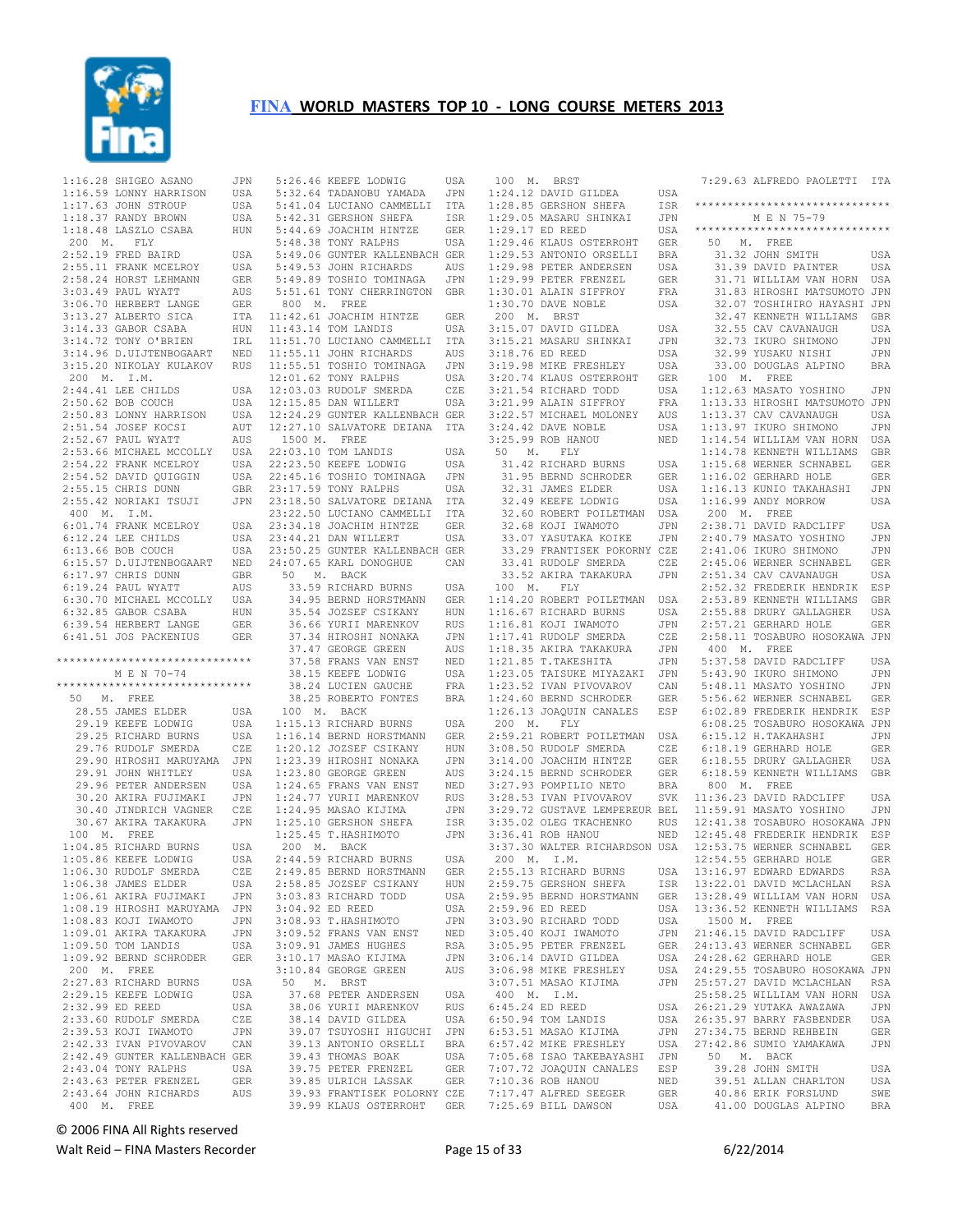

 41.14 GERHARD HOLE GER 41.49 GUNTER KOBOW GER 41.55 IKURO SHIMONO JPN 41.95 TOMOYA OGINO JPN 42.40 DAVID MCINTYRE USA 42.83 SADAO TERADA JPN 100 M. BACK 1:29.86 GERHARD HOLE GER<br>1:30.68 JOHN SMITH USA  $1:30.68$  JOHN SMITH 1:31.71 ALLAN CHARLTON USA 1:31.76 IKURO SHIMONO JPN 1:33.36 DOUGLAS ALPINO BRA 1:34.59 WILLIAM VAN HORN USA 1:35.23 HEINZ HUBNER GER 1:35.92 ERIK FORSLUND SWE<br>1:35.97 TOMOYA OGINO JPN  $1:35.97$  TOMOYA OGINO 1:36.20 E.NODENSCHNEIDER FRA 200 M. BACK 3:17.33 GERHARD HOLE GER 3:23.15 DRURY GALLAGHER USA 3:26.91 E.NODENSCHNEIDER FRA 3:28.00 ROBERT NORRIS USA<br>3:31.03 HEINZ HUBNER GER  $3:31.03$  HEINZ HUBNER 3:33.50 DOUGLAS ALPINO BRA<br>3:34.89 TOMOYA OGINO JPN 3:34.89 TOMOYA OGINO 3:36.59 MOTOHISA HIROSE JPN 3:40.05 HISAO HIBINO JPN 3:40.37 MANFRED BUSCH GER 50 M. BRST 40.37 TONY GOODWIN AUS 40.76 BELA FABIAN HUN<br>40.86 HANS REICHELT GER 40.86 HANS REICHELT GER 40.92 MIKHAIL FARAFONOV RUS 41.29 KUNIAKI NOZAKI JPN<br>41.47 TETSUO NAKAMARU JPN 41.47 TETSUO NAKAMARU 41.50 CHRISTIAN THIESS AUS 41.52 JURGEN SCHUBERT GER 42.16 IWAMI IKEDA JPN<br>42.44 GUNTER SCHMAH GER 42.44 GUNTER SCHMAH 100 M. BRST 1:30.19 TONY GOODWIN AUS 1:32.17 YOSHIAKI AOKI 1:32.57 HANS REICHELT GER<br>1:33.86 BELA FABIAN HUN  $1:33.86$  BELA FABIAN 1:36.24 GUNTER SCHMAH GER 1:37.41 KAIZO YAMAMOTO JPN<br>1:37.60 JURGEN SCHUBERT GER 1:37.60 JURGEN SCHUBERT 1:39.48 HIROFUMI HOSOTANI JPN 1:40.34 CHRISTIAN JOGUET FRA 1:40.60 MAURICE DEMESSINE FRA 200 M. BRST 3:19.53 TONY GOODWIN AUS<br>3:25.39 HANS REICHELT GER 3:25.39 HANS REICHELT GER 3:29.31 YOSHIAKI AOKI JPN 3:34.24 GUNTER SCHMAH GER<br>3:34.45 BELA FABIAN HUN  $3:34.45$  BELA FABIAN HUN<br> $3:35$  44 KAIZO YAMAMOTO JPN 3:35.44 KAIZO YAMAMOTO JPN<br>3:42.14 DRURY GALLAGHER USA 3:42.14 DRURY GALLAGHER USA<br>3:43 07 W BURKOWSKY GER 3:43.07 W.BURKOWSKY 3:43.29 MASAMI SHIGETA JPN 3:43.58 CHRISTIAN JOGUET FRA 50 M. FLY 33.56 HIROSHI MATSUMOTO JPN 33.83 JOHN SMITH USA<br>37.39 DAVID CUMMING GBR 37.39 DAVID CUMMING GBR 38.10 WOLFGANG SIEBER GER 38.59 EROS DAMASCENO BRA 38.67 YURIY FILENKO RUS<br>38.97 EDWARD TERENT UKR 38.97 EDWARD TERENT 39.25 GUNTER KOBOW GER 39.49 TOSHIYASU INUKAI JPN 39.59 CHRISTIAN THIESS AUS 100 M. FLY 1:34.12 DAVID CUMMING GBR<br>1:35.14 DAVID MCLACHLAN RSA 1:35.14 DAVID MCLACHLAN 1:36.78 TONY GOODWIN AUS

 1:41.31 EDUARD TERENTIEV UKR 1:41.78 GUNTER SCHMAH GER 1:42.70 CLAUDIO NEGRI ITA 1:43.29 MASAMI SHIGETA JPN 1:43.79 EROS DAMASCENO BRA 1:44.97 CLAUDE SIBBILLE FRA 1:47.90 IRA RIMERMAN USA 200 M. FLY 3:30.74 DAVID MCLACHLAN RSA 3:45.73 DAVID CUMMING GBR 3:53.27 DEZSO MELKUHN HUN 3:53.59 EDWARD TERENTEV UKR 3:59.70 IRA RIMERMAN USA 4:05.51 CHRISTIAN THIESS AUS 4:10.27 NORBERT KORBER GER 4:19.78 IVAN WINGATE AUS 4:24.99 BARRY FASBENDER USA 4:27.72 E.NODENSCHNEIDER FRA 14:36.03 DAVID LAWLER AUS 200 M. I.M. 3:11.25 IKURO SHIMONO JPN<br>3:14.40 GERHARD HOLE GER  $3:14.40$  GERHARD HOLE 3:21.95 MOTOHISA HIROSE JPN<br>3:22.36 BELA FABIAN HUN  $3:22.36$  BELA FABIAN 3:23.18 DAVID PAINTER USA<br>3:29.41 DOUGLAS ALPINO BRA 3:29.41 DOUGLAS ALPINO BRA 3:29.82 WILLIAM VAN HORN USA 3:29.96 HANS REICHELT GER 3:31.43 DAVID MCLACHLAN RSA 3:31.49 JOHN COCKS AUS 400 M. I.M. 7:21.07 DAVID MCLACHLAN RSA 7:26.36 DAVID CUMMING GBR<br>7:29.54 KAIZO YAMAMOTO JPN 7:29.54 KAIZO YAMAMOTO 7:43.18 WILLIAM VAN HORN USA 7:44.08 ANRI VERESHCHAGIN RUS 7:51.57 LARRY GOOD USA<br>7:54.41 DAVID PAINTER USA 7:54.41 DAVID PAINTER 7:54.52 NORBERT KORBER GER 8:01.41 EDWARD TERENTEV UKR 8:05.88 GUNTER SCHMAH GER \*\*\*\*\*\*\*\*\*\*\*\*\*\*\*\*\*\*\*\*\*\*\*\*\*\*\*\*\*\* M E N 80-84 \*\*\*\*\*\*\*\*\*\*\*\*\*\*\*\*\*\*\*\*\*\*\*\*\*\*\*\*\*\* 50 M. FREE 33.18 CLARKE MITCHELL USA 33.58 ANDERS SODERQVIST SWE 34.31 TAKASHI HAYASHI JPN 34.34 BOB BEST USA 35.25 MASAYASU KAMIYA JPN 35.50 YOSHINAO KAMEI 35.63 STANLEY SHECHTER USA 36.55 GRAHAM JOHNSTON USA 36.79 RUDI VAN ESS GER 37.33 BURWELL JONES USA 100 M. FREE 1:18.82 ANDERS SODERQVIST SWE 1:19.72 YOSHINAO KAMEI JPN  $1:20.55$  KAZUO OTA 1:21.50 GRAHAM JOHNSTON USA 1:22.41 ROBERTO ALBERICHE ESP 1:22.76 IGOR BROVIN RUS<br>1:24.60 MASAYASU KAMIYA JPN  $1:24.60$  MASAYASU KAMIYA 1:24.61 BURWELL JONES USA  $1:27.89$  K. KAWASHIMA 1:28.33 TERUYA KIYONARI JPN 200 M. FREE 2:49.75 ROBERTO ALBERICHE ESP 2:52.91 GRAHAM JOHNSTON USA 2:53.10 BURWELL JONES USA<br>3:02 50 KAZUO OTA JPN 3:02.50 KAZUO OTA JPN<br>3:04.99 JGOR BROVIN RUS 3:04.99 IGOR BROVIN RUS<br>3:04.99 IGOR BROVIN RUS<br>3:07.37 WERNER MULLER GER 3:07.37 WERNER MULLER 3:09.25 JOSEF KREJCI SUI 3:18.57 ANDERS SODERQVIST SWE

3:20.13 DAVID LAWLER AUS

 3:20.44 FRANK TANNER USA 400 M. FREE 6:21.37 BURWELL JONES USA 6:23.19 GRAHAM JOHNSTON USA 6:35.53 IGOR BROVIN 6:42.87 KATSURA SUZUKI JPN 6:46.64 KAZUO OTA JPN 6:40.04 NAZOO OIA COFN<br>6:47.46 JOSEF KREJCI SUI<br>7:06.32 DAVID LAWLER AUS  $7:06.32$  DAVID LAWLER 800 M. FREE 12:55.27 BURWELL JONES USA<br>13:32.13 GRAHAM JOHNSTON USA<br>13:43.17 JOSEF KREJCI SUI 13:32.13 GRAHAM JOHNSTON AUS 13:43.17 JOSEF KREJCI 13:49.74 IGOR BROVIN RUS<br>14:36.03 DAVID LAWLER AUS 15:05.26 WERNER MULLER GER JPN 15:09.67 ROBERT MAYO USA<br>GER 15:32.77 ROBERT BEACH USA 15:32.77 ROBERT BEACH 1500 M. FREE 27:10.72 KATSURA SUZUKI JPN 28:56.35 WERNER MULLER GER 29:00.10 ROBERT MAYO USA 30:00.40 MASAYASU KAMIYA JPN 30:17.45 ROBERT BEACH USA<br>31:08.25 MISAO AMANO JPN 31:08.25 MISAO AMANO JPN<br>31:44.94 EDWARD ASKEW GBR  $31:44.94$  EDWARD ASKEW 31:54.23 ROBERT COOK USA 33:13.47 MOTOMU NOGATA JPN 33:19.98 BOB BERG NED 50 M. BACK<br>50 M. BACK<br>38.16 S.SEKIKAWA 38.16 S.SEKIKAWA JPN 41.12 BURWELL JONES USA 41.86 CLARKE MITCHELL USA 43.43 MASAYASU KAMIYA JPN 44.61 FRITZ ILGEN GER 45.42 K.KAWASHIMA JPN 45.99 JEF VAN ROY BEL 15.42 K.KAWASHIMA JPN<br>45.42 K.KAWASHIMA JPN<br>46.86 DONALD BROWN USA 46.90 EGON JANSEN 47.06 KATSUHIKO SAKA 100 M. BACK 1:26.44 S.SEKIKAWA JPN 1:31.10 CLARKE MITCHELL USA<br>1:34.88 BURWELL JONES USA 1:31.10 CHANNE --- .<br>1:34.88 BURWELL JONES USA<br>1:37.34 FRITZ LLGEN GER 1:37.34 FRITZ ILGEN GER<br>1:40.86 MASAYASU KAMIYA JPN 1:40.86 MASAYASU KAMIYA JPN 1:41.71 MAMPEI SEINO 1:43.00 K.KAWASHIMA JPN<br>1:43.44 ROBERT MAYO USA 1:43.44 ROBERT MAYO USA<br>1:43.56 M.TOMIMATSU JPN<br>1:44.03 EGON JANSEN GER 1:43.56 M.TOMIMATSU JPN 1:44.03 EGON JANSEN GER 200 M. BACK 3:16.22 BURWELL JONES USA<br>3:27.80 CLARKE MITCHELL USA<br>3:37.70 DONALD BROWN USA 3:27.80 CLARKE MITCHELL 3:37.70 DONALD BROWN USA<br>3:41.98 MAMPEI SEINO JPN 3:41.98 MAMPEI SEINO JPN 3:42.58 MASAYASU KAMIYA JPN 3:46.04 M.TOMIMATSU JPN 3:50.49 FRITZ ILGEN GER 3:52.75 ROBERT MAYO USA<br>3:53.52 ROGER BURREL GBR 3:53.52 ROGER BURREL GBR<br>3:54.54 NORIO HAYASHI JPN 3:54.54 NORIO HAYASHI 50 M. BRST 43.67 PATRICK GALVIN AUS 43.93 WERNER MULLER GER 44.88 TSUTOMU KAJIHARA JPN 46.01 MANI SANGUILY USA 46.52 TAKAO OKAMOTO JPN 46.81 BOB BEST

 7:07.80 WERNER MULLER GER 1:46.25 TSUTOMU MORIHIRO JPN 7:11.83 K.KAWASHIMA JPN 7:15.60 WALLIE JEFFRIES USA 1:47.82 BOB BEST USA 1:49.75 TAKASHI SATO JPN 15:43.10 MASAYASU KAMIYA JPN 3:57.30 TAKAO OKAMOTO JPN<br>16:24.07 ANDRE BUSSCHAERT BEL 4:08.62 HIROYASU YAMADA JPN 46.94 I.SCHLAPOBERSKY RSA 47.34 IWAO NARUSE JPN 10:18.78 TOM MITCHELL USA 11:31.10 SIDNEY SALEK NZL 47.57 JOHN KORTHEUER USA 48.61 CURT ZEISS GER 100 M. BRST 1:39.32 PATRICK GALVIN AUS 1:39.73 TSUTOMU KAJIHARA JPN NUS 1:39.73 TSUTOMU NAULILLER GER<br>JPN 1:42.33 WERNER MULLER GER 1:43.43 SHUNSAKU TAKAHIRA JPN 1:44.15 TAKAO OKAMOTO JPN<br>1:44.55 TWAO NARUSE JPN  $1:44.55$  IWAO NARUSE 1:51.83 I.SCHLAPOBERSKY RSA 200 M. BRST 3:47.15 PATRICK GALVIN AUS 3:47.25 TSUTOMU KAJIHARA JPN 3:52.36 SHUNSAKU TAKAHIRA JPN<br>3:53.43 WERNER MULLER GER 3:53.43 WERNER MULLER GER 3:53.87 TSUTOMU MORIHIRO JPN 3:55.50 IWAO NARUSE JPN<br>3:56.94 BOB BEST USA  $3:56.94$  BOB BEST 4:08.62 HIROYASU YAMADA JPN 4:09.15 TAKASHI SATO JPN<br>50 M. FLY  $50$  38.05 TAKASHI HAYASHI JPN 38.75 CLARKE MITCHELL USA<br>39.17 WERNER MULLER GER 39.17 WERNER MULLER GER 40.41 ROBERTO ALBERICHE ESP 41.85 PATRICK GALVIN AUS 43.10 TAKASHI SATO JPN 44.23 MASAYASU KAMIYA JPN 11.25 ......<br>44.89 CURT ZEISS 45.48 BOB BEST USA<br>45.56 ASHLEY JONES USA 45.56 ASHLEY JONES 100 M. FLY 1:34.18 TAKASHI HAYASHI JPN 1:40.57 WERNER MULLLER GER 32:00.36 MASAYASU KAMIYA JPN 2:00.36 MASAYASU KAMIYA JPN 2:02.03 VIKTOR BOROVIKOV RUS<br>2:02.83 CURT ZEISS GER 2:02.83 CURT ZEISS GER<br>2:05.99 RISABURO KANDA JPN  $2:05.99$  RISABURO KANDA 2:10.20 JOSEF KREJCI SUI 2:12.21 TOSHIKAZU TATEDA JPN 2:13.92 SERGEI SIMANKOV UKR 2:19.00 K.YAMAGUCHI JPN 200 M. FLY 3:38.95 TAKASHI HAYASHI JPN<br>4:02.29 WERNER MULLER GER ererichen<br>4:02.29 WERNER MULLER GER<br>4:30 86 JOSEF KREJCI SUI 4:30.86 JOSEF KREJCI SUI<br>5:13.23 TOSHIKAZU TATEDA JPN  $5:13.23$  TOSHIKAZU TATEDA 5:25.42 EDWARD ASKEW GBR 5:42.28 ITAMAR KUTAI USA 8:14.69 WILLIAM GROHE USA 200 M. I.M. 3:33.09 WERNER MULLER GER<br>3:33.56 YOSHINAO KAMEI JPN 3:33.56 YOSHINAO KAMEI USA 3:39.78 BOB BEST USA<br>USA 3:45 13 MASAYASU KAMIYA JPN 3:45.13 MASAYASU KAMIYA 3:48.95 PATRICK GALVIN AUS<br>3:49.65 JOSEF KREJCI SUI 3:49.65 JOSEF KREJCI 3:50.07 ASHLEY JONES USA<br>4:01.47 S.KROKOSZYNSKI POL 4:01.47 S.KROKOSZYNSKI POL 4:14.74 ROGER BURREL GBR 4:16.48 GOTTFRIED KLARING GER 400 M. I.M. 8:11.74 YOSHINAO KAMEI JPN 8:13.91 JOSEF KREJCI SUI 8:28.63 BOB BEST USA 8:48.30 FRANK TANNER USA<br>9:07 18 MASAYASU KAMIYA JEN 9:07.18 MASAYASU KAMIYA 9:51.84 C.WEATHERBEE USA<br>9:56.37 EDWARD ASKEW GBR 9:56.37 EDWARD ASKEW USA 10:01.75 JOAQUIM GIMENEZ ESP<br>RSA 10:18 78 TOM MITCHELL USA

© 2006 FINA All Rights reserved

Walt Reid – FINA Masters Recorder example and the Page 16 of 33 6/22/2014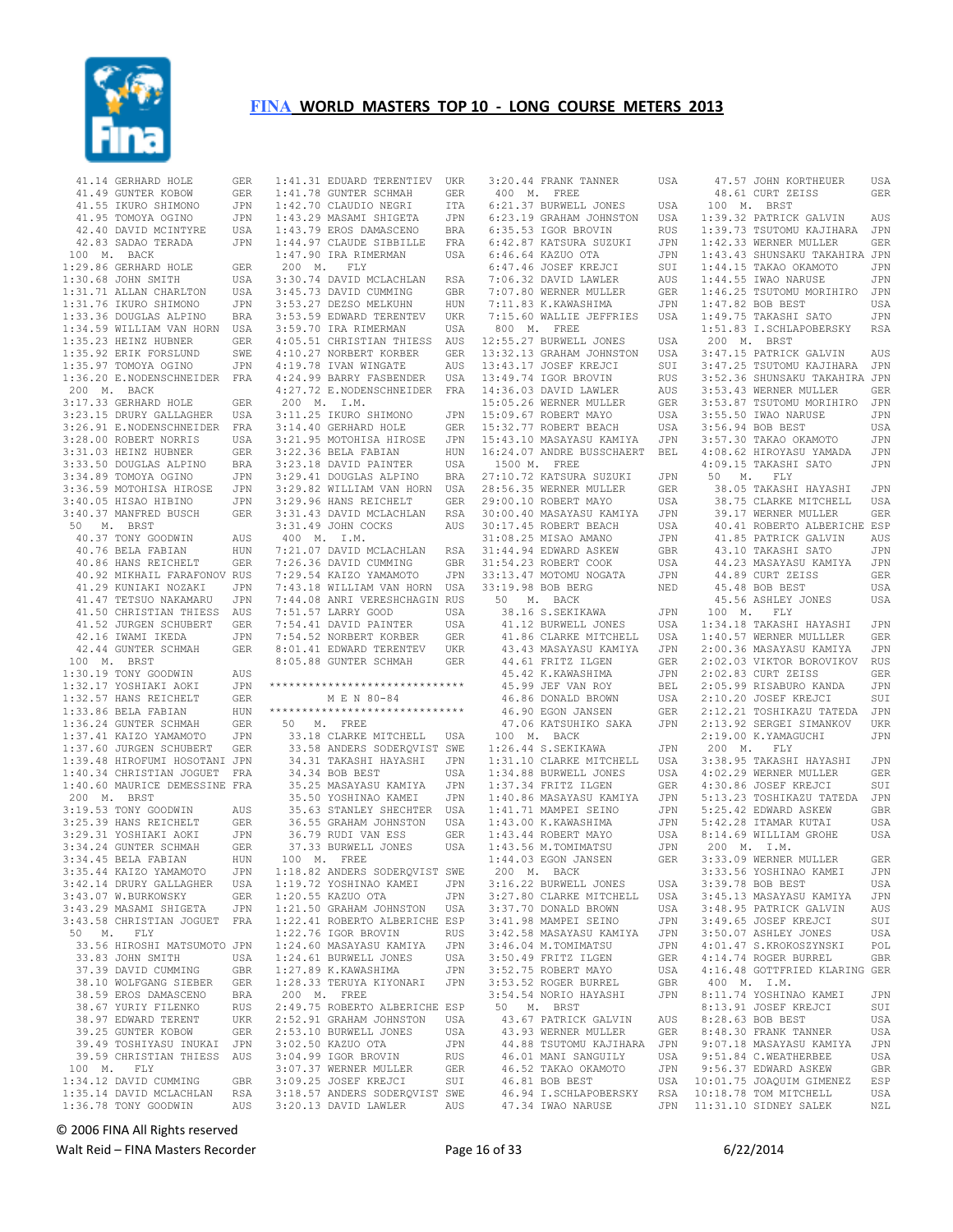

| ******************************                                                                                                                                  |                      |
|-----------------------------------------------------------------------------------------------------------------------------------------------------------------|----------------------|
| M E N 85-89                                                                                                                                                     |                      |
| ******************************                                                                                                                                  |                      |
| 50 M. FREE                                                                                                                                                      |                      |
| 36.62 ROD BAKER                                                                                                                                                 | AUS                  |
|                                                                                                                                                                 | JPN                  |
|                                                                                                                                                                 | JPN                  |
| 36.90 TAKAHIKO NOMA<br>39.31 TOSHIMI INATOMI<br>39.65 FRANK PIEMME                                                                                              | USA                  |
| 42.14 ALLEN MILES                                                                                                                                               | <b>GBR</b>           |
| 42.14 ALLEN MILES<br>42.15 ROLF STELLRECHT                                                                                                                      | GER                  |
| 42.65 DONALD HUBBARD USA<br>42.89 K.KLAUSTERMEYER GER                                                                                                           |                      |
|                                                                                                                                                                 |                      |
| 43.08 KARL HAUTER                                                                                                                                               | <b>GER</b>           |
| 43.10 CHARLES RENNER                                                                                                                                            | AUS                  |
| 100 M. FREE                                                                                                                                                     |                      |
|                                                                                                                                                                 | AUS                  |
|                                                                                                                                                                 | USA                  |
| 1:39.40 KARL HAUTER                                                                                                                                             | GER                  |
| 1:40.18 RADO HOCEVAR                                                                                                                                            | SLO                  |
| $1:41.81$ ALLEN MILES                                                                                                                                           | <b>GBR</b>           |
| 1:42.31 JIRO KOBAYASHI<br>1:44.06 LUIGI MARAFFI<br>1:46.60 THOMAS CURRIE<br>1:48.98 DONALD HUBBARD<br>1:49.37 JOHN CORNELL                                      | JPN                  |
|                                                                                                                                                                 | ITA                  |
|                                                                                                                                                                 | AUS                  |
|                                                                                                                                                                 | USA                  |
|                                                                                                                                                                 | USA                  |
| 200 M. FREE                                                                                                                                                     |                      |
| 200 M.<br>3:17.18 ROD BAKER<br>3:32.53 KARL HAUTER<br>10 M6 RADO HOCEVAR                                                                                        | AUS                  |
|                                                                                                                                                                 | GER                  |
|                                                                                                                                                                 | SLO                  |
|                                                                                                                                                                 | USA                  |
|                                                                                                                                                                 | USA                  |
|                                                                                                                                                                 | AUS                  |
|                                                                                                                                                                 | JPN                  |
| 9.20.20 MHz<br>3.42.06 RADO HOCEVAR<br>3.44.58 FRANK PIEMME<br>4.00.51 DONALD HUBBARD<br>4.07.04 THOMAS CURRIE<br>4.15.44 JOHN CORNASHI<br>4.15.44 JOHN CORNELL | USA                  |
| 4:15.90 ANTON BIEDERMANN                                                                                                                                        | <b>BRA</b>           |
| 4:16.19 LUIGI MARAFFI                                                                                                                                           | ITA                  |
| $400$ M. FREE                                                                                                                                                   |                      |
| 7:02.33 ROD BAKER                                                                                                                                               | AUS                  |
| 7:16.00 KARL HAUTER                                                                                                                                             | GER                  |
| 7:16.00 KARL HAUTER<br>7:48.74 RADO HOCEVAR<br>8:25.02 HIROSHI IMAIZUMI                                                                                         | SLO                  |
|                                                                                                                                                                 | JPN                  |
| 8:25.02 111100<br>8:48.86 DONALD HUBBARD<br>1113 DEER DEER                                                                                                      | USA                  |
|                                                                                                                                                                 | <b>BRA</b>           |
| 9:33.01 JAMES DETAR<br>9:50.61 THOMAS CURRIE<br>9:57.14 YUKIO HIRATSUKA<br>10:05.62 JORDAN WOLLE                                                                | AUS                  |
|                                                                                                                                                                 | JPN                  |
|                                                                                                                                                                 | USA                  |
| 10:16.39 ROBERT WILLIAMS USA                                                                                                                                    |                      |
| 800 M. FREE                                                                                                                                                     |                      |
|                                                                                                                                                                 | AUS                  |
| 14:43.80 ROD BAKER<br>16:05.56 RADO HOCEVAR<br>16:05.56 RADO HOCEVAR                                                                                            | SLO                  |
|                                                                                                                                                                 | AUS                  |
| 19:44.66 DONALD HUBBARD<br>20:08.23 JAMES DETAR                                                                                                                 | USA                  |
|                                                                                                                                                                 | <b>BRA</b>           |
| 20:29.52 JORDAN WOLLE                                                                                                                                           | USA                  |
|                                                                                                                                                                 | USA                  |
| 22:56.51 WARREN FOSTER<br>23:21.53 CALVIN BARNES                                                                                                                | <b>USA</b>           |
| 28:58.78 GEORGE STEWART                                                                                                                                         | $\mathop{\rm AUS}$   |
| 1500 M. FREE                                                                                                                                                    |                      |
| 29:00.17 ROD BAKER                                                                                                                                              | AUS                  |
| 34:23.53 N.TSUBAKIHARA                                                                                                                                          | <b>JPN</b>           |
| 38:55.89 CALVIN BARNES                                                                                                                                          | USA                  |
| 38:56.01 JORDAN WOLLE                                                                                                                                           | <b>USA</b>           |
| 39:25.70 SUKEHARU TAKANO                                                                                                                                        | JPN                  |
| 39:29.07 NEIR MARTINELLI                                                                                                                                        | <b>BRA</b>           |
| 42:29.36 ROBERT WILLIAMS                                                                                                                                        | USA                  |
| 46:55.04 G.VILLALONGA                                                                                                                                           | FRA                  |
| 50 M. BACK                                                                                                                                                      |                      |
| 45.60 K.KLAUSTERMEYER                                                                                                                                           | GER                  |
| 47.30 ROD BAKER                                                                                                                                                 | AUS                  |
| 49.70 HELMUT KUNZEL                                                                                                                                             | GER                  |
| 50.46 FRANK PIEMME                                                                                                                                              | USA                  |
| 52.03 SHOICHI SHIDA                                                                                                                                             | JPN                  |
| 52.79 ALLEN MILES                                                                                                                                               | $\operatorname{GBR}$ |
| 55.14 ANTON BIEDERMANN                                                                                                                                          | BRA                  |
| 55.73 AUGUST MOTMANS                                                                                                                                            | USA                  |

| 55.76 GERHARD GROSSER GER<br>56.00 Y.KAWAMOTO JPN                                                                                                                                                                                                                         |                |
|---------------------------------------------------------------------------------------------------------------------------------------------------------------------------------------------------------------------------------------------------------------------------|----------------|
| 56.00 Y.KAWAMOTO                                                                                                                                                                                                                                                          | JPN            |
|                                                                                                                                                                                                                                                                           |                |
| 100 M. BACK<br>100 M. BACK<br>1:52.88 HELMUT KUNZEL<br>1:52.88 K.KLAUSTERMEYER<br>1:56.97 JAN ZIEGLER<br>1:57.58 KARL HAUTER<br>1:59.48 FRANK PIEMME<br>2:04.77 Y.KAWAMOTO<br>2:04.79 LUIGI MARAFFI<br>2:07.46 KAZUO YASUIKE                                              |                |
|                                                                                                                                                                                                                                                                           | ${\tt GER}$    |
|                                                                                                                                                                                                                                                                           |                |
|                                                                                                                                                                                                                                                                           | GER            |
|                                                                                                                                                                                                                                                                           | CZE            |
|                                                                                                                                                                                                                                                                           | GER            |
|                                                                                                                                                                                                                                                                           |                |
|                                                                                                                                                                                                                                                                           | USA            |
|                                                                                                                                                                                                                                                                           | $\mathtt{JPN}$ |
|                                                                                                                                                                                                                                                                           |                |
|                                                                                                                                                                                                                                                                           | ITA            |
|                                                                                                                                                                                                                                                                           | JPN            |
|                                                                                                                                                                                                                                                                           |                |
| 2:09.22 ANTON BIEDERMANN BRA                                                                                                                                                                                                                                              |                |
| $2:10.18$ AUGUST MOTMANS                                                                                                                                                                                                                                                  | USA            |
| 200 M. BACK                                                                                                                                                                                                                                                               |                |
|                                                                                                                                                                                                                                                                           |                |
| 3:54.81 ROD BAKER<br>4:00.58 HELMUT KUNZEL                                                                                                                                                                                                                                | AUS            |
|                                                                                                                                                                                                                                                                           | GER            |
| $4:15.56$ JAN ZIEGLER                                                                                                                                                                                                                                                     |                |
| 1.000 MAR ZIEGLER<br>4:15.99 KARL HAUTER<br>4:31.45 Y.KAWAMOTO<br>4:35.87 AMERIC                                                                                                                                                                                          | CZE            |
|                                                                                                                                                                                                                                                                           | GER            |
|                                                                                                                                                                                                                                                                           | JPN            |
|                                                                                                                                                                                                                                                                           |                |
| 4:35.87 ANTON BIEDERMANN                                                                                                                                                                                                                                                  | BRA            |
| 4:37.95 KAZUO YASUIKE<br>4:46.96 JAMES HIERS                                                                                                                                                                                                                              | JPN            |
|                                                                                                                                                                                                                                                                           |                |
|                                                                                                                                                                                                                                                                           | USA            |
| 4:58.03 ROBERT WILLIAMS                                                                                                                                                                                                                                                   | USA            |
| 4:59.05 GERHARD GROSSER GER                                                                                                                                                                                                                                               |                |
|                                                                                                                                                                                                                                                                           |                |
| 50 M. BRST                                                                                                                                                                                                                                                                |                |
|                                                                                                                                                                                                                                                                           |                |
| 48.94 GERHARD GIERA<br>52.03 ROLF WALTHER                                                                                                                                                                                                                                 | GER            |
|                                                                                                                                                                                                                                                                           | GER            |
| 52.15 ROLF STELLRECHT                                                                                                                                                                                                                                                     | GER            |
|                                                                                                                                                                                                                                                                           |                |
|                                                                                                                                                                                                                                                                           | GER            |
|                                                                                                                                                                                                                                                                           | JPN            |
| 52.67 KARL HAUTER<br>53.71 RYUJI HASHIMOTO<br>53.94 ROBERT MACDONALD<br>55.06 FRANK PIEMME<br>58.23 MANOEL COSTA<br>59.07 F TED HAARTZ                                                                                                                                    |                |
|                                                                                                                                                                                                                                                                           | USA            |
|                                                                                                                                                                                                                                                                           | USA            |
|                                                                                                                                                                                                                                                                           | BRA            |
|                                                                                                                                                                                                                                                                           |                |
|                                                                                                                                                                                                                                                                           | USA            |
| 59.16 AUGUST MOTMANS                                                                                                                                                                                                                                                      | USA            |
|                                                                                                                                                                                                                                                                           |                |
| 100 M. BRST                                                                                                                                                                                                                                                               |                |
|                                                                                                                                                                                                                                                                           |                |
|                                                                                                                                                                                                                                                                           |                |
|                                                                                                                                                                                                                                                                           |                |
|                                                                                                                                                                                                                                                                           |                |
|                                                                                                                                                                                                                                                                           |                |
|                                                                                                                                                                                                                                                                           |                |
|                                                                                                                                                                                                                                                                           |                |
|                                                                                                                                                                                                                                                                           |                |
|                                                                                                                                                                                                                                                                           |                |
|                                                                                                                                                                                                                                                                           |                |
|                                                                                                                                                                                                                                                                           |                |
|                                                                                                                                                                                                                                                                           |                |
|                                                                                                                                                                                                                                                                           |                |
|                                                                                                                                                                                                                                                                           | JPN            |
|                                                                                                                                                                                                                                                                           | USA            |
|                                                                                                                                                                                                                                                                           |                |
| 2:20.77 RYUJI HASHIMOTO<br>2:22.91 ALEX MACGILLIS<br>2:22.91 AUGUST MOTMANS                                                                                                                                                                                               | USA            |
| 200 M. BRST                                                                                                                                                                                                                                                               |                |
|                                                                                                                                                                                                                                                                           |                |
|                                                                                                                                                                                                                                                                           |                |
|                                                                                                                                                                                                                                                                           |                |
|                                                                                                                                                                                                                                                                           |                |
|                                                                                                                                                                                                                                                                           |                |
|                                                                                                                                                                                                                                                                           |                |
|                                                                                                                                                                                                                                                                           |                |
|                                                                                                                                                                                                                                                                           |                |
|                                                                                                                                                                                                                                                                           |                |
|                                                                                                                                                                                                                                                                           |                |
|                                                                                                                                                                                                                                                                           |                |
|                                                                                                                                                                                                                                                                           |                |
| 200 M. BRST<br>4:16.96 ROBERT MACDONALD USA<br>5:00.24 JAN ZIEGLER CZE<br>5:07.64 F TED HAARTZ USA<br>5:13.23 MANOEL COSTA BRA<br>5:20.27 JAMES GREEN GBR<br>5:26.54 THOMAS MAINE USA<br>5:38.82 MATARU ASAOKA JPN<br>5:43.69 F.HUBNER GER<br>5:<br>5:54.71 NORMAN RAINER | USA            |
| 5:59.28 JACQUES AMYOT                                                                                                                                                                                                                                                     | CAN            |
|                                                                                                                                                                                                                                                                           |                |
| 50 M. FLY                                                                                                                                                                                                                                                                 |                |
| 51.26 ROBERT MACDONALD                                                                                                                                                                                                                                                    | USA            |
| 54.19 FRANK PIEMME                                                                                                                                                                                                                                                        | USA            |
|                                                                                                                                                                                                                                                                           |                |
| $1:05.30$ AUGUST MOTMANS                                                                                                                                                                                                                                                  | USA            |
|                                                                                                                                                                                                                                                                           | USA            |
|                                                                                                                                                                                                                                                                           |                |
| 1:06.38 DONALD HUBBARD<br>1:07.52 MAKOTO KAMIJO                                                                                                                                                                                                                           | JPN            |
|                                                                                                                                                                                                                                                                           |                |
|                                                                                                                                                                                                                                                                           |                |
| 1:09.12 HAYAYUKI MAEKAWA JPN<br>1:17.62 GEORGE STEWART AUS                                                                                                                                                                                                                |                |
| 1:24.36 GEORGES BOYADJIAN FRA                                                                                                                                                                                                                                             |                |
| $1:24.90$ JOHN NOTLEY                                                                                                                                                                                                                                                     | AUS            |
|                                                                                                                                                                                                                                                                           |                |
| 1:32.33 ANGEL WONG                                                                                                                                                                                                                                                        | PER            |
| 100 M. FLY                                                                                                                                                                                                                                                                |                |
|                                                                                                                                                                                                                                                                           | GER            |
| $2:21.25$ KARL HAUTER                                                                                                                                                                                                                                                     |                |
| 2:23.57 THOMAS MAINE                                                                                                                                                                                                                                                      | USA            |
| 200 M. FLY                                                                                                                                                                                                                                                                |                |
|                                                                                                                                                                                                                                                                           |                |
| 5:19.34 THOMAS MAINE                                                                                                                                                                                                                                                      | USA            |
| 200 M. I.M.<br>4:14.30 KARL HAUTER                                                                                                                                                                                                                                        | <b>GER</b>     |

| $\begin{tabular}{llllll} \textbf{0.13}\qquad \textbf{0.24}\qquad \textbf{0.35}\qquad \textbf{0.46}\qquad \textbf{0.57}\qquad \textbf{0.67}\qquad \textbf{0.78}\qquad \textbf{0.78}\qquad \textbf{0.89}\qquad \textbf{0.78}\qquad \textbf{0.89}\qquad \textbf{0.78}\qquad \textbf{0.78}\qquad \textbf{0.78}\qquad \textbf{0.78}\qquad \textbf{0.78}\qquad \textbf{0.78}\qquad \textbf{0.78}\qquad \textbf{0.78}\qquad \text$ |                   |
|-----------------------------------------------------------------------------------------------------------------------------------------------------------------------------------------------------------------------------------------------------------------------------------------------------------------------------------------------------------------------------------------------------------------------------|-------------------|
|                                                                                                                                                                                                                                                                                                                                                                                                                             | USA<br>PER<br>USA |
|                                                                                                                                                                                                                                                                                                                                                                                                                             |                   |
|                                                                                                                                                                                                                                                                                                                                                                                                                             |                   |
|                                                                                                                                                                                                                                                                                                                                                                                                                             |                   |
|                                                                                                                                                                                                                                                                                                                                                                                                                             |                   |
| 6:34.10 WARKEN FOSTER<br>6:46.48 GDRGE STEWART AUS<br>6:46.48 JOHN NOTLEY AUS<br>7:09.89 ROBERT WILLIAMS USA<br>7:48.40 ISAAC SISKIND USA<br>400 M. I.M.<br>9:56.99 THOMAS MAINE USA<br>9:56.99 THOMAS MAINE USA                                                                                                                                                                                                            |                   |
|                                                                                                                                                                                                                                                                                                                                                                                                                             |                   |
|                                                                                                                                                                                                                                                                                                                                                                                                                             |                   |
|                                                                                                                                                                                                                                                                                                                                                                                                                             |                   |
|                                                                                                                                                                                                                                                                                                                                                                                                                             |                   |
| 15:56.20 ROBERT WILLIAMS USA                                                                                                                                                                                                                                                                                                                                                                                                |                   |
|                                                                                                                                                                                                                                                                                                                                                                                                                             |                   |
| ******************************                                                                                                                                                                                                                                                                                                                                                                                              |                   |
| M E N 90-94                                                                                                                                                                                                                                                                                                                                                                                                                 |                   |
| *****************************                                                                                                                                                                                                                                                                                                                                                                                               |                   |
| 50 M. FREE                                                                                                                                                                                                                                                                                                                                                                                                                  |                   |
|                                                                                                                                                                                                                                                                                                                                                                                                                             |                   |
|                                                                                                                                                                                                                                                                                                                                                                                                                             |                   |
|                                                                                                                                                                                                                                                                                                                                                                                                                             |                   |
| 47.89 JURGEN SCHMIDT USA<br>48.07 YOSHIRO OBATA JPN<br>49.91 WILLARD LAMB USA<br>51.00 PETER LOFTS CAN<br>51.87 KAIZO WATANABE JPN                                                                                                                                                                                                                                                                                          | CAN               |
|                                                                                                                                                                                                                                                                                                                                                                                                                             |                   |
| 52.26 KATSUZO SHIRAYAMA JPN<br>53.58 HIDEKAZU TAMURA JPN                                                                                                                                                                                                                                                                                                                                                                    |                   |
|                                                                                                                                                                                                                                                                                                                                                                                                                             |                   |
|                                                                                                                                                                                                                                                                                                                                                                                                                             |                   |
| 54.09 G EDWARD RUDLOFF USA<br>55.44 EDWIN GRAVES USA<br>55.76 MINORU FUKUI JPN<br>56.76 MINORU FUKUI JPN                                                                                                                                                                                                                                                                                                                    | JPN               |
| $[55.76 \text{ MINORU FUKUI} \hspace{1.5cm} \text{JPN} \hspace{1.5cm} \text{JPN} \hspace{1.5cm} \text{JON} \hspace{1.5cm} \text{JON} \hspace{1.5cm} \text{JOM} \hspace{1.5cm} \text{USA} \hspace{1.5cm} \text{1:47.13 WILLAND LAMB} \hspace{1.5cm} \text{USA} \hspace{1.5cm} \text{USA} \hspace{1.5cm} \text{1:50.28 JURGEN SCHMIDT} \hspace{1.5cm} \text{USA} \hspace{1.5cm} \text{Z:10.1$                                 |                   |
|                                                                                                                                                                                                                                                                                                                                                                                                                             | USA               |
|                                                                                                                                                                                                                                                                                                                                                                                                                             | USA               |
|                                                                                                                                                                                                                                                                                                                                                                                                                             | CAN               |
|                                                                                                                                                                                                                                                                                                                                                                                                                             |                   |
|                                                                                                                                                                                                                                                                                                                                                                                                                             |                   |
|                                                                                                                                                                                                                                                                                                                                                                                                                             |                   |
|                                                                                                                                                                                                                                                                                                                                                                                                                             |                   |
|                                                                                                                                                                                                                                                                                                                                                                                                                             |                   |
|                                                                                                                                                                                                                                                                                                                                                                                                                             |                   |
|                                                                                                                                                                                                                                                                                                                                                                                                                             |                   |
| 200 M. FREE                                                                                                                                                                                                                                                                                                                                                                                                                 |                   |
| 200 M. FREE<br>3:41.77 WILLARD LAMB<br>4:02.49 JURGEN SCHMIDT<br>5:06.02 PETER LOFTS<br>5:22.86 KARL BAYERLEIN<br>5:23.85 MINORU FUKUI<br>5:31.32 ANGEL GALDO<br>6:48.11 J. STEEN<br>7:43.36 JOHN BRICE<br>8:56.64 LARRY JUDGE<br>8:56.64 LARRY JU                                                                                                                                                                          | USA               |
|                                                                                                                                                                                                                                                                                                                                                                                                                             | USA               |
|                                                                                                                                                                                                                                                                                                                                                                                                                             | CAN               |
|                                                                                                                                                                                                                                                                                                                                                                                                                             | GER               |
|                                                                                                                                                                                                                                                                                                                                                                                                                             | JPN               |
|                                                                                                                                                                                                                                                                                                                                                                                                                             | ESP               |
|                                                                                                                                                                                                                                                                                                                                                                                                                             | AUS               |
|                                                                                                                                                                                                                                                                                                                                                                                                                             | AUS               |
|                                                                                                                                                                                                                                                                                                                                                                                                                             | CAN               |
|                                                                                                                                                                                                                                                                                                                                                                                                                             |                   |
| 8:56.64 LARKY JUDGE CAN<br>9:05.87 VICTOR FIGUEROA PUR<br>400 M. FREE<br>8:09.14 WILLARD LAMB USA<br>8:48.73 JURGEN SCHMIDT USA<br>11:10.85 KARL BAYERLEIN GER                                                                                                                                                                                                                                                              |                   |
|                                                                                                                                                                                                                                                                                                                                                                                                                             |                   |
|                                                                                                                                                                                                                                                                                                                                                                                                                             | USA               |
|                                                                                                                                                                                                                                                                                                                                                                                                                             |                   |
|                                                                                                                                                                                                                                                                                                                                                                                                                             | ESP               |
|                                                                                                                                                                                                                                                                                                                                                                                                                             | AUS               |
| 11:38.03 ANGEL GALDO<br>14:24.18 JOHN BRICE<br>15:00.00 J. STEEN                                                                                                                                                                                                                                                                                                                                                            | AUS               |
| 20:16.36 VICTOR FIGUEROA                                                                                                                                                                                                                                                                                                                                                                                                    | PUR               |
| 800 M. FREE                                                                                                                                                                                                                                                                                                                                                                                                                 |                   |
| 16:28.37 WILLARD LAMB<br>17:58.02 JURGEN SCHMIDT                                                                                                                                                                                                                                                                                                                                                                            | USA               |
|                                                                                                                                                                                                                                                                                                                                                                                                                             | USA               |
| 22:21.74 KARL BAYERLEIN<br>23:45.31 ANGEL GALDO                                                                                                                                                                                                                                                                                                                                                                             | GER               |
|                                                                                                                                                                                                                                                                                                                                                                                                                             | ESP               |
| 30:39.23 J. STEEN                                                                                                                                                                                                                                                                                                                                                                                                           | AUS               |
| 46:54.00 VICTOR FIGUEROA                                                                                                                                                                                                                                                                                                                                                                                                    | PUR               |
| 1500 M. FREE                                                                                                                                                                                                                                                                                                                                                                                                                |                   |
| 31:15.97 WILLARD LAMB                                                                                                                                                                                                                                                                                                                                                                                                       | USA               |
| 36:22.20 JURGEN SCHMIDT                                                                                                                                                                                                                                                                                                                                                                                                     | USA               |
| 50 M. BACK                                                                                                                                                                                                                                                                                                                                                                                                                  |                   |
| 53.94 KAIZO WATANABE                                                                                                                                                                                                                                                                                                                                                                                                        | JPN               |
| 54.96 WILLARD LAMB                                                                                                                                                                                                                                                                                                                                                                                                          | USA               |
| 1:06.16 G EDWARD RUDLOFF USA                                                                                                                                                                                                                                                                                                                                                                                                |                   |
| 1:06.54 JULIUS FEICHT                                                                                                                                                                                                                                                                                                                                                                                                       | GER<br>HUN        |
| $1:12.05$ HORVATH BANKI<br>$1:12.43$ EDWIN GRAVES                                                                                                                                                                                                                                                                                                                                                                           | USA               |
| $1:14.74$ EDU JAEGER                                                                                                                                                                                                                                                                                                                                                                                                        | BRA               |
| 1:17.23 MINORU FUKUI                                                                                                                                                                                                                                                                                                                                                                                                        | JPN               |
|                                                                                                                                                                                                                                                                                                                                                                                                                             |                   |

| $1:19.60$ PAL PUSKAS                                                                                                                                                | HUN        |
|---------------------------------------------------------------------------------------------------------------------------------------------------------------------|------------|
| 1:20.47 J. STEEN                                                                                                                                                    | AUS        |
| 100 M. BACK                                                                                                                                                         |            |
| 100 M. BACA<br>2:03.58 WILLARD LAMB<br>2:16.47 KAIZO WATANABE<br>2:29.99 EDWIN GRAVES                                                                               | USA<br>JPN |
|                                                                                                                                                                     | USA        |
| 2:41.76 EDU JAEGER<br>3:00.62 J. STEEN<br>3:14.69 LARRY JUDGE<br>3:36.45 FRANCK OZBOLT<br>4:31.67 HOWARD MCKINLEY<br>4:44.17 JOHN TAYLOR<br>5:09.52 VICTOR FIGUEROA | BRA        |
|                                                                                                                                                                     | AUS        |
|                                                                                                                                                                     | CAN        |
|                                                                                                                                                                     | FRA        |
|                                                                                                                                                                     | USA<br>USA |
|                                                                                                                                                                     | PUR        |
| 200 M. BACK                                                                                                                                                         |            |
|                                                                                                                                                                     | USA        |
| 4:30.54 WILLARD LAMB<br>4:40.87 KAIZO WATANABE                                                                                                                      | JPN        |
| 7:26.51 J. STEEN                                                                                                                                                    | AUS        |
| 7:26.51 J. STEEN<br>10:55.85 JOHN TAYLOR<br>11:13.25 VICTOR FIGUEROA                                                                                                | USA        |
| 50 M. BRST                                                                                                                                                          | PUR        |
| 1:01.55 M.GIAMPIETRO                                                                                                                                                | ITA        |
| $1:10.97$ SEITA INAYOSHI                                                                                                                                            | JPN        |
| $1:13.46$ JURGEN SCHMIDT                                                                                                                                            | USA        |
|                                                                                                                                                                     | AUS        |
|                                                                                                                                                                     | FRA        |
| 1:33.16 J. STEEN<br>1:40.43 FRANCK OZBOLT<br>3:52.60 VICTOR FIGUEROA<br>100 M. BRST                                                                                 | PUR        |
| 2:34.03 M.GIAMPIETRO                                                                                                                                                |            |
|                                                                                                                                                                     | ITA        |
|                                                                                                                                                                     | USA<br>USA |
| 2:39.85 G EDWARD RUDLOFF<br>2:49.71 JURGEN SCHMIDT<br>3:44.93 FRANCK OZBOLT                                                                                         | FRA        |
|                                                                                                                                                                     |            |
| - 200 M. BRST<br>5:57.88 M.GIAMPIETRO                                                                                                                               | ITA        |
| 100 M. FLY<br>4:30.76 ROBERT DOUD                                                                                                                                   |            |
| $200$ M. FLY                                                                                                                                                        | USA        |
| 9:44.64 ROBERT DOUD                                                                                                                                                 | USA        |
| 200 M. I.M.                                                                                                                                                         |            |
| 8:56.54 LARRY JUDGE                                                                                                                                                 | CAN        |
| $400 \quad {\rm M}$ . ${\rm I}$ .<br>M .                                                                                                                            |            |
| 17:53.58 ROBERT DOUD                                                                                                                                                | USA        |
| ******************************                                                                                                                                      |            |
| M E N 95-99                                                                                                                                                         |            |
| *****************************                                                                                                                                       |            |
| 50 M. FREE                                                                                                                                                          |            |
| 47.30 GEORGE CORONES                                                                                                                                                | AUS        |
| $1:59.01$ JEAN LEEMPUT                                                                                                                                              | FRA        |
| 100 M. FREE<br>1:57.54 GEORGE CORONES AUS                                                                                                                           |            |
| 50 M. BACK                                                                                                                                                          |            |
|                                                                                                                                                                     | JPN        |
|                                                                                                                                                                     | FRA        |
| 1:08.27 TOSHIJI SATO<br>1:29.82 JEAN LEEMPUT<br>1:46.67 JACK MATHESON                                                                                               | AUS        |
| 100 M. BACK                                                                                                                                                         |            |
| 2:44.08 TOSHIJI SATO                                                                                                                                                | JPN<br>AUS |
| 4:29.57 JACK MATHESON<br>$200$ M. BACK                                                                                                                              |            |
| 9:20.39 JACK MATHESON                                                                                                                                               | AUS        |
| 50 M. BRST                                                                                                                                                          |            |
| 1:10.01 GEORGE CORONES<br>1:53.96 JACK MATHESON                                                                                                                     | AUS        |
|                                                                                                                                                                     | AUS        |
| 100 M. BRST                                                                                                                                                         |            |
| 2:57.35 GEORGE CORONES<br>4:02.41 JACK MATHESON                                                                                                                     | AUS<br>AUS |
| $200$ M. BRST                                                                                                                                                       |            |
| 8:52.97 JACK MATHESON                                                                                                                                               | AUS        |
|                                                                                                                                                                     |            |
| ****************************                                                                                                                                        |            |
| RELAYS: WOMEN 200 M. FREE<br>****************************                                                                                                           |            |
| AGE 100-119                                                                                                                                                         |            |
| NED 1:53.02<br>DE DINKEL                                                                                                                                            |            |
| KARIN HIDDING                                                                                                                                                       |            |
|                                                                                                                                                                     |            |
| ANIQUE WILLEME                                                                                                                                                      |            |
| FRANCA WILLEME                                                                                                                                                      |            |

© 2006 FINA All Rights reserved

Walt Reid – FINA Masters Recorder and Equation of 22/2014 Page 17 of 33 6/22/2014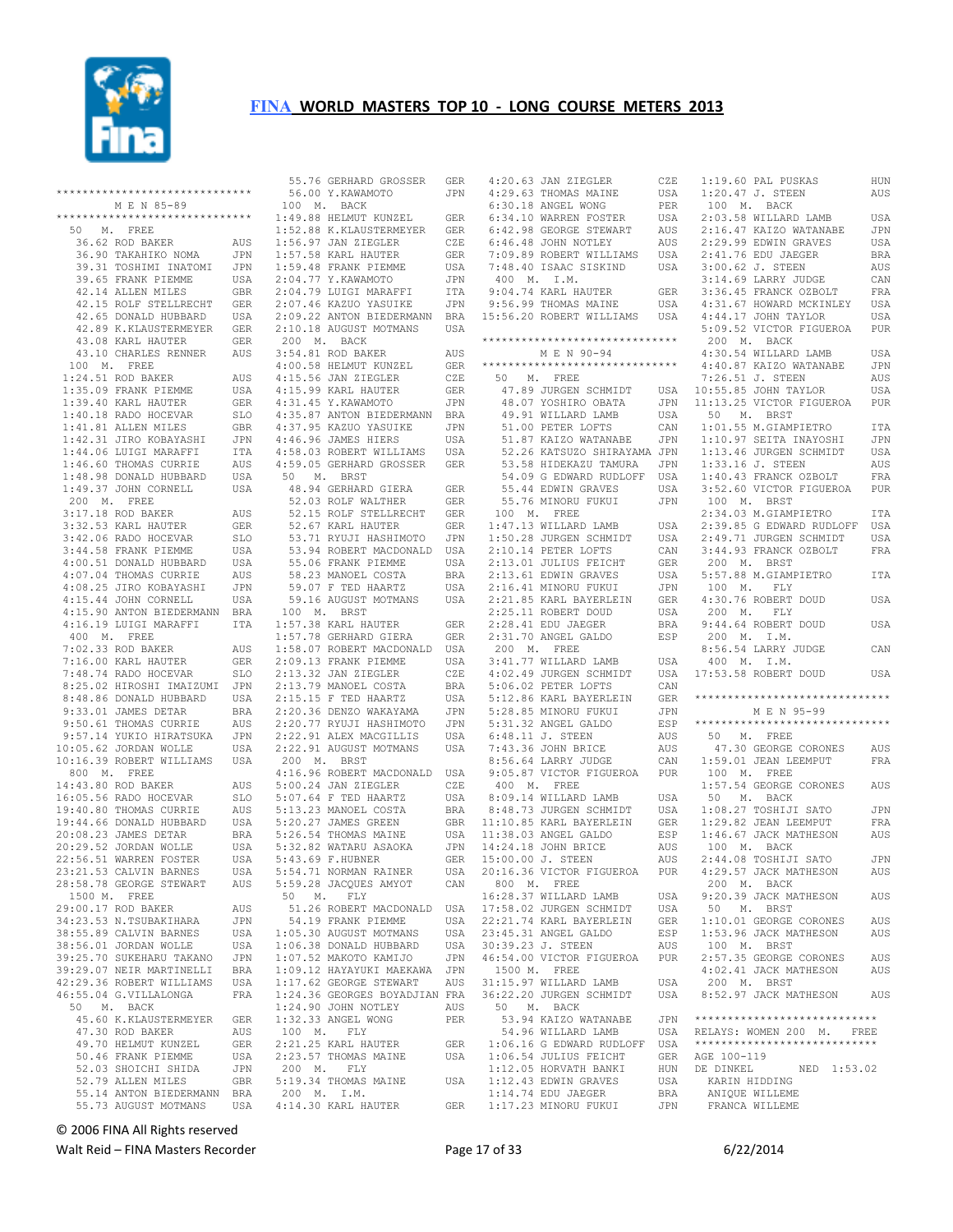

 MARLIES REINDERS SG RUHR GER 1:54.95 SFTL VERA KREUTZENBECK SUSANNE HOCK MARIT BLOMER ANNIKA MEISTER NED 1:55.22 IVETTE JANSSEN MARJOLIJN WUISMAN N.STIPRIAAN STEPHANIE ROMBOUT ELENA KRUTITCKAIA ELENA ZHIDKOVA NICOLE HEIDEMANN INA WESTER N.VINOKURENKOVA NATALIA NIKOLAEVA SWISS ALUMNI SUI 1:56.57 CINDY KURZ ISABELLA MANZONI NADINE GRANDJEAN NATHALIE KONIG NEPTUNE CLUB FR FRA 1:59.87 E.ALEKSANDROVA CLOTILDE COUDERC JULIE DEDIEU CATHERINE GARNER C.MARBOUTIN USG DEN 1:59.88 H.FREDERIKSEN TRINE GUDNITZ THEA SEJR HANSEN LOUISE BUHL BORG USM MALAKOFF FRA 2:01.38 O.KOLBASINSKA LUCIE BRIDONNEAU ALICE LEBEAU MELANIE SALDUCCI CÉLINE CLOGENSON<br>CALPICO JPN JPN 2:02.77 MAYUMI TANIGAWA MAIKO HIRATA MEGUMI HIRAYAMA CHIHIRO TAKAOKA CLUB DES NAGEUR FRA 2:02.89 V.MIELVAQUE V.MIELVAQUE<br>MARIE DUBERT MAGALI MONNIER M.SEGUIN AGE 120-159<br>NCMS  $USA = 1:50.53$  RUTH JONES CELIA WOLFF ALICIA UHL ERIKA BRAUN SG GLEMS GER 1:53.34 INES SCHOLL JANET HORN DASCHA HAAN VERA HOYER<br>GB POLICE GBR 1:53.64 OTTER GBR 1:54.95 BRASIL MASTER A BRA 1:55.04 L.NASCIMENTO SUZANI PAZ VERONICA BALSANO MARCIA LIMA NED 1:55.47 STEPHANIE ROMBOUT NIENKE STIPRIAAN MARJOLIJN WUISMAN SASKA PHAFF<br>MALMO KK SWE 1:55.55 ANNA LOHMANN MARIE WILHELMSSON NATHALIE LARSSON

TROYKA RUS 1:56.39 TV MEPPEN GER 1:57.59 LOUISE ANDERSSON LOUISE ANDERSSON BARBARA WHEELER<br>SFTL USA 1:55.93 LYNN SONDAG<br>DEIDRE NOVOTNY HEATHER LUGASSY<br>MEGAN LASSEN LAURA VAL DEIDRE NOVOTNY MEGAN LASSEN LAURA LASTFOGEL LAURA PARTICULL<br>NAOMI SZEKERES POSTSCHWIMMVERE GER 1:56.80 - JULIN INNVERE GER<br>XANDRINE OSMERS<br>TEANNETT- JEANNETTE BUSCH TANJA STARKE<br>TANJA STARKE ISABELL FISCHER HEIKE JANNING SANDRA GEIGER AGE 160-199 TSUNAMI RUS 1:52.40 EKATERINA YUDINA<br>OYANA PRONITSKAYA OXANA BRONITSKAYA OLGA BORISOVA BERLINER TSC GER 1:55.68 ANDREA KUTZ --------- AUTZ<br>JOSEPHINE DUNGER<br>INA 5-- INA ZIEGLER ANKE MUS NOSTARS UKR 1:55.92 INNA KOUCKA INNA KOUCKA<br>S.BONDARENKO U. NULBASINSKA<br>NATALIA GOLUBOVA<br>CPTW-WP RSA 1:5 RSA 1:57.63 MARCELLE STRAUSS LEIGH GANNON PERRY CADIZ EDITH OTTERMANN POWERPOINTS AUS 1:58.23 AUS AUS<br>JENNIE BUCKNELL<br>MARAGE N. WALKER L. CARVALHO GILLIAN O'MARA UEA NORWICH GBR 1:58.87 LYNNE MEALE DEBBIE MATLESS JO JOHNSON<br>JO JOHNSON C.MARKWELL<br>TOC USA 2:00.28 MEG GILL NAOKO WATANABE PHYLLIS QUINN LAUREEN WELTING WATERPOLO PALER ITA 2:00.96 GIULIA NOERA N.MICHELINI MARIAPAOLA UBERTI ROSARIA CASSARO RYDE AUS 2:01.06 JENNY WHITELEY CATHERINE TODD NATALIE CLARENCE VICKY WATSON SYSM USA 2:01.08 DEANNA DOYLE MELON DASH ALICIA KENDIG MELISSA VARLAS KIKI STEINBERG<br>LAURA DISSINGTON AGE 200-239 SWISS ALUMNI SUI 2:02.12 SWISS ADDING. CHANTAL ROCHAT ESTHER ISEPPI SUSANNE TANNO USA 2:02.37

ARIZ USA 2:05.25 I<br>MONICA BAILEY<br>CHARLE SUSAN DAWSON-COOK SUSAN DAWSON-COOK<br>ANNA DELOZIER BECKI MAJOR SYSM USA 2:06.13 ELLEN BENNETT TILLIE ATKINS LAURA HAMEL<br>LAURA GROSELLE NOVA USA 2:06.74 CHANTAL LAUZON PHYLLIS ALVAREZ KATIE OSBORNE<br>SUE NEAL SUE NEAL AER LINGUS IRL 2:07.30 CARA MULCAHY PATRICIA REILLY ANN CUMMINS DYMPHNA MORRIS LAGARDERE PARIS FRA 2:07.59 SYLVIE ALLERY SYLVIE ALLERY<br>C.BESSON-HERBET CATHERINE SIDOBRE I.VINAY WCM USA 2:07.84 WCM<br>MARTHA ALEXANDER<br>ALEXANDER CHARLENE O'BRIEN MARGEE CURRAN SUSAN KEELER CLAREMONT AUS 2:08.00 ANNIE KITTO ANDREA MORTON ELEANOR PARSONS NICOLA CORSBIE SFTL USA 2:08.20 ANN THOMAS MEGAN LASSEN LORI SCHICK CHRIS WENZEL AGE 240-279<br>CPTW-WP RSA 2:12.99 DIANE COETZEE LENCHEN ZUNDORF SANDERINA KRUGER CECILIA STANFORD SG NEUKOLLN BER GER 2:17.00 ANTJE STILLE MONIKA SENFTLEBEN CHRISTIANE BUSERT BRIGITTE MERTEN GAJA USA 2:17.10 DALE ALTON LESLIE LANDEY JENNIFER ALMAND DIANN UUSTAL SYSM USA 2:17.39 NANCY KRYKA CHRIS GILLIGAN GOLD USA 2:18.76 DANIELLE OGIER BARBARA PROTZMAN JEANNIE MITCHELL CELIA DEVANNEY KUMIKO TOKUNO TOSHIE NODA HARUKO MIURA SUMIKO KOBAYASHI

DREAM SC JPN 2:20.03 BIG S YOKOHAMA JPN 2:55.78 MVN USA 2:21.57 BONNIE SPIVEY JEANNE MC CLEAVE BEVERLY MONTRELLA ALISON MITCHELL SUSSEX MARTLETS GBR 2:22.05 CORAL WALLIS KATHLEEN BIDNALL MARY JOHNSON SA 2:06.13 ALISON GWYNN<br>HAKUYO S JPN 2:24.45 MASAKO MATSUNO KAZUYO OHAMA YOKO NAGASAKA MIEKO MASUDA<br>OAHU CLUB JPN 2:24.91 YUKIKO KOBAYASHI RITSUKO SUGIMURA MISAO WATANABE MAMIKO ICHIKI AGE 280-319<br>SPENCER GBR 2:36.36 ST KANSAI JPN 2:38.49 KEIKO OTSUBO FUSAKO HIROOKA KAZUKO KAJIWARA YOSHIKO OSAKI JPN 2:40.35 SACHIKO HAYASHI SADAKO KUBO KUMIE TOKUDA CHISATO ADACHI BOHEMIANS PRAHA CZE 2:44.15 MARCELA STASTNA EVA JAROSOVA IVANA FELGROVA ALENA POSPISILOVA HAKUYO S JPN 2:44.28 FUMIKO NAKAMURA KAYOKO YAMAGUCHI TOYOKO SUZUKI NATSUMI YOKOYAMA DUSSELDORFER GER 2:44.36 INGRID LANGE HEIDI GUHL U.MEYER-TONNDORF BARBARA TIMMER MAINICHI MSC JPN 2:45.62 HARUMI SUGIMOTO TOSHIKO SHIMIZU HIROKO OTSUBO SETSUKO OKUBO PSV NED 2:47.16 CORRIE VERHOEVEN ALICE LINDHOUT INEKE WEEKERS LOTTIE GEURTS SPENCER SWIM GBR 2:47.37 DIANE FORD MURIEL HITCHCOCK JANET BROWN JEAN HOWARD-JONES  $USA 2:51.67$  JEANNE LITTLE MARGRIT GRAEF EXPLOSIVE -<br>GWEN UTHUS CAROL HAYDEN AGE 320-359 SHOKO YONEZAWA MASAE KURATA MIEKO KAMOSHITA SONOE WATANABE

© 2006 FINA All Rights reserved

Walt Reid – FINA Masters Recorder The Contract Contract Page 18 of 33 6/22/2014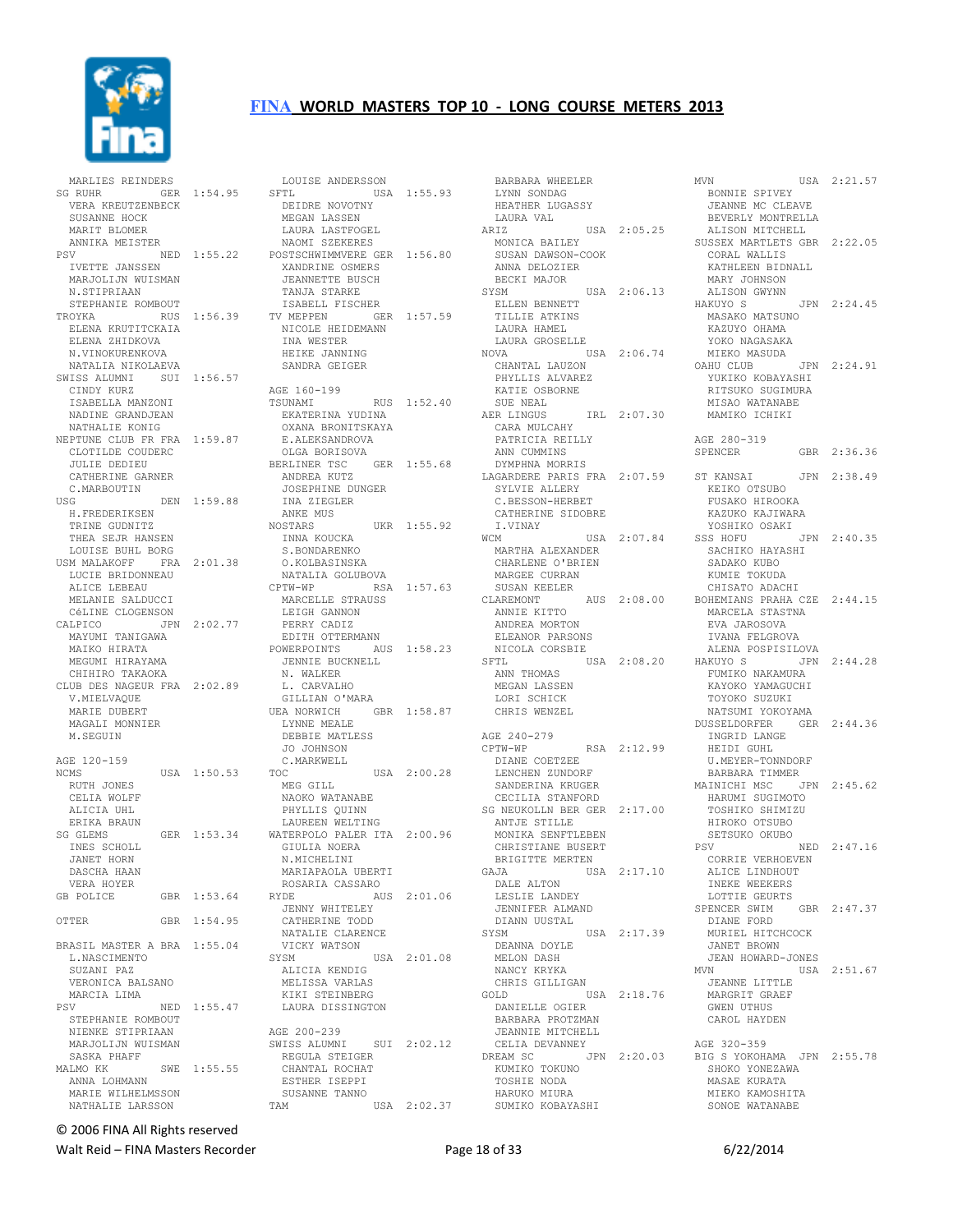

|                                                 | OREBRO SIMALLIA SWE 3:29.32 |         |  |
|-------------------------------------------------|-----------------------------|---------|--|
| KERSTIN GJORES                                  |                             |         |  |
| BARBRO THORNELOF                                |                             |         |  |
| HARRIET BURE                                    |                             |         |  |
| BRITT GRILLI                                    |                             |         |  |
| SAPPORO AC                                      | JPN 3:34.01                 |         |  |
| AIKO HORII                                      |                             |         |  |
| TOMOYO KITAZAWA                                 |                             |         |  |
| YUKO NISHIMURA                                  |                             |         |  |
| KYOKO ABE                                       |                             |         |  |
| SUKOYAKA ST                                     |                             |         |  |
| AND THE ST JPN 3:44.70<br>KEIKO UEKI<br>CHIVOTT |                             |         |  |
| CHIYOKO TAKIZAWA<br>ATSUKO TAKEUCHI             |                             |         |  |
| TERUKO UEDA                                     |                             |         |  |
| NORTH LODGE AUS 4:03.03                         |                             |         |  |
| BARBARA BROOKS                                  |                             |         |  |
| HAZEL GILLBEE                                   |                             |         |  |
| GRACE DAY                                       |                             |         |  |
| GLORIA HARDY                                    |                             |         |  |
| AOLUB CHOFU                                     | JPN 4:04.47                 |         |  |
| MACHIKO MORIOKA                                 |                             |         |  |
| SACHIKO MISAWA                                  |                             |         |  |
| AKIKO ONOHARA                                   |                             |         |  |
| MIDORI MIZUKAMI                                 |                             |         |  |
| SMM                                             | USA 4:26.44                 |         |  |
| JUTTA LINGYS                                    |                             |         |  |
| M. KNOCHENHAUER                                 |                             |         |  |
| ANN LAMBERTSON                                  |                             |         |  |
| MIEK MC CUBBIN                                  |                             |         |  |
| USF                                             | USA 5:07.15                 |         |  |
| ILSE BYRNES                                     |                             |         |  |
| MARGARET VOORHEES<br><b>JANET BENSU</b>         |                             |         |  |
| ANNE LONG                                       |                             |         |  |
| STADIUM SNAPPER AUS 5:33.31                     |                             |         |  |
| HAZEL CHRISTIE                                  |                             |         |  |
| D. STEPHENSON                                   |                             |         |  |
| PATRICIA SUGARS                                 |                             |         |  |
| MARGARET SOMES                                  |                             |         |  |
| C.O.P.M.MG A BRA 5:56.62                        |                             |         |  |
|                                                 |                             |         |  |
|                                                 |                             |         |  |
| LAURA OLIVEIRA<br>RAIMUNDA COSTA                |                             |         |  |
| TEREZINHA SILVA                                 |                             |         |  |
| LUIZA SILVA                                     |                             |         |  |
|                                                 |                             |         |  |
| AGE 360-399                                     |                             |         |  |
| NORTH LODGE                                     | AUS 5:49.70                 |         |  |
| CLARICE ARTIS                                   |                             |         |  |
| NANCY AYRES                                     |                             |         |  |
| TRUDY<br>BULLIVANT                              |                             |         |  |
| HAZEL GILLBEE                                   |                             |         |  |
| ****************************                    |                             |         |  |
| RELAYS: WOMEN 200 M. MEDLEY                     |                             |         |  |
| ****************************                    |                             |         |  |
| AGE 100-119                                     |                             |         |  |
| SG RUHR                                         | GER 2:04.88                 |         |  |
| MARIT BLOEMER                                   |                             |         |  |
| SUSANNE HOCK                                    |                             |         |  |
| ANNIKA MEISTER                                  |                             |         |  |
| VERA KREUTZENBECK                               |                             |         |  |
| DE DINKEL                                       | NED 2:05.22                 |         |  |
| FRANCA WILLEME                                  |                             |         |  |
| KARIN HIDDING                                   |                             |         |  |
| ANIOUE WILLEME                                  |                             |         |  |
| MARLIES REINDERS                                |                             |         |  |
| SWISS ALUMNI SUI 2:06.65<br>CORINNE STUDER      |                             |         |  |
| NADINE GRANDJEAN                                |                             |         |  |
| CINDY KURZ                                      |                             |         |  |
| ISABELLA MANZONI                                |                             |         |  |
| TROYKA                                          | RUS                         | 2:10.16 |  |
| ELENA KRUTITCKAIA                               |                             |         |  |
| N.VINOKURENKOVA                                 |                             |         |  |
| NATALIA NIKOLAEVA<br>ELENA ZHIDKOVA             |                             |         |  |

GB POLICE GBR 2:10.87 ITOMAN OMI JPN 2:13.07 AKIE FURUSAWA AYUMI INAMORI CHIKA KAWAMURA<br>AT MORTWAKA AI MORIWAKA<br>PSV NED 2:13.33<br>STEPHANIE ROMBOUT<br>LISELOTTE JOLING<br>KIM BEEK MARJOLIJN WUISMAN ASPTT MARSEILLE FRA 2:17.34 RYOGOKU KINGYO JPN 2:11.21 EMILIE DELLINGER ISABELLE FARCAGE BéATRICE BLOUIN EMILIE COULON NATACAO DA MAIA POR 2:18.95 CAROLINA SILVA CATIA RAMALHO CATHERINE TODD NATALIE CLARENCE RITA FOUGO ANA OLIVEIRA<br>SFTL USA 2:20.02 STEPHANIE TERRELL CHANDRA ENGS ERYN CRANE SIOBHAN MURPHY AGE 120-159<br>KONAMI S&L JPN 2:03.42 AYAKO DOI YOSHIMI MIWA JUNKO ONISHI JUNKO ISHIKAWA POWERPOINTS AUS 2:07.09 JENNIE BUCKNELL SARAH JAMES L. CARVALHO GILLIAN O'MARA MALMO KK SWE 2:08.45 NATHALIE LARSSON JENNI SVENSSON ANNA LOHMANN MALIN SVENSSON NCMS USA 2:09.09 ALICIA UHL ERIKA BRAUN RUTH JONES CELIA WOLFF<br>SG GLEMS GER 2:09.40 INES SCHOLL BIRTE RETZBACH JANET HORN VERA HOYER<br>OTTER GBR 2:09.53 TEAM DASH JPN 2:09.67 RISA OTSUKA KIYOMI SAKAI YAYOI SAKAMOTO ASAMI KIRITA NORTH SYDNEY AUS 2:10.04 CHRISTINA ECHOLS ISLA HALE MELANIE SPEET SARAH KOCH POSTSCHWIMMVERE GER 2:10.26 ISABELL FISCHER JEANNETTE BUSCH TANJA STARKE XANDRINE OSMERS<br>PSV NF PSV NED 2:10.36 MORAG BROMFIELD WENDY COOK GUDULE VD MEER MARJOLIJN WUISMAN STEPHANIE ROMBOUT SASKA PHAFF

 AGE 160-199 TSUNAMI RUS 2:07.93 OXANA BRONITSKAYA MARTA RUMYANTSEVA EKATERINA YUDINA<br>LIUBOV IUDINA LIUBOV IUDINA NOSTARS UKR 2:08.82 INNA KOUCKA S.BONDARENKO NATALIA GOLUBOVA NATALIA GOLUBOVA<br>O.KOLBASINSKA MITSUKO AZEYANAGI SATSUKI HIRUKAWA MABI TSUKIOKA JUNKO SATO RYDE AUS 2:12.08 VICKY WATSON JENNY WHITELEY SG STADTWERKE GER 2:12.25 CHRISTINE WICHERT V.SCHLESINGER E.BORRAS-GONZALEZ KATJA OTTO BERLINER GER 2:13.08 SILVIA LEUTLOFF ANNETT REX ANKE MUS INA ZIEGLER<br>SPM SPM USA 2:14.08 PAULA TEXEL C.SCHWEITZER KAREN WESTERMAN C.PETERSEN KAREN BLUE<br>C.PETERSEN<br>SYSM USA 2:15.06 KIKI STEINBERG ANDREA DOMBROWSKI MELISSA VARLAS<br>A.MARTIN-SHERLOCK SFTL USA 2:17.12 MEGAN LASSEN KELLY LEGASPI S.KOPPENWALLNER CHRISTINE MCCRADY WATERPOLO PALER ITA 2:17.19 ROSARIA CASSARO MARIAPAOLA UBERTI GIULIA NOERA N.MICHELINI AGE 200-239 OREG USA 2:12.89 VALERIE JENKINS COLETTE CRABBE ARLENE DELMAGE K.ANDRUS-HUGHES TAM USA 2:19.90 LAURA VAL BARBARA WHEELER HEATHER LUGASSY LYNN SONDAG<br>ARIZ USA 2:20.36 MONICA BAILEY SUSAN DAWSON-COOK BRIGID BUNCH BECKI MAJOR<br>EACS-KZ RSA 2:20.45 HEATHER CAMPBELL J.HANASS-HANCOCK NOVA USA 2:20.48 COLLEEN YANCO

 AMY COLLINS KATIE OSBORNE SUE NEAL SWISS ALUMNI SUI 2:20.67 CARLA STAMPFLI REGULA STEIGER CHANTAL ROCHAT SCHEIDEGGER-KUNZ SGS HANNOVER GER 2:21.37 DOROTHEA PIELKE CORNELIA NEUBERT BETINA HILLMAYR C.STAFFELDT RSA 2:21.46 DIANE COETZEE MARCELLE STRAUSS CECILIA STANFORD SANDERINA KRUGER SYSM USA 2:21.49 DEANNA DOYLE LAURA GROSELLE TILLIE ATKINS L.CARMICHAEL AZ PC NED 2:21.77 HENRIETTE NORDEN PETRA CASTELEIJN MARJA BLOEMZAAD ATIE PIJTAK AGE 240-279 SG NEUKOLLN BER GER 2:29.50 ANTJE STILLE MONIKA SENFTLEBEN CHRISTIANE BUSERT BRIGITTE MERTEN MALVERN MARLINS AUS 2:34.45 GERALDINE O'TOOLE JOAN SIMPSON PAM KEMPSON BETH ASHWOOD<br>GAJA USA 2:35.50 ...<br>DIANN UUSTAL<br>r:- DALE ALTON JENNIFER ALMAND LESLIE LANDEY SYSM USA 2:37.65 CHRIS GILLIGAN MELON DASH NANCY KRYKA KELLEY CARPENTER KINGS CORMARANT GBR 2:38.01 SUSANNAH PAGE CHRISTINE GOODAIR EMMA KELLY JANE ASHER<br>SOYUKAI JPN 2:38.17 SATOKO TAKEUJI MASAKO DAUTREY YUKO SUZUKI IKUYO MITSUDA USA 2:38.36 JEANNIE MITCHELL DANIELLE OGIER LETICIA CASTRO BARBARA PROTZMAN WETERAN POL 2:38.67 GRAZYNA KISZCZAK KRYSTYNA FECICA FRANK MARTA RENATA BASTEK SG STADTWERKE GER 2:39.40 CLAUDIA KOCH LUISE KNOPFLE M.HILLENBRAND ANJA RITTER SUSSEX MARTLETS GBR 2:39.99

© 2006 FINA All Rights reserved

Walt Reid – FINA Masters Recorder example and the Page 19 of 33 6/22/2014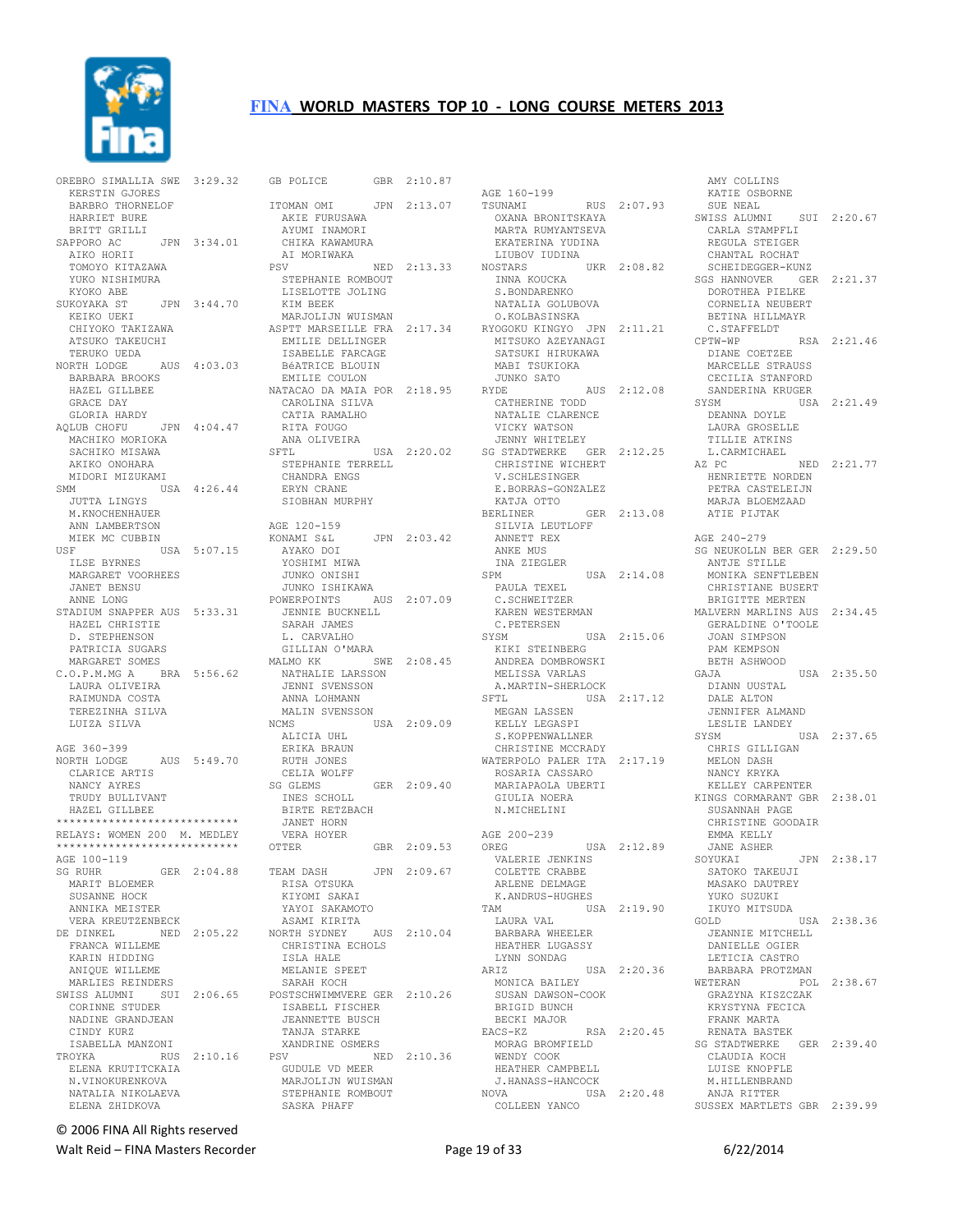

 KATHLEEN BIDNALL JANE KEWLEY CORAL WALLIS ALISON GWYNN AGE 280-319 BOHEMIANS PRAHA CZE 2:55.39 EVA JAROSOVA IVANA FELGROVA ALENA POSPISILOVA MARCELA STASTNA SPENCER GBR 2:55.43 MAINICHI MSC JPN 3:03.53 HIROKO OTSUBO IKUKO SEKIGUCHI HARUMI SUGIMOTO HIROKO KAYAMORI PSV NED 3:05.98 ALICE LINDHOUT CORRIE VERHOEVEN PATTY KRUPIARZ LOTTIE GEURTS HIROSHIMA MSC JPN 3:08.05 CHIYOKO NISHIMOTO YAEKO ARASE KEIKO NAKAO SATOKO MIYOSHI NEVA STARS RUS 3:08.20 KIRA MAKAROVA OLGA KOKORINA IRINA SHANGINA IRINA DROBYAZKO<br>FACT US USA 3:14.29 BETTY LORENZI JEANNE HACKETT BRENDA WALKER RAE SUTTIE<br>HAKUYO S  $JPN 3:14.58$  FUMI SATO SUMIYO YASUMOTO SUMITO TARRATIONALES KEIKO KADOKURA HAKUYO S JPN 3:14.74 SETSUKO SUZUKI NATSUMI YOKOYAMA FUMIKO NAKAMURA KAYOKO YAMAGUCHI SAN DIEGO SWIM USA 3:14.88 JACKIE MARR ANNE WILLIAMS SUSAN WESTON MARILYN RAMEY AGE 320-359<br>TWIN TOWNS TWIN TOWNS AUS 2:37.60 DEL MARGETTS ALISON WORRALL DIHANA POULSEN VAL SMITH BIG S YOKOHAMA JPN 3:27.07 SHOKO YONEZAWA MASAE KURATA SONOE WATANABE MIEKO KAMOSHITA OREBRO SIMALLIA SWE 3:56.66 KERSTIN GJORES BARBRO THORNELOF HARRIET BURE BRITT GRILLI<br>SAPPORO AC JPN 4:06.71 AIKO HORII YUKO NISHIMURA SETSUKO SAWADA YUKIE SATO TAKAIDO SC JPN 4:44.13 REIKO KATAYAMA

 YUKIKO MOMIYAMA YUKO OTSUKA TAMAKO KOMIYAMA NORTH LODGE AUS 5:26.06 TRUDY BULLIVANT PAM GARNHAM HAZEL GILLBEE BARBARA BROOKS C.O.P.M.MG A BRA 6:53.41 LAURA OLIVEIRA TEREZINHA SILVA RAIMUNDA COSTA LUIZA SILVA \*\*\*\*\*\*\*\*\*\*\*\*\*\*\*\*\*\*\*\*\*\*\*\*\*\*\*\* RELAYS: WOMEN 400 M. FREE \*\*\*\*\*\*\*\*\*\*\*\*\*\*\*\*\*\*\*\*\*\*\*\*\*\*\*\* AGE 100-119 DAW NED 4:33.64 SANDRA PANNEKEET CHANNE NOORT WIETEKE ELZINGA SANDRA ZWAANSWIJK NATACAO DA MAIA POR 4:37.84 CAROLINA SILVA<br>CAROLINA SILVA CATIA RAMALHO RITA FOUGO ANA OLIVEIRA IREGUA-VILLAMED ESP 4:41.48 TERESA ARRONIZ NOEMI ARRUFAT MARTA ARJONA ISABEL ARRONIZ CAMO CAN 4:46.14 MAUDE GOVI-MONTY AURELIA MINISINI ISABELLE RATELLE ELISE JETTE SDSM USA 4:51.96 HEIDI AMUNDSON KENDRA KSIAZEK EMILY PARKER STELLA PAZ BUTTERFLY PLUS RUS 5:02.52 S.SHNYRKOVA A.SAVICHEVA IRINA GURINOVA<br>E *v*ari E.KARMANCHIKOVA GALITOS POR 5:28.01 ALEXANDRA RAPOSO SARA PIRES CAROLINA MUSSO MARTA OLIVEIRA DEBRECENI SENIO HUN 5:33.51 ERZSEBET EVA NAGY REKA GOMBOS ENIKO KOVACS REKA NAGY SALINAS ST LUCI ESP 5:54.38 NONADAMOS ESP 6:32.31 AGE 120-159 ZIK BEL 4:34.44 C.VERDONCK ARIANE RUYMAEKERS KATJA WUYTS AN WUYTS SFTL USA 4:42.73 DEIDRE NOVOTNY LAURA LASTFOGEL SIOBHAN MURPHY MEGAN LASSEN CNSW BEL 4:43.26 PIERRETTE MICHEL ANNA PENFRAT

 CLAIRE MICHEL NATHALIE BLONDEEL CN METROPOLE ESP 4:45.00 AGE 200-239 BUDAPESTI DELF HUN 4:46.16 JOLAN MOLNAR M.GERELYFY MONIKA BALLA VERONIKA TOLGYESI MACC CAN 4:52.34 JULIA POMEROY ARIANNE BEAUCHAMP<br>ARIANNE BEAUCHAMP<br>IESSIS JESSICA GROSMAN JOHANNE PRUDHOMME CNSW BEL 5:01.26 CLAIRE ANTHONY AIDA CASTILLO CHIARA MIGLIOLI ISALINE MANCHEL HZ PC HEERENVEE NED 5:02.29 BERDIE EGHUIZEN P.VD MOLEN-STOBBE JANNIE VENNIK RITA SPITHOFF PORTO POR 5:06.96 SOFIA PEREIRA MARIA TABORDA SANDRA DIOGO CARLA BARBARA DONCASTER DOLP. AUS 5:10.48 DEE SHEFFRIN LAURA TARZIA J. NOSKE-TURNER AMANDA JACOB AGE 160-199<br>UEA NORWICH GBR 4:22.37 ETWALL EAGLES GBR 4:25.22 KIRSTIE FORBES HELEN ROLLE<br>LINDSEY GOWLAND LINDSEY GOWLAND JACQUI MANN CONN USA 4:34.40 SHEILA STOLARSKI TAIT MICHAEL AMELIA FOX FLORENCE CHRETIEN RYOGOKU KINGYO JPN 4:36.56 MACHIKO IWASHITA JUNKO SATO MASAMI UEDA HITOMI MATSUDA FLUVIAL PORTUEN POR 4:46.17 INES ROTHES MARIA BRANDAO MARIA COSTA<br>MARIA COSTA<br>TILL FILIPA FERREIRA CAMO CAN 4:47.09 NATHALIE PLANTE MARA DO SANTOS TATIANA MOGOLLONS ANDREA SEGUIN SPENCER GBR 4:47.17 RYDE AUS 4:50.16 JENNY WHITELEY JULIA RIEDL SARAH MAGUIRE KATHY ANDREWS CN METROPOLE ESP 4:52.53 GOLDFISH JPN 4:59.73 YUKIE KUDO MAIKO IIDA SAYURI YOSHIHASHI

CPTW-WP RSA 4:20.68 SANDERINA KRUGER CECILIA STANFORD EDITH OTTERMANN PERRY CADIZ<br>ARIZ USA 4:32.41 MONICA BAILEY BECKI MAJOR STEPHANIE MARTIN CAROLYN DUFFIELD KONAMI NISHINOM JPN 4:47.51 KYOKO FUJIOKA MAYUMI AMANO JUNKO NAGASE KAZUKO NOTO AER LINGUS IRL 4:56.46 ANNE MORRISEY DYMPHNA MORRIS CARA MULCAHY ANN CUMMINS PSV NED 5:00.56 LISELOTTE JOLING PATTY VERHAGEN CORRIE VERHOEVEN GUDULE VD MEER GS USA 5:15.64 JANICE HEBEL SUSAN DEMERE CHERYL QUINN<br>CAROLYN MOORE CAROLYN MOORE SFTL USA 5:19.08 ANN THOMAS SARAH BENNETT LORI SCHICK CHRIS WENZEL<br>VMST USA 5:24.71 PEGGY FELDMANN DEBBIE JAEGER NANCY SPEER BARBARA BOSLEGO BUDAPESTI DELFI HUN 5:38.97 H.CSESZREGI E.KEREKGYARTONE MAGDOLINA TOTH IMOLA LORINCZ<br>VC NISHIARAI – JPN – 5:41.04 CWC NISHIARAI SUMIKO ARAI KEIKO ENOMOTO IZUMI TERASHIMA KAORU ANDO AGE 240-279<br>GOLD USA 5:02.64 PEGGY MCDONNELL DANIELLE OGIER CATHY MANCINO LISA BENNETT<br>OREG USA 5:12.57 K.ANDRUS-HUGHES JOY WARD JANET GETTLING ARLENE DELMAGE SAVAS TSURUMI JPN 5:57.29 YUKIE ITO YUKIKO AOYAGI IKUKO NAGASHIMA HIROKO KOBAYASHI GBR 6:02.33 HIROSHIMA MSC JPN 6:12.83 KAZUKO IWATA SEIKO MIYAMOTO KEIKO NAKAO

MISA HATTORI

© 2006 FINA All Rights reserved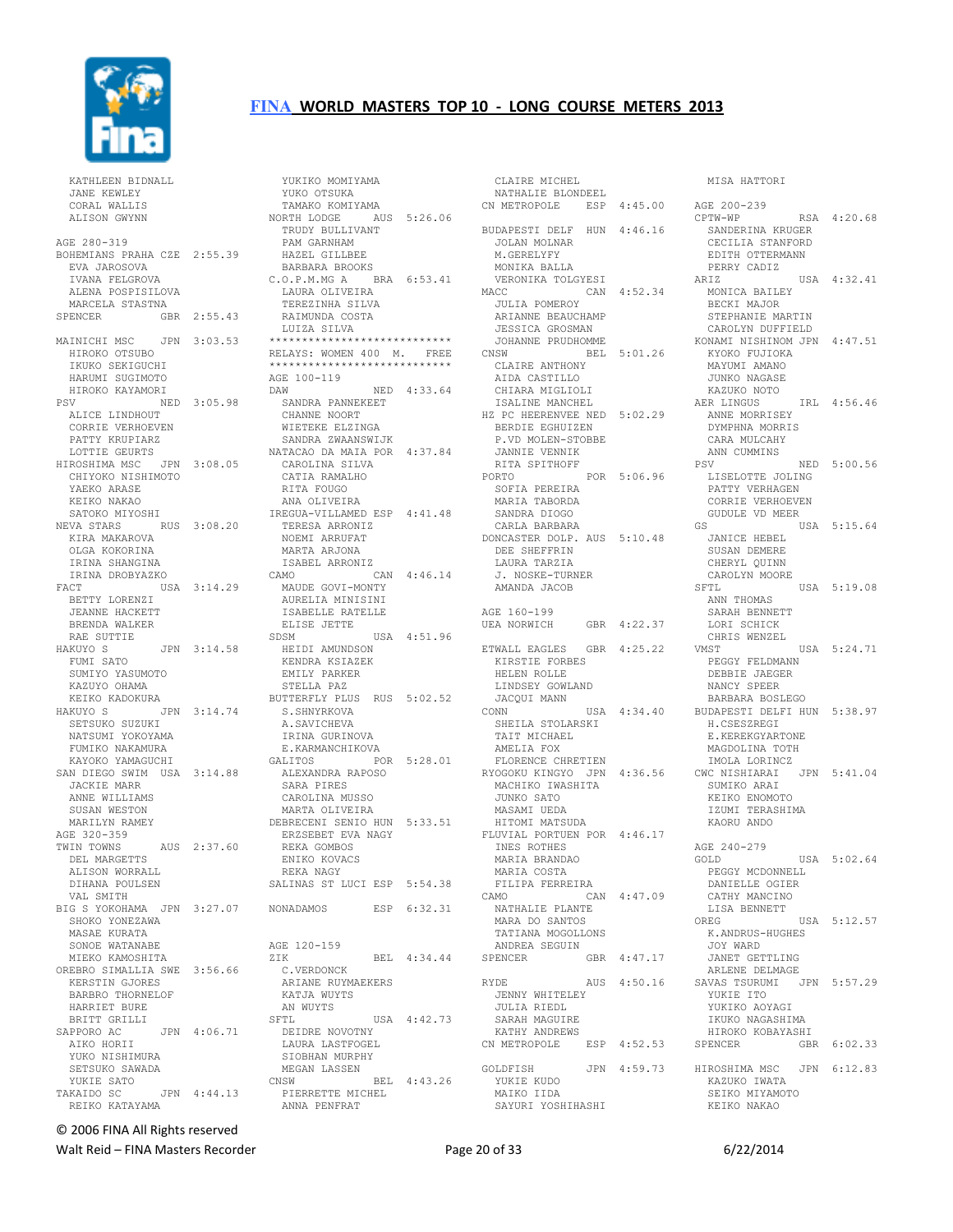

 KIMIE AKITA CFC TENNOZU JPN 6:15.10 AKEMI GOTO YURIKO MIURA MARIKO NAGATANI HARUE MUROYA<br>SETL  $USA 6:18.64$  LINDA WEBB ROSA VENTURA A.CHIN-OGILVIE MARCI GRADY CFC INASU JPN 6:19.02 TANEKO GOTO YAEKO SUZUKI KAZUMI TAKESHIMA KATSUKO MIZUNO CWC OKURAYAMA JPN 6:19.85 SETSUKO MITSUMOTO YOKO TAGAMI KAYOKO MIYAUCHI TOMIYO IWAI CWC MINAMISENJU JPN 6:29.95 S.SHNYRKOVA MASUMI KATAGIRI SUMIE HANAJIMA YOSHIE KOSHIKAWA ATSUKO KOTA AGE 280-319 VMST USA 5:45.80 MARCIA BARRY MARCIA BARRY<br>JOHNNIE DETRICK LAURA WALKER S.LOFTUS-CHARLEY MVN USA 6:45.97 BEVERLY MONTRELLA T SORENSON JEANNE LITTLE MAURINE KORNFELD KONAMI IBARAKI JPN 7:05.67 KAZUKO ITO MIYUKI MIYOSHI SATOKO TAMURA YOSHIKO SUGI DONCASTER DOLP. AUS 7:12.96 DOROTHY DICKEY JANE KINSEY<br>ROBYN GILLESPIE ROBYN GILLESPIE KAYE GARNER RED COMET JPN 7:16.96 TAKAKO KAWAGUCHI AKEMI MATSUI YOSHIKO AKAHORI SUEKO ANDO<br>UNAMI A BRA 8:08.16 VERA SILVA GILDA MACHADO MARIA SAMPAIO VICTORIA HARRISON AGE 320-359 AUS 9:27.74 TRUDY BULLIVANT HAZEL GILLBEE BARBARA BROOKS MARGARET REYNOLDS<br>MIGR A BRA ERA 9:46.82 CARMEN HANDING A BRA 9:46.82 CARMEN HANDING A BELOMBER AND MALL AND MALL AND MALL AND MALL AND MALL A BELOMBER AND MALL A BELOMBER AND MALL A MALL AND MALL A MALL AND MALL A MALL AND MALL AND MALL AND MALL AND NORA RONAI LEILA FREITAS ERIKA LOPES DELTA NOGUEIRA \*\*\*\*\*\*\*\*\*\*\*\*\*\*\*\*\*\*\*\*\*\*\*\*\*\*\*\* RELAYS: WOMEN 400 M. MEDLEY \*\*\*\*\*\*\*\*\*\*\*\*\*\*\*\*\*\*\*\*\*\*\*\*\*\*\*\* AGE 100-119 DE DINKEL NED 4:45.47 FRANCA WILLEME

KARIN HIDDING<br>ANIQUE WILLEME ANIXON WILLEME<br>MARLIES REINDERS<br>ATACLO II MARLIES REINDERS NATACAO DA MAIA POR 5:13.37 ANA OLIVEIRA CATIA RAMALHO RITA FOUGO CAROLINA SILVA USA 5:17.19 DEIDRE NOVOTNY SILVER DEUTCH ERYN CRANE NAOMI SZEKERES SDSM USA 5:33.73 EMILY PARKER KENDRA KSIAZEK STELLA PAZ HEIDI AMUNDSON BUTTERFLY PLUS RUS 5:36.15 E.KARMANCHIKOVA<br>TRINI CILLE IRINA GURINOVA A.SAVICHEVA ACADEMICA DE CO POR 5:40.44 INES<br>ANA MARTINS CAMO ANA MARTINS JULIA CABETE ANA SOUSA<br>CATARINA NEVES CATARINA NEVES GALITOS POR 6:27.65 SARA PIRES ALEXANDRA RAPOSO C.FERNANDES CAROLINA MUSSO AGE 120-159 GB POLICE GBR 4:44.87 VMST<br>
VMST USA 4:55.20 KATE HIBBARD CLAIRE RUSSO MAURA SMITH DANIELLE MYERS PSV NED 5:05.67 BIANCA COX ANNETJE DIELEMAN STEPHANIE ROMBOUT LISELOTTE JOLING<br>CNSW BEL BEL 5:17.87 PIERRETTE MICHEL NATHALIE BLONDEEL CHIARA MIGLIOLI SANDRA KOENIG READING GBR 5:31.78 CN METROPOLE ESP 5:36.63 MACC CAN 5:40.34 ARIANNE BEAUCHAMP JESSICA GROSMAN JOHANNE PRUDHOMME AUDREY LAISNAIS DE SPATTERS NED 5:44.56 SERIMA WILDVANK SPEELMAN-TIGELAAR KARIN HOVENKAMP CARMEN HAAN DE DINKEL NED 5:44.86 M.LANGENDONK ELLEN LUBBEN PATRICIA STROHM NATASJA VD SCHAAF LEIXOES POR 5:47.32 AZ PC NED 5:23.84 BAPTISTA LILANA FUMEGA ELSA FARIA JOANA PACHECO DIANA

AGE 160-199 RYOGOKU KINGYO JPN 4:47.03 MITSUKO AZEYANAGI SATSUKI HIRUKAWA MABI TSUKIOKA JUNKO SATO ZVVS NED 5:02.77 ANNIE BUITELAAR KARIN STEIN NADYA PUTTER CONNY BOER-BUYS CN METROPOLE ESP 5:15.02 MELO KLST CAN 5:15.47 JILL MCINTOSH NANCY GRIBBEN SALLY WILSON KRISTIN HANSON FLUVIAL PORTUEN POR 5:42.83 MARIA COSTA MARIA MENDES MARIA BRANDAO INES ROTHES CAMO CAN 5:50.54 NATHALIE PLANTE <sub>CANO</sub><br>NATHALIE PLANTE<br>ANDREE FLUET TATIANA MOGOLLONS ANDREA SEGUIN NICOLE VRIJHOEVEN DORETTE VOGELS KIM VAN DER BEEK A.VAN DOESBURG IPSWICH CITY AUS 5:51.85 S. BIELENBERG<br>S. BIELENBERG - LILLENBERG<br>CHRISTINA SCOLARO<br>EIOVI - FIONA DEMNAR JEAN PEARL PORTO POR 5:53.25 ANA LOBO MARIA TABORDA SANDRA DIOGO CARLA BARBARA IMSC USA 6:05.26 CYNTHIA MYER MICHELLE TACKETT NICOLE MISCHKE KARI KENNEDY AGE 200-239 UCLA USA 5:02.61 ERIKA STEBBINS JENNY COOK CHRISTIE CIRAULO VERONICA HIBBEN OREG USA 5:09.45 VALERIE JENKINS JILL ASCH **ARLENE DELMAGE<br>ARLENE DELMAGE<br>K.ANDRUS-HUGHES**  K.ANDRUS-HUGHES CPTW-WP RSA 5:11.20 DIANE COETZEE CECILIA STANFORD JEAN DEGENAAR PERRY CADIZ CNSW BEL 5:14.62 PIERRETTE MICHEL COLETTE CRABBE CLAIRE ANTHONY NATHALIE BLONDEEL HENRIETTE NORDEN PETRA CASTELEIJN MARJA BLOEMZAAD A.PIJTAK-RADERSMA

PSV NED 5:51.40 SPENCER GBR 6:43.47 ANDREA MCNEIL NICKY KERR JANETTE DICKEY LEIGH RODGERS AER LINGUS IRL 5:33.10 ANN CUMMINS PATRICIA REILLY DYMPHNA MORRIS ANNE MORRISEY SPENCER GBR 5:33.74 MELO USA 5:37.01 MIKI ARMSTRONG JANA MATENA K.COMFORT SUZANNE ZEBEDEE USA 5:59.30 CHERYL QUINN LESLIE SCOTT CAROLYN MOORE SARA BOPP AGE 240-279 ISLAND TAKATSUK JPN 6:25.60 KAZUE OZAKI YOSHIKO BAMBA MICHIKO OTO MIKIKO YONEZAWA RESEI SC KONGO JPN 7:33.66 MICHIKO KITAGUCHI KYOKO KAWAKATSU<br>TAMIKO KUSAKA<br>NOBUKO HAMAGUCHI ALGES 2 POR 7:35.14 ISABEL RAIMUNDO MARIA FERREIRA MANIA FERREIR<br>ANA FERREIRA CARLA LENZI<br>AC FUJISAWA JPN 7:35.48 UANDRE --<br>MAC FUJISAWA TOSHIE ABE MIEKO HORIGUCHI YUMIKO TAKEMOTO CHIYOKO HISAMATSU JPN 7:54.55 YURIKO OKAMURA HIROKO OTANI KEIKO OTANI TAKEKO KATO NED 8:07.05 IRMA HERTOGS M.MAANDONKS JOLANDA VAN GENDT XY-<br>ANNIE SMITS<br>MARY USA 8:13.28 C.JORGENSEN DIANE BLUBAUGH CARLA MAZYCK JILL DOROSZ USA 9:14.41 REBECCA HAMILTON DALE MORINE GINGER PENN MARY CAMPBELL USA 9:21.61 BARBARA DELANEY GRENDEL BURRELL MARTHA CAMPBELL MARTHA GILLESBY AGE 280-319 HIROSHIMA MSC JPN 7:20.45 SACHIE OHTA KEIKO OSHITA

MALVERN MARLINS AUS 5:32.18

© 2006 FINA All Rights reserved

Walt Reid – FINA Masters Recorder and the Case of 33 6/22/2014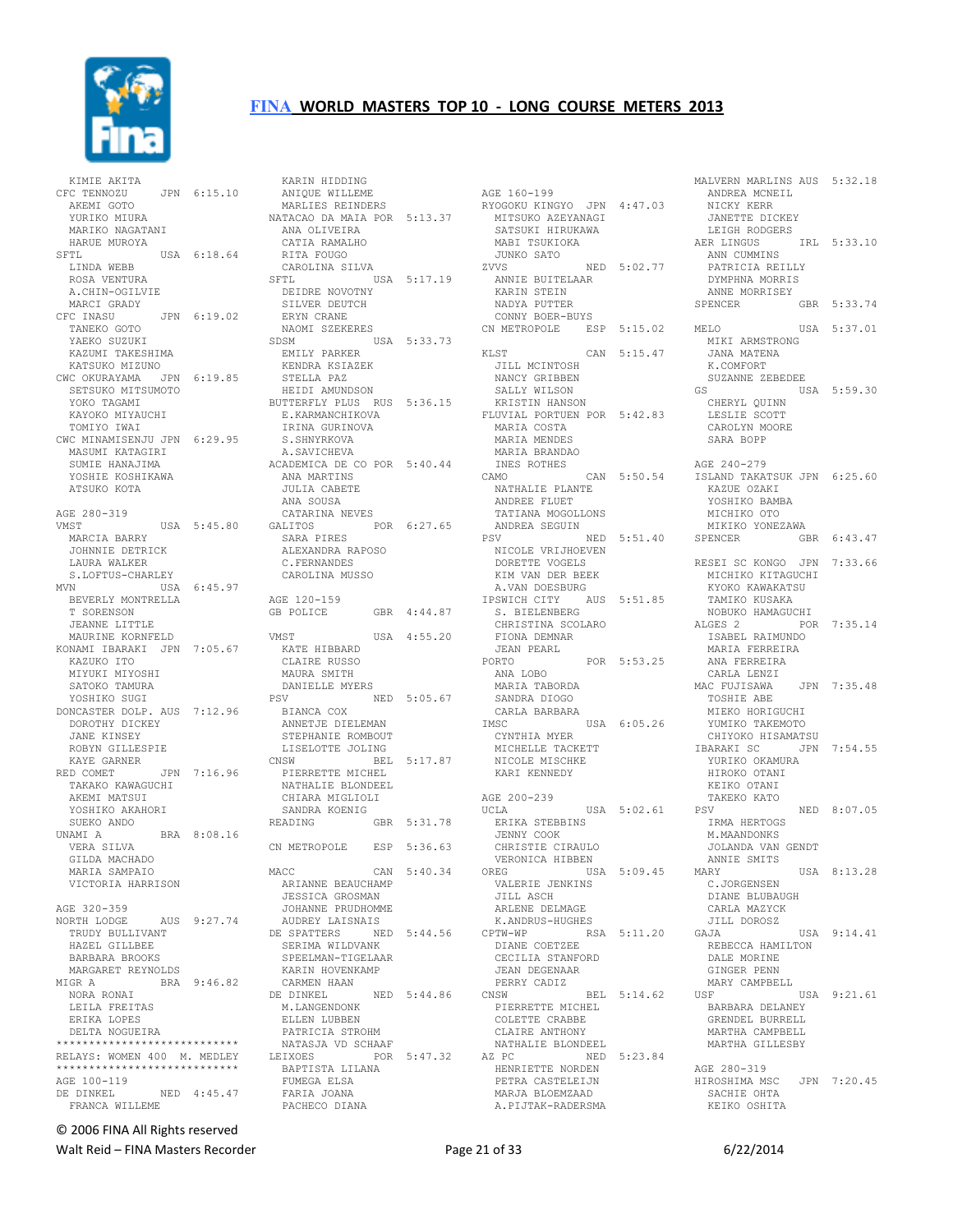

 KEIKO NAKAO SATOKO MIYOSHI PSV NED 7:31.05 ALICE LINDHOUT CORRIE VERHOEVEN GONNIE BAK LOTTIE GEURTS NORTH LODGE AUS 9:22.05 AGE 160-199 MARGARET REYNOLDS PAM GARNHAM JAN KIRTON HAZEL GILLBEE WCM USA 10:36.09 DOLLY ACKERMAN ANN HIRSCH JUDITH MORTON JOYCE HAWORTH USA 11:39.54 MARY ALLEN TANAKO HAGIWARA LAUREN CHAITKIN SUSAN PETRO AGE 320-359<br>USF USA 12:32.97 MARGARET VOORHEES ILSE BYRNES ANNE LONG JANET BENSU \*\*\*\*\*\*\*\*\*\*\*\*\*\*\*\*\*\*\*\*\*\*\* RELAYS: WOMEN 800 M. FREE \*\*\*\*\*\*\*\*\*\*\*\*\*\*\*\*\*\*\*\*\*\*\*\*\*\*\*\* AGE 100-119<br>PSV PSV NED 10:01.31 CALLY MASTERS GBR 11:12.59 NIENKE STIPRIAAN ELLES VAN LEEUWEN LISELOTTE JOLING STEPHANIE ROMBOUT CNSW BEL 10:19.65 CHIARA MIGLIOLI CLAIRE MICHEL NATHALIE BLONDEEL ANNA PENFRAT IREGUA-VILLAMED ESP 10:24.74 TERESA ARRONIZ MARTA ARJONA NOEMI ARRUFAT ISABEL ARRONIZ AGE 120-159<br>EMSC EMSC CAN 9:39.14 SUSAN SCHARR TEAM SASUKE JPN 12:18.69 GAIL MCGINNIS M.MACWHIRTER CEILIDH OSLAND SIUBHAN DRINNAN SV POLING NATASCHA HARTMAN M.JEHOEL-VAN STEPHANIE ROMBOUT<br>AZL BEL 1 AZL BEL 10:51.07 KATHY VAN LINDT MANUELA MORAN VEERLE HUYSSE LIEVE HUYSSE<br>EREST JPN 11:10.53 SHIHO NAKANO NORIKO NAGASHIMA TAKAKO SAGAWA MEGUMI KATAYAMA JAC TSUCHIURA JPN 11:27.60 AIKO AONO CHINA MASHIKO SHOKO SOMEYA HIROMI UGAI WOW USA 11:55.17

NED 10:22.11<br>
PER JOLING AGE 200-239<br>
ROTR HARTMAN ARIZ USA 10:00.03 KRISTEN HEWITT LAURA YAGER LEANN MATSUMURA CYNTHIA VITERI FARNHAM GBR 15:15.41 KONAMI NISHINOM JPN 9:52.42 KYOKO FUJIOKA JUNKO NAGASE MAYUMI AMANO MIE FUJII RYOGOKU KINGYO JPN 9:59.27 AMY POPE SWOL 1894 NED 11:35.70 INEKE WEEKERS HIROSHIMA MSC JPN 14:42.06 MACHIKO IWASHITA JUNKO SATO MASAMI UEDA HITOMI MATSUDA SMM USA 10:50.51 GIULIA FERRARIS ALLISON LEE SARA NEBELING KATIE ELGAAEN CNSW BEL 10:54.66 NATHALIE BLONDEEL COLETTE CRABBE ISALINE MANCHEL CLAIRE ANTHONY<br>USF U USF USA 11:07.14 MARTHA GERHAN KATHLEEN MCNAMARA EMILY SCHMITZ BONNIE BENJAMIN CAPIXABA MASTER BRA 11:37.15 FLAVIA TAVARES ELAVIA -<br>ANA MILL<br>----- R ADAILZA BISSA LILA TAVARES PSV NED 11:52.93 NICOLE VRIJHOEVEN DORETTE VOGELS YMKE VOLLENHOVE JOLANDA VAN GENDT GOLD USA 11:57.86 DALE LECLAIR KERRI MORSE YUKAKO BEATTY LLA JASUKE JPN<br>YUKIKO MARUYAMA<br>YOSUIMI TILL YOSHIMI INAFUKU HATSUHO KUMAGAI MASAYO TAKATA AGE 200-239<br>
ARIZ USA 10:00.03<br>
CAROLYN DUFFIELD<br>
BECKI MAJOR<br>
STEPHANIE MARTIN<br>
MONICA BAILEY UCLA USA 10:01.01 VERONICA HIBBEN CHRISTIE CIRAULO JENNY COOK ERIKA STEBBINS CPTW-WP RSA 10:02.67 OLD DUTCH NED 16:08.40 DIANE COETZEE JEAN DEGENAAR MARCELLE STRAUSS CECILIA STANFORD<br>CLIP CAN CAN 10:29.97 LISA DIXON-WELLS SHELLEY WEARMOUTH GAIL AMUNDRUD

DIANA NAKKA<br>SPENCER GBR 11:13.53 BIANCA COX ANNIE SMITS PATTY VERHAGEN KATRIN PENNINGS<br>SKY USA  $USA$  11:21.80  $PSV$  PAM MARTIN -.... THATIN<br>CAROLINE DONNELLY<br>MADV OUT- MARY CURL MARJAN SPOELSTRA C.NIEUWENHUIS KEIKO NAKAO YAEKO ARASE ANNET KOOTSTRA<br>ANNEMARIE VUIST ANNEMARIE VUIST STYLE 1 JPN 11:35.83 IKUHO FURUTA SONOKO TAKAHASHI YUKO MUKAI YUKO OGATA KELLY RICHELL ALISON MITCHELL KIM BURTON T SORENSON AGE 240-279 GOLD USA 11:01.53 DANIELLE OGIER CATHY MANCINO LISA BENNETT PEGGY MCDONNELL GBR 11:29.37 ISLAND TAKATSUK JPN 12:53.26 MIKIKO YONEZAWA KAZUE OZAKI MIE ONO MICHIKO OTO FU JPN 13:10.49 TAKAKO OKUBO KATSUKO KURIHARA MISAKO SATAKE TOMOMI SHIRASU SFTL<br>
The state of USA 14:19.97 LINDA WEBB ROSA VENTURA A.CHIN-OGILVIE MARCI GRADY USF USA 14:37.96 SUSAN ALLEN KATE COLEMAN ANNE LONG AUDREY DUNN<br>
MVN<br>
BEVERLY MONTRELLA<br>
MONIKA BICKERT<br>
EILEEN SPAN<br>
MAURINE KORNFELD FITTA KOYO JPN 14:58.33 HIROKO UEDAO MITSUKO ISHIMATSU TOSHIKO OKUNO HARUE YAMANAKA MATTY VD VEEN KARIN VD HEUVEL TINEKE DE BUEGER TINERE DE LOLLE<br>KARIEN MUSTERS<br>USF U USA 18:54.52 DJ NICCOLLS LAUREN CHAITKIN EMMA PEREZ

MARTHA GILLESBY

PSV NED 11:15.79 MAINICHI MSC JPN 14:05.56 MVN USA 11:48.02 KONAMI IBARAKI JPN 15:41.17 AGE 280-319 IKUKO SEKIGUCHI MASAKO MAEDA HIROKO OTSUBO HARUMI SUGIMOTO NED 14:21.70 CORRIE VERHOEVEN ALICE LINDHOUT LOTTIE GEURTS SATOKO MIYOSHI KIMIE AKITA YOUTH MACHIDA JPN 15:18.97 JUNKO URUMA YOSHIKO KINOSHITA NOBUE YONEYA KATSUE NOMURA KAZUKO ITO MIYUKI MIYOSHI SATOKO TAMURA YOSHIKO SUGI C. R. ICARAI B BRA 17:36.81 BIANCA PAPA ELIANA PERES MARIA SENFFT NORA RONAI C. R. ICARAI A BRA 17:50.29 ELVIRA ALMEIDA ERIKA LOPES MARCIA PORTELLA THEREZINHA SOUZA<br>UNAMI A BRA BRA 17:59.31 CINIRA PIVA<br>GILDA MACHADO GILDA MACHADO MARIA SAMPAIO PAULA CROSTA MINAS T. C. A BRA 18:01.24 ALICE PEREIRA CECILIA SILVEIRA HELIDA JORGE MARIA BARBOSA NAUTICO UNIAO A BRA 19:22.75 MARTA CALLIARI ALENA CIULLA CATIA MONSER YONE ANGELO AGE 320-359 C.O.P.M.MG A BRA 28:27.18 LAURA OLIVEIRA RAIMUNDA COSTA TEREZINHA SILVA LUIZA SILVA \*\*\*\*\*\*\*\*\*\*\*\*\*\*\*\*\*\*\*\*\*\*\*\*\*\*\*\* RELAYS: M E N 200 M. FREE \*\*\*\*\*\*\*\*\*\*\*\*\*\*\*\*\*\*\*\*\*\*\*\*\*\*\*\* AGE 100-119<br>CN ANTIBES FRA 1:37.09 BORIS STEIMETZ CHRISTOPHE LEBON JUSTIN GUERRA ALAIN BERNARD<br>MSBC JPN 1:39.75 YOHEI HAMAGAMI KEISUKE KINOSHITA TAIGA MARUICHI JUMPEI KOSAKI NEPTUNE CLUB FR FRA 1:39.83 L.CHARPENTIER

© 2006 FINA All Rights reserved

Walt Reid – FINA Masters Recorder and Equation of Page 22 of 33 6/22/2014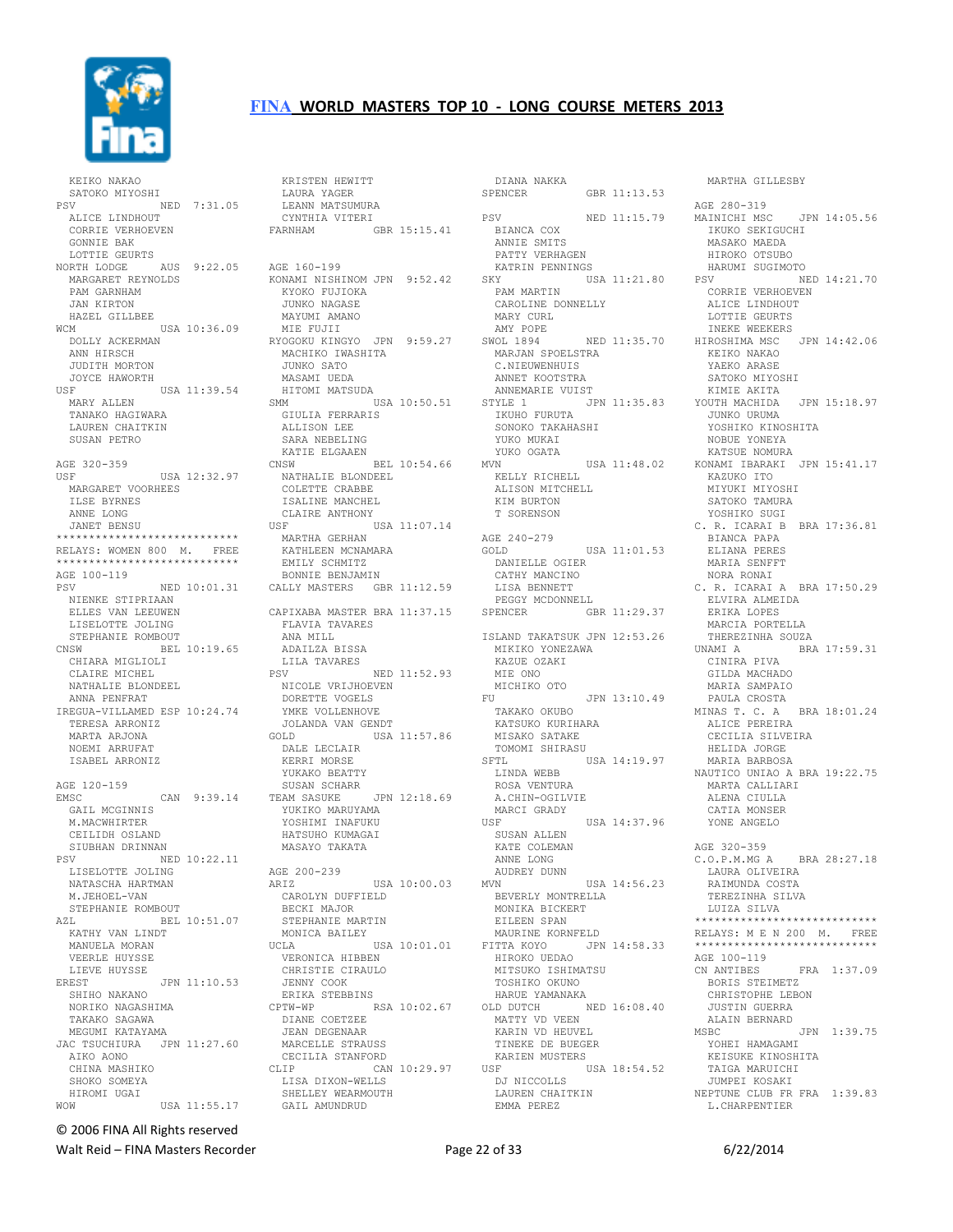

| <b>B.LEBREUILLY</b>                               |             |
|---------------------------------------------------|-------------|
| A.COSTA<br>FRANCK PEREZ                           |             |
| FERCA-SAN JOSE ESP                                | 1:40.02     |
| BRIGANTINA                                        | RUS 1:40.53 |
| ANATOLIY POLYAKOV                                 |             |
| ALEKSEY POLYAKOV<br>VIKTOR POLYAKOV               |             |
| A. GETMANENKO                                     |             |
| TROYKA                                            | RUS 1:40.98 |
| ILIA GRISHIN                                      |             |
| MAKSIM POLUSHIN<br>ALEXEY GULAKOV                 |             |
| IVAN KOVALEV                                      |             |
| RED COMET                                         | JPN 1:41.78 |
| IKUMI HASEGAWA<br>EIJI TANABE                     |             |
| MASAKAZU TAKASE                                   |             |
| AKIHIRO ITO                                       |             |
| LAUSANNE                                          | SUI 1:42.57 |
| NEPTUNE CLUB FR FRA                               | 1:42.79     |
| ROMUALD GUILBAUD                                  |             |
| JEAN-NICOLAS MEHR                                 |             |
| FABIEN LEBEAUX<br>JULIEN VALLI                    |             |
| TEAM MIYABI                                       | JPN 1:42.90 |
| YUSUKE MIZUNO                                     |             |
| KAZUYA OGI<br>HIDETO OYA                          |             |
| TAKAHITO TERAKI                                   |             |
|                                                   |             |
| AGE 120-159<br>TSUNAMI                            |             |
| VITALY CHERNYY                                    | RUS 1:34.39 |
| DMITRY LEBEDEV                                    |             |
| DMITRII KALENOV                                   |             |
| SERGEY MUKHIN<br>GAMLA POLARE                     | FIN 1:37.77 |
| MIIKKA KARHU                                      |             |
| JYRI PENTTINEN                                    |             |
| SAMPO SISSALA<br>MIKA JUHANI VARIS                |             |
| LVM                                               | USA 1:38.21 |
| BILLY GAINES                                      |             |
| DAN WEGNER<br>CHRIS COUNTS                        |             |
| GLENN COUNTS                                      |             |
| NAUTICO UNIAO A BRA 1:39.29                       |             |
| MARIANO SCALCO<br>RAFAEL COSTA                    |             |
| RENE LEITE                                        |             |
| ANDRE LORENZI                                     |             |
| TROYKA<br>ILYA GRISHIN                            | RUS 1:39.52 |
| ALEKSANDR<br>ZIMA                                 |             |
| SERGEY FIRICHENKO                                 |             |
| IVAN KOVALEV                                      |             |
| L. JUVENIL A BRA 1:40.35<br>Α.<br>GUSTAVO VOLKART |             |
| LEONIR MARINO                                     |             |
| BERNARDO SALCEDO                                  |             |
| ANDRE BRUNETTO<br>TOC                             | USA 1:40.49 |
| PAUL CARTER                                       |             |
| GRAHAM LENTZ                                      |             |
| JOHN DORR<br>JONATHAN TAYLOR                      |             |
| KIDLINGTON GOSF GBR 1:40.68                       |             |
|                                                   |             |
| COSTA AZAHAR<br>ARTURO GONZALEZ                   | ESP 1:40.71 |
| FIDEL GONFAUS                                     |             |
| MARCOS PLANES                                     |             |
| OLIVER PLANES                                     |             |

| BRASIL MASTER A BRA 1:40.84<br>GUSTAVO HELENO |             |
|-----------------------------------------------|-------------|
| MARCUS FERREIRA                               |             |
| L.D?AGOSTINI                                  |             |
| LUIGI ZILIOTTO                                |             |
|                                               |             |
| AGE 160-199                                   |             |
| POSEIDON MOSCOW RUS 1:36.91                   |             |
| ANATOLY VYSOTSKIY                             |             |
| R. SUKHOVERKHOV                               |             |
| VLADIMIR PREDKIN                              |             |
| ANTON ZAYKOV                                  |             |
| NOVA                                          | USA 1:39.85 |
| ROBERTO DELGADO                               |             |
| STEVE WEST                                    |             |
| FELIPE DELGADO                                |             |
| DICKIE FERNANDEZ                              |             |
| KELEVA                                        | FIN 1:40.05 |
| JANNE VIRTANEN<br>FRANS VECK                  |             |
| TERO MATKANIEMI                               |             |
| TOMMY RUNDGREN                                |             |
| NOSTARS                                       | UKR 1:40.06 |
| ANDRIY KULYK                                  |             |
| DMYTRO SHEREMET                               |             |
| V.TKACHENKO                                   |             |
| EVGENY KOTRYAGA                               |             |
| BERLINER TSC GER 1:40.72                      |             |
| FRANK STUWE                                   |             |
| HENDRIK METZ                                  |             |
| TORSTEN BLASCHTA                              |             |
| HEIKO KRUMBECK                                |             |
| MVN                                           | USA 1:41.72 |
| RICH SAEGER                                   |             |
| BRAD HIBBARD                                  |             |
| DAVID SUMNER                                  |             |
| ANDY SCHMIDT                                  |             |
| SEASIDE PIRATES AUS 1:43.45                   |             |
| DARREN PATON                                  |             |
| JOHN BATES                                    |             |
| PETER KERR                                    |             |
| STAFFAN WENSING                               |             |
| NORTH SYDNEY                                  | AUS 1:43.66 |
| GREG PHILLIPS                                 |             |
| JOHN KAIN                                     |             |
| NEAL MOORES                                   |             |
| LUKE RANSON                                   |             |
| KELLY COLLEGE                                 | GBR 1:43.77 |
|                                               |             |
| ECA                                           | VEN 1:44.31 |
| ORLANDO FRANCHI                               |             |
| J.LUCCANI<br>RAFAEL GAMEZ                     |             |
|                                               |             |
| J.FRANCOIS                                    |             |
| AGE 200-239                                   |             |
| ARKM                                          |             |
| DOUG MARTIN                                   | USA 1:43.01 |
| JACK GOODING                                  |             |
| LARRY GOLDEN                                  |             |
| NOEL STRAUSS                                  |             |
| SYSM                                          | USA 1:43.13 |
| STEVE ALLBRITTON                              |             |
| GEORGE MEHOK                                  |             |
| BRIAN SAYLOR                                  |             |
| MARK WEBER                                    |             |
| TXLA                                          | USA 1:43.97 |
| DAVID GUTHRIE                                 |             |
| ANDERS RASMUSSEN                              |             |
|                                               |             |
| JIM SAUER                                     |             |
| DALE HUGGINS                                  |             |
| NORTH SYDNEY                                  | AUS 1:44.83 |
| GREG PHILLIPS                                 |             |
| JOHN WYNBERG<br>NEAL MOORES                   |             |

JOHN KAIN

|                                  | SPORTCITY WOLUW BEL 1:46.77 |
|----------------------------------|-----------------------------|
| LIONEL GODEAUX                   |                             |
| JEAN-MARIE CADIAT                |                             |
| OLIVIER DELFOSSE                 |                             |
| PASCAL BALANCIER                 |                             |
| NOTTINGHAM                       | GBR 1:47.59                 |
| KEVIN HARRISON<br>PETER ABELL    |                             |
| JOHN FORD                        |                             |
| MICHAEL BRETT                    |                             |
| CLAREMONT                        | AUS 1:47.80                 |
| DEAN STOCKWELL                   |                             |
| PAUL BLACKBEARD                  |                             |
| ANTHONY DUNNE                    |                             |
| LEON VERHAGE                     |                             |
| NAUTICO UNIAO A BRA 1:48.06      |                             |
| ALEXANDRE BOEIRA                 |                             |
| MARCUS MATTIOLI<br>CARLOS FLORIO |                             |
| LUIZ TORELLY                     |                             |
| SWISS ALUMNI                     | SUI 1:48.37                 |
| ROGER BIRRER                     |                             |
| CRISTIAN RENTSCH                 |                             |
| MARTIN GRAPENTIN                 |                             |
| DANIEL FISCHER                   |                             |
| EIAI CLUB                        | JPN 1:48.55                 |
| SHIGEAKI ITO                     |                             |
| YUKIO HORIUCHI                   |                             |
| AKTRA<br>IIDA                    |                             |
| YOSHIO FURUYA                    |                             |
|                                  |                             |
| AGE 240-279<br>TAM               |                             |
| RICHARD BURNS                    | USA 1:48.79                 |
| ALAN BERNARD                     |                             |
| TATE HOLT                        |                             |
| GREG TULL                        |                             |
| SYSM                             | USA 1:49.37                 |
| <b>JACK GROSELLE</b>             |                             |
| BILL BRENNER                     |                             |
| KEEFE LODWIG                     |                             |
| JEFFREY PEROUT                   |                             |
| GOTEBORG SIM SWE 1:49.96         |                             |
| LEONARD BIELICZ                  |                             |
|                                  |                             |
| CARL JUSTH                       |                             |
| BERNT ZARNOWIECKI                |                             |
| HANS ERIKSSON                    |                             |
| SYSM                             | USA 1:52.99                 |
| <b>JACK GROSELLE</b>             |                             |
| CASEY CLAFLIN                    |                             |
| RICK WALKER<br>DAVID HEFNER      |                             |
| WMST                             | USA 1:54.77                 |
| FRANCISCO GODOY                  |                             |
| BRUCE WILLIAMS                   |                             |
| GREG THARP                       |                             |
| BRUCE ROLLINS                    |                             |
| POSEIDON MOSCOW RUS 1:55.42      |                             |
| VLADIMIR GETMAN                  |                             |
| Z.VENIAMIN                       |                             |
| A. BASHMAKOV                     |                             |
| DMITRY KROMSKIY                  |                             |
| SOSHIGAYA                        | JPN 1:55.84                 |
| HIROOKI AOKI<br>HIROSHI NAKANO   |                             |
| Y.NISHIHARA                      |                             |
| HIROYUKI AMAZAKI                 |                             |
| LBMS                             | USA 1:56.91                 |
| ROD CARGILL                      |                             |
| RICK SKARBO                      |                             |
| ROBERT HAYES                     |                             |
| DAVID WENZ                       |                             |
| STADTWERKE                       | GER 1:56.96                 |
| ANDRé WRASSE                     |                             |
| PETER FRENZEL<br>HANS MUHLE      |                             |

FRANK HESBACHER<br>SMM US USA 1:57.43 SHELDON FINCH RANDY BROWN TOM REUDY JAMES SWEENEY AGE 280-319<br>GOLD USA 1:58.43 DAVID QUIGGIN JOSE FERRAZ CAV CAVANAUGH LEE CHILDS BUDAPEST SENIOR HUN 2:05.18 JOZSEF CSIKANY LASZLO CSABA BELA FABIAN ATTILA BANHIDY<br>SYSM USA 2:05.80 KEEFE LODWIG JOHN SMITH BURWELL JONES JEFFREY PEROUT MURASAKI SPORTS JPN 2:06.07 YOSHIHIRO KISHI RYUJI TAKAMINE NOBORU TAKAHASHI S.HASEGAWA SV SCHWABISCH GER 2:07.25 SIEGFRIED WENDEL HERMANN WINKLER WERNER SIEGLE ROLAND AUBELE TATTERSALLSCLUB AUS 2:11.33 ALAN BROWN PETER JOSEPH WILLIAM PHILLIPS ALFRED MOUFARRIGE<br>HAKUYO S JPN JPN 2:12.55 KATASHI AOKI K.MOCHIZUKI ETSUO FUTAMACHI TAKASHI TERAKOSHI<br>HELLAS SK SWE SWE 2:12.99 OLOF BUREBO KJELL HANSERIUS ERIK FORSLUND ANDERS SODERQVIST<br>FLUMINENSE A BRA  $BRA$  2:13.84 MARCELO PIVA ONDAMAR SILVA HENRIQUE REIS JOSE FERRAZ<br>TSV LINDAU GER 2:14.87 ALFRED SEEGER FRITZ ILGEN OSSI ILGEN THOMAS ROHL AGE 320-359<br>SDSM USA 2:27.77 BOB BEST MIKE FRESHLEY DONALD HUBBARD FRANK TANNER<br>GAJA USA 2:35.43 CLARKE MITCHELL IRWIN STOLZ ALBERT WOODS DAVID MILLER<br>HAKUYO S JPN 2:37.38 HIROSHI NONAKA KENSUKE SATO TOSHIMI INATOMI SATOSHI FUJITA MALVERN MARLINS AUS 2:44.65

© 2006 FINA All Rights reserved

Walt Reid – FINA Masters Recorder example and the Page 23 of 33 6/22/2014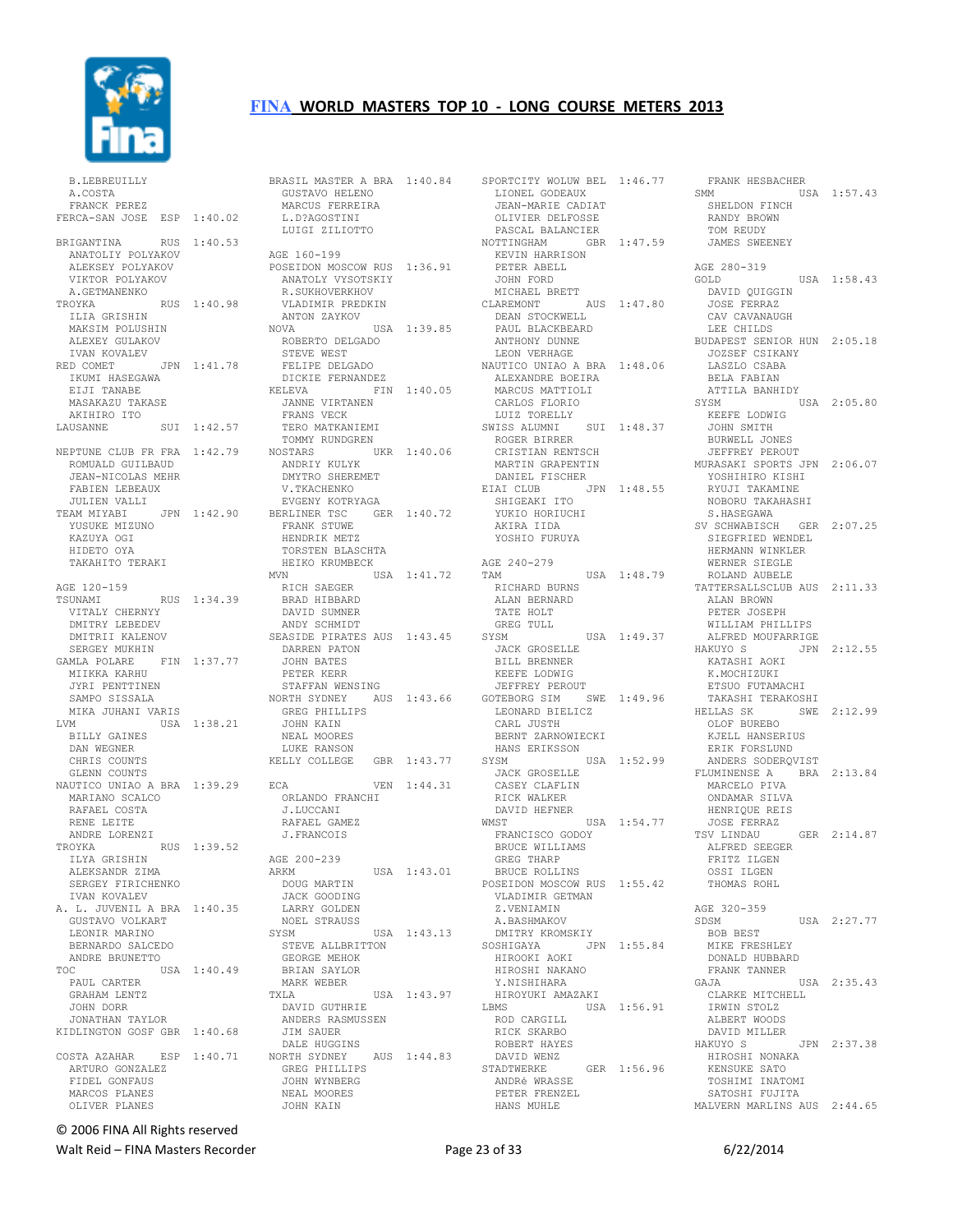

 PATRICK GALVIN GEORGE CORONES PETER BALDERSTONE JAMES MACILWAIN JUEI CLUB JPN 2:50.66 KATSUZO SHIRAYAMA KAIZO WATANABE IKURO SHIMONO KAZUYA ONUKI LEUTZSCH GER 2:52.07 WOLFGANG SIEBER GOTTFRIED KLARING HARALD MULLER GUNTER KALLENBACH FACT USA 2:53.64 EDWIN GRAVES JOHN CORNELL DONALD PUCHALSKI ANDREW MILLER WILLIAM HAINES ERIC HUBACH TOM MITCHELL JORDAN WOLLE<br>MVN USA 3:01.06 ED FARRELL RUDOLF GRAEF ROBERT ROLPH FRANK PIEMME<br>SSS HOFU Y.TOKUMOTO SHOJI IKEDA AKIO IGAKI KOJI SASAHARA \*\*\*\*\*\*\*\*\*\*\*\*\*\*\*\*\*\*\*\*\*\*\*\*\*\*\*\* RELAYS: M E N 200 M. MEDLEY \*\*\*\*\*\*\*\*\*\*\*\*\*\*\*\*\*\*\*\*\*\*\*\*\*\*\*\* AGE 100-119<br>GOLDEN AGE GOLDEN AGE JPN 1:45.00 SATORU MITA RYO KOBAYASHI Y.MATSUMOTO HIROKI SAKURAI CFC FUTAMATAGAW JPN 1:49.25 HIDEAKI AOKI KUNIHIKO CHIKEN H.TAKAYANAGI TAKAYUKI MAEDA<br>CN ANTIBES FRA 1:50.09 CHRISTOPHE LEBON ALAIN BERNARD JUSTIN GUERRA BORIS STEIMETZ<br>TEAM MARCHE ITA 1:50.70 GIACOMO MEDICI<br>VALERIO SERRANI<br>VPC VALERIO SERRANI MSBC JPN 1:51.97 YOHEI HAMAGAMI TAIGA MARUICHI S.YAMASHITA JUMPEI KOSAKI NEPTUNE CLUB FR FRA 1:52.02 FABIEN LEBEAUX B.LEBREUILLY FRANCK PEREZ A.COSTA MITA SUIEIKAI JPN 1:52.24 TAKEO YAMADA KEIICHI KATO SHO HIRAI BRIGANTINA RUS 1:53.26 VIKTOR POLYAKOV ALEKSEY POLYAKOV

SDSM USA 2:59.10 I.BILDOSOLA NAUTICO UNIAO A BRA 1:49.61 RAFAEL COSTA SSS HOFU JPN 3:05.44 GAMLA POLARE FIN 1:51.30 TEAM MARCHE ITA 1:50.70 MICHELE LUCONI ANDREA CAVALLETTI CFC FUTAMATAGAW JPN 1:52.05 TAKAHIRO TERADA KEISUKE NAKAMURA POSEIDON MOSCOW RUS 1:47.95 ANATOLIY POLYAKOV A.GETMANENKO LADA RUS 1:53.32 MIKHAIL ESIN A.KADUKHIN MIKHAIL LOSKUTOV DENIS LIFANTIEV<br>CN VIRY-CHATILL FRA 1:53.58<br>MAXIME DESCHAMPS<br>RAPHAEL SAMUEL<br>CéDRIC POTHERAT CéDRIC POTHERAT<br>ALEXANDRE PITOT AGE 120-159 GETXTO ESP 1:47.64 MIKEL IRIONDO M.BILDOSOLA BARR VERDEJO<br>I.BILDOSOLA DENIS BONETTI RENE LEITE ANDRE LORENZI C.C.PIRACICABA BRA 1:50.08 CESAR DENARI ADRIANO BECCARI MARCOS FRACCARO FRANCISCO PINTO MIKA JUHANI VARIS<br>
TIMBRA JUHANI VARIS ANSSI WASENIUS SAMPO SISSALA MIIKKA KARHU A. L. JUVENIL A BRA 1:51.45 LEONIR MARINO GUSTAVO VOLKART BERNARDO SALCEDO ANDRE BRUNETTO SWIMPOWER PRAG CZE 1:51.60 LUKAS HARNOL DANIEL VAISOCHER PETR GREGOR PETR POKORNY PETR POKORNY<br>TROYKA RUS 1:51.80 ILYA GRISHIN SERGEY FIRICHENKO IVAN KOVALEV ALEKSANDR ZIMA POSTSCHWIMMVERE GER 1:51.96 GREGOR SPENGLER DIRK SCHLEGEL STEFAN KRIEGEL MARCO MEISSNER KUNIHIKO CHIKEN H.TAKAYANAGI TAKAYUKI MAEDA BARDIAQUASPORT BRA 1:52.40 LEANDRO BENICIO IEANDRO BENICIO<br>RODRIGO BARDI TADEU ALMEIDA JORGE OLIVEIRA AGE 160-199 UKR 1:47.87 VIKTOR AREFYEV ANDRIY KULYK STANISLAV KROT DMYTRO SHEREMET MIKHAIL GROMOV<br>MIKHAIL GROMOV<br>ANATOTY ANATOLY VYSOTSKIY VLADISLAV BRAGIN VLADIMIR PREDKIN

USA 1:52.21 ROBERTO DELGADO STEVE WEST FELIPE DELGADO DICKIE FERNANDEZ KALEVA FIN 1:53.63 JANNE VIRTANEN TERO MATKANIEMI TOMMY RUNDGREN FRANS VECK CMS USA 1:55.30 CHRIS O'SULLIVAN GREG SCOTT MATTHEW EISENHUTH ALEX GIRARD NAUTICO UNIAO A BRA 1:56.21 LIZANDRO CARVALHO TOSHIO TADANO EDSON SILVA EDUARDO MAROCCO SEASIDE PIRATES AUS 1:56.49 JAMES WATSON PETER KERR JOHN BATES DARREN PATON SFTL USA 1:57.07 JEFFREY PEROUT BILL BRENNER VICENTE ANDRADE TERRY LAGE BRYAN TATTERSON ANDREW FARRELL USA 1:57.37 JAY LOCKABY SCOTT STIER STEVE MORTIMER<br>STEVE MORTIMER<br>CALCORE RAMSES RODRIGUEZ CLUB NATACIO ESP 1:57.74 CARLES PUIG JOAQUIM CLAPERA DIEGO CABO JOAN ORENSANZ AGE 200-239 TXLA USA 1:53.37 ANDERS RASMUSSEN DAVID GUTHRIE JIM SAUER DALE HUGGINS SWISS ALUMNI SUI 1:59.38 ROGER BIRRER CRISTIAN RENTSCH MARTIN GRAPENTIN DANIEL FISCHER<br>ARKM US  $USA$  1:59.43 DEAN NVN NOEL STRAUSS LARRY GOLDEN JACK GOODING DOUG MARTIN CLAREMONT AUS 2:00.46 LEON VERHAGE ANTHONY DUNNE PAUL BLACKBEARD DEAN STOCKWELL CN SPORTCITY BEL 2:01.07 J.BUGGENHOUT OLIVIER DELFOSSE JEAN-MARIE CADIAT LIONEL GODEAUX EIAI CLUB JPN 2:01.85 SHIGEAKI ITO MASATOSHI ITO YUKIO HORIUCHI YOSHIO FURUYA NOVA USA 2:02.14 TORD BENNER G.HOFFMANN FRANK WASKO

JOHN KIRKER<br>NOTTINGHAM GBR 2:02.83 MICHAEL BRETT KEVIN HARRISON PETER ABELL JOHN FORD  $USA = 2:02.99$  AL JAEGERS DANIEL VARGAS PAUL HAFNER KURT DICKSON<br>MMAC MMAC USA 2:03.70 PATRICK BRUNDAGE TONY POLEO PAUL SMITH BRADLEY CAHOON AGE 240-279 SYSM USA 2:03.45 CASEY CLAFLIN JACK GROSELLE KEVIN MCCORMACK JEFFREY PEROUT SYSM USA 2:03.87 JACK GROSELLE KEEFE LODWIG SYSM USA 2:10.14 JAN SODERSTROM DAVID HEFNER ROGER KAHN STEVE ALLBRITTON<br>WMST USA USA 2:11.85 GREG THARP FRANCISCO GODOY BRUCE WILLIAMS BRUCE ROLLINS SOSHIGAYA JPN 2:12.38 HIROOKI AOKI HIROSHI NAKANO HIROYUKI AMAZAKI Y.NISHIHARA POSEIDON MOSCOW RUS 2:12.50 V.ZHITLOVSKIY VLADIMIR GETMAN DMITRY KROMSKIY 1:59.38 A.BASHMAKOV<br>WMAC  $USA = 2:12.99$  KEVIN WELTON JAMES DANNENBERG BRAD HORNER DEAN FOCHIOS  $USA 2:14.01$ PHILIPP DJANG JOHN CAMPBELL JEFF TAYLOR MARK LONGWORTH LBMS USA 2:14.15 RICK SKARBO ROD CARGILL ROBERT HAYES DAVID WENZ LAGARDERE PARIS FRA 2:14.60 THIERRY DENISE C.GUILLEMIN GILLES LAFFICHE C.STARZEC AGE 280-319<br>SYSM USA 2:18.91 BURWELL JONES RICK WALKER JOHN SMITH KEEFE LODWIG BUDAPEST SENIOR HUN 2:21.26

© 2006 FINA All Rights reserved

Walt Reid – FINA Masters Recorder The Contract Contract Page 24 of 33 6/22/2014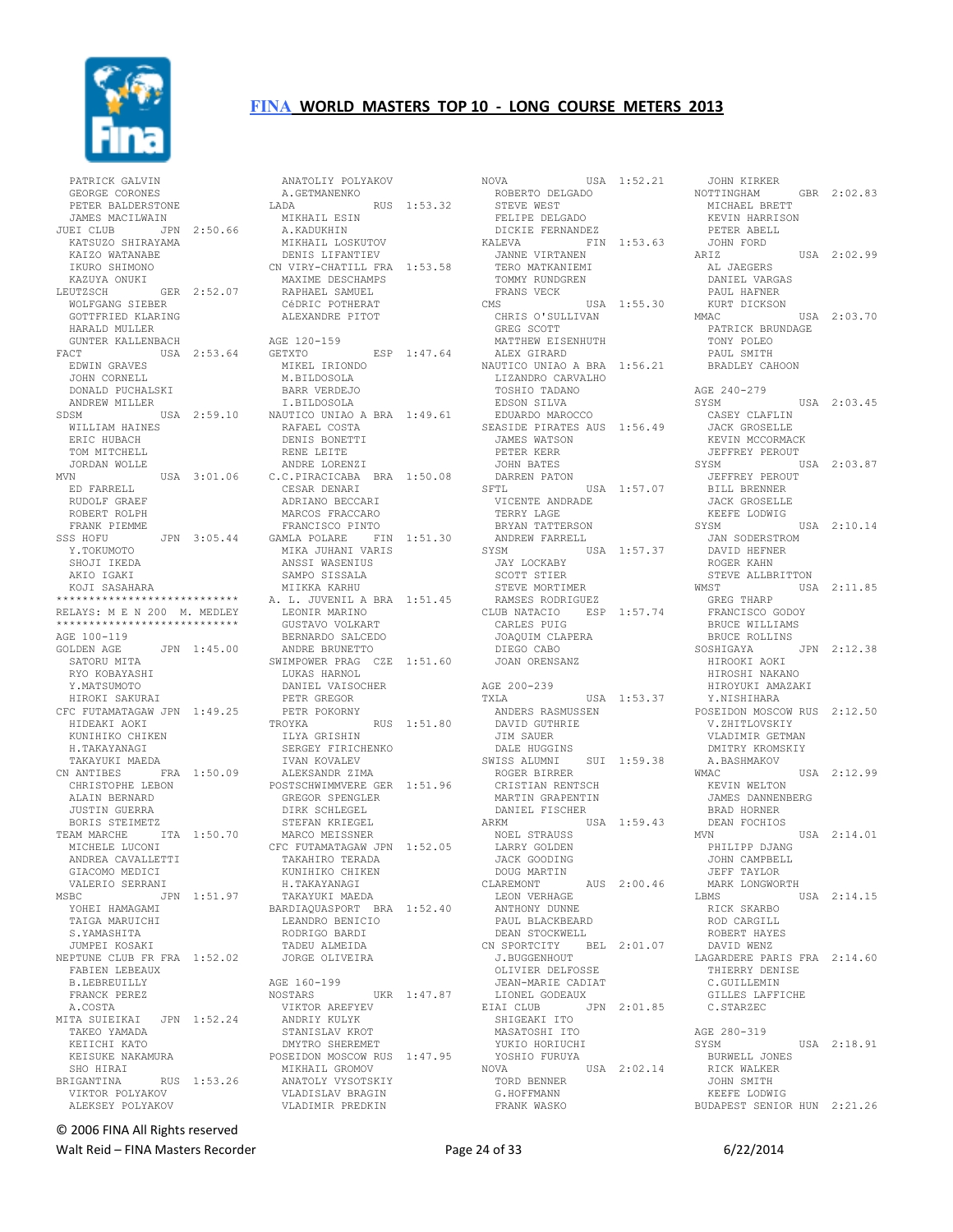

 JOZSEF CSIKANY BELA FABIAN LASZLO CSABA ATTILA BANHIDY GOLD USA 2:21.45 GEORGE SCHMIDT KARL WIEDAMANN LEE CHILDS CAV CAVANAUGH HAKUYO S JPN 2:22.50 TOSHIKAZU TATEDA RYOJI IGARASHI HIROSHI NONAKA OBARADAI JPN 4:25.31 SEIKO OKAZAKI TAKASHI TERAKOSHI ETSUO FUTAMACHI MURASAKI SPORTS JPN 2:28.13 RYUJI TAKAMINE YOSHIHIRO KISHI TAKAO KASHIWAGI S.HASEGAWA SV SCHWABISCH GER 2:28.71 G TRAVELERS WERNER SIEGLE ROLAND AUBELE HERMANN WINKLER SIEGFRIED WENDEL<br>HELLAS SK SWE 2:29.81 TSUNAMI HELLAS SK SWE 2:29.81 ERIK FORSLUND OLOF BUREBO KJELL HANSERIUS ANDERS SODERQVIST<br>WARRINGAH AUS WARRINGAH AUS 2:32.69 CFC FUTAMATAGAW JPN 3:44.04 JOHN PAGDEN PETER KAUPERT MARK MORGAN MAX VAN GELDER FLUMINENSE A BRA 2:34.42 ONDAMAR SILVA HENRIQUE REIS JOSE FERRAZ MARCELO PIVA TSV LINDAU GER 2:34.75 FRITZ ILGEN OSSI ILGEN THOMAS ROHL ALFRED SEEGER AGE 320-359<br>SDSM USA 2:59.66 FRANK TANNER BOB BEST MIKE FRESHLEY DONALD HUBBARD SSV LEUTZSCH GER 3:15.52 JACOB VEGA ARISTIDES SUAREZ GOTTFRIED KLARING J.SCHUBERT GUNTER KALLENBACH HARALD MULLER MALVERN MARLINS AUS 3:27.09 THOMAS CURRIE JOHN STANTON JOHN COCKS GEORGE CORONES MVN USA 3:28.51 ROBERT ROLPH JOHN MILLARD FRANK PIEMME ED FARRELL SDSM USA 3:31.06 ERIC HUBACH WILLIAM HAINES TOM MITCHELL JORDAN WOLLE<br>FACT FACT USA 3:35.53 IAN JEFFERY JON PIESNIK EDWIN GRAVES DONALD PUCHALSKI ANDREW MILLER JOHN CORNELL

MOSCOW MASTERS RUS 3:36.36<br>
YURY ZHUKOV<br>
V.BELOKOVSKIY<br>
ATLI YURY ZHUKOV V.BELOKOVSKIY SERGEY GRIGORYEV V.RABINOVICH SAPPORO MST JPN 3:40.84<br>MITSUO SHOJI<br>PANT- MITSUO SHOJI KANJI FUJIMURA DENZO WAKAYAMA HIDEHISA SANO HAYAYUKI MAEKAWA HIDEYASU TAKAMA \*\*\*\*\*\*\*\*\*\*\*\*\*\*\*\*\*\*\*\*\*\*\*\*\*\*\*\* RELAYS: M E N 400 M. FREE \*\*\*\*\*\*\*\*\*\*\*\*\*\*\*\*\*\*\*\*\*\*\*\*\*\*\*\* AGE 100-119 G TRAVELERS JPN 3:30.77 Y.MURAMATSU KOSUKE MAEDA KENSUKE MAEDA NAOFUMI UTSUGI RUS 3:38.01 SERGEY MUKHIN SERGEY MUKHIN<br>DMITRIY LEBEDEV M.KREKHOVETS VITALIY CHERNYY SHODAI OBA TAKAYUKI MAEDA MASAYUKI HOZUMI H.TAKAYANAGI BRIGANTINA RUS 3:49.00 ANATOLIY POLYAKOV ALEKSEY POLYAKOV VIKTOR POLYAKOV A.GETMANENKO MOVY USA 4:08.57 NUNAWADING BILLY BROCH IAN HUTCHISON DAVID GOURLEY JR PYLE SATOM JPN 4:29.62 JUN YOSHIDA JUN YOSHIDA<br>YUKIO MATSUI SHINYA KAMINAGA SHUNSUKE WATANABE<br>SHUNSUKE WATANABE<br>ALIMAS OT T SALINAS ST LUCI ESP 4:32.81 CWC MAEBASHI JPN 3:56.87 JONAY GONZALEZ YERAI GONZALEZ CAN 4:33.10 GUILLAUME MENARD PIERRE TURGEON OLIVIER GUEDON JUSTIN PERRY AGE 120-159 NEVA STARS RUS 3:44.10 ALEKSANDR SHILIN DMITRIY ANDREEV K.BOGDANOV DANIL ANTONENKOV BRIGHTON GBR 3:49.87 NOVOCASTRIAN AUS 3:50.65 BRADLEY LEVEY ADAM BEISLER CB SUGAHARATEN JPN 3:52.87 SHUICHI YASUNAGA YASUO TOKIMIZU

 SHINJI OKAWA HIROKI TAKADA KONAMI OKUBO JPN 3:56.18 YUSUKE SHIOIRI NONNIN ONGEG ON STOUTIS<br>YUSUKE SHIOIRI<br>KENTA WADA TAKASHI UENO YASUYUKI HOSHIKA BODYTECH BRA 3:58.99 RUY RAMOS ALEXANDRE SALES JOAO JUNIOR MARCUS FERREIRA DE IJSSELMEEUWE NED 3:59.86 LENNART KASPER<br>
----- courpries ERIK SCHEPERS BAS KERVEL ERWIN CROES CN METROPOLE ESP 4:00.55 ALFREDO MONTES PEDRO PEREZ GUILLERMO JORGE ABIAN REINO<br>ZIK BEL 4:01.13 ALEXIS KRUG HANS WIJSMAN STEVEN BOGAERS G.STEVENHEYDENS HSUVC HUN 4:05.47 ZOLTAN PAKU SZABOLCS VIGH ATTILA KISJUHASZ LAJOS SZILAGYI AGE 160-199 POWERPOINTS AUS 3:46.25 GARY MORTON BRETT DAVIDSON NATHAN CHENCO SHANE GORE NUNAWADING AUS 3:49.86 PATRICK MOHR **FRIEDO LIGTHART**<br>FRIEDO LIGTHART PABLO PIZZUTO CRAIG WILLIAMSON CWC SHINURAYASU JPN 3:52.78 YOSHITO NODA SHUJI NODA RYOSUKE KUNISAWA YASUHIDE SATO MASAHIKO KUBOTA SHOTARO IMAI ARPAD TOTH SCHMID ANDREAS DAISUKE FUKUSHIMA KEIICHI KANEKO NOVOCASTRIAN AUS 3:59.05 CRAIG CLARKE IAN JEFFERY BRADLEY LEVEY PAUL MURRAY<br>CAMO CAN  $4:09.04$  MARC SAMSON SYLVAIN CARON GREGORY FUENTES FRANCOIS BERNIER<br>CN METROPOLE ESP 4:11.86<br>JAVIER LOPEZ<br>GONZALO SANTANA CARLOS HERRERA CIRO GUTIERREZ MACC CAN 4:12.37 res<br>FRANCOIS GAUVIN<br>MARC RHEAUME MARC RHEAUME FRED MANFREDI BRENT DARRACH HIROSHIMA IRUKA JPN 4:13.18 DMITIRY TURUNTSEV TAKAYUKI AOKI

 TAKESHI TAMBA KEN KITA SETSUO KADOMOTO BLACK SEPIA RUS 4:15.90 MAX BUSLAEV M.TONOVITSKIY KORTUKOV EVGENY ANDREY LYUBSHOV AGE 200-239 CNSW BEL 4:07.66 OLIVIER DELFOSSE PASCAL BLANCIER PASCAL BLANCIER<br>LIONEL GODEAUX JEAN-MARIE CADIAT<br>OTTER GBR GBR 4:08.09 IRL 4:08.36 PETER CONWAY TONY MORRIS ROBERT FRIZE VIVIAN MONGEY<br>NOTTINGHAM GBR 4:16.69 TEAM FLORIDA USA 4:19.30 JONATHAN OLSEN BILL KOREY JOHN GRZESZCZAK SEAN FRAMPTON ROSE USA 4:24.24 DAN STEPHENSON TOM SODERSTROM WINSTON UCHIYAMA RAY FROST<br>MMST  $USA = 4:25.86$ ARTHUR APGAR<br>NORMAN SEMCHYSHEN NORMAN SEMCHYSHEN DAVID WHITMORE CHARLES HERRICK UNAMI A BRA 4:26.89 ADRIANO BECCARI FRANCISCO FILHO LUIZ FAGUNDES M.GUIMARAES CAN 4:32.32 FRANCOIS GAUVIN JOHN MICKS BENOIT GRENIER SYLVAIN ARSENAULT HUN 4:33.93 GYULA VASS LASZLO HAJDU AGE 240-279<br>OREG  $IISA$   $4 \cdot 13$ .13 STEVE MANN DOUG BROCKBANK WES EDWARDS MIKE TENNANT TEDDINGTON GBR 4:37.16 MOVY USA 4:48.08 NEIL SALKIND CHIP GLIDDEN BOB WELCHLIN BILL SHERMAN POWERPOINTS AUS 4:49.66 TIM BONESS LOUIS FERRARI TREVOR ARMSTRONG DAVID ROBB BUTTERFLY PLUS RUS 5:11.53 A.SEMIGANOVSKIY

© 2006 FINA All Rights reserved

Walt Reid – FINA Masters Recorder example and the Page 25 of 33 6/22/2014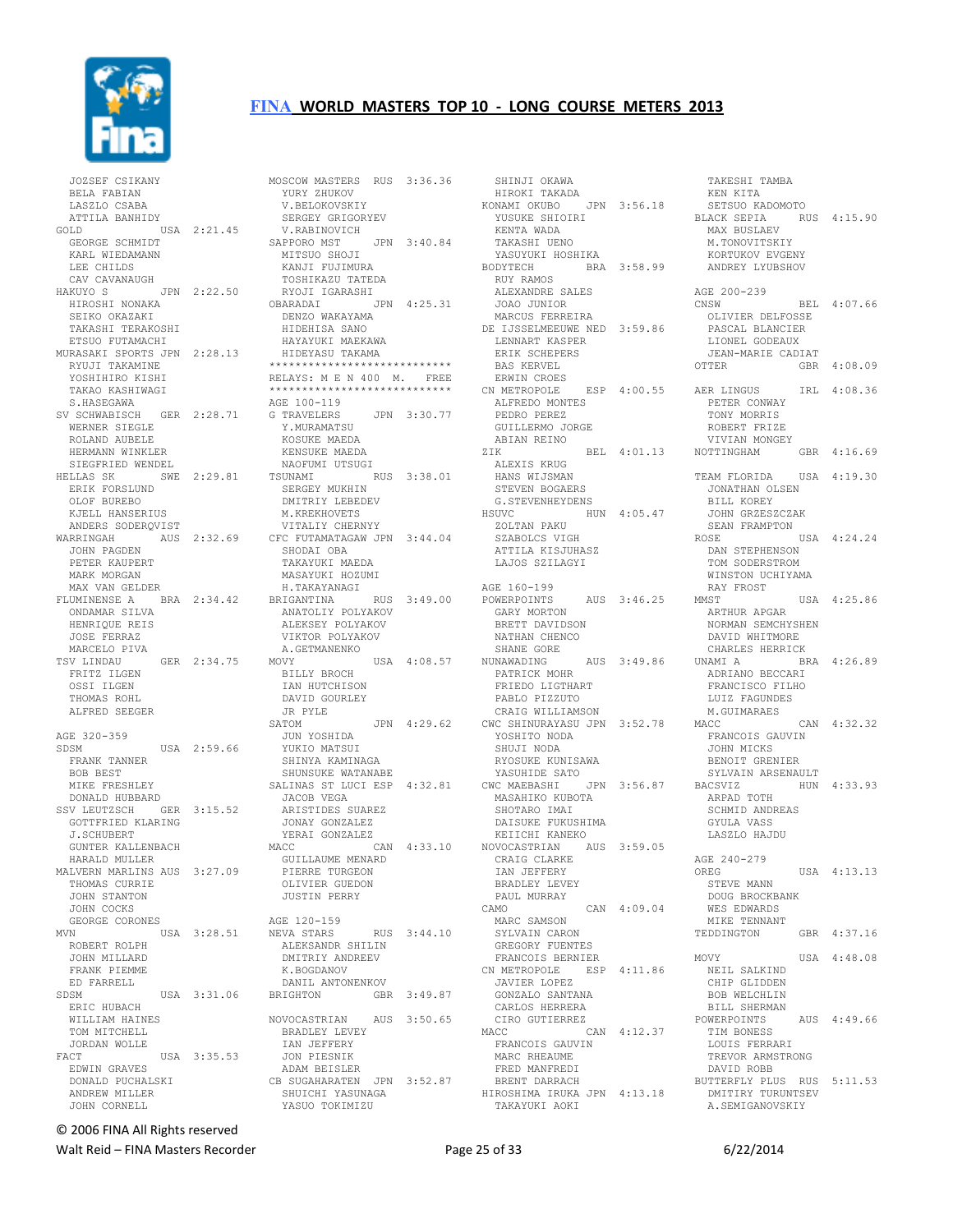

 GEORGIY PALEVICH ANATOLIY ZHUZLOV EGRI HUN 5:20.50 JOZSEF PATKO GABOR KOVACS BELA FABIAN ISTVAN HEVERDLE VMST USA 5:30.24 ALVIN RICHARDSON BILL NELSON JIM MILLER WARNER BRUNDAGE CMYM USA 5:34.15 RAYMOND TOY JERRY MEYER DAN BEISEL ROY TROPPMAN GS USA 5:34.51 WILLIAM MCWHORTER RICK HAVERLAND WILLIAM ROBERTSON NEAL VESTAL DONCASTER DOLP. AUS 5:35.70 PAUL CLOHESY MALCOLM WILLIAMS FRANK HAYES MURRAY BURNS AGE 280-319 BIRMINGHAM GBR 5:08.91 YONEZO KOBAYASHI M.MIYASHITA YOSHINARI MATSUI SABURO UNNO MALVERN MARLINS AUS 5:31.79 JOHN COCKS JAMES MACILWAIN BRUCE ALLENDER GERRY TUCKER SPRINT FORTUNA HUN 6:06.56 LASZIO REINER KAROLY SZECSI ANTAL HORANYI JANOS KANCSO<br>CN METROPOLE ESP 6:06.76 FRANCISCO GUERRA MARIA HERNANDEZ DANIEL ROCA M.O'SHANAHAN DEBRECENI HUN 6:10.61 GEZA KRASZNAI ROBERT KRASZNAI ISTVAN BITSKEY M.ALEXANDER<br>MESC USA 6:22.42 ROBERT JOHNSTON FRANK GIUSTRA PETER GIUSTRA BILL RUPERT DONCASTER DOLP. AUS 6:23.29 DEREK MANDY ROY MILLIST CHRISTOPHER HAW EDWIN JEWELL WARRINGAH AUS 6:24.06 JORIAN CATZEL NOEL PETERS PETER KAUPERT WILSON GAMBLE Y.NISHINOTSUJI MASANORI NAGAOKA SUSUMU NAKAOKI MINORU OKUMURA

TOSUIKAI JPN 5:11.52 NEVA STARS RUS 4:05.89 CALPICO JPN 6:54.34 GIANCARLO VOLPE MACC CAN 5:17.77 PIERRE TURGEON AGE 320-359 MICH USA 6:48.47 ROBERT DOUD WALLIE JEFFRIES JOEL LOCKWOOD ERIK LOKENSGARD GAVRILICH UKR 7:06.75 MICHAEL KRUCHININ YURI VLASOV VITALY LISYAK EDWARD TERENTEV NOVOCASTRIAN AUS 8:44.31 BARRY BARKER BILL WALKER MALCOLM HARRISON .<br>ALAN MOORE<br>WMAC USA 9:16.38 FRED SALZMANN ALEX MACGILLIS JOHN BAUMAN TOM MICHELSON \*\*\*\*\*\*\*\*\*\*\*\*\*\*\*\*\*\*\*\*\*\*\*\*\*\*\*\* RELAYS: M E N 400 M. MEDLEY \*\*\*\*\*\*\*\*\*\*\*\*\*\*\*\*\*\*\*\*\*\*\*\*\*\*\*\* AGE 100-119 CFC FUTAMATAGAW JPN 4:04.18 HIDEAKI AOKI KUNIHIKO CHIKEN H.TAKAYANAGI TAKAYUKI MAEDA DANIL ANTONENKOV SERGEY GOGOL MAKSIM SMORODIN SERGEY MEDVEDEV KASUMIGAURA SC JPN 4:07.21 HAYATO TAKI HIROYUKI NAGAKAWA YUTO KIMURA YASUHARU MUROYA CFC HIGASHITOTS JPN 4:09.32 YUSUKE HIGUCHI KYOHEI YAMAGUCHI NAOKI MAWATACHI RYO OGURA USF USA 4:11.09 DASH ROTHBERG IGOR LITVAK JACKSON WANG NATHAN VIZCARRA BRIGANTINA RUS 4:12.82 VIKTOR POLYAKOV ALEKSEY POLYAKOV ANATOLIY POLYAKOV A.GETMANENKO RUS 4:22.07 ILIA GRISHIN ALEXEY SHARIN ALEXEY GULAKOV IVAN KOVALEV ESTRELAS S JOAO POR 4:30.79 JOAO MARQUES PEDRO PACHECO HENRIQUE GODINHO ALEXANDRE MENDES  $CAN 5:00.05$  ADOLFO LEON DAMIAN GARIS DAMIAN GARIS<br>MATTHEW KWASNICKI JUSTIN PERRY OLIVIER GUEDON GUILLAUME MENARD

AGE 120-159 KIDLINGTON GOSF GBR 4:11.37 NEVA STARS RUS 4:13.05 DMITRIY ANDREEV SERGEY GOGOL DANIL ANTONENKOV<br>DANIL ANTONENKOV K.BOGDANOV CN METROPOLE ESP 4:31.65 HHZV PLONS DEN NED 4:47.66 DAVID ALCON DAVID PICHARDO ALFREDO MONTES GUILLERMO JORGE LITORAL ALENTEJ POR 4:31.66 DAVID OLIVEIRA RODRIGO COSTA IVO MARGARIDO JAMIE COSTA STOCKHOLM DOLPH SWE 4:36.11<br>JEFFREY MILLER JEFFREY MILLER DANIEL LJUSLINDER CLAES LINDGREN SHILL JILLET<br>STEFAN JADESTIG<br>CASE CAN CAN 4:39.43 THIERRY MARIN CHRYSTIAN GAUVIN DOMINIC CHEVIGNY G.DESCOTEAUX ROMFORD TOWN GBR 4:46.90 PORTO POR 4:47.60 BRUNO GRACA CELSO RIBEIRO MANUEL ENCARNACAO PEDRO SOUSA<br>MELO USA 4:49.35 MIKE PYLE SHANE STENT MATT MESSMER GAUTAM MAKANI NED 4:49.47 CASPER DOLLEKAMP HUYB STEGEMAN RICK DRIEZEN LAUREN VIS AGE 160-199 CWC SHINURAYASU JPN 4:10.40 RYOSUKE KUNISAWA MAKOTO ONODERA YOSHITO NODA YASUHIDE SATO SV GLADBECK 13 GER 4:31.22 MATTHIAS UHLICH MARK SIEBERT ANDREAS KAPTUR FRANK GOMOLL RZ NED 4:33.38 BERT SCHLICHER RALPH CASTER SANDER BOUTS D.SONNEMANS COALVILLE GBR 4:38.60 SMM USA 4:40.62 PETER MOORE TOM REUDY CHRISTIAN BERTRAM<br>JEFFREY ENRIGHT JEFFREY ENRIGHT<br>CWC MAEBASHI JPN 4:42.19<br>SHOTARO IMAI<br>TORU YOSHIDA DAISUKE FUKUSHIMA FUMIO SHIGENO<br>2BFISH 2BFISH JPN 4:43.53

 TOSHIHIKO NITTA TAKENORI GOTO NAOHIKO TAKEYAMA KATSUYOSHI INOUE CN METROPOLE ESP 4:45.75 JAVIER LOPEZ CARLOS HERRERA CIRO GUTIERREZ PEDRO PEREZ STAN DEKKER JERRY GRONDEL RENE CORRELLE MARC PETER DON VORSPIEL BERLIN GER 4:54.87 PHILIPP FRITSCHE DIRK DORSEMAGEN MICHEL KEEMERS BUCK BROKER AGE 200-239 NOVA USA 4:46.15 TORD BENNER G.HOFFMANN FRANK WASKO JOHN KIRKER CNSW BEL 4:53.54 PASCAL BLANCIER PHILIPPE GODBILLE JEAN-MARIE CADIAT LIONEL GODEAUX<br>SMM USA 4:57.74 THOMAS WHATLEY MICHAEL MCAWEENEY WILLIAM CARSON ...<br>SHELDON FINCH<br>POWERPOINTS POWERPOINTS AUS 4:58.13 TIM BONESS GARY MORTON SHANE GORE TREVOR ARMSTRONG<br>MMST USA USA 4:58.22 DAVID WHITMORE CHARLES HERRICK ARTHUR APGAR NORMAN SEMCHYSHEN<br>AER LINGUS IRL  $IRL 5:01.70$  GER PHILPOTT VIVIAN MONGEY ROBERT FRIZE PETER CONWAY PSV NED 5:08.11 RON PHAFF RONALD SMITS JAN TINHOLT JOOP ARIAENS USA 5:08.42 GREG LAUDENSLAGER KEN ERICSSON DUNCAN ROSS SCOTT WILLIAMS CN METROPOLE ESP 5:12.11 MANUEL LOPEZ A.DOMINGUEZ CARLOS SANCHEZ GABRIEL WINTER USA 5:12.60 WINSTON UCHIYAMA PATRICK MC GINLEY ERIK STERNE TOM SODERSTROM AGE 240-279 WMAC USA 4:54.77 KEVIN WELTON JAMES DANNENBERG

© 2006 FINA All Rights reserved

Walt Reid – FINA Masters Recorder and Equation of Page 26 of 33 6/22/2014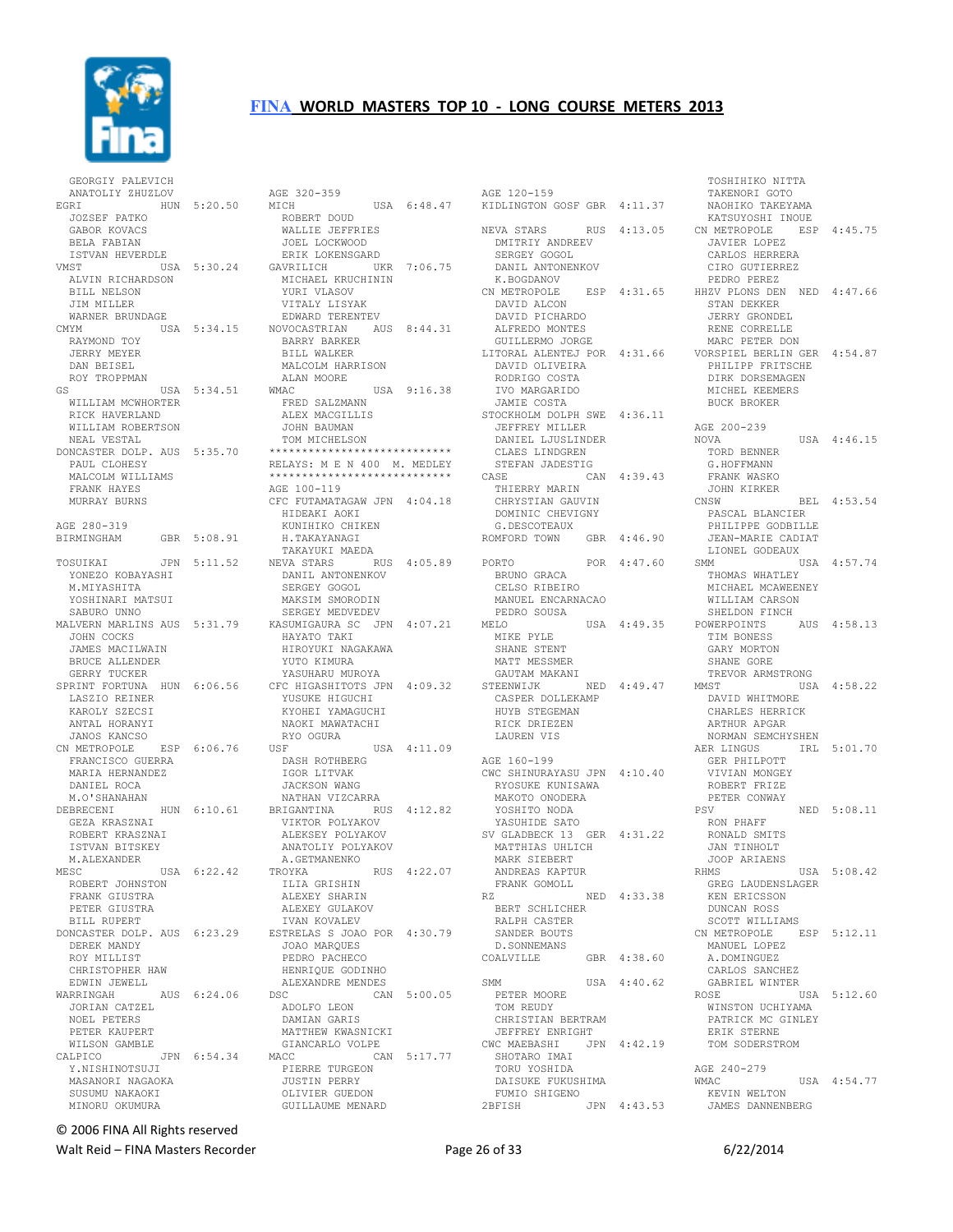

 BRAD HORNER DEAN FOCHIOS SPENCER GBR 5:20.96 ALL STARS RUS 5:21.65 SERGEY LAPSHENKOV SERGEY PAKHOMOV<br>SERGEY GRIVA SERGEY GRIVA<br>Y.NOVITSKIY<br>AXTOS KOBE<br>KAZUHIKO YAMAMOTO MITSUAKI SAKURAI SHINICHI YAMAMOTO SHOZO TAKATA BARNES GBR 5:28.92 MOVY USA 5:43.45 BOB WELCHLIN DAVE NOBLE DOUGLAS HAYDEN MIKE CALWELL<br>ALGES 5 POR 6:05.38 JOSE MARREIROS ANTONIO BASTO MIGUEL CABRITA STEPHEN DYSON CN METROPOLE ESP 6:12.08 TCAM USA 6:39.68 KYLE STOCK RICHARD TODD MATTHEW GASS BOB GARRETSON GAJA USA 6:45.51 GEORGE ICKES MIKE STILLE JOHN ZEIGLER BRIAN YETTER AGE 280-319 USA 6:27.88 JOE REID DAVID MILLER JOHN ZEIGLER HERB CHUVEN WCM USA 6:35.02 ROBERT MAYO NORMAN STUPFEL JIM PERILMAN KERRY O'BRIEN<br>CONN USA 6:41.01 ROBERT CAHILL PETER BERGHAUS DAVID KIRBY MICHAEL LAUX<br>USF USF USA 8:07.31 FUMA MAMIYA DANIEL KUNIHARA RICHARD ATONDO JACK FLEMING HOWARD KLINE<br>USF USA 8:43.74 WILLIAM GROHE BARRY GALVIN BRYAN ANDREWS GABRIEL SIDER AGE 320-359 WMAC USA 9:05.30 JOHN BAUMAN ALEX MACGILLIS DONALD JACKSON TOM MICHELSON \*\*\*\*\*\*\*\*\*\*\*\*\*\*\*\*\*\*\*\*\*\*\*\*\*\*\*\* RELAYS: M E N 800 M. FREE \*\*\*\*\*\*\*\*\*\*\*\*\*\*\*\*\*\*\*\*\*\*\*\*\*\*\*\* AGE 100-119

G TRAVELERS JPN 7:56.33 Y.MURAMATSU KOSUKE MAEDA NAOFUMI UTSUGI KENSUKE MAEDA NAUTICO UNIAO A BRA 8:23.59 ANDRE LORENZI MARIANO SCALCO G.MENEGUZ RAFAEL COSTA CFC FUTAMATAGAW JPN 8:25.80 SHODAI OBA MASAYUKI HOZUMI TAKAYUKI MAEDA KUNIHIKO CHIKEN TSUNAMI RUS 8:56.35 SERGEY MUKHIN DMITRIY LEBEDEV M.KREKHOVETS<br>VITALIY CHERNYY VITALIY CHERNYY OREG USA 9:57.56 NICK WOOD ...... wood<br>KEVIN CLEARY<br>MICHAEL MICHAEL MCGRATH JONATHAN MATTHEWS SATOM JPN 10:30.78 JUN YOSHIDA YUKIO MATSUI SHINYA KAMINAGA SHUNSUKE WATANABE MOVY USA 10:45.19 BILLY BROCH GENTRY BROWN PHILLIP WRIGLEY RICHARD O'DELL H2O JPN 10:53.27 TAKESHI HORAI HIDEAKI SAITO HAYATO TSUJI TAKUYA AOKI AGE 120-159 A. L. JUVENIL A BRA 8:16.34 LEONIR MARINO L.SANVICENTE GUSTAVO VOLKART BERNARDO SALCEDO CB SUGAHARATEN JPN 8:42.15 SHUICHI YASUNAGA YASUO TOKIMIZU FUMIHIRO KADA HIROKI TAKADA TEAM DASH JPN 8:43.31 K.MATSUMURA TAKESHI NAKAZATO HIDEAKI OGAWA<br>SILKEBORG DEN 9:05.18 DENNIS KINNERUP JENS MIKKELSEN SHAS HIRRIBBER<br>STEFFEN SKJODT DAVID ADELSKOV<br>WZK BEL 9:05.63 STEFAAN MILLIAU T.VERSCHUEREN BART RASSCHAERT TIM GOOSSENS IREGUA-VILLAMED ESP 9:30.32 GONZALO TORROBA JONATHAN ROMERO JOSE AUSEJO FERNANDO GODOY BODYTECH BRA 9:34.57 CARLOS TRINDADE JOAO JUNIOR VINICIUS PASSOS

 MARCUS FERREIRA CALPICO JPN 9:45.28 AKITO MASUDA X FRIEST ISHIGURO V FRIEST Y.FUJISAWA TAKAHIRO ITO USA 9:50.50 MICHAEL KOLAROV KEVIN JOYCE MIGUEL RAMIREZ GEORGE POLIZOS CWC KIYOSE JPN 9:50.57 HIDEKAZU OGURA YUTA IZUMIDA MAKOTO WATARI SHUJI HAMADA AGE 160-199 NAUTICO UNIAO A BRA 8:28.04 LLILL UNIAO A 1<br>FAUSTO MATTOS<br>MAROLLE MARCUS MATTIOLI FERNANDO LIMONGI EDUARDO MAROCCO TOMOYUKI SATO MASATERU IKEDA SUMITO USUI NAOTO ENDO CWC MAEBASHI JPN 9:05.75 KEIICHI KANEKO HIDETOSHI AMAGASA SHOTARO IMAI TORU YOSHIDA EMSC CAN 9:09.53 BARRY LEWIS BARRY LEWIS<br>BARRY SARETSKY BAERACH ANDERSON ALAN THOMPSON D'ELFT WAVE NED 9:24.83 VICTOR DEN HEIJER MENNO LOMANS FERRY ADEMA EGBERT STOLK<br>WMAC USA 9:30.77 ZACH NEWCOMER MARK PFALTZGRAFF DAVID DALLMANN JAMES BILES  $USA = 9:36.00$ SCOT SULLIVAN CHRISTIAN TUJO PATRICK ALLENDER BRENT WASHBURNE PSM USA 9:56.95 KIRK NELSON DAN UNDERBRINK DOUG JELEN KENNETH RICE CNSW BEL 10:04.45 PASCAL BLANCIER LIONEL GODEAUX C.VERRIEST PETER VD VELDE NAESTVED DEN 10:19.65 JAN ANDERSEN WAYNE CHRISTENSEN T.MUNKSGAARD C.PETERSEN AGE 200-239 BRASIL MASTER A BRA 8:38.24 HELIO CELIDONIO DJAN MADRUGA ROBERTO CARVALHO MARCUS MATTIOLI OTTER GBR 9:11.34

EDGE JPN 8:47.09 PSV NED 10:35.98 GBR 9:43.73 ROSE USA 9:56.01 PATRICK MC GINLEY DAN STEPHENSON WINSTON UCHIYAMA RAY FROST<br>MMST USA 9:58.02 DAVID WHITMORE CHARLES HERRICK NORMAN SEMCHYSHEN ARTHUR APGAR<br>KRIVBASS UKR 10:32.73 BASIL SHTANUHYN ALEX BALANDIN SERGEY DMITROV CONSTANTINE SKLAR<br>NOVA USA USA 10:35.81 G.HOFFMANN TORD BENNER DAVID HAYWARD JOHN KIRKER PETER KEMENADE MARC WOUTERS ROB PENNINKS ROB VAN OOST KONAMI SANDA JPN 10:36.81 ال المسموعي بين<br>HIROSHI KUBOTA<br>معدود المسموعين MAKOTO MURAKAMI YOSHIHIDE HIDA<br>KENICHI KOZUKI KENICHI KOZUKI UNAMI A BRA 10:58.21 M.GUIMARAES AECIO AMARAL CESAR VIEIRA FRANCISCO FILHO AGE 240-279 USA 10:03.51 SHELDON FINCH THOMAS WHATLEY TOM REUDY JAMES SWEENEY TEDDINGTON GBR 10:21.71 SOSHIGAYA JPN 10:23.66 HIROOKI AOKI HIROSHI NAKANO Y.NISHIHARA HIROYUKI AMAZAKI USF USA 10:26.42 KIM RIDINGER JULIAN SAPIRSTEIN RICHARD ATONDO PAUL VIRTUE RYOGOKU KINGYO JPN 10:32.12 TOSHIO TOMINAGA TADASHI TENAKA HIROKAZU HATANAKA TERUHISA SHIMIZU<br>RHMS USA  $USA 10:58.61$  DUNCAN ROSS ROGER CASSIDY DON DAVIS DONALD PIERCE<br>BARNES  $GBR$  11:02.46 PINOS JPN 11:16.48 YUKIO TANAKA TATSUYA OYAMA TSUTOMU TANAKA AKIRA NAKAI MOSCOW MASTERS RUS 11:37.72 ANDREY SOLOVYOV

© 2006 FINA All Rights reserved

Walt Reid – FINA Masters Recorder The Contract Contract Page 27 of 33 6/22/2014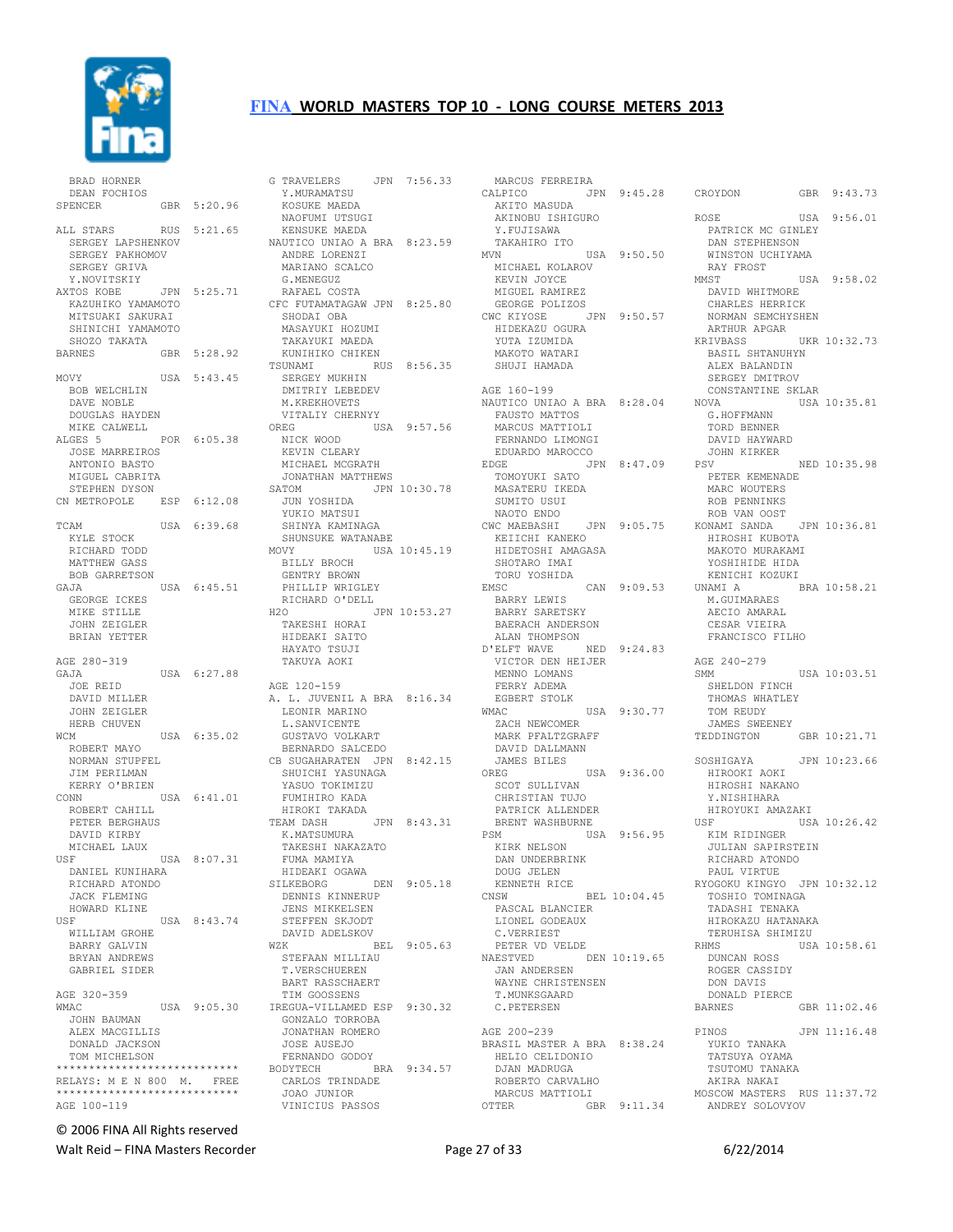

 YURIY SMIRNOV S.SHIMANOVSKIY VLADIMIR KHAPKIN<br>PSV NED 1 NED 12:03.94 BOB BERG JAN TINHOLT BART DOESBURG HAROLD MATLA AGE 280-319 OREG USA 10:28.53 TOM LANDIS DAVID RADCLIFF BOB BRUCE STEVE JOHNSON BIRMINGHAM GBR 11:24.85 HAKUYO S JPN 11:42.83 GB POLICE K.MOCHIZUKI KATASHI AOKI ETSUO FUTAMACHI HIROSHI NONAKA FLUMINENSE A BRA 11:52.33 MARCELO PIVA HENRIQUE REIS ONDAMAR SILVA JOSE FERRAZ MOSCOW MASTERS RUS 15:12.65 SERGEY GRIGOREV YURIY ZHUKOV SERGEY TORLETSKIY V.KARAKULKO C. R. ICARAI A BRA 15:21.97 HIRAM ARAUJO LEONARDO NOGUEIRA OSWALDO SCHROETER MAURO LIMA SKY USA 16:03.61<br>LARRY ISOM LARRY ISOM STANLEY BEARDEN GLENN HUBBUCH RICHARD SCHEU USF USA 17:59.51 WILLIAM GROHE GABRIEL SIDER VALERIY BOREYKO JACK FLEMING AGE 320-359<br>GAVRILICH UKR 15:55.38 OLG<br>
YAK SER<br>
UCHININ GNU VITALY LISYAK MICHAEL KRUCHININ YURI VLASOV EDWARD TYERENTYEV MOSCOW MASTERS RUS 16:54.28 YURIY ZHUKOV V.MESHCHERYAKOV SERGEY TORLETSKIY V.RABINOVICH WMAC USA 18:58.07 DONALD JACKSON ALEX MACGILLIS TOM MICHELSON JOHN BAUMAN NAUTICO UNIAO A BRA 19:00.52 RONI JUNG KUNI JUNG<br>ANTON BIEDERMANN<br>TOST I JOSE SILVA JAYME REIS \*\*\*\*\*\*\*\*\*\*\*\*\*\*\*\*\*\*\*\*\*\*\*\*\*\*\*\* RELAYS: MIXED 200 M. \*\*\*\*\*\*\*\*\*\*\*\*\*\*\*\*\*\*\*\*\*\*\*\*\*\*\*\* AGE 100-119 PSV NED 1:41.21 RIENEKE TERINK GEERT LANTINK

 MARJOLIJN WUISMAN STEFAN OOSTING TROYKA RUS 1:44.80 ILYA GRISHIN ILYA GRISHIN<br>N.VINOKURENKOVA NATALIA NIKOLAEVA IVAN KOVALEV POSTSCHWIMMVERE GER 1:45.56 STEFAN KRIEGEL TANJA STARKE DIRK SCHLEGEL ISABELL FISCHER<br>TOC USI USA 1:45.88 JONATHAN TAYLOR NAOKO WATANABE MEG GILL C.TALBOTT GBR 1:45.97 SG GLEMS GER 1:46.02 HENNING HAYN KAI BESSLER<br>KAI BESSLER I.SCHOLL VERA HOYER USA 1:46.87 EVAN KRAUS COURTNEY MARTZ RENDY OPDYCKE ROBERT DMYTROW VIC CAN 1:47.67 TERRY NATHAN ANDREW SWEET<br>
JENNIFER REID<br>
SG ELBE<br>
SG ELBE<br>
MATHIAS KOPP<br>
MITONIA ALBERS T.LAGERPUSCH HACHMANN-THIESSE RUHR GER 1:49.25 PCWKS VERA KREUTZENBECK DANIEL BAUER ANNIKA MEISTER GASPAR GALAMBOS AGE 120-159<br>TSUNAMI RUS 1:42.05 VITALIY CHERNYY IRINA SHLEMOVA OLGA BORISOVA SERGEY MUKHIN BRA 1:45.73 THIAGO REZZO C.LARCHER MARCIA RAMOS RENE LEITE NAUTICO UNIAO A BRA 1:45.73 THIAGO REZZO C.LARCHER MARCIA RAMOS RENE LEITE<br>
PSM USA 1:46.44 PALOMA DINKEL CHARLOTTE DAVIS CHRIS CONROY CHRIS CHAPMAN<br>LVM  $USA 1:46.60$  CHRIS COUNTS KARI ADAMS MAKI MOORE GLENN COUNTS<br>OTTER GBR 1:46.69 SYSM DERTHONA NUOTO ITA 1:46.91 EMILIANO ASSANDRI SABINA VITALONI

 DILETTA LUGANO MICHELE GALVAGNO SWIMPOWER PRAG CZE 1:47.43 PETR GREGOR المستحد PETR GREGOR<br>P.SVADLENKOVA LENKA JAROSOVA PETR POKORNY RSA 1:47.45 JAY RICHARDS PERRY CADIZ EDITH OTTERMANN<br>MARC MOORE MARC MOORE GAMIA POLARE FIN 1:48.21 ANU AHLROOS MIKA JUHANI VARIS ILONA VAINIO MIIKKA KARHU AGE 160-199 TSUNAMI RUS 1:44.08 EKATERINA YUDINA ALEXANDER DANILOV OLGA BORISOVA SERGEY MUKHIN<br>NOSTARS UKR 1:45.03 ANDRIY KULYK S.BONDARENKO NATALIA GOLUBOVA DMYTRO SHEREMET USA 1:45.41 ERIKA BRAUN RUTH JONES JONATHAN KLEIN HENRY STEWART BERLINER TSC GER 1:46.77 FRANK STUWE ANKE MUS ANDREA KUTZ HENDRIK METZ PCWKS RUS 1:47.96 IRINA ELPASHEVA SVETLANA KARPEEVA EDUARD IVANOV KONSTANTIN DYLDIN SWISS ALUMNI SUI 1:48.23 CARLA STAMPFLI T.ZUGER-INGOLD ROGER BIRRER DANIEL FISCHER TOC USA 1:48.29 MARGUERITE MEYER LAUREEN WELTING TRENT HOLSMAN SCOTT GREENWOOD POWERPOINTS AUS 1:49.93 JENNIE BUCKNELL L. CARVALHO BRETT DAVIDSON PETER BORAIN BASINGSTOKE GBR 1:50.32 SPENCER TURNER SIENCER IORNER STEVE GREENFIELD F.PARKER BRASIL MASTER A BRA 1:50.36 RUY RAMOS MARCIA LIMA L.NASCIMENTO L.D?AGOSTINI AGE 200-239 USA 1:52.27 GEORGE MEHOK LAURA GROSELLE DEANNA DOYLE MARK WEBER

CNSW BEL 1:52.51 LIONEL GODEAUX COLETTE CRABBE JEAN-MARIE CADIAT NATHALIE BLONDEEL BUDAPEST SENIOR HUN 1:52.93 ISTVAN MARTON CSILLA CSIKANY FERENC ERDELYI MELINDA MAROSI CLUB DES NAGEUR FRA 1:53.86 OLIVIER CLAYER M.FUZZATI ALAIN CARDONA ANNICK VALIBOUZE USA 1:54.41 DICKIE FERNANDEZ KATIE OSBORNE COLLEEN YANCO G.HOFFMANN  $USA = 1:54.44$  STEVE ALLBRITTON BRIAN SAYLOR L.CARMICHAEL LAURA DISSINGTON RSA 1:54.61 DMITRI KHODKO CECILIA STANFORD MARCELLE STRAUSS HARALD KRUGER AZ PC NED 1:55.05 CASTELEIJN-FROWIJ EDWIN VAN NORDEN A.PIJTAK-RADERSMA RON KORZELIUS CHAYKA RUS 1:55.69 S.ZHIGUNOVA ANDREY DAVYDOV NATALIYA MATVEEVA ALEKSEY FILONOV  $USA = 1:55.70$  TERRY LAGE ANN THOMAS CHRIS WENZEL BRYAN TATTERSON AGE 240-279 USA 1:57.07 RICHARD BURNS BARBARA WHEELER LAURA VAL TATE HOLT GOLD USA 1:57.83 LEE CHILDS BIRGIT LOHBERG BARBARA PROTZMAN DAVID QUIGGIN<br>SYSM  $USA 2:00.34$  JACK GROSELLE KEEFE LODWIG ANN GUINS MELON DASH<br>CPTW-WP RSA 2:02.80 TYRONE TOZER SANDERINA KRUGER DIANE COETZEE NIGEL CONES  $SYSM$   $IISA$   $2 \cdot 04$  01 JEFFREY PEROUT BOB COUCH KELLEY CARPENTER NANCY KRYKA<br>PSV NED 2:05.37 BREND BREVE CORRIE VERHOEVEN INEKE WEEKERS

© 2006 FINA All Rights reserved

Walt Reid – FINA Masters Recorder The Contract Contract Page 28 of 33 6/22/2014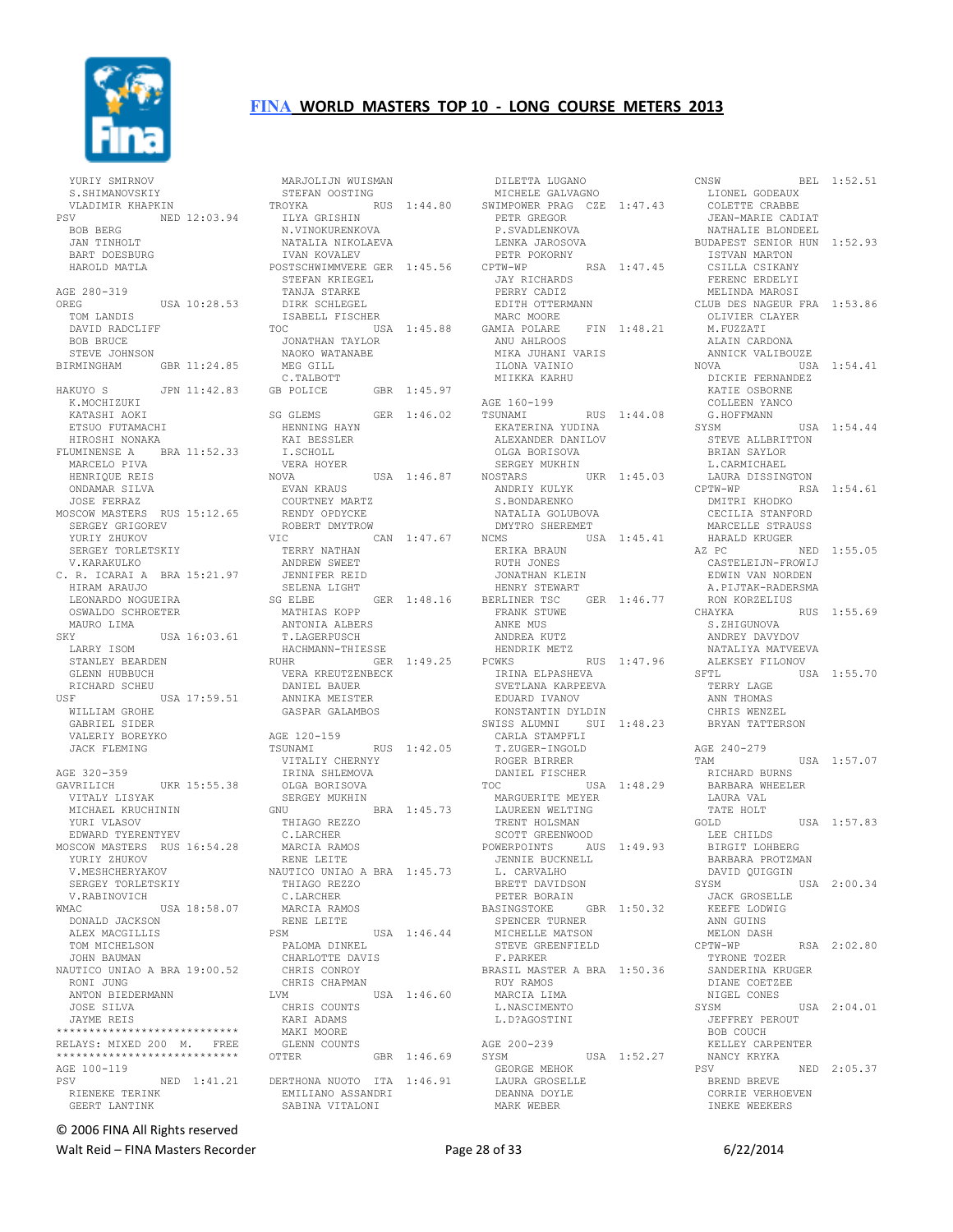

FRED KETTING<br>WUPPERTAL GER 2:05.77 WUPPERTAL GER 2:05.77 FOLKERT MEEUW JUTTA MEEUW PETRA FOCKE ANDREAS PETERSEN SG STADTWERKE GER 2:06.27 ANJA RITTER LEVA KITTER<br>PETER FRENZEL<br>MUITTER M.HILLENBRAND FRANK HESBACHER NEUKOLLN BERLIN GER 2:06.41 TOSHIKAZU TATEDA SUMIKO KUJI ANTJE STILLE DIRK ZETERBERG KLAUS GIESERT BRIGITTE MERTEN STOCKHOLMSPOLIS SWE 2:06.47 MARGIT OHLSSON ANNE SUNDELL HARRI MOSSMYR NILS WAHLBERG AGE 280-319 GAJA USA 2:15.57 CLARKE MITCHELL LESLIE LANDEY DAVID MILLER DIANN UUSTAL GOLD USA 2:18.43 CAV CAVANAUGH DANIELLE OGIER JEANNIE MITCHELL DAVID MCINTYRE PETER ANDERSEN MARY CHRISTENSEN<br>MIKE FRESHLEY MIKE FRESHLEY JACKIE MARR SPENCER GBR 2:20.23 TONY CHERRINGTON JEAN HOWARD-JONES DIANE FORD RICHARD STEAD<br>WETERAN POL 2:22.95 RENATA BASTEK EWALD BASTEK DANIEL FECICA GRAZYNA KISZCZAK SUSSEX MARTLETS GBR 2:23.71 ANTHONY GIMSON ALISON GWYNN JANE KEWLEY DAVID CUMMING NEVA STARS RUS 2:24.37 KIRA MAKAROVA OLGA KOKORINA OLEG TKACHENKO K.BUBLIKOV<br>MVN USA 2:25.33 JOHN CAMPBELL BEVERLY MONTRELLA DICK STEWART JEANNE LITTLE SDSM USA 2:26.03 BOB BEST DEBORAH RABOIN CHRISTINE SIEGEL FRANK TANNER NEUKOLLN BERLIN GER 2:26.87 RUTH STUBERT IVAN KOVALEV NATALIA NIKOLAEVA MONIKA SENFTLEBEN JOACHIM HINTZE PETER SENFTLEBEN AGE 320-359 FACT USA 3:08.36

SDSM USA 2:19.71 EVAN JONES C. R. ICARAI A BRA 3:41.38 LEONARDO NOGUEIRA BETTY LORENZI JOHN CORNELL PHIL LINDSLEY JEANNE HACKETT<br>SDSM US USA 3:14.04 DONALD HUBBARD SUSAN RITTENHOUSE ANNE WILLIAMS JORDAN WOLLE SAPPORO MST JPN 3:15.60 RYOKO YAMAMOTO MITSUO SHOJI<br>FACT USA 3:28.43 FACT USA 3:28.43 EDWIN GRAVES JOAN CAMPBELL MARTHA HENDERSON DONALD PUCHALSKI PSV NED 3:32.73 CMC ST BOB BERG M.MAANDONKS COR SPRENGERS LOTTIE GEURTS SSV LEUTZSCH GER 3:35.75 GOTTFRIED KLARING EDITH KOHLER MARIANNE LINDNER HARALD MULLER BEATTY PARK AUS 3:38.80 CATHERINE GARNER PSV NED 2:01.72 RUTH JONES NANCY COTTERELL DAVE CUZENS BRYCE JONES ERIKA LOPES HIRAM ARAUJO NORA RONAI GAJA USA 3:47.13 JACK MITCHELL CHARLOTTE CZEKALA NANA WHALEN<br>ALBERT WOODS ALBERT WOODS<br>C TENERIFE ESP 3:56.13 AMPARO MARTINEZ ANGEL BRITO M.RODRIGUEZ FRANCISCO GARCIA AGE 360-399 MVN USA 3:36.78 NORIE YAMASHITA FRANK PIEMME MAURINE KORNFELD RITA SIMONTON JURGEN SCHMIDT JUEI CLUB JPN 3:48.47 PALOMA DINKEL CHARLOTTE DAVIS KIKUE ISHII KATSUZO SHIRAYAMA HANA ENATSU MALMO KK SWE 1:59.72 MIKAEL ULVEKLINT KAIZO WATANABE \*\*\*\*\*\*\*\*\*\*\*\*\*\*\*\*\*\*\*\*\*\*\*\*\*\*\*\*\*\*\*<br>RELAYS: MIXED 200 M. MEDLEY RELAYS: MIXED 200 M. MEDLEY<br>\*\*\*\*\*\*\*\*\*\*\*\*\*\*\*\*\*\*\*\*\*\*\*\*\*\*\*\*\*<br>AGE 100-119 AGE 100-119<br>TROYKA RUS 1:56.24 ILYA GRISHIN N.VINOKURENKOVA NATALIA NIKOLALVA<br>POSTSCHWIMMVERE GER 1:56.69 **ISABELL FISCHER**<br>ISABELL FISCHER<br>PIPL ST DIRK SCHLEGEL STEFAN KRIEGEL TANJA STARKE SG ELBE GER 1:59.50 DMITRIY ANDREEV D.RADZHABOV

 MATHIAS KOPP T.LAGERPUSCH ANTONIA ALBERS HACHMANN-THIESSE T.LAGERPUSCH<br>ANTONIA ALBERS SYSM<br>HACHMANN-THIESSE ALICI<br>H2O JPN 1:59.99 KYLE CHIAKI KAWASHIMA TAKESHI HORAI<br>AYARI AOYAMA<br>MITSUHIRO YAMAURA<br>CITIMI AYARI AOYAMA MITSUHIRO YAMAURA SG GLEMS GER 2:00.51 I.SCHOLL HENNING HAYN HAI BASSLER<br>VERA HOYER VERA HOYER A U NETWORK JPN 2:00.57 YOSHIKO ONO TOYOHIRO UNU<br>TOYOHIRO HAYASHI<br>KENITIC L KENJIRO TANAKA<br>AMI JINNO AMI JINNO<br>CMC ST JPN 2:01.39<br>HIRO TANAKA KATSUHIKO KATORI KOTA UCHIYAMA AYAKA KAWABATA NEPTUNE CLUB FR FRA 2:01.40 FRANCK PEREZ C.MARBOUTIN B.LEBREUILLY STEFAN OOSTING ROLAND SMITS STEPHANIE ROMBOUT MARJOLIJN WUISMAN NAUTICO UNIAO A BRA 2:01.83 RAFAEL COSTA MARIANO SCALCO FRANCIELI BURIN MARIEN ARNDT AGE 120-159 NAUTICO UNIAO A BRA 1:57.45 THIAGO REZZO C.LARCHER RENE LEITE MARCIA RAMOS GBR 1:57.85 ARENA SWIM TEAM JPN 1:58.32 ATSUSHI NISHIKORI YUTA SUENAGA AI SHIBATA PSM USA 1:59.03 CHRIS CHAPMAN CEJIH YUNG MIKAEL ULVEKLINT<br>MALIN SVENSSON ANNA LOHMANN TOBIAS LINDOM PCWKS RUS 1:59.97 SVETLANA KARPEEVA ANDREY VAGNER IRINA ELPASHEVA KONSTANTIN DYLDIN BODYTECH RJBARR BRA 2:01.12 R.FIGUEIREDO C.LARCHER H.AQUINO TIFFANY HASHIBA

NEVA STARS RUS 2:01.58 SPORTCITY WOLUW BEL 2:08.11 OLGA POZDNYAKOVA NATALYA VASILEVA USA 2:01.84 ALICIA KENDIG KYLE DEERY JAMIE KENDIG NATALIE COUCH POWERPOINTS AUS 2:01.93 BRENTON FORD SARAH JAMES L. CARVALHO PETER BORAIN AGE 160-199<br>NOSTARS UKR 1:55.79 VIKTOR AREFYEV S.BONDARENKO STANISLAV KROT NATALIA GOLUBOVA GER 1:59.34 ANDREA KUTZ ANNETT REX HENDRIK METZ FRANK STUWE USA 2:00.78 JONATHAN KLEIN ERIKA BRAUN HENRY STEWART  $JPN$  2:01.17 T.WATANABE TAKASHI HIRAKAWA YAYOI SAKAMOTO KIYOMI SAKAI<br>TSUNAMI RUS 2:01.49 OXANA BRONITSKAYA SERGEI SITDIKOV EKATERINA YUDINA ALEXANDER DANILOV SWISS ALUMNI SUI 2:01.67 CARLA STAMPFLI MARCEL SCHWARZ ROGER BIRRER CHANTAL ROCHAT NAUTICO UNIAO A BRA 2:01.77 EDUARDO MAROCCO C.LARCHER EDSON SILVA FABIANA GIACOMINI<br>SPM USA USA 2:03.26 E.BRADLEY C.SCHWEITZER WILLIAM SPECHT C.PETERSEN<br>ECA VEN 2:03.31 MARIA RIVERA LEONARDO LOPEZ J.LUCCANI R.HERNANDEZ SYSM USA 2:03.81 KIKI STEINBERG ROB BUTCHER MELISSA VARLAS STEVE MORTIMER RSA 2:03.81 AGE 200-239 CHAYKA MOSCOW RUS 2:03.93 S.ZHIGUNOVA ANDREY DAVYDOV NATALIYA MATVEEVA ALEXEY FILONOV JEAN-MARIE CADIAT COLETTE CRABBE

© 2006 FINA All Rights reserved

Walt Reid – FINA Masters Recorder and the Case of 33 6/22/2014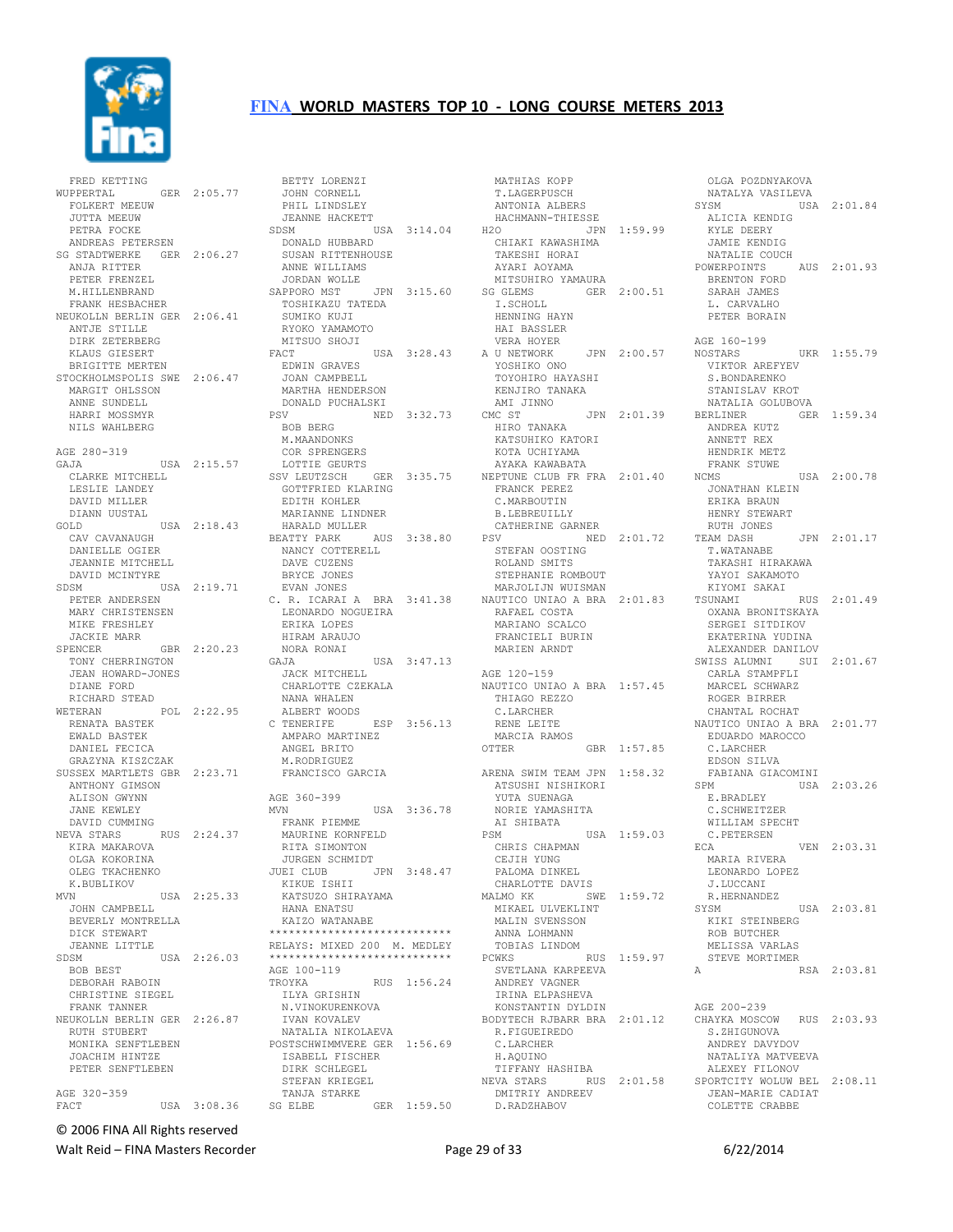

 LIONEL GODEAUX NATHALIE BLONDEEL ECA VEN 2:08.62 PAOLA RUGGERI RICARDO GONZALEZ MARIA HUNG J.FRANCOIS OREG USA 2:08.67 BARBARA PROTZMAN STOCKHOLMSPOLIS SWE 2:24.59 VALERIE JENKINS COLETTE CRABBE BRENT WASHBURNE ERIC WAN RYOGOKU KINGYO JPN 2:09.99 TERUHISA SHIMIZU HITOMI MATSUDA SHUICHI MATSUDA JUNKO SATO SYSM USA 2:10.45 M.HILLENBRAND ANJA RITTER LAURA DISSINGTON STEPHEN PANZARINO BRIAN SAYLOR LAURA HAMEL LAGARDERE PARIS FRA 2:10.62 SYLVIE ALLERY C.STARZEC GILLES LAFFICHE CATHERINE SIDOBRE BUDAPEST SENIOR HUN 2:10.78 JEANNIE MITCHELL KARL WIEDAMANN ISTVAN MARTON FERENC ERDELYI CSILLA CSIKANY MELINDA MAROSI<br>SWISS ALUMNI SUI 2:11.07 SUSANNE TANNO REGULA STEIGER MARTIN GRAPENTIN MVN DANIEL FISCHER ARIZ USA 2:11.15 BEVERLY MONTRELLA JOHN MILLARD MONICA BAILEY DANIEL VARGAS KURT DICKSON BECKI MAJOR AGE 240-279 TAM USA 2:13.06 LAURA VAL BARBARA WHEELER RICHARD BURNS TATE HOLT SYSM USA 2:16.39 NANCY KRYKA JACK GROSELLE KEEFE LODWIG LAURA GROSELLE SYSM USA 2:16.85 ANN GUINS BILL BRENNER<br>KEEFE LODWIG KEEFE LODWIG<br>
MELON DASH<br>
SYSM USA 2:17.96<br>
CHRIS GILLIGAN<br>
JACK GROSELLE KEVIN MCCORMACK LAURA GROSELLE NEUKOLLN BERLIN GER 2:18.04 ANTJE STILLE WOLDGAND GATCKE DIRK ZETERBERG BRIGITTE MERTEN HAKUYO S JPN 2:18.83 JOACHIM HINTZE PETER SENFTLEBEN HIROSHI NONAKA KEIKO OKAMOTO HARUMI SUGINUMA ANTWERPE ZWEMC BEL 3:16.01 KATASHI AOKI CPTW-WP RSA 2:20.57 DIANE COETZEE

ELIANE<br>
SANDERINA KRUGER<br>
OLD CLERK SANDERINA KRUGER<br>
SANDERINA KRUGER ROD HOLSHAUSEN<br>
SANDERINA KRUGER<br>
GOLD<br>
DAVID QUIGGIN<br>
BIRGIT LOHBERG LEE CHILDS MARGIT OHLSSON ANNE SUNDELL HARRI MOSSMYR NILS WAHLBERG SG STADTWERKE GER 2:24.73 FRANK HESBACHER PETER FRENZEL AGE 280-319 BOHEMIANS PRAHA CZE 2:38.35 EVA JAROSOVA J.VOTRUBOVA JURAJ BRANIK J.VAGNER GOLD USA 2:40.26 DANIELLE OGIER CAV CAVANAUGH<br>VETERAN POL 2:40.42 WETERAN POL 2:40.42 GRAZYNA KISZCZAK DANIEL FECICA EWALD BASTEK RENATA BASTEK ---<br>USA 2:40.85 CHARLOTTE<br>NTRELLA CTENERIFE YONA TADIR JEANNE LITTLE NEVA STARS RUS 2:44.18 VASILY POPOV A.KHARCHENKO KIRA MAKAROVA OLGA KOKORINA SSV LEUTZSCH GER 2:47.37 MARGIT OTT J.SCHUBERT GUNTER KALLENBACH HELGA MULLER SDSM USA 2:47.92 JACKIE MARR PETER ANDERSEN JORGE MARTINEZ ANNE WILLIAMS SUSSEX MARTLETS GBR 2:49.07 MARY JOHNSON<br>ROSE DUDENEY ROSE DUDENEY<br>DAVID CUMMING<br>ANTHONY GIMSON<br>MAINICHI MSC JPN 2:49.29<br>HIROKO OTSUBO HIROKO OTSUBO<br>TERUO IWATA HARUMI SUGIMOTO KENICHI MIYAMOTO NEUKOLLN BERLIN GER 2:50.12 RUTH STUBERT MONIKA SENFTLEBEN AGE 320-359 JEF VAN ROY A.OBBERGHEN GEORGES VERHELST

 ELIANE PELLIS FACT USA 3:31.32 BETTY LORENZI DONALD PUCHALSKI MARTHA HENDERSON JOHN CORNELL<br>FMM  $USA$  3:43.83 JAMES HIERS<br>POPTE ROBERT MACDONALD PATRICIA TULLMAN JEAN TROY<br>BEATTY PARK AUS 3:52.30 GBM HELEN BIRD BRYCE JONES JOHN LOCKLEY ELI KITAY SSV LEUTZSCH GER 3:56.28 EDITH KOHLER EDITH KOHLER<br>MARIANNE LINDNER GOTTFRIED KLARING HARALD MULLER C. R. ICARAI A BRA 3:58.81 LEONARDO NOGUEIRA ERIKA LOPES HIRAM ARAUJO NORA RONAI WCM USA 4:11.18 DONALD BROWN NORMAN STUPFEL ANN HIRSCH BARBARA OWENS GAJA USA 4:19.87 JACK MITCHELL ALBERT WOODS NANA WHALEN CHARLOTTE CZEKALA<br>TENERIFE ESP 4:27.84 C TENERIFE ESP 4:27.84<br>
M.RODRIGUEZ<br>
AMPARO MARTINEZ<br>
INGOLF BOSSERT<br>
FRANCISCO GARCIA FACT USA 4:31.92 EDWIN GRAVES JOAN CAMPBELL FLORENCE DELANEY PHIL LINDSLEY AGE 360-399<br>MVN USA 4:19.30 RITA SIMONTON JURGEN SCHMIDT FRANK PIEMME MAURINE KORNFELD \*\*\*\*\*\*\*\*\*\*\*\*\*\*\*\*\*\*\*\*\*\*\*\*\*\*\*\* RELAYS: MIXED 400 M. FREE \*\*\*\*\*\*\*\*\*\*\*\*\*\*\*\*\*\*\*\*\*\*\*\*\*\*\*\* AGE 100-119<br>CN METROPOLE ESP 4:18.68 DANIEL CAPELLA CECILIA JORGE IRENE FLEITAS GUILLERMO JORGE TENERIFE ESP 4:30.85 DANIEL GALIANO TAMARA PEREZ BEATRIZ PERERA FERNANDO MENDOZA ESP 4:37.62 ELOY ALONSO ANA VILLANUEVA CARMEN BARREAL IVAN FERNANDEZ ESP 4:50.90 JULIO QUINTERO MARIO CASTANO BEATRIZ REINOSO

LAURA MARCOS<br>CODYTECH BRA 4:52.81 BODYTECH BRA 4:52.81 JOAO JUNIOR NATALIA SOARES JOANA IZAR MARCUS FERREIRA CN CAMARGO ESP 5:20.57 PATRICIA CRUZ FERNANDO SOLAZ GEMA PORTILLA RAMON GONZALEZ USA 5:41.27 TREVOR FARRELL J.REDMOND JANE FARRELL BART WESTGEEST AGE 120-159 ROSES JPN 4:01.47 TATSUYA HAKAMATA MEGUMI MORISHIMA MIDORI IWASHITA TORU ONODA PSV NED 4:08.60 STEFAN OOSTING LISELOTTE JOLING WESLEY VAN DIEJEN STEPHANIE ROMBOUT MELO USA 4:09.05 MIKE PYLE K.COMFORT JANA MATENA MATT MESSMER<br>CLUB NATACIO ESP 4:10.95 CRISTIAN CABEZAS EVA HIDALGO<br>SABINA MARTINEZ<br>DAVID MARTINEZ USA 4:16.29 JEREMY VIRGIL JEFF SARGENT GALEN RINALDI LAUREN FINNEGAN<br>J METROPOLE ESP 4:19.07 LAUNDIN ...<br>CN METROPOLE ABIAN REINO YAIZA GARCIA ANGELA ORTIZ CIRO GUTIERREZ MASTER MADRID ESP 4:19.67 J.LECUMBERRI C.FERNANDEZ MARIA ALVES NIALL RONAN LAS PALMAS ESP 4:24.33 EMILIANO BOADELLA ISORA SOSA RAFAEL HENRIQUEZ MARIA RODRIGUEZ BASINGSTOKE GBR 4:24.91 ZVVS NED 4:26.59 NADYA PUTTER RENE DE JONG J.BRUMMELKAMP BAS VD NOUWELANT AGE 160-199<br>EMSC  $CAN$  3:58.83 BARRY SARETSKY CEILIDH OSLAND M.MACWHIRTER ....<br>BARRY LEWIS<br>TSUNAMI RUS 3:59.41 VITALIY CHERNYY OXANA BRONITSKAYA OLGA BORISOVA

© 2006 FINA All Rights reserved

Walt Reid – FINA Masters Recorder and the Case of 33 6/22/2014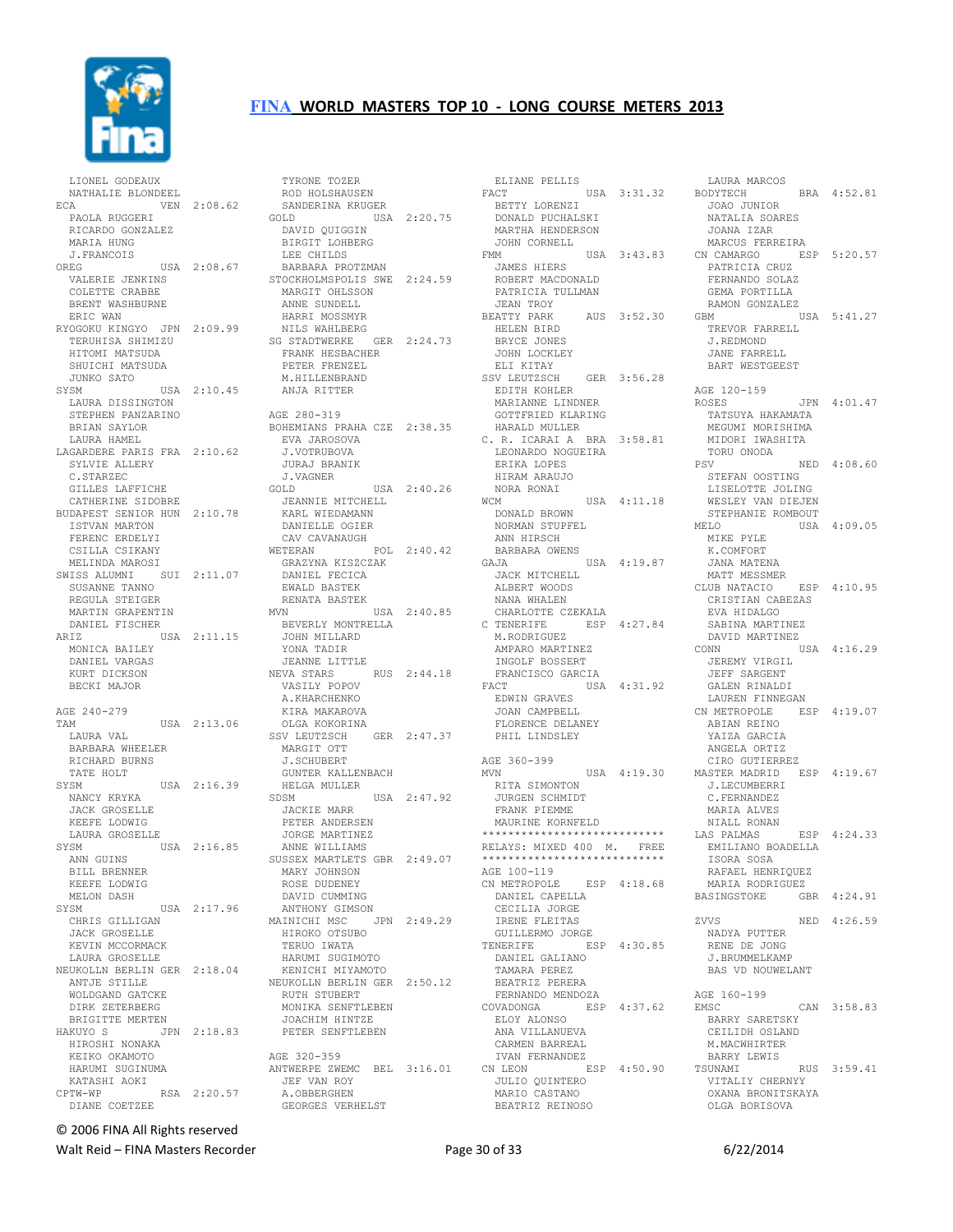

 ANDREY KREMLEVSKY KONAMI NISHINOM JPN 4:02.65 KYOKO FUJIOKA GO KUWATA MAYUMI AMANO TETSUJI HIKOSAKA CLUB NATACIO ESP 4:07.70 MARITXELL GONFAUS FRANCESC COLL UTE HASSE MICHAEL MCMURRAY MARTIN LEVINE ILKA LOWENSTEYN HILLA REUVERNY AZ PC NED 4:18.91 HENRIETTE NORDEN RON KORZELIUS L.BON-ROSENBRAND EDWIN VAN NORDEN UEA NORWICH GBR 4:20.32 AER LINGUS IRL 4:22.45 EOIN FOSTER CHARLOTTE REID CARA MULCAHY<br>PETER CONWAY PETER CONWAY CN METROPOLE ESP 4:24.50 JAVIER LOPEZ ELENA QUINTANILLA MARIA WAGNER DAVID MECA<br>ETAT CLUB JPN 4:25.97 AKIRA IIDA YOKO SHIMANO RISA ISHIMURA YOSHIO FURUYA AGE 200-239<br>CNSW BEL 4:15.53 OLIVIER DELFOSSE COLETTE CRABBE COLETIE CADILLE<br>JEAN-MARIE CADIAT NATHALIE BLONDEEL RYOGOKU KINGYO JPN 4:26.59 HITOMI MATSUDA TERUHISA SHIMIZU JUNKO SATO SHUICHI MATSUDA AER LINGUS IRL 4:30.35 DYMPHNA MORRIS ROBERT FRIZE ANN CUMMINS VIVIAN MONGEY REAL CANOE NC ESP 4:31.99 FELIPE AREVALILLO LAURA SANTIDRIAN ALBERTO DELGADO CARMEN NAVARRO<br>PSV N NED 4:32.90 ANNETJE DIELEMAN KATRIN PENNINGS JOOP ARIAENS BREND BREVE HIROSHIMA IRUKA JPN 4:38.29 KEIZO SHIBA KAORI KONO SDSM USA 4:40.81 BARBARA DUNBAR KENTON JONES ANDREY KOMISSAROV JASMINE STILES SRM USA 4:45.37

 DAVID PRESAS CSLA CAN 4:14.28 DANE CHRISTENSEN ERIC CARLSON ANTONIA MIRCHELL INGOLF BOSSERT SUMIE MATSUMOTO MASAAKI OTSUKI TEAM FURINKAZAN JPN 5:19.13 HIROSHI MATSUMOTO HERMINE TERHORST JOHN MORALES ROBIN BULMAN DAVE HALE MAM MAM USA 4:48.02 ROB CRAVEN RUTH SHAPS SUSANNE RUBLEIN JIM CLEMMONS LNRS USA 4:48.21 C TENERIFE AHELEE SUE OSBORN SUSAN HELMRICH AGE 240-279 9<br>USA 4:47.10 GEORGE SCHMIDT DAVID QUIGGIN LISA BENNETT **DANIELLE OGIER**<br>DANIELLE OGIER<br>*UNI* ZVVS NED 5:00.37 ADA DE VOOGD EMIEL VAN ELDEREN WILLEM PUTTER WILLEM PUTTER<br>CONNY BOER-BUYS DAM USA 5:08.20 STUART KAHN ANDREW MCPHERSON JANE RUSSELL SUSAN MUNN GS USA 5:08.27 DOUGLAS LONG WILLIAM ROBERTSON CAROLYN MOORE CHERYL QUINN USF USA 5:08.59 KENT FORD GRENDEL BURRELL CAROL OGILVIE<br>CAROL OGILVIE<br>JULIAN SAPIRSTI<br>PSV JULIAN SAPIRSTEIN PSV NED 5:24.99 ROB HANOU ANNIE SMITS KATRIN PENNINGS BREND BREVE PORT MACQUARIE AUS 5:27.29 MARGARET JOPLING GARY GILBERT S. WALSH-BARLTROP STEVEN ILSLEY<br>WCM USA 5:29.11 WCM KEN BURR MARY MARNELL CHARLENE O'BRIEN JAMES DELACY USA 5:31.57 MIGR B MARIANNE BREMS BILL DAWSON MIKI ARMSTRONG<br>MURRAY MCLACHLAN MURRAY MCLACHLAN AER LINGUS IRL 5:33.18 MARIE GUIDON ANNE MORRISEY JEFF PHILLIPS TONY O'BRIEN AGE 280-319 KATSUKO MATSUMOTO KYOKO KAWASHIMA AKIRA FUJIMAKI SPENCER GBR 5:33.40 MIAMI AUS 5:36.81

 JOHN CRISP CAROLE SIMPSON MARGARET FITTOCK DAVID BOYLSON<br>VMST l VMST USA 6:07.36 EDWARD GAULRAPP BETH SCHREINER BETSY DURRANT KEN NOVELL C TENERIFE ESP 6:30.67 MERCEDES BAEZ ANGEL BRITO CN SABADELL ESP 6:49.94 DOLORS MOLAS JOAN CAPELL JOAN CASARAMONA PAQUITA MURILLO MOVY USA 6:55.09 BEATRIZ MATA TERRI LEES NAN BOHL JOHN CHRISTIANSEN DAVID EASTERLA CALPICO JPN 7:02.11 YAYOI MARUO<br>KIMIYO SUGITA<br>SUSUMU NAKAOKI Y.NISHINOTSUJI NOVOCASTRIAN AUS 7:09.78 BRONWEN TYLER ROBIN CARSON ALAN MOORE CARL WALLACE WARRINGAH AUS 7:21.84 VIOLET WILKINSON JOY SAUNDERS GRAHAM CAMPBELL PETER KAUPERT AGE 320-359<br>MVN ROBERT ROLPH JEANNE LITTLE MARGRIT GRAEF RUDOLF GRAEF NED 8:07.20 BOB BERG M.MAANDONKS COR SPRENGERS LOTTIE GEURTS  $USA 8:11.43$  ROBERT MAYO ROBERT MAYO<br>JOYCE HAWORTH BARBARA OWENS NORMAN STUPFEL  $BRA = 8:36.11$  IRINEU MATTOS NORA RONAI LEILA FREITAS USF USA 9:21.29 MARGARET VOORHEES **DEL<br>MARGARET VOORHEES<br>JACK FLEMING**  JANET BENSU DANIEL OSBORNE C TENERIFE ESP 9:23.26 ANNA LOHMANN ESP<br>AMPARO MARTINEZ<br>EDAMOTI FRANCISCO GARCIA M.RODRIGUEZ RICARDO FERNANDEZ AGE 360-399 MVN USA 8:26.02 FRANK PIEMME MAURINE KORNFELD

MVN USA 7:29.51 SANTA PERPETUA ESP 5:45.63 LEONARDO NOGUEIRA MACHIKO IWASHITA ITOMAN OMI JPN 4:34.54 RITA SIMONTON JURGEN SCHMIDT \*\*\*\*\*\*\*\*\*\*\*\*\*\*\*\*\*\*\*\*\*\*\*\*\*\*\*\* RELAYS: MIXED 400 M. MEDLEY \*\*\*\*\*\*\*\*\*\*\*\*\*\*\*\*\*\*\*\*\*\*\*\*\*\*\*\* AGE 100-119 A U NETWORK JPN 4:25.13 YOSHIKO ONO TOYOHIRO HAYASHI KENJIRO TANAKA AMI JINNO And Ultimore ASS SWE 4:52.85 SOFIE PETTERSSON EMMA PIEHL DAVID SVENSSON ERIK LINDSTROM CN TERRASSA ESP 4:59.60 SANDRA FARO MARC PETIT IBAN CLARES CNSW BEL 5:10.61 ANNA PENFRAT ALEX PERRIN OLIVIER BLONDEEL ISALINE MANCHEL CN CAMARGO<br>
ANA ORTIZ<br>
PIRECTE ANA ORTIZ PABLO FERNANDEZ JON ROJANO PATRICIA CRUZ COVADONGA ESP 5:14.26 CARMEN BARREAL ELOY ALONSO PATRICIA AGUERA CESAR FANO  $USA = 5:28.69$  AMELIA KAYS TRACY MERRILL SARA SPANN DAVID GOURLEY EMMA GIRON VICTOR TORRENTE ALONSO GOMEZ ROSA PLA<br>AMAK-BO RSA 6:57.59 JAYNE REEVES NICK DE LACY DAVID REEVES JAY RICHARDS AGE 120-159 RYOGOKU KINGYO JPN 4:22.80 MASAYA SATO HITOMI MATSUDA HIISHI HIISSSII<br>KIMITAKA MINOBE<br>MACHIKO IWASHITA KENICHI YAMASHITA RYUTA MASUDA AYUMI INAMORI CHIKA KAWAMURA MALMO KK SWE 4:34.84 NATHALIE LARSSON MIKAEL ULVEKLINT TOBIAS LINDBOM CLUB NATACIO ESP 4:38.96 EVA HIDALGO JOAQUIM CLAPERA MARC TOST SABINA MARTINEZ MOVY USA 4:39.30 KELLY REYNOLDS TONY REZEK

© 2006 FINA All Rights reserved

Walt Reid – FINA Masters Recorder and the Case of 31 of 33 6/22/2014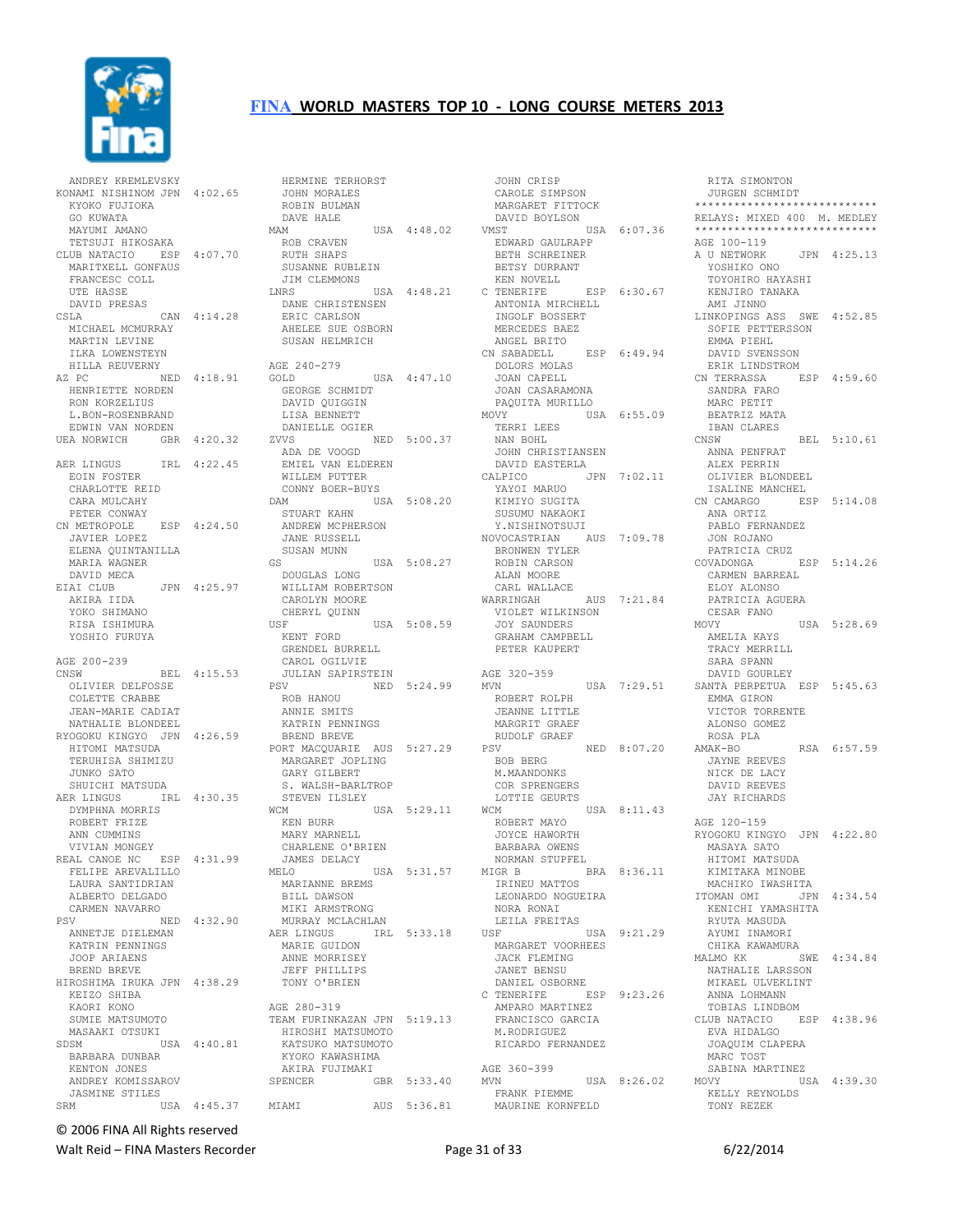

 JR PYLE JOY STOVER EREST JPN 4:45.79 MITSURU YANO T.HASHIMOTO MEGUMI KATAYAMA SHIHO NAKANO KEVIN RICHARDS DAVID GLOVER NATALIE GOEDHALS TRACY GOUS CN BARCELONA ESP 4:57.50 RUBEN REGUART ALAIN CAIGNARD CLAUDIA NUNEZ CIRA NAVARRO<br>CPTW-WP JAY RICHARDS ALETTA STEENKAMP KATHRYN NURSE JAPIE LOUW<br>DES NED 4:58.14 NAOMI KONING NAOMI KONING<br>ROSHENDRA VROLIJK<br>----------------- JEAN BISSLIK PETER HESSELING AGE 160-199 CARLES PUIG UTE HASSE JOAN ORENSANZ MARITXELL GONFAUS<br>CPTW-WP RSA RSA 5:02.15 PERRY CADIZ MARC MOORE ROD HOLSHAUSEN EDITH OTTERMANN LINKOPINGS ASS SWE 5:03.53 H.MAGNUSSON GORAN FALT HELENA HOGFELDT ANETTE PHILPSSON HEATHER CAMPBELL WENDY COOK<br>LWAZI DEYI LWAZI DEYI<br>
TREVOR DU PLESSIS<br>
SK NEPTUN SWE 5:05.36<br>
MARIE LINDMAN<br>
MATS RUBERTSON<br>
HAKAN AGNELL<br>
HELENA BOCKNER CITY OF OXFORD GBR 5:13.89 NIGEL CONES M.GROVE-LINGEMAN RONALD GROVE ARJAN BELLAART ANNETTE DE VISSER KATE BIHL LEIGH GANNON NICK ORTON NEIL STEENKAMP JUANINE SCHAANICK THEO VD MERWE SHIRLEY CAREY BRENDAN BROMFIELD DONNA NEUENDORF AL PRESCOTT KERI NAPPI ADAM HORST

AQUB-EP RSA 4:48.43 CPTW-WP RSA 4:54.96 CPTW-WP RSA 4:58.10 SPENCER GBR 5:06.95 CLUB NATACIO ESP 4:33.05 MOVY USA 5:13.66 EACS-KZ RSA 5:05.28 RYOGOKU KINGYO JPN 5:19.26 OCEANUS NED 5:14.07 MALVERN MARLINS AUS 5:39.46 CPTW-WP RSA 5:18.32 STOCKHOLMSPOLIS SWE 5:40.57 HIGH-KZ RSA 5:20.20 NAMIHAYA SUIEI JPN 5:47.96 NEM USA 5:29.75 MIAMI AUS 5:53.63 AGE 200-239 OREG USA 4:49.68 VALERIE JENKINS PATRICK ALLENDER DENISE STUNTZNER BRENT WASHBURNE JEAN DEGENAAR DMITRI KHODKO CECILIA STANFORD HARALD KRUGER PSV NED 5:06.93 BREND BREVE HAROLD MATLA GUDULE VD MEER PATTY VERHAGEN AXTOS KOBE JPN 5:07.95 WAKAKO MATSUMURA ICHIRO SAKAI N.TAKAHASHI CHIZU NAKANE HIROSHIMA IRUKA JPN 5:13.07 KEIZO SHIBA MASAAKI OTSUKI KAORI KONO SUMIE MATSUMOTO SUSAN BLATTNER ANTHONY THOMPSON JEFFREY LEONARD LORI TERZOPOULOS SDSM USA 5:16.86 CLAUDIA ETTELSON WILL BECHTEL ANDREY KOMISSAROV CATHY GANZE<br>
COEL-NT RSA 5:17.43 HARALD RUCK A.DRESSLER KIM FOSTER TERENCE DOWNES JUNKO SATO HITOMI MATSUDA SHIGEO ARAI<br>TOSHIO TOMINAGA AGE 240-279 CPTW-WP RSA 5:26.54 DIANE COETZEE TYRONE TOZER SANDERINA KRUGER LEIGH RODGERS PATRICK DEVINE JANETTE DICKEY GERRY TUCKER MARGIT OHLSSON ANNE SUNDELL HARRI MOSSMYR NILS WAHLBERG ATSUKO TOYOKAWA<br>ATSUKO TOYOKAWA<br>KATSO VAMAMOTO KAIZO YAMAMOTO KYOKO SHIMOYAMA<br>KYOKO SHIMOYAMA TAKUMI SAKATA CLIVE ROBINSON KAREN STEILBERG WENDY ABBOTT DAVID BOYLSON

SWOL 1894 NED 6:01.43<br>
RON BERKHOF<br>
BEA SWIJNENBERG<br>
C.NIEUWENHUIS<br>
BE VAN DER ZIEL HIGH-KZ RSA 6:10.28 ANNETTE THATCHER ANTHONY BAKER JENNIFER IRELAND EDDIE BAKER CPTW-WP RSA 6:18.76 JUDY BREWIS FRANCOIS DU TOIT MARK HODGES CHRIS DONNELLY EREST JPN 6:26.16 YOSHIKO ONO AMI JINNO ISAO NAKAMOTO SHOJI YAMASHITA NORIKO NAGASHIMA<br>TAKAKO SAGAWA<br>FRST-FS RSA TAKAKO SAGAWA RSA 6:26.40 DEREK KROPMAN BETH LORDAN EBEN PIENAAR AMELIA SCOTT AGE 280-319<br>MVN USA 6:28.93 BEVERLY MONTRELLA JOHN CAMPBELL DICK STEWART JEANNE LITTLE MIAMI AUS 6:50.25 JOHN CRISP CAROLE SIMPSON JAY NEVILLE MARGARET FITTOCK CPTW-WP RSA 7:01.58 DOUG WILSON LENCHEN ZUNDORF DAVID MCLACHLAN TRICIA RIX PHOE-CG RSA 7:09.93 LINDA CRAWFORD RUSSLE WOLPE EACS-KZ RSA 7:58.60 DIANE HUGHES BILL CORDELL LES HADENHAM<br>GILL TREGENNA GILL TREGENNA WAHO-CG RSA 8:02.67 JOHN GARSON JOHN GARSON MA<br>ANGELA WILLIAMS AGF HRELEN WIELIND<br>HELEN LAWLESS<br>KENNETH WILLIAMS KENNETH WILLIAMS MARY USA 8:12.24 NANCY BROWN CAROLYN FOSTER TOBY SHANNON JOHN HANNON SK NEPTUN SWE 8:22.84 ULLA-BRITT OBERG INGER SJOBERG HANS LINDSTROM LESTER ERIKSSON CN SABADELL ESP 8:23.13 N SABADELL<br>JOAN CASARAMONA PAQUITA MURILLO --<sub>x</sub>viia muril!<br>DOLORS MOLAS<br>JOAN CAPELL JOAN CAPELL COEL-NT RSA 8:24.01 DEREK FYFE HALLACE GRETA WALLACE DAVE ARBUTHNOT

 MARISSA ROLLNICK I.SCHLAPOBERSKY MAYUMI TANIGAWA HIROSHIMA IRUKA JPN 9:20.04 VILMA GROBLER AGE 360-399 MVN USA 10:20.46 RITA SIMONTON JURGEN SCHMIDT FRANK PIEMME MAURINE KORNFELD \*\*\*\*\*\*\*\*\*\*\*\*\*\*\*\*\*\*\*\*\*\*\*\*\*\*\*\* RELAYS: MIXED 800 M. FREE \*\*\*\*\*\*\*\*\*\*\*\*\*\*\*\*\*\*\*\*\*\*\*\*\*\*\*\* AGE 100-119 A U NETWORK JPN 8:53.54 TOYOHIRO HAYASHI KENJIRO TANAKA BEL 10:09.49 ISALINE MANCHEL ALEX PERRIN OLIVIER BLONDEEL SANDRA KOENIG AGE 120-159<br>MOVY  $USA = 8:41.82$  JOY STOVER C.PETERFISH TONY STEWART ANTHONY DIERS RYOGOKU KINGYO JPN 8:47.83 MACHIKO IWASHITA MACHIKO IWASHITA<br>HITOMI MATSUDA MASAYA SATO<br>KIMITAKA MINOBE<br>AREA 51<br>RYOKO SAMBOMMATSU<br>KANA OHASHI FUMIO AMANO TETSUYA SUZUKI CALPICO JPN 9:12.08 Y.FUJISAWA TOSHIMITSU KAMON YUKO MORITA<br>MAYUMI TANIGAWA AI OKI KAORI KONO TAKESHI TAMBA TAKAYUKI AOKI CPTW-WP RSA 9:41.50 PERRY CADIZ NEIL STEENKAMP TARRYN STANFORD MARC MOORE DEN 9:47.36 JON KAERSGAARD ANNE FARVING HENRIK HARTMEIER RIKKE BIRKEL DAW NED 9:56.55 BIANCA PAAPE CHANNE NOORT JEROEN VOGELSANG RENE DE BOER<br>EMSC  $CAN 10:06.05$  JIM PHELAN VICTOR CHEUNG BIRGET MOE PAM BANSER FAM DANSER<br>RED COMET JPN 10:17.95 EIJI TANABE MAIKO KATO RITSUKO AOKI ATSUSHI TANABE AGE 160-199

© 2006 FINA All Rights reserved

Walt Reid – FINA Masters Recorder and the Case of 32 of 33 6/22/2014